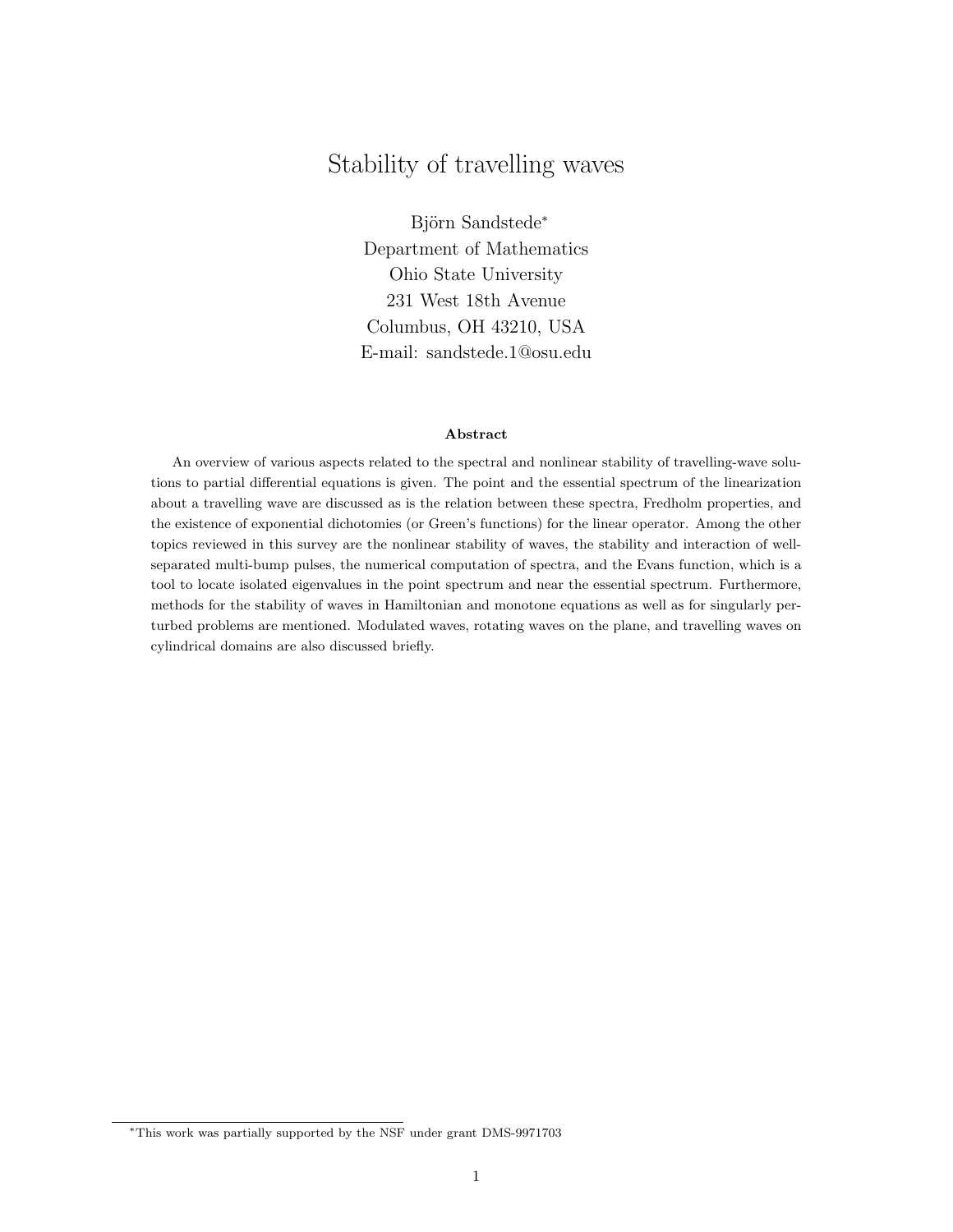# Contents

| 1        | Introduction<br>4  |                                                                                                                                                                                                                                                            |    |  |  |  |  |
|----------|--------------------|------------------------------------------------------------------------------------------------------------------------------------------------------------------------------------------------------------------------------------------------------------|----|--|--|--|--|
| $\bf{2}$ |                    | Set-up and examples                                                                                                                                                                                                                                        |    |  |  |  |  |
|          | 2.1                |                                                                                                                                                                                                                                                            | 5  |  |  |  |  |
|          | 2.2                |                                                                                                                                                                                                                                                            | 6  |  |  |  |  |
| 3        |                    | <b>Spectral stability</b><br>8                                                                                                                                                                                                                             |    |  |  |  |  |
|          | 3.1                |                                                                                                                                                                                                                                                            | 8  |  |  |  |  |
|          | 3.2                |                                                                                                                                                                                                                                                            | 9  |  |  |  |  |
|          | 3.3                |                                                                                                                                                                                                                                                            | 12 |  |  |  |  |
|          | 3.4                |                                                                                                                                                                                                                                                            | 15 |  |  |  |  |
|          |                    | 3.4.1                                                                                                                                                                                                                                                      | 15 |  |  |  |  |
|          |                    | 3.4.2                                                                                                                                                                                                                                                      | 16 |  |  |  |  |
|          |                    | 3.4.3                                                                                                                                                                                                                                                      | 17 |  |  |  |  |
|          |                    | 3.4.4                                                                                                                                                                                                                                                      | 19 |  |  |  |  |
|          |                    | 3.4.5                                                                                                                                                                                                                                                      | 19 |  |  |  |  |
|          | 3.5                |                                                                                                                                                                                                                                                            | 19 |  |  |  |  |
| 4        | The Evans function |                                                                                                                                                                                                                                                            |    |  |  |  |  |
|          | 4.1                |                                                                                                                                                                                                                                                            | 21 |  |  |  |  |
|          | 4.2                | The computation of the Evans function, and applications                                                                                                                                                                                                    | 22 |  |  |  |  |
|          |                    | 4.2.1                                                                                                                                                                                                                                                      | 24 |  |  |  |  |
|          |                    | 4.2.2                                                                                                                                                                                                                                                      | 24 |  |  |  |  |
|          | 4.3                | Extension across the essential spectrum (a) and (b) and (b) and (b) and (b) and (b) are the set of $\alpha$ in the set of $\alpha$ in the set of $\alpha$ in the set of $\alpha$ in the set of $\alpha$ in the set of $\alpha$ in the set of $\alpha$ in t | 25 |  |  |  |  |
| 5        |                    | Spectral stability of multi-bump pulses                                                                                                                                                                                                                    | 29 |  |  |  |  |
|          | 5.1                | Spatially-periodic wave trains with long wavelength                                                                                                                                                                                                        | 32 |  |  |  |  |
|          |                    | 5.1.1                                                                                                                                                                                                                                                      | 33 |  |  |  |  |
|          |                    | 5.1.2                                                                                                                                                                                                                                                      | 35 |  |  |  |  |
|          | 5.2                |                                                                                                                                                                                                                                                            | 36 |  |  |  |  |
|          |                    | 5.2.1                                                                                                                                                                                                                                                      | 37 |  |  |  |  |
|          |                    | 5.2.2<br>An alternative approach using the Evans function                                                                                                                                                                                                  | 40 |  |  |  |  |
|          |                    | 5.2.3                                                                                                                                                                                                                                                      | 40 |  |  |  |  |
|          |                    | A review of existence and stability results of multi-bump pulses and applications<br>5.2.4                                                                                                                                                                 | 41 |  |  |  |  |
|          | 5.3                |                                                                                                                                                                                                                                                            | 42 |  |  |  |  |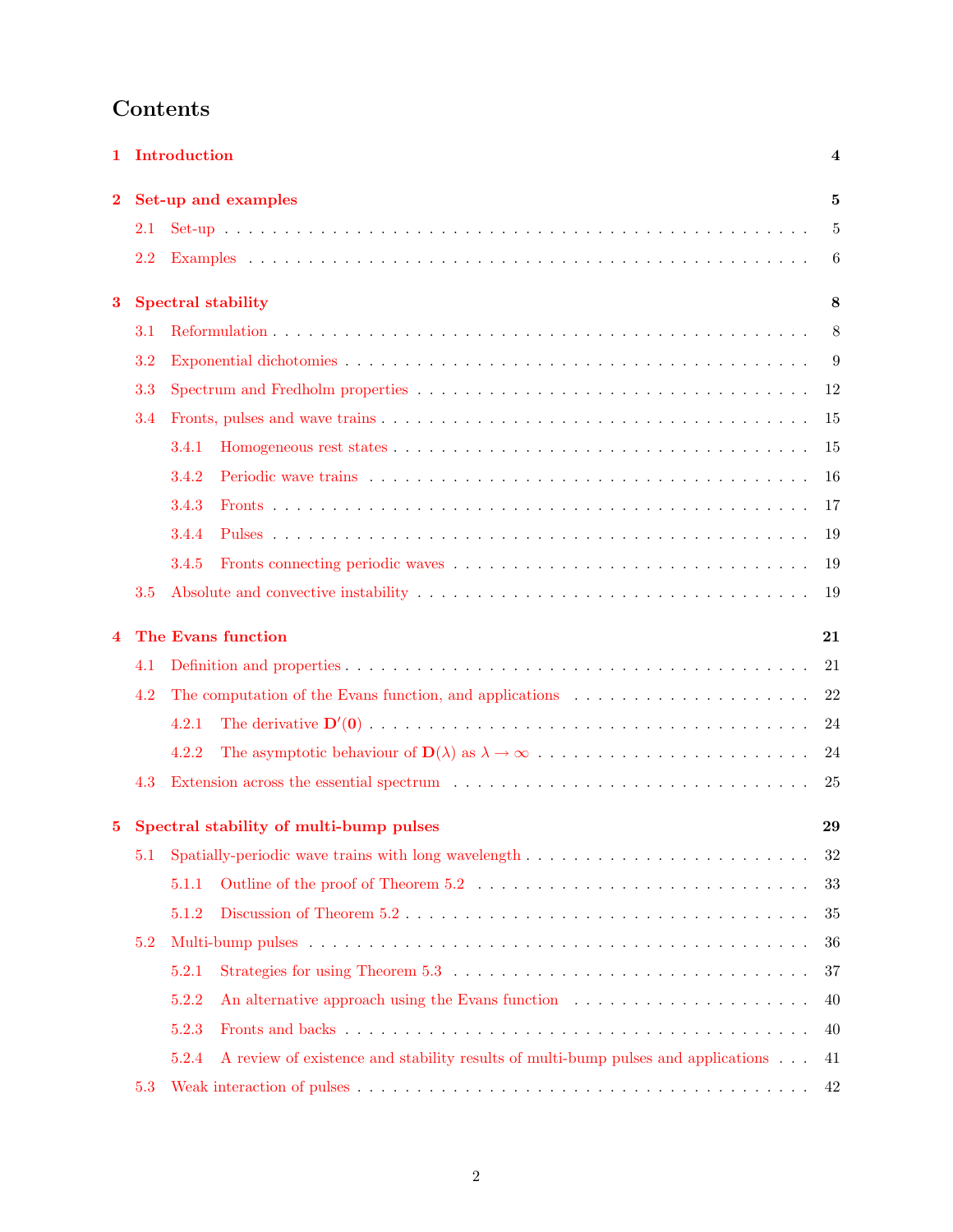| 6 Numerical computation of spectra             |       |                                            |  |  |
|------------------------------------------------|-------|--------------------------------------------|--|--|
| 6.1                                            |       |                                            |  |  |
| 6.2<br>6.3                                     |       |                                            |  |  |
|                                                |       |                                            |  |  |
|                                                | 6.3.2 |                                            |  |  |
|                                                |       | 47                                         |  |  |
| Equations with additional structure<br>8       |       |                                            |  |  |
| Modulated, rotating, and travelling waves<br>9 |       |                                            |  |  |
|                                                |       | 55                                         |  |  |
|                                                |       | 7 Nonlinear stability<br><b>References</b> |  |  |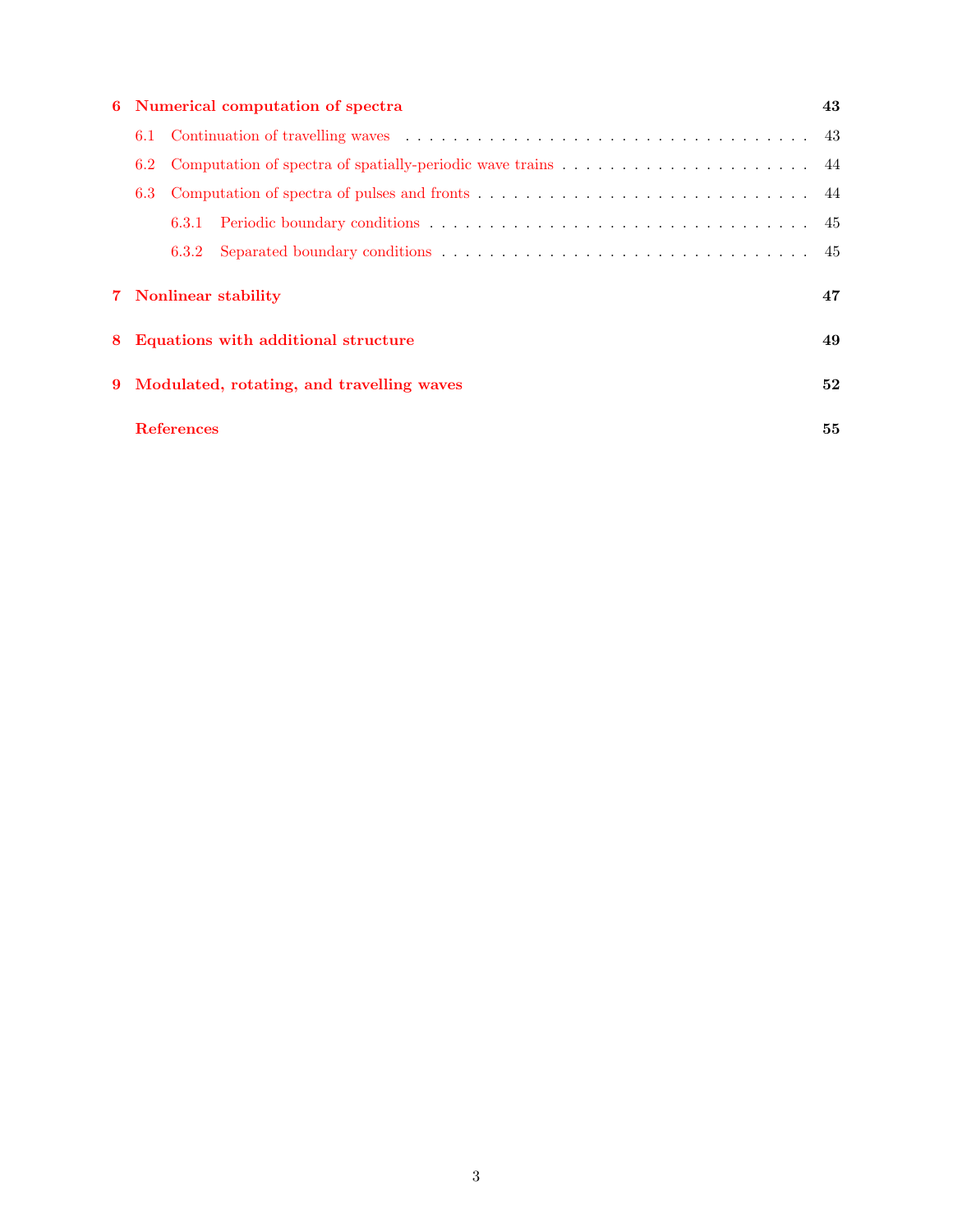# <span id="page-3-0"></span>1 Introduction

This survey is devoted to the stability of travelling waves. Travelling waves are solutions to partial differential equations that move with constant speed  $c$  while maintaining their shape. In other words, if the solution is written as  $U(x,t)$  where x and t denote the spatial and time variable, respectively, then we have  $U(x,t)$  =  $Q(x - ct)$  for some appropriate function  $Q(\xi)$ . Note that  $c = 0$  describes standing waves that do not move at all. In homogeneous media, travelling waves arise as one-parameter families: any translate  $Q(x + \tau - ct)$ of the wave  $Q(x-ct)$ , with  $\tau \in \mathbb{R}$  fixed, is also a travelling wave.

We can distinguish between various different shapes of travelling waves (see Figure [1\)](#page-3-1): Wave trains are spatially-periodic travelling waves so that  $Q(\xi + L) = Q(\xi)$  for all  $\xi$  for some  $L > 0$ . Homogeneous waves are steady states that do not depend on  $\xi$  so that  $Q(\xi) = Q_0$  for all  $\xi$ . Fronts, backs and pulses are travelling waves that are asymptotically constant, i.e. that converge to homogeneous rest states:  $\lim_{\xi \to \pm \infty} Q(\xi) = Q_{\pm}$ . For fronts and backs, we have  $Q_+ \neq Q_-$ , whereas pulses converge towards the same rest state as  $\xi \to \pm \infty$ so that  $Q_+ = Q_-$ .

Travelling waves arise in many applied problems. Such waves play an important role in mathematical biology (see e.g. [\[121](#page-59-0)]) where they describe, for instance, the propagation of impulses in nerve fibers. Various different kinds of waves can often be observed in chemical reactions [\[99](#page-58-0), [182](#page-61-0)]; one example are flame fronts that arise in problems in combustion [\[182](#page-61-0)]. Another field where waves arise prominently is nonlinear optics (see e.g. [[1\]](#page-54-0)): of interest there are models for the transmission and propagation of beams and pulses through optical fibers or waveguides. We refer to[[38,](#page-55-0) [43,](#page-55-1) [89](#page-57-0)] for applications to water waves. Travelling waves also arise as viscous shock profiles in conservation laws that model, for instance, problems in fluid and gas dynamics or magneto-hydrodynamics[[171\]](#page-61-1). Localized structures in solid mechanics can be modelled by standing waves (see[[172,](#page-61-2) [173,](#page-61-3) [174\]](#page-61-4)). We refer to[[59\]](#page-56-0) for the existence and stability of patterns on bounded domains.

In this article, we focus on the stability of a given travelling wave. That is, we are interested in the fate of solutions whose initial conditions are small perturbations of the travelling wave under consideration. If any such solution stays close to the set of all translates of the travelling wave  $Q(\cdot)$  for all positive times, then we say that the travelling wave  $Q(\cdot)$  is stable. If there are initial conditions arbitrarily close to the wave such that the associated solutions leave a small neighbourhood of the wave and its translates, then the wave is said to be unstable. In other words, we are interested in orbital stability of travelling waves.

There exists an enormous number of different approaches to investigate the stability of waves: which of these is the most appropriate depends, for instance, on whether the partial differential equation is dissipative or conservative, or whether one can exploit a special structure such as monotonicity or singular perturbations. Given this variety, writing a comprehensive survey is quite difficult: thus, the selection of topics appearing in this survey is a very personal one and, of course, by no means complete. We refer to the recent review [[184\]](#page-61-5) and to the monograph [\[182](#page-61-0)] for many other references related to the existence and stability of waves.

A natural approach to the study of stability of a given travelling wave Q is to linearize the partial differential equation about the wave. The spectrum of the resulting linear operator  $\mathcal L$  should then provide clues as to the stability of the wave with respect to the full nonlinear equation. As we shall see in Section [3](#page-7-0), the spectrum



<span id="page-3-1"></span>Figure 1 Travelling waves with various different shapes are plotted: pulses in (a), spatially-periodic wave trains in (b), fronts in (c), and backs in (d). Note that the distinction between fronts and backs is, in general, rather artificial.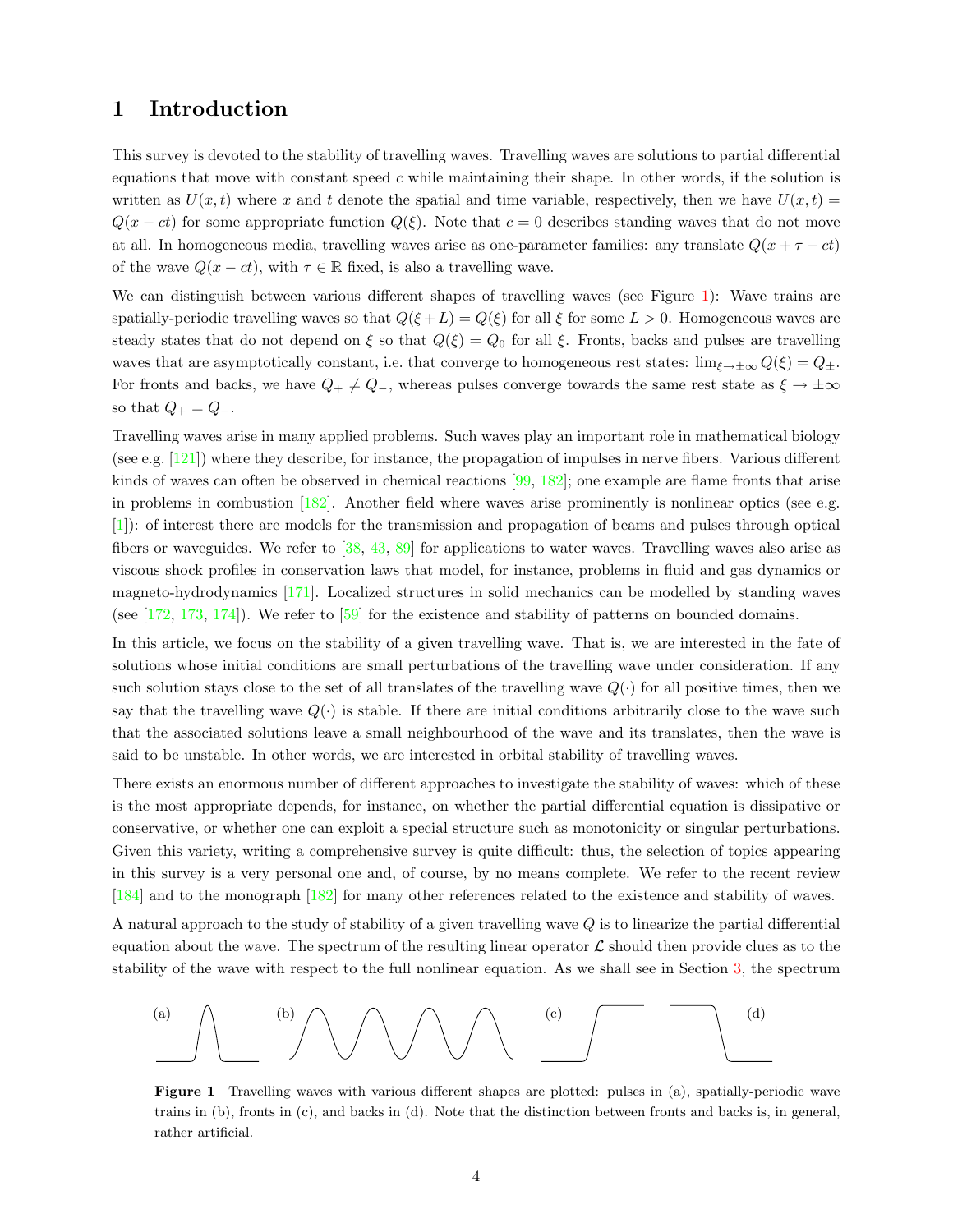of  $\mathcal L$  is the union of the point spectrum, defined as the set of isolated eigenvalues with finite multiplicity, and its complement, the essential spectrum. Point and essential spectra are also related to Fredholm properties of the operator  $\mathcal{L} - \lambda$ . Most of the results presented here are formulated using the first-order operator  $\mathcal{T}(\lambda)$ that is obtained by casting the eigenvalue operator  $\mathcal{L} - \lambda$  as a first-order differential operator. In Section [4](#page-20-0), we review the definition and properties of the Evans function, which is a tool to locate and track the point spectrum of  $\mathcal{L}$ . In Section [7](#page-46-0), we discuss under what conditions spectral stability of the linearization  $\mathcal{L}$ implies nonlinear stability, i.e. stability of the wave with respect to the full partial differential equation. The stability analysis of a given wave is often facilitated by exploiting the structure of the underlying equation. In Section [8](#page-48-0), we provide some pointers to the literature for Hamiltonian and monotone equations as well as for singularly perturbed problems. In many applications, it appears to be difficult to analyze the stability of travelling waves analytically. For this reason, we comment in Section  $6$  on the numerical computation of the spectra of linearizations about travelling waves. An interesting problem that is relevant for a number of applications is the stability of multi-bump pulses that accompany primary pulses. Recent results in this direction are reviewed in Section [5](#page-28-0). Most of the results presented in this survey are also applicable to other waves, for instance, rotating waves such as spiral waves in two space dimensions, modulated waves (waves that are time-periodic in an appropriate moving frame), and travelling waves on cylindrical domains. Some of these extensions are discussed in Section [9](#page-51-0).

Acknowledgments I am grateful to Bernold Fiedler, Arnd Scheel and Alice Yew for helpful comments and suggestions on the manuscript.

# <span id="page-4-0"></span>2 Set-up and examples

### <span id="page-4-1"></span>2.1 Set-up

We consider partial differential equations (PDEs) of the form

<span id="page-4-2"></span>
$$
U_t = \mathcal{A}(\partial_x)U + \mathcal{N}(U), \qquad x \in \mathbb{R}, \qquad U \in \mathcal{X}.
$$
 (2.1)

Here,  $A(z)$  is a vector-valued polynomial in z, and X is an appropriate Banach space consisting of functions  $U(x)$  with  $x \in \mathbb{R}$ , so that  $\mathcal{A}(\partial_x): \mathcal{X} \to \mathcal{X}$  is a closed, densely defined operator. Lastly,  $\mathcal{N}: \mathcal{X} \to \mathcal{X}$  denotes a nonlinearity, perhaps not defined on the entire space  $\mathcal{X}$ , that is defined via pointwise evaluation of U and, possibly, derivatives of U. We refer to  $[85, 133]$  $[85, 133]$  $[85, 133]$  for more background.

Travelling waves are solutions to [\(2.1](#page-4-2)) of the form  $U(x,t) = Q(x-ct)$ . Introducing the coordinate  $\xi = x-ct$ , weseek functions  $U(\xi, t) = U(x - ct, t)$  that satisfy [\(2.1\)](#page-4-2). In the  $(\xi, t)$ -coordinates, the PDE ([2.1](#page-4-2)) reads

<span id="page-4-3"></span>
$$
U_t = \mathcal{A}(\partial_{\xi})U + c\partial_{\xi}U + \mathcal{N}(U), \qquad \xi \in \mathbb{R}, \qquad U \in \mathcal{X}, \tag{2.2}
$$

and the travelling wave is then a stationary solution  $Q(\xi)$  that satisfies

<span id="page-4-5"></span>
$$
0 = \mathcal{A}(\partial_{\xi})U + c\partial_{\xi}U + \mathcal{N}(U). \tag{2.3}
$$

Thelinearization of  $(2.2)$  $(2.2)$  $(2.2)$  about the steady state  $Q(\xi)$  is given by

<span id="page-4-4"></span>
$$
U_t = \mathcal{A}(\partial_{\xi})U + c\partial_{\xi}U + \partial_{U}\mathcal{N}(Q)U.
$$
\n(2.4)

The right-hand side defines the linear operator

$$
\mathcal{L} := \mathcal{A}(\partial_{\xi}) + c\partial_{\xi} + \partial_{U}\mathcal{N}(Q).
$$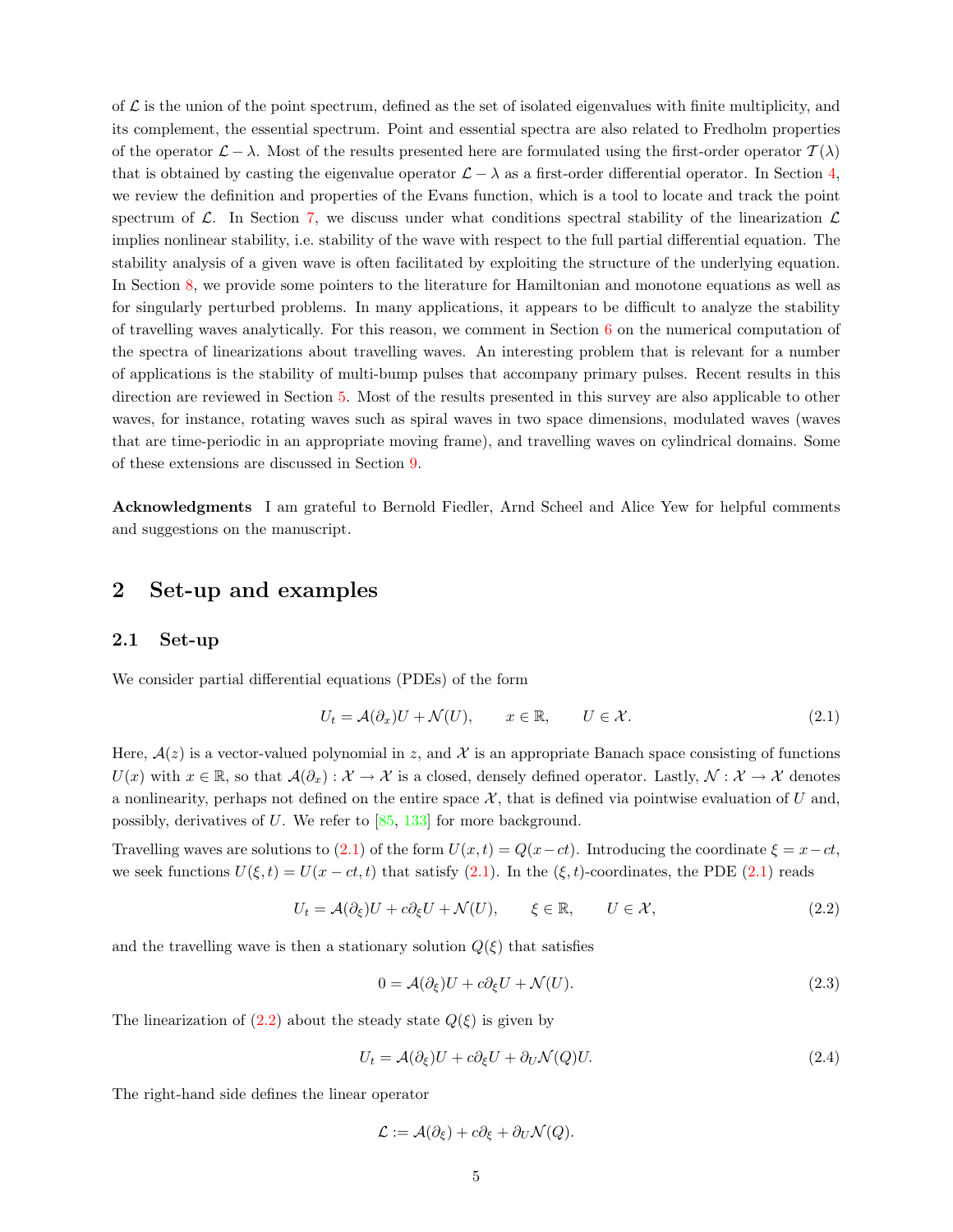Spectral stability of the wave Q is determined by the spectrum of the operator  $\mathcal{L}$ , i.e. by the eigenvalue problem

<span id="page-5-1"></span>
$$
\lambda U = \mathcal{A}(\partial_{\xi})U + c\partial_{\xi}U + \partial_{U}\mathcal{N}(Q)U = \mathcal{L}U
$$
\n(2.5)

that determines whether [\(2.4\)](#page-4-4) supports solutions of the form  $U(\xi, t) = e^{\lambda t}U(\xi)$ .

Note that the steady-state equation [\(2.3\)](#page-4-5) and the eigenvalue problem([2.5\)](#page-5-1) are both ordinary differential equations (ODEs). As such, they can be cast as first-order systems. The steady-state equation, for instance, can be written as

<span id="page-5-2"></span>
$$
u' = f(u, c), \qquad u \in \mathbb{R}^n, \qquad' = \frac{\mathrm{d}}{\mathrm{d}\xi}.
$$
\n
$$
(2.6)
$$

The travelling wave  $Q(\xi)$  corresponds to a bounded solution  $q(\xi)$  of [\(2.6\)](#page-5-2). The PDE eigenvalue problem ([2.5\)](#page-5-1) becomes

<span id="page-5-3"></span>
$$
u' = (\partial_u f(q(\xi), c) + \lambda B)u,
$$
\n(2.7)

where B is an appropriate  $n \times n$  matrix that encodes the PDE structure (see Section [2.2](#page-5-0) below for examples). An important relation is given by

<span id="page-5-9"></span>
$$
\partial_c f(u(\xi), c) = -Bu'(\xi) \tag{2.8}
$$

which follows from inspecting  $(2.5)$ .

In this survey, we focus on the ODE formulation([2.6](#page-5-2)) and([2.7\)](#page-5-3). In particular, travelling waves can be soughtas bounded solutions of  $(2.6)$  $(2.6)$  $(2.6)$ , and we refer to the textbooks  $[33, 80, 107]$  $[33, 80, 107]$  $[33, 80, 107]$  $[33, 80, 107]$  $[33, 80, 107]$  $[33, 80, 107]$  $[33, 80, 107]$  for a dynamical-systems approach to constructing such solutions.

## <span id="page-5-0"></span>2.2 Examples

We give a few examples that fit into the framework outlined above.

**Example 1 (Reaction-diffusion systems)** Let D be a diagonal  $N \times N$  matrix with positive entries and  $F: \mathbb{R}^N \to \mathbb{R}^N$  be a smooth function. Consider the reaction-diffusion equation

<span id="page-5-4"></span>
$$
U_t = DU_{xx} + F(U), \qquad x \in \mathbb{R}, \qquad U \in \mathbb{R}^N, \tag{2.9}
$$

posed on the space  $\mathcal{X} = C^0_{\text{unif}}(\mathbb{R}, \mathbb{R}^N)$  of bounded, uniformly continuous functions. In the moving frame  $\xi = x - ct$ , the system [\(2.9\)](#page-5-4) is given by

<span id="page-5-5"></span>
$$
U_t = DU_{\xi\xi} + cU_{\xi} + F(U), \qquad \xi \in \mathbb{R}, \qquad U \in \mathbb{R}^N. \tag{2.10}
$$

Supposethat  $U(\xi, t) = Q(\xi)$  is a stationary solution of  $(2.10)$  $(2.10)$  such that

<span id="page-5-8"></span>
$$
DQ_{\xi\xi}(\xi) + cQ_{\xi}(\xi) + F(Q(\xi)) = 0, \qquad \xi \in \mathbb{R}.
$$
\n(2.11)

The eigenvalue problem associated with the linearization of  $(2.10)$  about  $Q(\xi)$  is given by

<span id="page-5-6"></span>
$$
\lambda U = DU_{\xi\xi} + cU_{\xi} + \partial_U F(Q)U =: \mathcal{L}U.
$$
\n(2.12)

This eigenvalue problem can be cast as

$$
\begin{pmatrix} U_{\xi} \\ V_{\xi} \end{pmatrix} = \begin{pmatrix} V \\ D^{-1}(\lambda U - \partial_U F(Q(\xi))U - cV) \end{pmatrix} = \begin{pmatrix} 0 & \text{id} \\ D^{-1}(\lambda - \partial_U F(Q(\xi))) & -cD^{-1} \end{pmatrix} \begin{pmatrix} U \\ V \end{pmatrix}
$$

which we write as

<span id="page-5-7"></span>
$$
u_{\xi} = A(\xi; \lambda)u = (\tilde{A}(\xi) + \lambda B)u, \qquad u \in \mathbb{R}^n = \mathbb{R}^{2N}
$$
\n(2.13)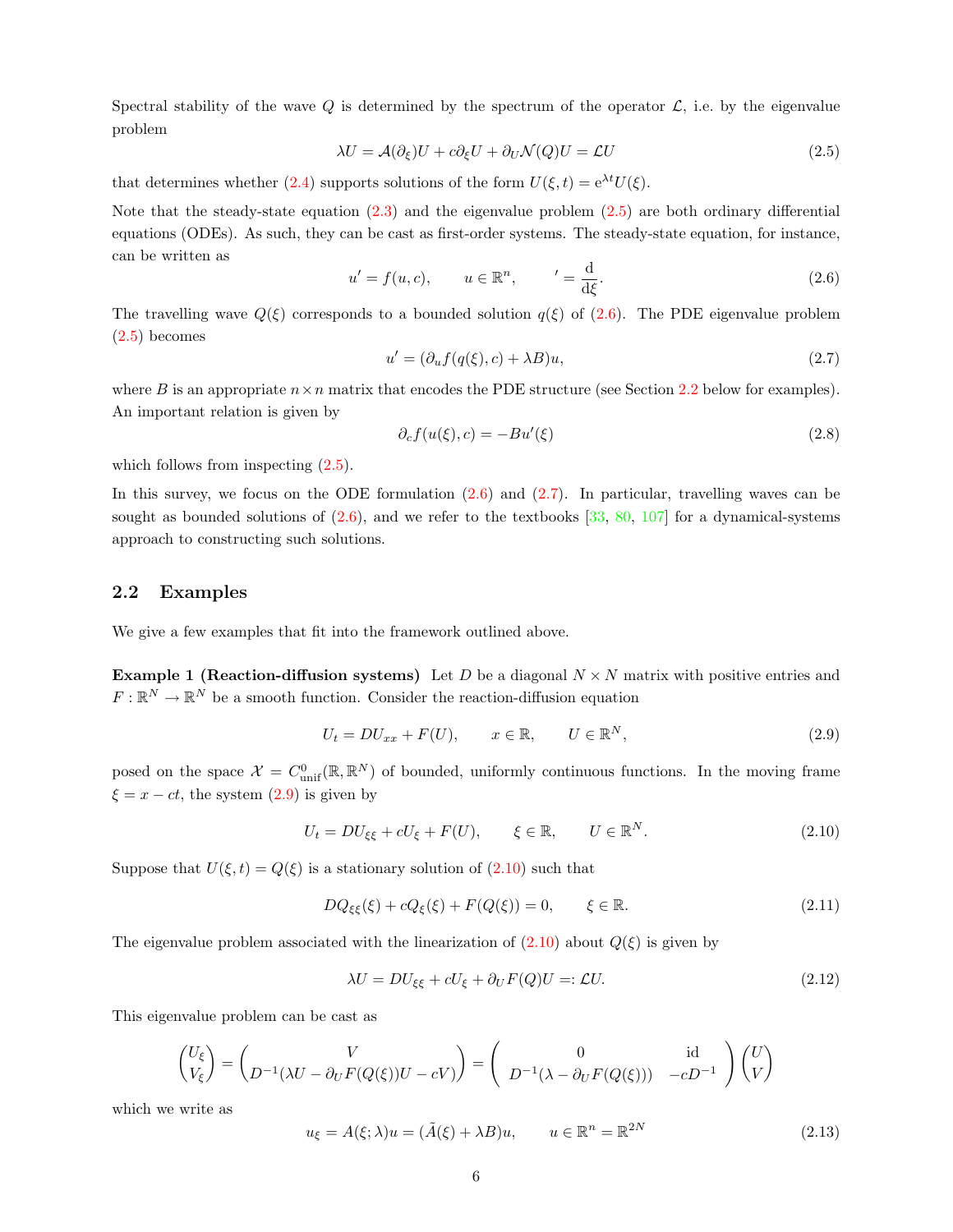with  $u = (U, V)$  and

$$
\tilde{A}(\xi) = \begin{pmatrix} 0 & \mathrm{id} \\ -D^{-1}\partial_U F(Q(\xi)) & -cD^{-1} \end{pmatrix}, \qquad B = \begin{pmatrix} 0 & 0 \\ D^{-1} & 0 \end{pmatrix}.
$$

Boundedsolutions to ([2.12](#page-5-6)), namely  $(L - \lambda)U = 0$ , and ([2.13\)](#page-5-7) are then in one-to-one correspondence.

In particular, if  $Q(\cdot)$  is not a constant function, then  $\lambda = 0$  is an eigenvalue of L with eigenfunction  $Q_{\xi}(\xi)$ . Thiscan be seen by taking the derivative of  $(2.11)$  $(2.11)$  with respect to  $\xi$  which gives

$$
D(Q_{\xi})_{\xi\xi} + c(Q_{\xi})_{\xi} + \partial_U F(Q)Q_{\xi} = 0
$$

sothat  $\mathcal{L}Q_{\xi} = 0$ . Hence,  $u(\xi) = (Q_{\xi}(\xi), Q_{\xi\xi}(\xi))$  satisfies  $(2.13)$  $(2.13)$  for  $\lambda = 0$ . One important example is the FitzHugh–Nagumo equation (FHN)

$$
u_t = u_{xx} + f(u) - w
$$
  

$$
w_t = \delta^2 w_{xx} + \epsilon(u - \gamma w),
$$

for instance with  $f(u) = u(1-u)(u-a)$ . It admits various travelling waves such as pulses, fronts and backs (seee.g. [[91,](#page-57-3) [105,](#page-58-2) [176\]](#page-61-6) for references). The stability of pulses has been studied in [\[90](#page-57-4), [185](#page-61-7)]. Stability results for spatially-periodic wave trains can be found in [\[53](#page-56-1), [156](#page-60-0)], whereas the stability of concatenated fronts and backshas been studied in  $[124, 147]$  $[124, 147]$  $[124, 147]$  $[124, 147]$  and  $[125, 154]$  $[125, 154]$  $[125, 154]$  $[125, 154]$ .

Many other results on the stability of waves to reaction-diffusion equations can be found in the literature (see e.g.[[47,](#page-56-2) [60\]](#page-56-3)). One class of such equations that has been studied extensively are monotone systems (see [[37,](#page-55-3) [141,](#page-59-4) [182\]](#page-61-0) and Section [8](#page-48-0)). We also refer to [\[85](#page-57-1), Section 5.4] for instructive examples.

Example 2 (Phase-sensitive amplification) The dissipative fourth-order equation

<span id="page-6-0"></span>
$$
U_t + (\partial_{\xi\xi} + 2U^2 - (2\kappa - \eta^2))(\partial_{\xi\xi} + 2U^2 - \eta^2)U + 4\sigma(3U(\partial_{\xi}U)^2 + U^2\partial_{\xi\xi}U) = 0
$$
\n(2.14)

models the transmission of pulses in optical storage loops under phase-sensitive amplification (see[[106\]](#page-58-3)). This equation with  $\sigma = 0$  admits the explicit solution

$$
Q(\xi) = \eta \operatorname{sech}(\eta \xi)
$$

forevery  $\kappa \geq 0$ . Its stability has been investigated in [\[3](#page-54-1), [106](#page-58-3)]. For  $\sigma > 0$ , ([2.14](#page-6-0)) has multi-bump pulses whose existence and stability has been analyzed in[[150\]](#page-60-3).

Example 3 (Korteweg–de Vries equation) The generalized Korteweg–de Vries equation (KdV) is given by

$$
U_t + U_{xxx} + U^p U_x = 0, \qquad x \in \mathbb{R},
$$

where p is a positive parameter. Formulated in the moving frame  $\xi = x - ct$ , the generalized Korteweg–de Vries equation reads

$$
U_t + U_{\xi\xi\xi} - cU_{\xi} + U^p U_{\xi} = 0, \qquad \xi \in \mathbb{R},
$$

where  $c$  denotes the wave speed. This equation admits a family of pulses given by

$$
Q(\xi) = \left[\frac{c(p+1)(p+2)}{2}\right]^{\frac{1}{p}} \operatorname{sech}^{\frac{2}{p}}\left(\frac{p\sqrt{c}\xi}{2}\right)
$$

for any positive values of c and p. The stability of these solitons was investigated in  $[10]$ , whereas asymptotic stabilityhas been studied in [[134,](#page-59-5) [135](#page-59-6)]. The KdV equation is Hamiltonian for all  $p > 0$  and known to be completely integrable for  $p = 1, 2$ . Г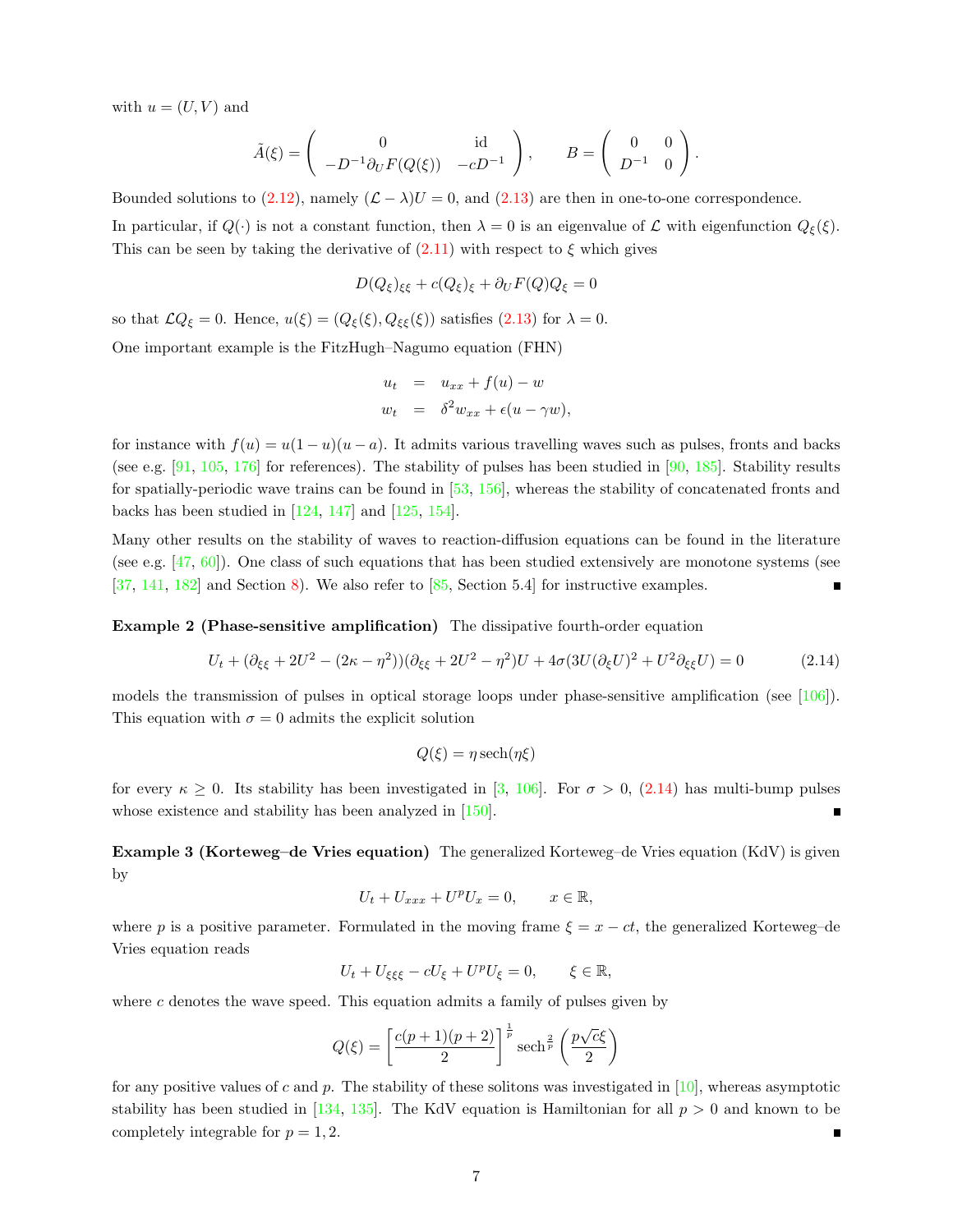Example 4 (Nonlinear Schrödinger equation) The nonlinear Schrödinger equation (NLS) reads

$$
i\Phi_t + \Phi_{\xi\xi} + 4|\Phi|^2 \Phi = 0, \qquad \xi \in \mathbb{R},
$$

with  $\Phi \in \mathbb{C}$ . If we seek solutions of the form  $\Phi(\xi, t) = e^{i\omega t} U(\xi, t)$ , then we obtain the equation

<span id="page-7-2"></span>
$$
iU_t + U_{\xi\xi} - \omega U + 4|U|^2 U = 0, \qquad \xi \in \mathbb{R}, \tag{2.15}
$$

where $U \in \mathbb{C}$  and  $\omega > 0$ . It is known [[183\]](#page-61-8) to support stable pulses given by

$$
Q(\xi) = \sqrt{\frac{\omega}{2}} \operatorname{sech}(\sqrt{\omega}\,\xi).
$$

The NLS equation is Hamiltonian and, in fact, completely integrable. Of interest is the persistence and stability of these waves upon adding perturbations that model various physical imperfections. An important example is the perturbation to the dissipative complex cubic-quintic Ginzburg–Landau equation (CGL)

<span id="page-7-3"></span>
$$
iU_t + U_{\xi\xi} - \omega U + 4|U|^2 U + 3\alpha |U|^4 U = i\epsilon (d_1 U_{\xi\xi} + d_2 U + d_3 |U|^2 U + d_4 |U|^4 U)
$$
\n(2.16)

forsmall  $\alpha \in \mathbb{R}$  and  $\epsilon > 0$ . We refer to [[177,](#page-61-9) [97](#page-58-4), [98](#page-58-5), [1](#page-54-0)] for various stability and instability results for solitary waves to this equation. Mathematically, the transition from  $(2.15)$  to  $(2.16)$  is interesting since the perturbation destroys the Hamiltonian nature of([2.15](#page-7-2)).  $\blacksquare$ 

Werefer to  $[99, 121, 171, 176, 182]$  $[99, 121, 171, 176, 182]$  $[99, 121, 171, 176, 182]$  $[99, 121, 171, 176, 182]$  $[99, 121, 171, 176, 182]$  $[99, 121, 171, 176, 182]$  $[99, 121, 171, 176, 182]$  $[99, 121, 171, 176, 182]$  $[99, 121, 171, 176, 182]$  $[99, 121, 171, 176, 182]$  $[99, 121, 171, 176, 182]$  for problems where reaction-diffusion equations arise naturally. Formal derivations of the KdV, NLS and CGL equation can be found in[[1\]](#page-54-0) and [\[38](#page-55-0), [89\]](#page-57-0) for problems in nonlinear optics and for water waves, respectively.

# <span id="page-7-0"></span>3 Spectral stability

In this section, we review results on the structure of the spectrum of the linearization of a nonlinear PDE about a travelling wave.

**Notation** Throughout this survey, we denote the range and the null space of an operator  $\mathcal{L}$  by  $R(\mathcal{L})$  and  $N(\mathcal{L})$ , respectively. Eigenvalues of operators and matrices are always counted with algebraic multiplicity.

Consider a matrix  $A \in \mathbb{C}^{n \times n}$ . We often refer to the eigenvalues of the matrix A as the spatial eigenvalues. We say that A is hyperbolic if all eigenvalues of A have non-zero real part, i.e. if spec(A) ∩ i $\mathbb{R} = \emptyset$ . We refer to eigenvalues of A with positive (negative) real part as unstable (stable) eigenvalues. Similarly, the generalized eigenspace of A associated with all eigenvalues with positive (negative) real part is called the unstable (stable) eigenspace of A.

The  $\delta$ -neighbourhood of an element or a subset z of a vector space is denoted by  $\mathcal{U}_{\delta}(z)$ .

### <span id="page-7-1"></span>3.1 Reformulation

As mentioned above, it is often advantageous to write the eigenvalue problem associated with the linearization as a first-order ODE. Therefore, we consider the family  $\mathcal T$  of linear operators defined by

$$
\mathcal{T}(\lambda) : \qquad \mathcal{D} \longrightarrow \mathcal{H}, \qquad u \longmapsto \frac{\mathrm{d}u}{\mathrm{d}\xi} - A(\cdot; \lambda)u
$$

for  $\lambda \in \mathbb{C}$ . We take either

$$
\mathcal{D} = C^1_{\text{unif}}(\mathbb{R}, \mathbb{C}^n), \qquad \mathcal{H} = C^0_{\text{unif}}(\mathbb{R}, \mathbb{C}^n)
$$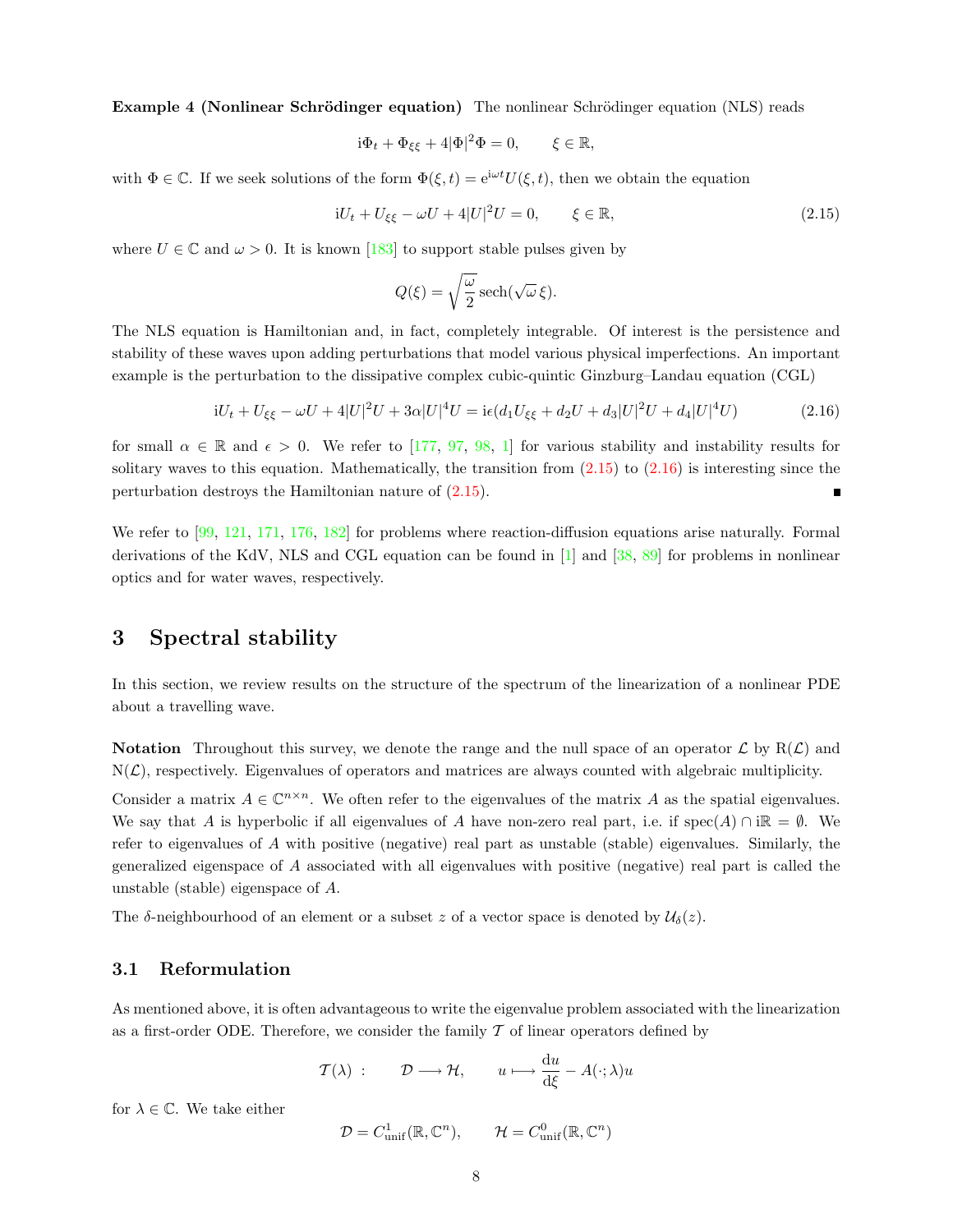<span id="page-8-7"></span>
$$
\mathcal{D} = H^1(\mathbb{R}, \mathbb{C}^n), \qquad \mathcal{H} = L^2(\mathbb{R}, \mathbb{C}^n). \tag{3.1}
$$

Throughout this survey, we assume that the following hypothesis is met.

**Hypothesis 3.1** The matrix-valued function  $A(\xi; \lambda) \in \mathbb{C}^{n \times n}$  is of the form

$$
A(\xi; \lambda) = \tilde{A}(\xi) + \lambda B(\xi)
$$

where  $\tilde{A}(\cdot)$  and  $B(\cdot)$  are in  $C^{\infty}(\mathbb{R}, \mathbb{R}^{n \times n})$ .

The operators  $\mathcal{T}(\lambda)$  are closed, densely defined operators in H with domain D. We are interested in the set of  $\lambda$  for which  $\mathcal{T}(\lambda)$  is not invertible.

### <span id="page-8-0"></span>3.2 Exponential dichotomies

Spectral properties of  $\mathcal T$  can be classified by using properties of the associated ODE

<span id="page-8-2"></span>
$$
\frac{\mathrm{d}}{\mathrm{d}\xi}u = A(\xi; \lambda)u\tag{3.2}
$$

with $u \in \mathbb{C}^n$ . We denote by  $\Phi(\xi, \zeta)$  the evolution operator<sup>[1](#page-8-1)</sup> associated with ([3.2\)](#page-8-2). Note that  $\Phi(\xi, \zeta)$  =  $\Phi(\xi, \zeta; \lambda)$  depends on  $\lambda$ , but we often suppress this dependence in our notation.

A particularly useful notion associated with linear ODEs such as [\(3.2](#page-8-2)) is exponential dichotomies. Suppose that we consider a linear constant-coefficient equation

<span id="page-8-3"></span>
$$
\frac{\mathrm{d}}{\mathrm{d}\xi}u = A(\lambda)u,\tag{3.3}
$$

so that  $A(\lambda)$  does not depend on ξ. We want to classify solutions to [\(3.3](#page-8-3)) according to their asymptotic behaviour as  $|\xi| \to \infty$ . Suppose that the matrix  $A(\lambda)$  is hyperbolic so that the spatial spectrum spec $(A(\lambda))$ has no points on the imaginary axis. Consequently,

<span id="page-8-5"></span>
$$
\mathbb{C}^n = E_0^{\rm s}(\lambda) \oplus E_0^{\rm u}(\lambda) \tag{3.4}
$$

where the two spaces on the right-hand side are the generalized stable and unstable eigenspaces of the matrix  $A(\lambda)$ . We denote by  $P_0^s(\lambda)$  the spectral projection of  $A(\lambda)$ , so that

<span id="page-8-4"></span>
$$
R(P_0^s(\lambda)) = E_0^s(\lambda), \qquad N(P_0^s(\lambda)) = E_0^u(\lambda). \tag{3.5}
$$

Thesesubspaces are invariant under the evolution  $\Phi(\xi, \zeta) = e^{A(\lambda)(\xi-\zeta)}$  of ([3.3\)](#page-8-3). Furthermore, solutions  $u(\xi)$ with initial conditions  $u(\zeta)$  in  $E_0^s(\lambda)$  decay exponentially for  $\xi > \zeta$ , while solutions with initial conditions  $u(\zeta)$  in  $E_0^{\text{u}}(\lambda)$  decay exponentially for  $\xi < \zeta$ . We are interested in a similar characterization of solutions to the more general equation([3.2\)](#page-8-2):

<span id="page-8-6"></span>**Definition3.1 (Exponential dichotomies)** Let  $I = \mathbb{R}^+$ ,  $\mathbb{R}^-$  or  $\mathbb{R}$ , and fix  $\lambda_* \in \mathbb{C}$ . We say that ([3.2\)](#page-8-2), with  $\lambda = \lambda_*$  fixed, has an exponential dichotomy on I if constants  $K > 0$  and  $\kappa^s < 0 < \kappa^u$  exist as well as a family of projections  $P(\xi)$ , defined and continuous for  $\xi \in I$ , such that the following is true for  $\xi, \zeta \in I$ .

• With  $\Phi^s(\xi,\zeta) := \Phi(\xi,\zeta)P(\zeta)$ , we have

 $|\Phi^s(\xi,\zeta)| \leq K e^{\kappa^s(\xi-\zeta)}, \qquad \xi \geq \zeta, \qquad \xi,\zeta \in I.$ 

<span id="page-8-1"></span><sup>&</sup>lt;sup>1</sup>i.e.  $\Phi(\xi, \xi) = id$ ,  $\Phi(\xi, \tau) \Phi(\tau, \zeta) = \Phi(\xi, \zeta)$  for all  $\xi, \tau, \zeta \in \mathbb{R}$  and  $u(\xi) = \Phi(\xi, \zeta)u_0$  satisfies [\(3.2\)](#page-8-2) for every  $u_0 \in \mathbb{C}^n$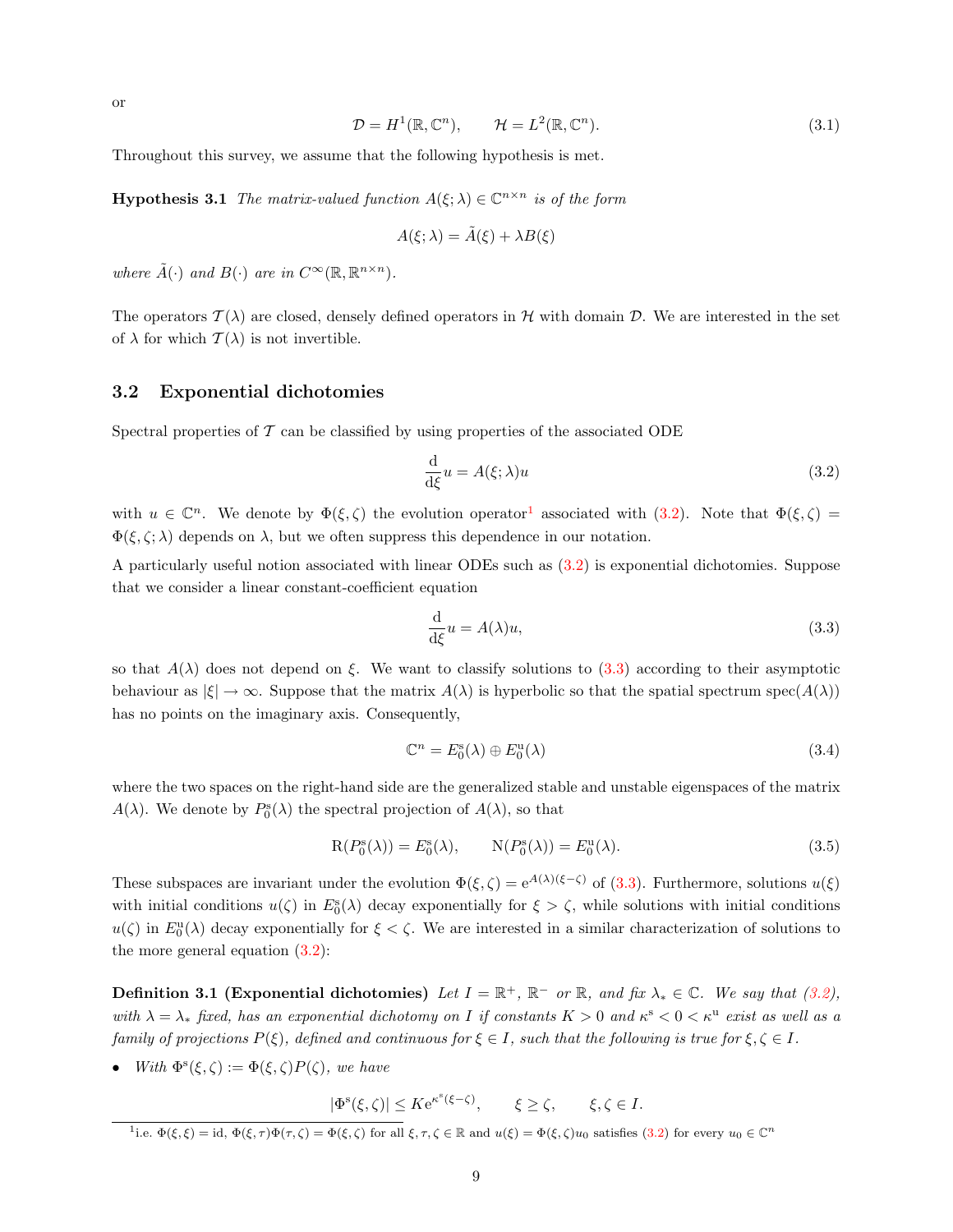

Figure 2 A plot of the stable and unstable spaces associated with an exponential dichotomy. Vectors in the stable space  $R(P(\zeta))$  are contracted exponentially under the linear evolution  $\Phi^s(\xi,\zeta)$  for  $\xi > \zeta$ . Similarly, vectors in the unstable space  $N(P(\xi))$  are contracted under the linear evolution  $\Phi^u(\zeta,\xi)$  for  $\xi > \zeta$ .

- Define  $\Phi^{\mathrm{u}}(\xi,\zeta) := \Phi(\xi,\zeta)(\mathrm{id} P(\zeta)),$  then
	- $|\Phi^{\mathrm{u}}(\xi,\zeta)| \leq K e^{\kappa^{\mathrm{u}}(\xi-\zeta)}, \qquad \xi \leq \zeta, \qquad \xi,\zeta \in I.$
- The projections commute with the evolution,  $\Phi(\xi, \zeta) P(\zeta) = P(\xi) \Phi(\xi, \zeta)$ , so that

<span id="page-9-0"></span>

| $\Phi^{\rm s}(\xi,\zeta)u_0 \in {\rm R}(P(\xi)),$       | $\xi \ge \zeta$ , $\xi, \zeta \in I$    |
|---------------------------------------------------------|-----------------------------------------|
| $\Phi^{\mathrm{u}}(\xi,\zeta)u_0\in\mathrm{N}(P(\xi)),$ | $\xi \leq \zeta$ , $\xi, \zeta \in I$ . |

The  $\xi$ -independent dimension of  $N(P(\xi))$  is referred to as the Morse index of the exponential dichotomy on I. If([3.2\)](#page-8-2) has exponential dichotomies on  $\mathbb{R}^+$  and on  $\mathbb{R}^-$ , the associated Morse indices are denoted by  $i_+(\lambda_*)$ and  $i_-(\lambda_*)$ , respectively.

Roughlyspeaking,  $(3.2)$  $(3.2)$  $(3.2)$  has an exponential dichotomy on an unbounded interval I if each solution to  $(3.2)$ on I decays exponentially either in forward time or else in backward time. The set of initial conditions  $u(\zeta)$  leading to solutions  $u(\xi)$  that decay for  $\xi > \zeta$ , with  $\xi, \zeta \in I$ , is given by the range  $R(P(\zeta))$  of the projection  $P(\zeta)$ . Similarly, the set of initial conditions  $u(\zeta)$  leading to solutions  $u(\xi)$  that decay for  $\xi < \zeta$ , with  $\xi, \zeta \in I$ , is given by the null space  $N(P(\zeta))$ . The spaces  $R(P(\xi))$  are mapped into each other by the evolutionassociated with ([3.2\)](#page-8-2); this is also true for the spaces  $N(P(\xi))$ ; see Figure [2](#page-9-0) for an illustration. For the constant-coefficient equation [\(3.3](#page-8-3)), we have  $P(\xi) = P_0^s(\lambda)$  due to [\(3.5](#page-8-4)). Note that, for constant-coefficient equations, the Morse index of the exponential dichotomy is simply the dimension of the generalized unstable eigenspace.

Exponential dichotomies persist under small perturbations of the equation. This result is often referred to as the roughness theorem for exponential dichotomies.

If we, for instance, perturb the coefficient matrix  $A(\lambda)$  of the constant-coefficient equation [\(3.3](#page-8-3)) by adding a small  $\xi$ -dependent matrix, we expect that the two subspaces  $E_0^s(\lambda)$  and  $E_0^u(\lambda)$  that appear in [\(3.4\)](#page-8-5) perturb slightly to two new  $\xi$ -dependent subspaces that contain all initial conditions that lead to exponentially decaying solutions for forward or backward times.

<span id="page-9-2"></span>**Theorem 3.1** ([[36](#page-55-4), Chapter 4]) Firstly, let I be  $\mathbb{R}^+$  or  $\mathbb{R}^-$ . Suppose that  $A(\cdot) \in C^0(I, \mathbb{C}^{n \times n})$  and that the equation

<span id="page-9-1"></span>
$$
\frac{\mathrm{d}}{\mathrm{d}\xi}u = A(\xi)u\tag{3.6}
$$

has an exponential dichotomy on I with constants  $K$ ,  $\kappa^s$  and  $\kappa^u$  as in Definition [3.1.](#page-8-6) There are then positive constants  $\delta_*$  and C such that the following is true. If  $B(\cdot) \in C^0(I, \mathbb{C}^{n \times n})$  such that  $\sup_{\xi \in I, |\xi| \geq L} |B(\xi)| < \delta/C$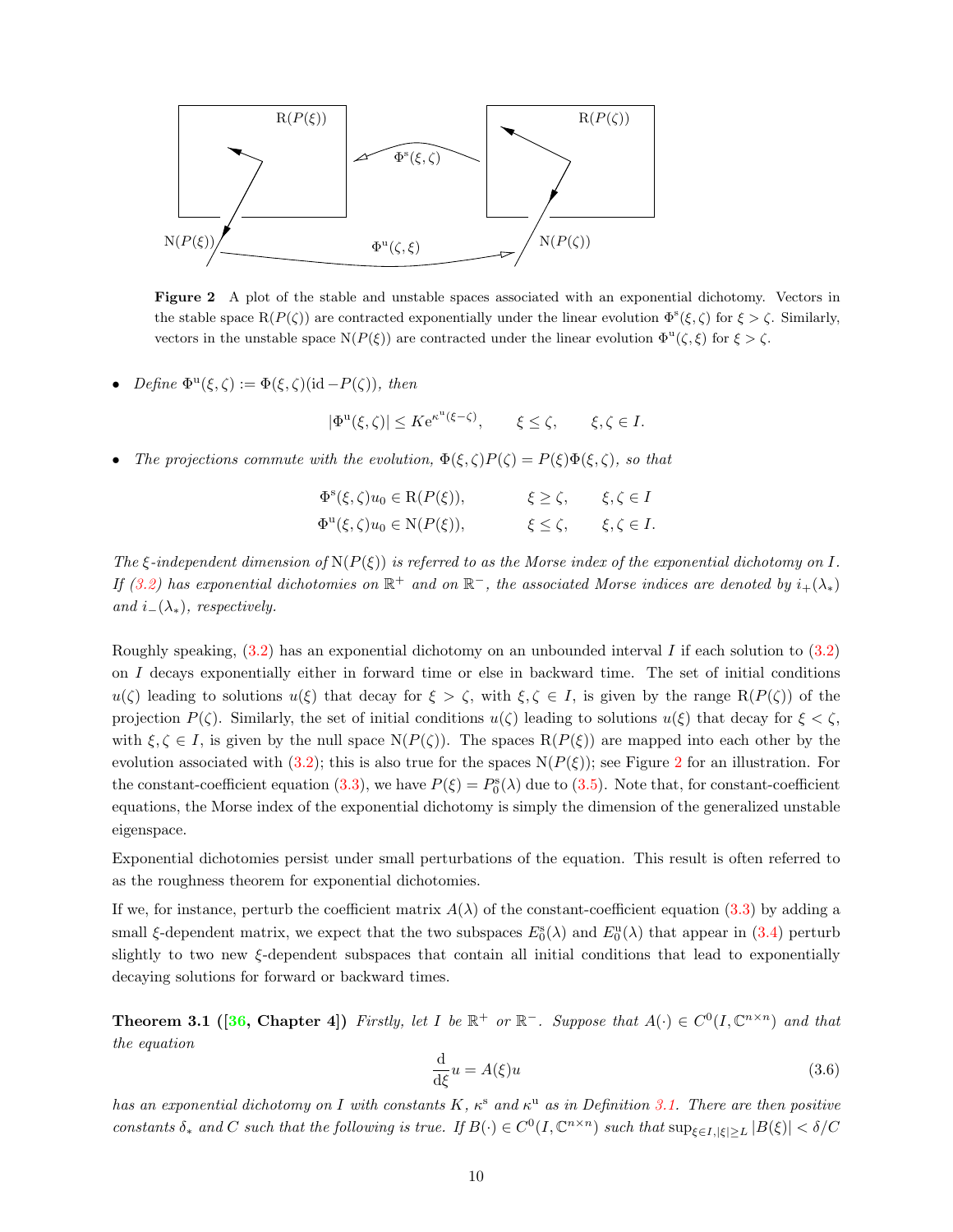for some  $\delta < \delta_*$  and some  $L \geq 0$ , then a constant  $\tilde{K} > 0$  exists such that the equation

<span id="page-10-0"></span>
$$
\frac{\mathrm{d}}{\mathrm{d}\xi}u = (A(\xi) + B(\xi))u\tag{3.7}
$$

has an exponential dichotomy on I with constants  $\tilde{K}$ ,  $\kappa^s + \delta$  and  $\kappa^u - \delta$ . Moreover, the projections  $P(\xi)$ andevolutions  $\Phi^s(\xi,\zeta)$  and  $\Phi^u(\xi,\zeta)$  associated with  $(3.7)$  $(3.7)$  are  $\delta$ -close to those associated with  $(3.6)$  $(3.6)$  for all  $\xi, \zeta \in I$  with  $|\xi|, |\zeta| \geq L$ . Secondly, if  $I = \mathbb{R}$ , then the above statement is true with  $L = 0$ .

Thus, to get persistence of exponential dichotomies on  $\mathbb{R}^+$  or  $\mathbb{R}^-$ , the coefficient matrices of the perturbed equation need to be close to those of the unperturbed equation only for all sufficiently large values of  $|\xi|$ . For  $I = \mathbb{R}$ , the coefficient matrices need to be close for all  $\xi \in \mathbb{R}$  to get persistence.

Theorem [3.1](#page-9-2) can be proved by applying Banach's fixed-point theorem to an appropriate integral equation whose solutions are precisely the evolution operators that appear in Definition [3.1](#page-8-6)(see [[143,](#page-60-4) [137\]](#page-59-7)). Indeed, supposethat  $\Phi^s(\xi,\zeta)$  and  $\Phi^u(\xi,\zeta)$  denote exponential dichotomies of  $(3.6)$  $(3.6)$  on  $I = \mathbb{R}^+$ , say. If  $\sup_{\xi \geq 0} |B(\xi)|$ issufficiently small, then the dichotomies  $\tilde{\Phi}^s(\xi,\zeta)$  and  $\tilde{\Phi}^u(\xi,\zeta)$  associated with  $(3.7)$  $(3.7)$  $(3.7)$  can be found as the unique solution of the integral equation

<span id="page-10-3"></span>
$$
0 = \tilde{\Phi}^{s}(\xi,\zeta) - \Phi^{s}(\xi,\zeta) + \int_{\xi}^{\infty} \Phi^{u}(\xi,\tau)B(\tau)\tilde{\Phi}^{s}(\tau,\zeta) d\tau
$$
\n
$$
- \int_{\xi}^{\xi} \Phi^{s}(\xi,\tau)B(\tau)\tilde{\Phi}^{s}(\tau,\zeta) d\tau + \int_{\xi}^{\zeta} \Phi^{s}(\xi,\tau)B(\tau)\tilde{\Phi}^{u}(\tau,\zeta) d\tau, \qquad 0 \le \zeta \le \xi
$$
\n(3.8)

$$
J_{\zeta} \qquad J_0 \qquad \qquad J_1 \qquad J_2 \qquad J_3 \qquad J_4
$$
  
\n
$$
0 = \tilde{\Phi}^{\mathrm{u}}(\xi, \zeta) - \Phi^{\mathrm{u}}(\xi, \zeta) - \int_{\zeta}^{\xi} \Phi^{\mathrm{u}}(\xi, \tau) B(\tau) \tilde{\Phi}^{\mathrm{u}}(\tau, \zeta) d\tau
$$
  
\n
$$
- \int_0^{\xi} \Phi^{\mathrm{s}}(\xi, \tau) B(\tau) \tilde{\Phi}^{\mathrm{u}}(\tau, \zeta) d\tau - \int_{\zeta}^{\infty} \Phi^{\mathrm{u}}(\xi, \tau) B(\tau) \tilde{\Phi}^{\mathrm{s}}(\tau, \zeta) d\tau, \qquad 0 \le \xi \le \zeta
$$

(see [\[143](#page-60-4), [137](#page-59-7)] for details). We emphasize that exponential dichotomies are not unique: on  $\mathbb{R}^+$ , for instance, the range of  $P(\xi)$  is uniquely determined, whereas the null space of  $P(0)$  can be chosen to be any complement of R(P(0)); any such choice then determines the null space of  $P(\xi)$  for any  $\xi > 0$  by the requirement that the projections and the evolution operators commute. The above integral equation fixes such a complement.

<span id="page-10-2"></span>**Remark 3.1** If the perturbation  $B(\xi)$  in [\(3.7](#page-10-0)) converges to zero as  $|\xi| \to \infty$  with  $\xi \in I$ , then the projections andevolutions of  $(3.7)$  $(3.7)$  $(3.7)$  converge to those of  $(3.6)$  $(3.6)$  (see e.g.  $[143, 137]$  $[143, 137]$  $[143, 137]$  $[143, 137]$ ).

Itis also true that, if ([3.2](#page-8-2)) has an exponential dichotomy for  $\lambda = \lambda_*$ , then the evolutions and projections that appear in Definition [3.1](#page-8-6) can be chosen to depend analytically on  $\lambda$  for  $\lambda$  close to  $\lambda_*$  (see again [\[143,](#page-60-4) [137](#page-59-7)]).

It is often of interest to distinguish solutions according to the strength of the decay or growth. For instance, for the constant-coefficient system [\(3.3](#page-8-3)), we might be interested in distinguishing solutions  $u_1(\xi)$  that satisfy

$$
|u_1(\xi)| \le e^{(\eta - \delta)\xi} |u_1(0)|, \qquad \xi > 0
$$

from solutions  $u_2(\xi)$  that satisfy

$$
|u_2(\xi)| \le e^{(\eta+\delta)\xi} |u_2(0)|, \qquad \xi < 0
$$

for some chosen  $\eta$  and some small  $\delta > 0$ . In other words, rather than separating stable and unstable eigenvalues of  $A(\lambda)$ , we divide the spectrum spec $(A(\lambda))$  into two disjoint sets according to the presence of a spectral gap at  $\text{Re}\,\nu = \eta$ ; see Figure [3b](#page-11-1). This may sound more general than the situation considered above, but, in fact, it is not: the scaling

<span id="page-10-1"></span>
$$
v(\xi) = u(\xi)e^{-\eta\xi} \tag{3.9}
$$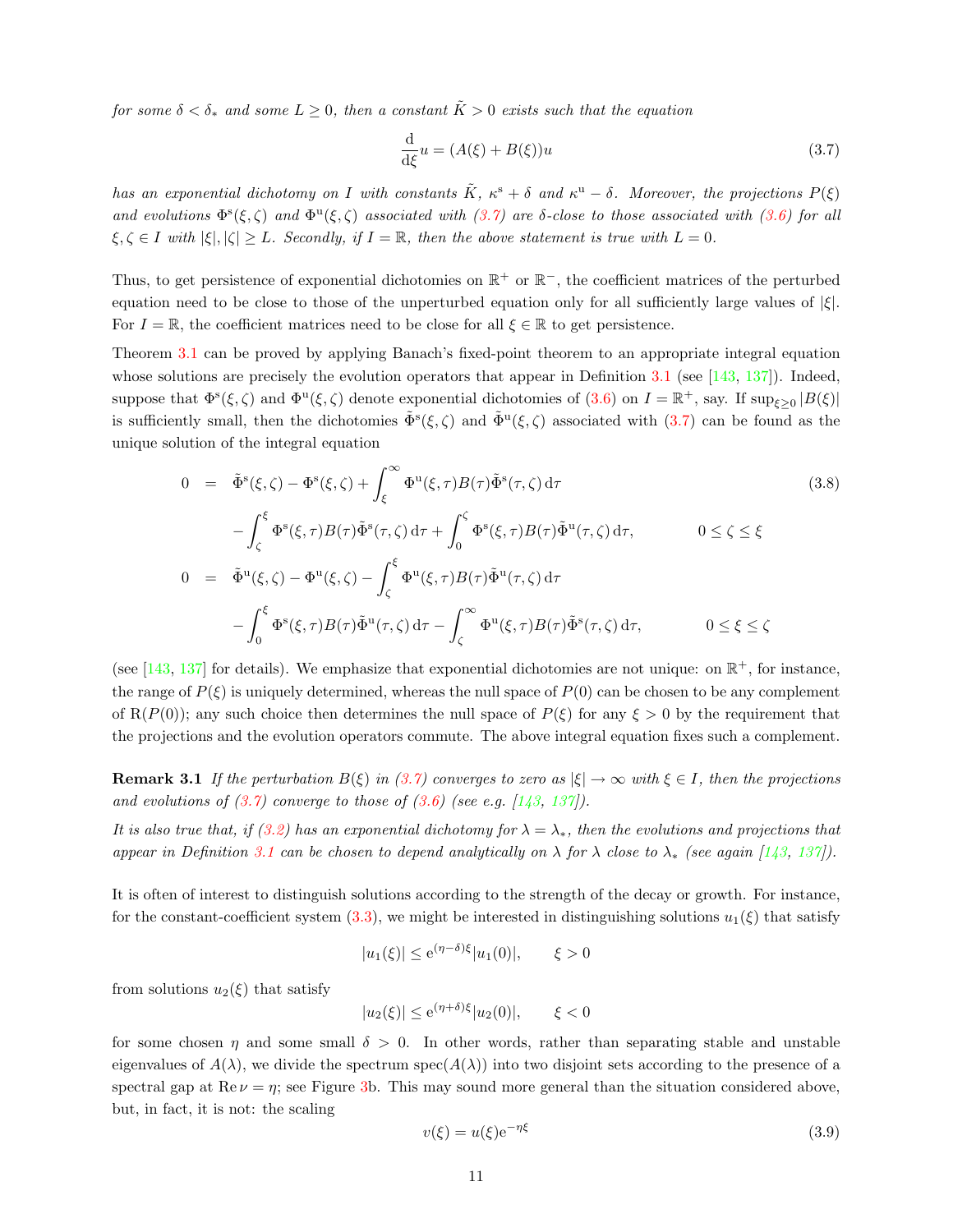

**Figure 3** Two different spectral decompositions of  $spec(A(\lambda))$  are plotted: in (a), stable and unstable eigenvalues are separated by the imaginary axis, whereas the spectrum in (b) is divided into the two disjoint sets  $\{\nu \in \text{spec}(A(\lambda))\colon \text{Re}\,\nu < \eta\}$  and  $\{\nu \in \text{spec}(A(\lambda))\colon \text{Re}\,\nu > \eta\}$ , exploiting a spectral gap.

transforms([3.3](#page-8-3)) into the equation

<span id="page-11-1"></span>
$$
\frac{\mathrm{d}}{\mathrm{d}\xi}v = (A(\lambda) - \eta)v,
$$

and the two spectral sets associated with the spectral gap at  $\text{Re}\,\nu = \eta$  for the matrix  $A(\lambda)$  become the stable and unstable spectral sets for the matrix  $A(\lambda) - \eta$ . Thus, the results stated above are applicable to any two spectral sets of  $A(\lambda)$  of the form  $\{\nu \in \text{spec}(A(\lambda))\colon \text{Re}\,\nu < \eta\}$  and  $\{\nu \in \text{spec}(A(\lambda))\colon \text{Re}\,\nu > \eta\}$  (assuming, of course,that  $\text{Re}\,\nu \neq \eta$  for every  $\nu \in \text{spec}(A(\lambda))$ . Note that the transformation ([3.9\)](#page-10-1) changes only the length of vectors but not their direction. In particular, subspaces of solutions are not changed.

In summary, we may wish to replace the condition  $\kappa^s < 0 < \kappa^u$  that appears in Definition [3.1](#page-8-6) by the weaker condition  $\kappa^s < \kappa^u$ . Using the transformation [\(3.9\)](#page-10-1) for an appropriate  $\eta$ , we see that all the results mentioned above are also true under this weaker condition, i.e. for arbitrary spectral gaps.

### <span id="page-11-0"></span>3.3 Spectrum and Fredholm properties

We consider the family of operators

$$
\mathcal{T}(\lambda) : \qquad \mathcal{D} \longrightarrow \mathcal{H}, \qquad u \longmapsto \frac{\mathrm{d}u}{\mathrm{d}\xi} - A(\cdot; \lambda)u
$$

with parameter  $\lambda$ . We are interested in characterizing those  $\lambda$  for which the operator  $\mathcal{T}(\lambda) : \mathcal{D} \to \mathcal{H}$  is not invertible. The set of all such  $\lambda$  is the spectrum of the linearization  $\mathcal L$  about the travelling wave. We emphasize that the spectrum of the individual operators  $\mathcal{T}(\lambda): \mathcal{D} \to \mathcal{H}$ , for fixed  $\lambda$ , is of no interest to us.

**Definition 3.2 (Spectrum)** We say that  $\lambda$  is in the spectrum  $\Sigma$  of T if  $T(\lambda)$  is not invertible, i.e. if the inverse operator does not exist or is not bounded. We say that  $\lambda \in \Sigma$  is in the point spectrum  $\Sigma_{\rm pt}$  of T or, alternatively, that  $\lambda \in \Sigma$  is an eigenvalue of T if  $T(\lambda)$  is a Fredholm operator with index zero. The complement  $\Sigma \setminus \Sigma_{\text{pt}} =: \Sigma_{\text{ess}}$  is called the essential spectrum. The complement of  $\Sigma$  in  $\mathbb C$  is the resolvent set of  $\mathcal T$ .

Recall that an operator  $\mathcal{L}: \mathcal{X} \to \mathcal{Y}$  is said to be a Fredholm operator if  $R(\mathcal{L})$  is closed in  $\mathcal{Y}$ , and the dimension of  $N(\mathcal{L})$  and the codimension of  $R(\mathcal{L})$  are both finite. The difference dim  $N(\mathcal{L})$  – codim  $R(\mathcal{L})$  is called the Fredholm index of L. It is a measure for the solvability of  $\mathcal{L}x = y$  for a given  $y \in \mathcal{Y}$ . Fredholm operators are amenable to a standard perturbation theory using Liapunov–Schmidt reduction. If  $\mathcal{L}_{\epsilon} : \mathcal{X} \to \mathcal{Y}$  denotes a Fredholm operator that depends continuously on  $\epsilon \in \mathbb{R}$  in the operator norm, then Liapunov–Schmidt reduction replaces the equation

$$
\mathcal{L}_\epsilon u=0
$$

by a reduced equation of the form

$$
\tilde{\mathcal{L}}_{\epsilon}u = 0, \qquad \tilde{\mathcal{L}}_{\epsilon} : \mathrm{N}(\mathcal{L}_0) \longrightarrow \mathrm{R}(\mathcal{L}_0)^{\perp}
$$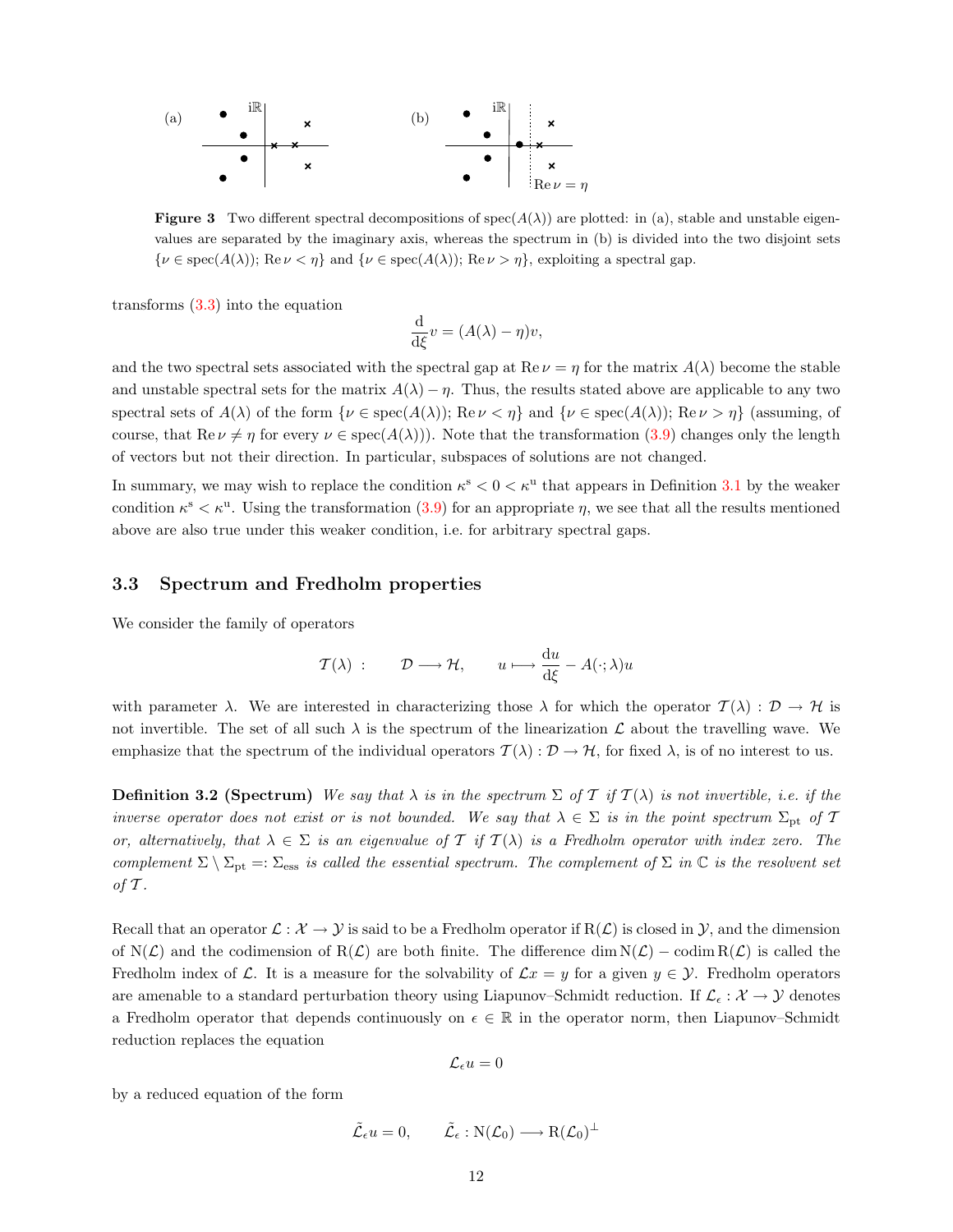that is valid for  $\epsilon$  close to zero, where  $R(\mathcal{L}_0)^{\perp}$  is a complement of  $R(\mathcal{L}_0)$ . Note that both spaces appearing in the above equation are finite-dimensional. We refer to  $[180,$  Chapter 3] and  $[75,$  Chapters I.3 and VII] for introductions to Liapunov–Schmidt reduction.

For any  $\lambda$  in the point spectrum of T, we define the multiplicity of  $\lambda$  as follows. Recall that  $A(\xi; \lambda)$  is of the form  $A(\xi; \lambda) = \tilde{A}(\xi) + \lambda B(\xi)$ . Suppose that  $\lambda$  is in the point spectrum of T, with

$$
\mathcal{T}(\lambda) = \frac{\mathrm{d}}{\mathrm{d}\xi} - \tilde{A}(\xi) - \lambda B(\xi),
$$

such that  $N(\mathcal{T}(\lambda)) = \text{span}\{u_1(\cdot)\}\.$  We say that  $\lambda$  has multiplicity  $\ell$  if functions  $u_j \in \mathcal{D}$  can be found for  $j = 2, \ldots, \ell$  such that

$$
\frac{\mathrm{d}}{\mathrm{d}\xi}u_j(\xi) = (\tilde{A}(\xi) + \lambda B(\xi))u_j(\xi) + B(\xi)u_{j-1}(\xi), \qquad \xi \in \mathbb{R}
$$

for  $j = 2, \ldots, \ell$ , but so that there is no solution  $u \in \mathcal{D}$  to

$$
\frac{\mathrm{d}}{\mathrm{d}\xi}u = (\tilde{A}(\xi) + \lambda B(\xi))u + B(\xi)u_{\ell}(\xi), \qquad \xi \in \mathbb{R}.
$$

Lastly, we say that an arbitrary eigenvalue  $\lambda$  of T has multiplicity  $\ell$  if the sum of the multiplicities of a maximal set of linearly independent elements in  $N(\mathcal{T}(\lambda))$  is equal to  $\ell$ .

**Example 1 (continued)** Recall the operator  $\mathcal{L} = D\partial_{\xi\xi} + c\partial_{\xi} + \partial_{U}F(Q)$  and the associated family  $\mathcal{T}(\lambda)$ 

$$
\mathcal{T}(\lambda) = \frac{\mathrm{d}}{\mathrm{d}\xi} - \tilde{A}(\xi) - \lambda B
$$

with

$$
\tilde{A}(\xi) = \begin{pmatrix} 0 & \text{id} \\ -D^{-1}\partial_U F(Q(\xi)) & -cD^{-1} \end{pmatrix}, \qquad B = \begin{pmatrix} 0 & 0 \\ D^{-1} & 0 \end{pmatrix}.
$$

Suppose that  $\lambda$  is in the spectrum of L and T. The Jordan-block structures of the operators  $\mathcal{L} - \lambda$  and  $\mathcal{T}(\lambda)$  are then the same, i.e. geometric and algebraic multiplicities and the length of each maximal Jordan chain are the same whether computed for  $\mathcal{L} - \lambda$  or for  $\mathcal{T}(\lambda)$ . This justifies our definition of multiplicity for eigenvalues of  $\mathcal T$ .

It is also true that the Fredholm properties, and the Fredholm indices, of  $\mathcal{L} - \lambda$  and  $\mathcal{T}(\lambda)$  are the same (see e.g. [\[153,](#page-60-5) [157](#page-60-6)]).

<span id="page-12-1"></span>Remark 3.2 The point spectrum is often defined as the set of all isolated eigenvalues with finite multiplicity, i.e. as the set  $\tilde{\Sigma}_{\rm pt}$  of those  $\lambda$  for which  $T(\lambda)$  is Fredholm with index zero, the null space of  $T(\lambda)$  is non-trivial, and  $\mathcal{T}(\tilde{\lambda})$  is invertible for all  $\tilde{\lambda}$  in a small neighbourhood of  $\lambda$  (except, of course, for  $\tilde{\lambda} = \lambda$ ).

The sets  $\Sigma_{\rm pt}$  and  $\tilde{\Sigma}_{\rm pt}$  differ in the following way. The set of  $\lambda$  for which  $\mathcal{T}(\lambda)$  is Fredholm with index zero is open. Take a connected component C of this set, then the following alternative holds. Either  $T(\lambda)$  is invertible for all but a discrete set of elements in C, or else  $T(\lambda)$  has a non-trivial null space for all  $\lambda \in \mathcal{C}$ . This follows, for instance, from using the Evans function (see Section  $\angle 4.1$ ).

<span id="page-12-0"></span>The following theorem proved by Palmer relates Fredholm properties of the operator  $\mathcal{T}(\lambda)$  to properties pertainingto the existence of dichotomies of  $(3.2)$  $(3.2)$ 

$$
\frac{\mathrm{d}}{\mathrm{d}\xi}u = A(\xi; \lambda)u.
$$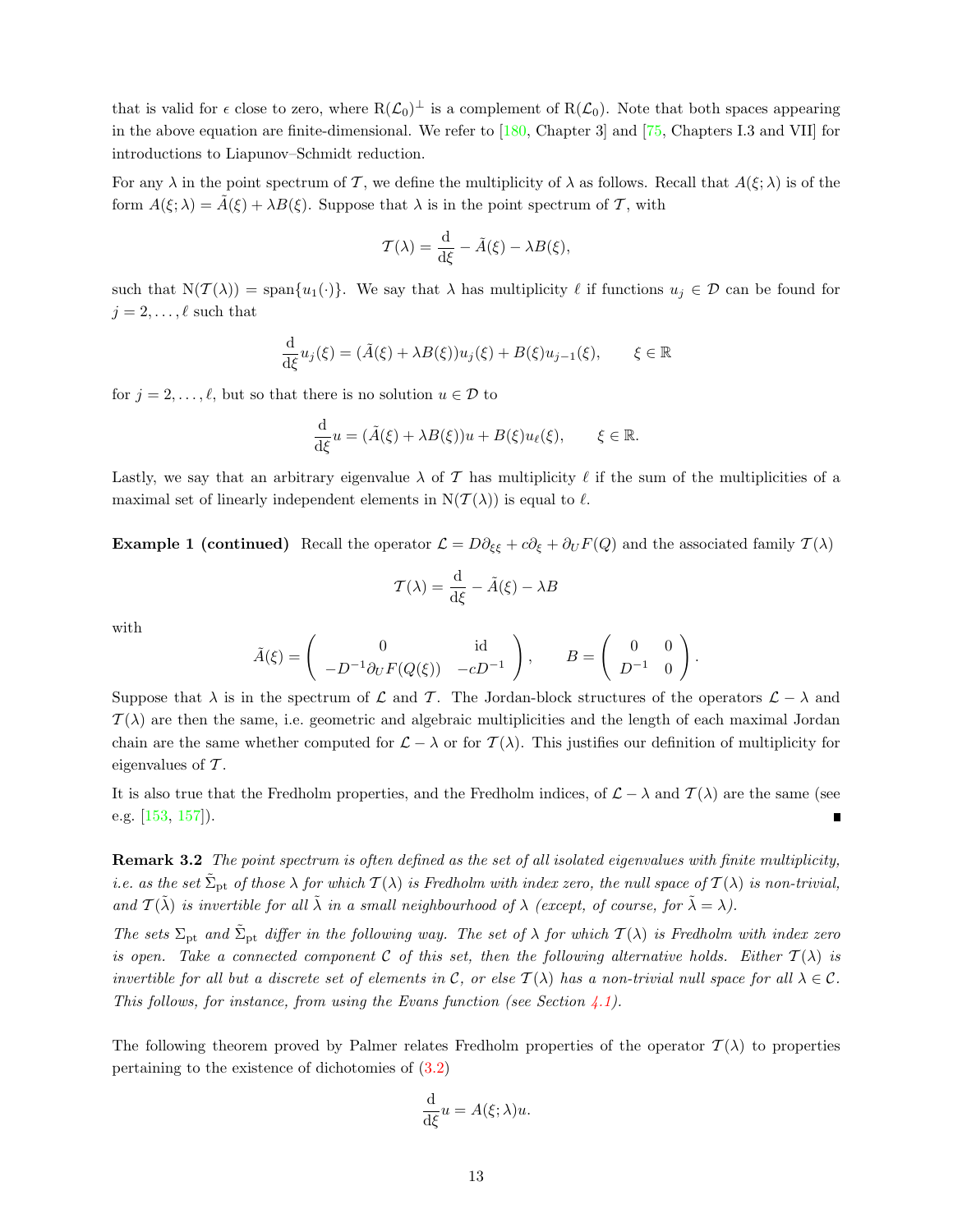**Theorem 3.2** ([[131,](#page-59-8) [132](#page-59-9)]) Fix  $\lambda \in \mathbb{C}$ . The following statements are true.

- $\lambda$  is in the resolvent set of T if, and only if, [\(3.2\)](#page-8-2) has an exponential dichotomy on  $\mathbb{R}$ .
- • $\lambda$  is in the point spectrum  $\Sigma_{\rm pt}$  of T if, and only if, ([3.2\)](#page-8-2) has exponential dichotomies on  $\mathbb{R}^+$  and on  $\mathbb{R}^$ with the same Morse index,  $i_{+}(\lambda) = i_{-}(\lambda)$ , and  $\dim N(\mathcal{T}(\lambda)) > 0$ . In this case, denote by  $P_{\pm}(\xi;\lambda)$  the projections of the exponential dichotomies of  $(3.2)$  on  $\mathbb{R}^{\pm}$ , then the spaces  $N(P_{-}(0;\lambda)) \cap R(P_{+}(0;\lambda))$  and  $N(\mathcal{T}(\lambda))$  are isomorphic via  $u(0) \mapsto u(\cdot)$ .
- $\lambda$  is in the essential spectrum  $\Sigma_{\rm ess}$  if [\(3.2](#page-8-2)) either does not have exponential dichotomies on  $\mathbb{R}^+$  or on  $\mathbb{R}^-$ , or else if it does, but the Morse indices on  $\mathbb{R}^+$  and on  $\mathbb{R}^-$  differ.

As a consequence, eigenfunctions associated with elements in the point spectrum of  $\mathcal T$  decay necessarily exponentially as  $|\xi| \to \infty$ .

**Remark 3.3** To summarize the relation between Fredholm properties of  $T$  and exponential dichotomies of [\(3.2](#page-8-2)), we remark that T is Fredholm if, and only if, [\(3.2](#page-8-2)) has exponential dichotomies on  $\mathbb{R}^+$  and on  $\mathbb{R}^-$ . The Fredholm index of T is then equal to the difference  $i_-(\lambda)-i_+(\lambda)$  of the Morse indices of the dichotomies on $\mathbb{R}^-$  and  $\mathbb{R}^+$  (see [[131,](#page-59-8) [132](#page-59-9)]). If  $\mathcal{T}(\lambda)$  is not Fredholm, then typically the range  $R(\mathcal{T}(\lambda))$  of  $\mathcal{T}(\lambda)$  is not closed in H.

Suppose that  $\mathcal{T}(\lambda)$  is invertible, and denote by  $\Phi^s(\xi,\zeta;\lambda)$  and  $\Phi^u(\xi,\zeta;\lambda)$  the exponential dichotomy of  $(3.2)$ on R. The inverse of  $\mathcal{T}(\lambda)$  is then given by

$$
u(\xi) = [\mathcal{T}(\lambda)^{-1}h](\xi) = \int_{-\infty}^{\xi} \Phi^{s}(\xi, \zeta; \lambda)h(\zeta) d\zeta + \int_{\infty}^{\xi} \Phi^{u}(\xi, \zeta; \lambda)h(\zeta) d\zeta.
$$

If  $\mathcal{T}(\lambda)$  is Fredholm with index i, then its range is given as follows. Consider the adjoint equation

<span id="page-13-0"></span>
$$
\frac{\mathrm{d}}{\mathrm{d}\xi}v = -A(\xi;\lambda)^*v\tag{3.10}
$$

and the associated adjoint operator

$$
\mathcal{T}(\lambda)^{*}: \qquad \mathcal{D} \longrightarrow \mathcal{H}, \qquad v \longmapsto -\frac{\mathrm{d}v}{\mathrm{d}\xi} - A(\cdot;\lambda)^{*}v \tag{3.11}
$$

(notethat  $\mathcal{T}(\lambda)^*$  is the genuine Hilbert-space adjoint of  $\mathcal{T}(\lambda)$  only when posed on the spaces ([3.1](#page-8-7))). The adjoint operator  $\mathcal{T}(\lambda)^*$  is Fredholm with index  $-i$ . We have that  $h \in \mathrm{R}(\mathcal{T}(\lambda))$  if, and only if,

<span id="page-13-4"></span>
$$
\int_{-\infty}^{\infty} \langle \psi(\xi), h(\xi) \rangle \,d\xi = 0 \tag{3.12}
$$

<span id="page-13-3"></span>for each  $\psi \in N(\mathcal{T}(\lambda)^*)$ , i.e. for each bounded solution  $\psi(\xi)$  of [\(3.10\)](#page-13-0). In fact, the following remark is true.

Remark 3.4 Suppose that the equation

<span id="page-13-1"></span>
$$
\frac{\mathrm{d}}{\mathrm{d}\xi}u = A(\xi; \lambda)u\tag{3.13}
$$

has an exponential dichotomy on I with projections  $P(\xi; \lambda)$  and evolutions  $\Phi^s(\xi, \zeta; \lambda)$  and  $\Phi^u(\xi, \zeta; \lambda)$ , then the equation

<span id="page-13-2"></span>
$$
\frac{\mathrm{d}}{\mathrm{d}\xi}v = -A(\xi;\lambda)^*v\tag{3.14}
$$

also has an exponential dichotomy on I with projections  $\tilde{P}(\xi;\lambda)$  and evolutions  $\tilde{\Phi}^s(\xi,\zeta;\lambda)$  and  $\tilde{\Phi}^u(\xi,\zeta;\lambda)$ . Theprojections and evolutions of  $(3.13)$  $(3.13)$  and  $(3.14)$  are related via

$$
\tilde{P}(\xi;\lambda)=\mathrm{id}-P(\xi;\lambda)^*,\qquad \tilde{\Phi}^{\mathrm{s}}(\xi,\zeta;\lambda)=\Phi^{\mathrm{u}}(\zeta,\xi;\lambda)^*,\qquad \tilde{\Phi}^{\mathrm{u}}(\xi,\zeta;\lambda)=\Phi^{\mathrm{s}}(\zeta,\xi;\lambda)^*.
$$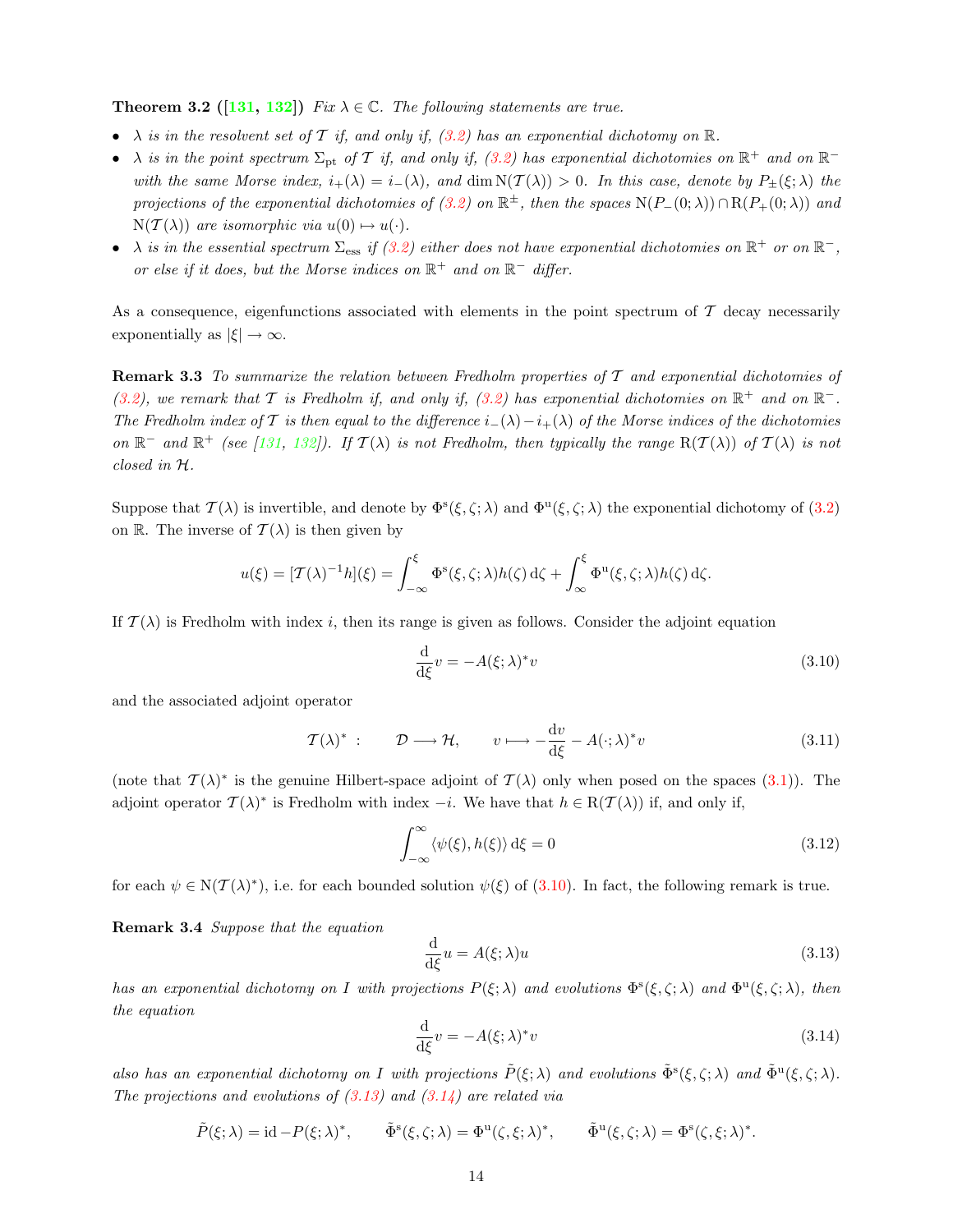This is a consequence of Definition [3.1](#page-8-6) together with the following observation (see also [\[157,](#page-60-6) Lemma 5.1]): if  $\Phi(\xi,\zeta)$  denotes the evolution of [\(3.13\)](#page-13-1), then, upon differentiating the identity  $\Phi(\xi,\zeta)\Phi(\zeta,\xi) = id$  with respect to  $\xi$ , we see that  $\tilde{\Phi}(\xi,\zeta) = \Phi(\zeta,\xi)^*$  is the evolution of  $(3.14)$ .

In particular,  $\psi \in N(\mathcal{T}(\lambda)^*)$  if, and only if,

$$
\psi(0) \in \mathcal{N}(\tilde{P}_{-}(0;\lambda)) \cap \mathcal{R}(\tilde{P}_{+}(0;\lambda)) = \Big(\mathcal{N}(P_{-}(0;\lambda)) + \mathcal{R}(P_{+}(0;\lambda))\Big)^{\perp},
$$

where $P_{\pm}(\xi;\lambda)$  and  $\tilde{P}_{\pm}(\xi;\lambda)$  are the projections for [\(3.13\)](#page-13-1) and ([3.14\)](#page-13-2), respectively, on  $I=\mathbb{R}^{\pm}$ .

<span id="page-14-2"></span>Remark 3.5 Note that

$$
\frac{\mathrm{d}}{\mathrm{d}\xi}\langle u(\xi), v(\xi)\rangle = 0, \qquad \xi \in \mathbb{R}
$$

forany two solutions  $u(\xi)$  and  $v(\xi)$  of ([3.13\)](#page-13-1) and [\(3.14\)](#page-13-2), respectively. In particular, if  $u(\xi)$  and  $v(\xi)$  are both bounded, and one of them converges to zero as  $\xi \to \infty$  or  $\xi \to -\infty$ , then  $\langle u(\xi), v(\xi) \rangle = 0$  for all  $\xi$ .

#### <span id="page-14-0"></span>3.4 Fronts, pulses and wave trains

In this section, we discuss the consequences of the above results for fronts, pulses and wave trains.

#### <span id="page-14-1"></span>3.4.1 Homogeneous rest states

Suppose that the travelling wave  $Q(\xi)$  is a homogeneous stationary solution, so that  $Q(\xi) = Q_0 \in \mathbb{R}^n$  does not depend on ξ. The coefficients of the PDE linearization about  $Q_0$  are constant and do not depend on ξ. Thus, assume that

$$
A(\xi; \lambda) = A_0(\lambda) = \tilde{A}_0 + \lambda B_0
$$

doesnot depend on  $\xi$  and consider ([3.2\)](#page-8-2), now given by

$$
\frac{\mathrm{d}}{\mathrm{d}\xi}u = A_0(\lambda)u.
$$

This equation has an exponential dichotomy on R if, and only if,  $A_0(\lambda)$  is hyperbolic. In fact, if  $A_0(\lambda)$  is hyperbolic, then

$$
\Phi^s(\xi,\zeta;\lambda) = e^{A_0(\lambda)(\xi-\zeta)} P_0^s(\lambda), \qquad \Phi^u(\xi,\zeta;\lambda) = e^{A_0(\lambda)(\xi-\zeta)} P_0^u(\lambda),
$$

where  $P_0^s(\lambda)$  and  $P_0^u(\lambda)$  are the spectral projections of  $A_0(\lambda)$  associated with the stable and unstable spectral sets, respectively.

We have the following alternative:

- $\lambda$  is in the resolvent set of T if, and only if,  $A_0(\lambda)$  is hyperbolic.
- $\lambda$  is in the essential spectrum  $\Sigma_{\rm ess}$  if, and only if,  $A_0(\lambda)$  has at least one purely imaginary eigenvalue, i.e.  $\Sigma_{\text{ess}} = {\lambda \in \mathbb{C}}; \text{spec}(A_0(\lambda)) \cap \text{im} \neq \emptyset.$

In particular, the point spectrum is empty.

**Example 1 (continued)** Suppose that  $Q_0$  is a homogeneous rest state. Hence,

$$
A_0(\lambda) = \begin{pmatrix} 0 & \text{id} \\ D^{-1}(\lambda - \partial_U F(Q_0)) & -cD^{-1} \end{pmatrix},
$$

and  $\lambda$  is in the essential spectrum of T if, and only if,

$$
d_0(\lambda, k) = \det[A_0(\lambda) - ik] = 0
$$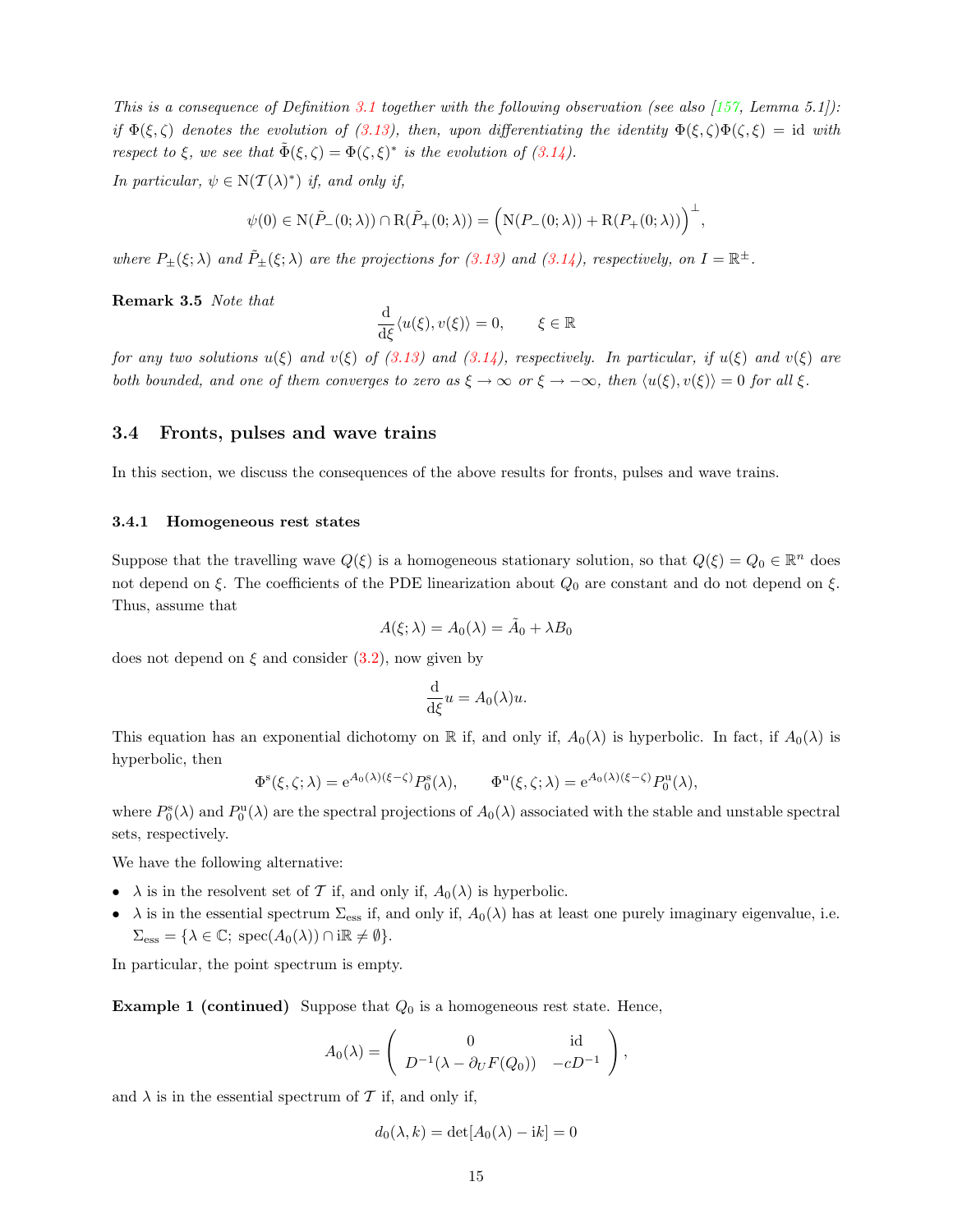has a solution  $k \in \mathbb{R}$ . The function  $d_0(\lambda, k)$  is often referred to as the (linear) dispersion relation. Typically, the essential spectrum consists of the union of curves  $\lambda_*(k)$  in the complex plane, where  $\lambda_*(k)$  is such that  $d_0(\lambda_*(k), k) = 0$  for  $k \in \mathbb{R}$ . Alternatively, the essential spectrum can be calculated by substituting  $U(\xi, t) = e^{\lambda t + i k \xi} U_0$  into the linear equation  $U_t = \mathcal{L}_0 U$ .

An interesting quantity is the group velocity

$$
c_{\rm group} = -\frac{\mathrm{d}}{\mathrm{d}k} \operatorname{Im} \lambda_*(k)
$$

which is the velocity with which wave packets with Fourier spectrum centered near the frequency k evolve withrespect to the equation  $U_t = \mathcal{L}_0 U$ . We refer to [[24,](#page-55-5) Section 2] for more details regarding the physical interpretation of the group velocity.

#### <span id="page-15-0"></span>3.4.2 Periodic wave trains

If we consider the linearization about a spatially-periodic travelling wave  $Q(\xi)$  with spatial period L, i.e. about a wave train  $Q(\xi)$  with  $Q(\xi + L) = Q(\xi)$  for all  $\xi$ , then the coefficients of the PDE linearization have period L in ξ. Thus, we assume that the matrix  $A(\xi; \lambda)$  is periodic in  $\xi$  with period  $L > 0$ ,

$$
A(\xi + L; \lambda) = A(\xi; \lambda), \qquad \xi \in \mathbb{R},
$$

so that

<span id="page-15-1"></span>
$$
\frac{\mathrm{d}}{\mathrm{d}\xi}u = A(\xi; \lambda)u = (\tilde{A}(\xi) + \lambda B(\xi))u \tag{3.15}
$$

has periodic coefficients. By Floquet theory (see e.g. [\[83](#page-57-6),Chapter IV.6]), the evolution  $\Phi(\xi, \zeta; \lambda)$  of ([3.15](#page-15-1)) is of the form

$$
\Phi(\xi, 0; \lambda) = \Phi_{\text{per}}(\xi; \lambda) e^{R(\lambda)\xi}
$$

where  $R(\lambda) \in \mathbb{C}^{n \times n}$  and  $\Phi_{\text{per}}(\xi + L; \lambda) = \Phi_{\text{per}}(\xi; \lambda)$  for all  $\xi \in \mathbb{R}$  with  $\Phi_{\text{per}}(0; \lambda) = id$ . Note that it is not clear whether we can choose  $R(\lambda)$  to be analytic in  $\lambda$  (though this is always possible locally in  $\lambda$ ).

We have the following alternatives: The point spectrum  $\Sigma_{\rm pt}$  is empty, and

- $\lambda$  is in the resolvent set of T if, and only if, spec $(R(\lambda)) \cap i\mathbb{R} = \emptyset$ , i.e. if  $\Phi(L, 0; \lambda)$  has no purely imaginary Floquet exponent (or, equivalently, if  $\Phi(L, 0; \lambda)$  has no spectrum on the unit circle).
- $\Sigma_{\text{ess}} = {\lambda \in \mathbb{C}}; \text{ spec}(R(\lambda)) \cap \text{im} \neq \emptyset$  =  ${\lambda \in \mathbb{C}}; \text{ spec}(\Phi(L, 0; \lambda)) \cap S^1 \neq \emptyset$ .

Consequently,  $\lambda$  is in the essential spectrum if, and only if, the boundary-value problem

<span id="page-15-2"></span>
$$
\frac{\mathrm{d}}{\mathrm{d}\xi}u = A(\xi; \lambda)u, \qquad 0 < \xi < L \tag{3.16}
$$
\n
$$
u(L) = e^{i\gamma}u(0)
$$

has a solution  $u(\xi)$  for some  $\gamma \in \mathbb{R}$ . This is the case precisely if  $i\gamma$  is a purely imaginary Floquet exponent of  $\Phi(L, 0; \lambda)$ .

The approach via Floquet theory is also applicable in higher space dimensions [\[163](#page-60-7), [164\]](#page-60-8), then often referred to as decomposition into Bloch waves, and we refer to[[23,](#page-55-6) [118,](#page-59-10) [119\]](#page-59-11) for generalizations and applications to Turing patterns.

Suppose that the wave train is found as a periodic solution  $q(\xi)$  to

$$
\frac{\mathrm{d}}{\mathrm{d}\xi}u = f(u, c)
$$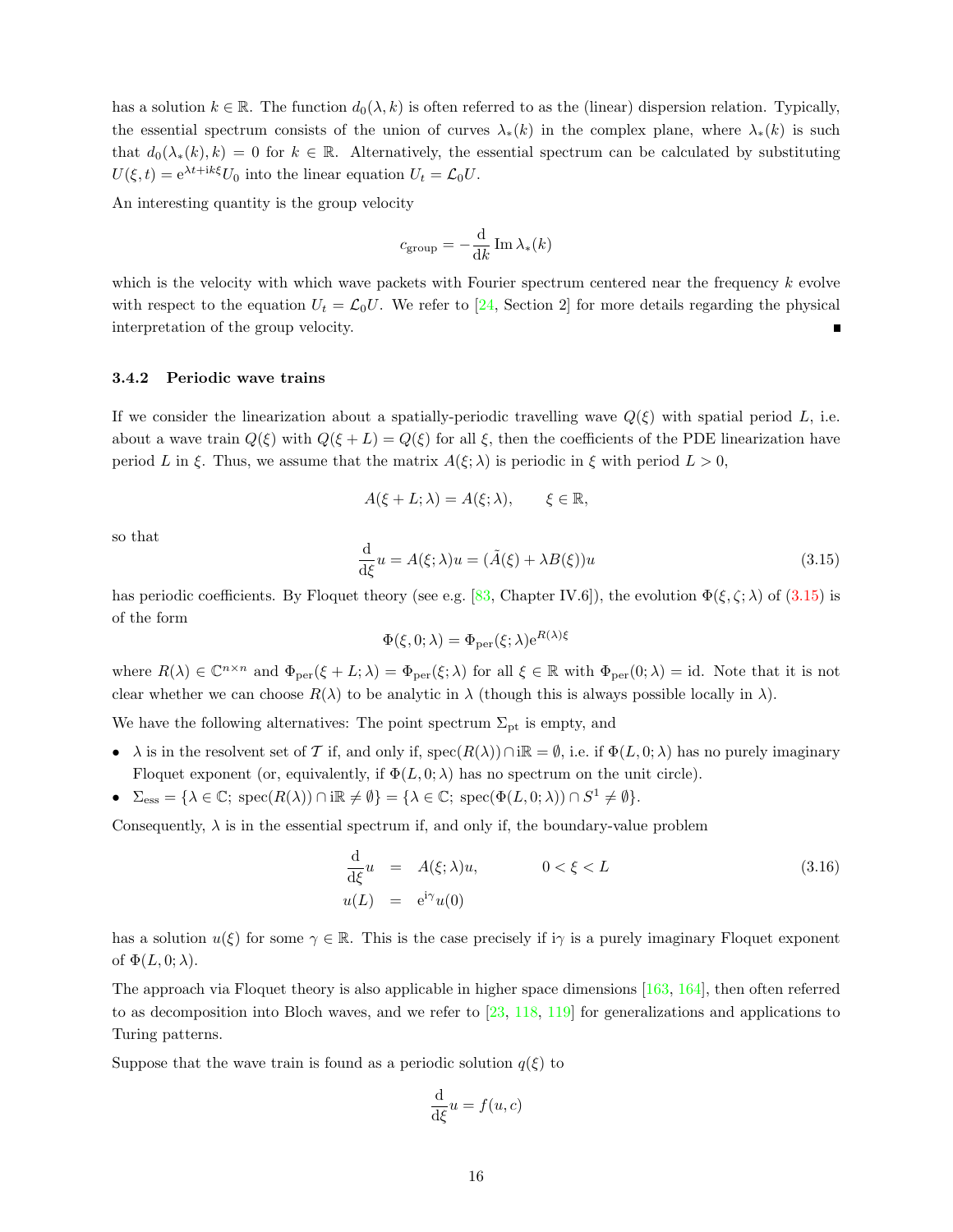andthat  $(3.15)$  $(3.15)$  is given by

$$
\frac{\mathrm{d}}{\mathrm{d}\xi}u = (\partial_u f(q(\xi), c) + \lambda B)u
$$

with

$$
\partial_c f(u(\xi), c) = -Bu'(\xi).
$$

As a consequence,  $\lambda = 0$  is contained in the essential spectrum, since  $q'(\xi)$  satisfies [\(3.16\)](#page-15-2) for  $\gamma = 0$ . Furthermore, spatially-periodic wave trains with period  $L$  typically exist for any period  $L$ , in a certain range, for a wave speed  $c(L)$  that depends on L (see e.g. [\[33](#page-55-2), [80,](#page-57-2) [107](#page-58-1)]). It is not hard to verify, using the equations above, that

$$
\frac{\mathrm{d}}{\mathrm{d}L}c(L) = -c_{\text{group}} = \frac{\mathrm{d}}{\mathrm{d}\gamma}\operatorname{Im}\lambda(\gamma)\Big|_{\gamma=0}
$$

where  $\lambda(\gamma)$  denotes the solution to  $(3.16)$  that satisfies  $\lambda(0) = 0$ . The group velocity at  $\lambda = 0$  is therefore related to the nonlinear dispersion relation  $c = c(L)$  that relates wave speed and wavelength of the wave trains. We refer to [\[24](#page-55-5), [117](#page-59-12)] for the physical interpretation of the group velocity.

We remark that, for each fixed  $\gamma \in \mathbb{R}$ , the multiplicity of an eigenvalue  $\lambda$  to [\(3.16](#page-15-2)) can again be defined as in Section [3.3](#page-11-0) by using Jordan chains

$$
\frac{\mathrm{d}}{\mathrm{d}\xi}u_j = A(\xi; \lambda)u_j + B(\xi)u_{j-1}, \qquad u_j(L) = e^{\mathrm{i}\gamma}u_j(0)
$$

(see[[68\]](#page-57-7)). These eigenvalues, counted with their multiplicity, can be sought as zeros of the Evans function

<span id="page-16-3"></span>
$$
D_{\text{per}}(\gamma, \lambda) = \det[e^{i\gamma} - \Phi(L, 0; \lambda)]. \tag{3.17}
$$

It has been proved in [\[68](#page-57-7)] that, for fixed  $\gamma \in \mathbb{R}$ ,  $\lambda_*$  is a solution to [\(3.16\)](#page-15-2) with multiplicity  $\ell$  if, and only if,  $\lambda_*$  is a zero of  $D_{\text{per}}(\gamma, \lambda)$  of order  $\ell$ .

#### <span id="page-16-0"></span>3.4.3 Fronts

Suppose that the travelling wave  $Q(\xi)$  is a front, so that the limits

$$
\lim_{\xi\to\pm\infty}Q(\xi)=Q_\pm\in\mathbb{R}^N
$$

exist. The vectors  $Q_{\pm}$  are homogeneous stationary solutions to the underlying PDE, and we refer to  $Q_{\pm}$  as the asymptotic rest states. Thus, the coefficients of the underlying PDE linearization have limits as  $\xi \to \pm \infty$ . We assume that there are  $n \times n$  matrices  $A_{\pm}$  and  $B_{\pm}$  such that

$$
\lim_{\xi \to \pm \infty} \tilde{A}(\xi) = \tilde{A}_{\pm}, \qquad \lim_{\xi \to \pm \infty} B(\xi) = B_{\pm}
$$

and define

$$
A_{\pm}(\lambda) = \tilde{A}_{\pm} + \lambda B_{\pm}.
$$

The existence of exponential dichotomies for the equation

<span id="page-16-1"></span>
$$
\frac{\mathrm{d}}{\mathrm{d}\xi}u = A(\xi; \lambda)u = (\tilde{A}(\xi) + \lambda B(\xi))u \tag{3.18}
$$

<span id="page-16-2"></span>on  $\mathbb{R}^{\pm}$  is related to the hyperbolicity of the asymptotic matrices  $A_{\pm}(\lambda)$ . The next theorem rephrases the statement of Theorem [3.1](#page-9-2).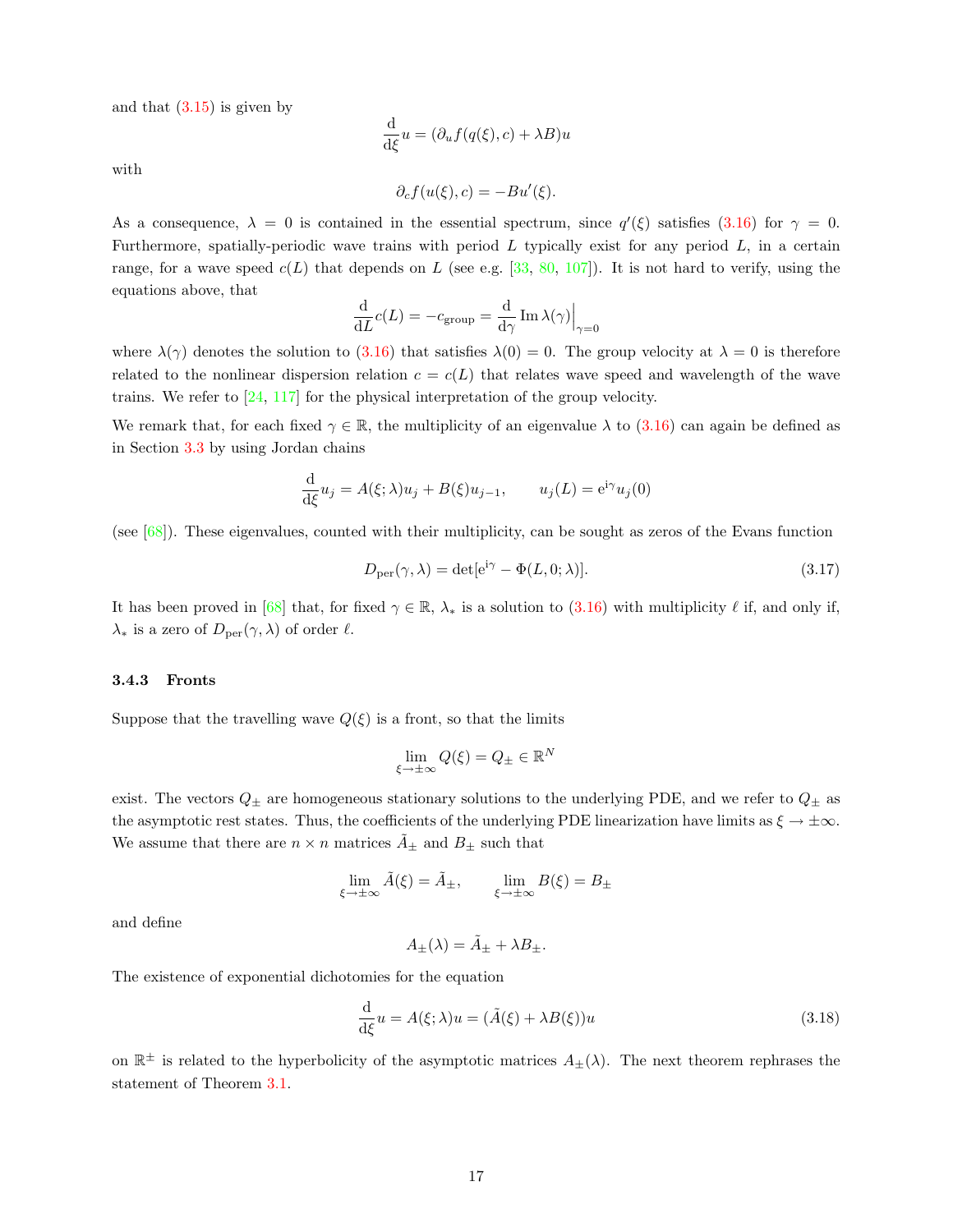**Theorem 3.3 ([[36](#page-55-4), Chapter 6])** Fix  $\lambda \in \mathbb{C}$ . Equation [\(3.18](#page-16-1)) has an exponential dichotomy on  $\mathbb{R}^+$  if, and only if, the matrix  $A_+(\lambda)$  is hyperbolic. In this case, the Morse index  $i_+(\lambda)$  is equal to the dimension  $\dim E_{+}^{\mathrm{u}}(\lambda)$  of the generalized unstable eigenspace  $E_{+}^{\mathrm{u}}(\lambda)$  of  $A_{+}(\lambda)$ . This statement is also true on  $\mathbb{R}^-$  with  $A_{+}(\lambda)$  replaced by  $A_{-}(\lambda)$ .

Lastly, [\(3.18\)](#page-16-1) has an exponential dichotomy on  $\mathbb R$  if, and only if, it has exponential dichotomies on  $\mathbb R^+$  and on  $\mathbb{R}^-$  with projections  $P_{\pm}(\xi;\lambda)$  such that  $N(P_{-}(0;\lambda)) \oplus R(P_{+}(0;\lambda)) = \mathbb{C}^n$ ; this requires in particular that the Morse indices  $i_{+}(\lambda)$  and  $i_{-}(\lambda)$  are equal.

With a slight abuse of notation, we will refer to the number of unstable eigenvalues of a hyperbolic  $n \times n$ matrix A, counted with multiplicity, as its Morse index. We observe that, using this notation, the Morse indices of the asymptotic matrices  $A_{\pm}(\lambda)$  are equal to the Morse indices  $i_{\pm}(\lambda)$  of the exponential dichotomies on  $\mathbb{R}^{\pm}$  by the above theorem.

Note that  $\mathcal{T}(\lambda)$  is Fredholm with index zero if, and only if, the number of linearly independent solutions to ([3.18\)](#page-16-1) that decay as  $\xi \to -\infty$  and the number of solutions that decay as  $\xi \to \infty$  add up to the dimension n of  $\mathbb{C}^n$ .

As a consequence of Theorems [3.2](#page-12-0) and [3.3,](#page-16-2) we have the following options:

- $\lambda$  is in the resolvent set of T if, and only if,  $A_{\pm}(\lambda)$  are both hyperbolic with the same Morse index  $i_+(\lambda) = i_-(\lambda)$  such that the projections  $P_{\pm}(\xi;\lambda)$  of the exponential dichotomies of [\(3.18](#page-16-1)) on  $I = \mathbb{R}^{\pm}$ satisfy  $N(P_-(0; \lambda)) \oplus R(P_+(0; \lambda)) = \mathbb{C}^n$ .
- $\lambda$  is in the point spectrum  $\Sigma_{\rm pt}$  if, and only if, the asymptotic matrices  $A_{\pm}(\lambda)$  are both hyperbolic with identical Morse index  $i_{+}(\lambda) = i_{-}(\lambda)$  such that the projections  $P_{\pm}(\xi;\lambda)$  of the exponential dichotomies of  $(3.18)$  on  $I = \mathbb{R}^{\pm}$  satisfy  $N(P_{-}(0; \lambda)) \cap R(P_{+}(0; \lambda)) \neq \{0\}.$
- $\lambda$  is in the essential spectrum  $\Sigma_{\rm ess}$  if either at least one of the two asymptotic matrices  $A_{\pm}(\lambda)$  is not hyperbolic (so that  $\lambda$  is in the essential spectrum of one or both rest states  $Q_{\pm}$ ) or else if  $A_{+}(\lambda)$  and  $A_{-}(\lambda)$  are both hyperbolic but their Morse indices differ, so that  $i_{+}(\lambda) \neq i_{-}(\lambda)$ .

The reason that the boundary of the essential spectrum depends only on the asymptotic rest states  $Q_{\pm}$  is related to the fact that the operators  $\mathcal{T}(\lambda)$  and

$$
\hat{T}(\lambda) = \frac{\mathrm{d}}{\mathrm{d}\xi} - \hat{A}(\cdot; \lambda)
$$

with

$$
\hat{A}(\xi; \lambda) = \begin{cases} A_{-}(\lambda) & \text{for } \xi < 0\\ A_{+}(\lambda) & \text{for } \xi \ge 0 \end{cases}
$$

differ only by a relatively compact operator (see[[85,](#page-57-1) Appendix to Section 5: Theorem A.1 and Exercise 2]). Typically, the essential spectrum of fronts contains open sets in the complex plane, namely regions where  $\mathcal{T}(\lambda)$  is Fredholm with non-zero index  $i_-(\lambda) - i_+(\lambda) \neq 0$ . Note that  $\lambda = 0$  is always contained in the spectrum with eigenfunction  $Q'(\xi)$ .

**Example 1 (continued)** Suppose that  $Q(\xi)$  is a front connecting the asymptotic rest states  $Q_{\pm}$ , so that

$$
A_{\pm}(\lambda) = \begin{pmatrix} 0 & \text{id} \\ D^{-1}(\lambda - \partial_U F(Q_{\pm})) & -cD^{-1} \end{pmatrix}.
$$

Thus,  $\lambda$  is in the essential spectrum of T if either  $\lambda$  is in the essential spectrum of  $Q_+$  or  $Q_-$  (see Section [3.4.1](#page-14-1)) or else if the Morse indices  $i_-(\lambda)$  and  $i_+(\lambda)$ , i.e. the number of unstable eigenvalues of  $A_{\pm}(\lambda)$ , differ.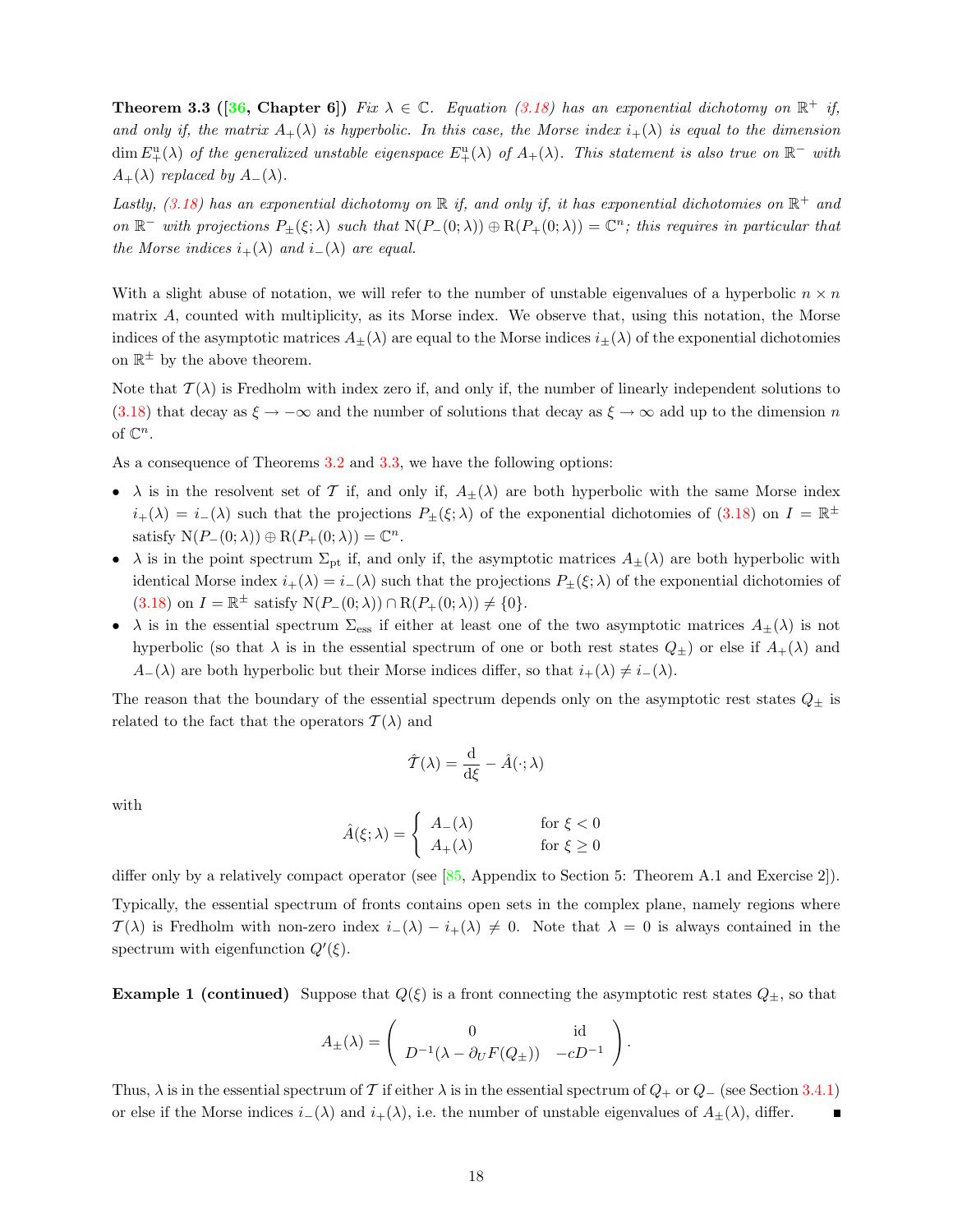#### <span id="page-18-0"></span>3.4.4 Pulses

Suppose that the travelling wave  $Q(\xi)$  is a pulse such that

$$
\lim_{|\xi| \to \infty} Q(\xi) = Q_0 \in \mathbb{R}^N.
$$

In other words, a pulse is a front that connects to the same rest state  $Q_0$  as  $\xi \to \pm \infty$ . Thus, we assume that there are  $n \times n$  matrices  $\tilde{A}_0$  and  $B_0$  such that

$$
\lim_{|\xi| \to \infty} \tilde{A}(\xi) = \tilde{A}_0, \qquad \lim_{|\xi| \to \infty} B(\xi) = B_0
$$

and define

$$
A_0(\lambda) = \tilde{A}_0 + \lambda B_0.
$$

This is a special case of the situation for fronts considered above. The main difference is that the Morse indices at  $\xi = +\infty$  and  $\xi = -\infty$  are always the same. As a consequence, the operator  $T(\lambda)$  is either not Fredholm or is Fredholm with index zero. We have the following statement.

- $\lambda$  is in the resolvent set of T if, and only if, the asymptotic matrix  $A_0(\lambda)$  is hyperbolic, and the projections  $P_{\pm}(\xi;\lambda)$  of the exponential dichotomies of  $(3.18)$  on  $\mathbb{R}^{\pm}$  satisfy  $N(P_{-}(0;\lambda)) \oplus R(P_{+}(0;\lambda)) = \mathbb{C}^{n}$ .
- $\lambda$  is in the point spectrum  $\Sigma_{pt}$  if, and only if,  $A_0(\lambda)$  is hyperbolic, and the projections  $P_{\pm}(\xi;\lambda)$  of the exponential dichotomies of [\(3.18](#page-16-1)) on  $\mathbb{R}^{\pm}$  satisfy  $N(P_{-}(0;\lambda)) \cap R(P_{+}(0;\lambda)) \neq \{0\}.$
- $\lambda$  is in the essential spectrum  $\Sigma_{\rm ess}$  if the asymptotic matrix  $A_0(\lambda)$  is not hyperbolic, i.e. if  $\lambda$  is in the essential spectrum of the asymptotic rest state  $Q_0$ .

Again,  $\lambda = 0$  is always contained in the spectrum with eigenfunction  $Q'(\xi)$  (see Example 1).

#### <span id="page-18-1"></span>3.4.5 Fronts connecting periodic waves

Similar results are true for fronts that connect spatially-periodic waves to each other or to homogeneous rest states. The essential spectrum of such fronts is determined by the essential spectra of the asymptotic wave trains or rest states and their Morse indices: The essential spectra of the asymptotic wave trains or rest states has been computed in Sections [3.4.2](#page-15-0) and [3.4.1](#page-14-1) above. Exponential dichotomies for the asymptotic linearizations generate exponential dichotomies for the linearization about the front, and vice versa, by Theorem [3.1.](#page-9-2) We omit the details.

### <span id="page-18-2"></span>3.5 Absolute and convective instability

In this section, we report on absolute and convective instabilities that are related to the essential spectrum of a travelling wave. We refer to[[16,](#page-54-3) [24,](#page-55-5) [135](#page-59-6), [162](#page-60-9), [155](#page-60-10)] for further details and more background, and also to [[140\]](#page-59-13) for instructive examples. Related phenomena for matrices (via discretizations of PDE operators) are reviewed in [\[175](#page-61-11)].

Suppose that we consider a travelling wave that has essential spectrum in the right half-plane, so that the wave is unstable. Such an instability can manifest itself in different ways. The physics literature distinguishes between two different kinds of instability, namely absolute and convective instabilities. An absolute instability occurs if perturbations grow in time at every fixed point in the domain (see Figure [4](#page-19-0)a). Convective instabilities are characterized by the fact that, even though the overall norm of the perturbation grows in time, perturbations decay locally at every fixed point in the unbounded domain; in other words, the growing perturbation is transported, or convected, towards infinity (see Figure [4](#page-19-0)b).<sup>[2](#page-18-3)</sup>

<span id="page-18-3"></span><sup>&</sup>lt;sup>2</sup>Note that the difference between absolute and convective instabilities depends crucially on the choice of the spatial coordinate system: changing to a moving frame can turn a convective instability into an absolute instability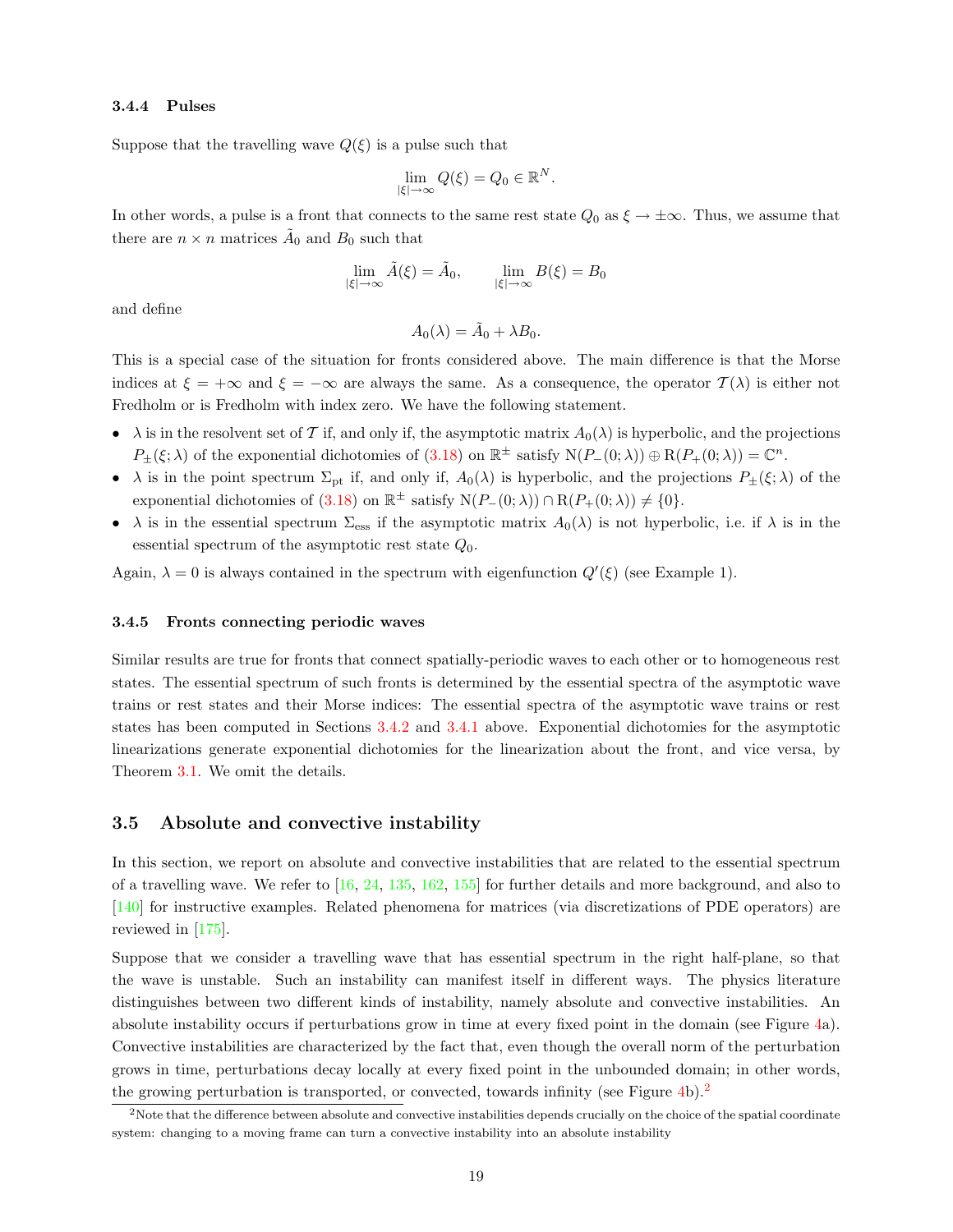

**Figure 4** The dotted waves are the initial data  $U_0(\xi)$  to the linearized equation  $U_t = \mathcal{L}U$ , whereas the solid waves represent the solution  $U(\xi, t)$  at a fixed positive time t. In (a), an absolute instability is shown: the solution grows without bounds at each given point  $\xi$  in space as  $t \to \infty$ . In (b), a convective instability is shown: the solution  $U(\xi, t)$  grows but also travels towards  $\xi = +\infty$ ;  $U(\xi, t)$  actually decays for each fixed value of  $\xi$  as  $t \to \infty$ . The operator  $\mathcal L$  would then have stable spectrum in the norm  $\|\cdot\|_n$  for a certain  $\eta > 0$ .

We outline how absolute and convective instabilities can be captured mathematically on the unbounded domain R. Suppose that the linearization of the PDE about a pulse, say, is given by the operator  $\mathcal{L}$ , acting on the space  $L^2(\mathbb{R})$  with norm  $\|\cdot\|$ . To describe convective instabilities, it is convenient to introduce exponentialweights [[162\]](#page-60-9): for a given real number  $\eta$ , define the norm  $\|\cdot\|_n$  by

<span id="page-19-1"></span><span id="page-19-0"></span>
$$
||U||_{\eta}^{2} = \int_{-\infty}^{\infty} |e^{-\eta\xi}U(\xi)|^{2} d\xi,
$$
\n(3.19)

and denote by  $L^2_{\eta}(\mathbb{R})$ , equipped with the norm  $\|\cdot\|_{\eta}$ , the space of functions  $U(\xi)$  for which  $||U||_{\eta} < \infty$ . Note that the norms  $\|\cdot\|_n$  for different values of  $\eta$  are not equivalent to each other. We consider  $\mathcal L$  as an operator on  $L^2_{\eta}(\mathbb{R})$  and compute its spectrum using the new norm  $\|\cdot\|_{\eta}$  for appropriate values of  $\eta$ . The key is that, for  $\eta > 0$ , the norm  $\|\cdot\|_{\eta}$  penalizes perturbations at  $-\infty$ , while it tolerates perturbations (which may in fact grow exponentially with any rate less than  $\eta$ ) at  $+\infty$ . Thus, if an instability is of transient nature, so that it manifests itself by modes that travel towards  $+\infty$ , then the essential spectrum calculated in the norm  $\|\cdot\|_n$  should move to the left as  $\eta > 0$  increases. Indeed, as the perturbations travel towards + $\infty$ , they are multiplied by the weight  $e^{-\eta\xi}$  which is small as  $\xi \to \infty$  and therefore reduces their growth or even causes them to decay. Exponential weights have been used to study a variety of problems posed on the real line suchas reaction-diffusion operators  $[162]$  $[162]$ , conservative systems such as the KdV equation  $[135, 136]$  $[135, 136]$  $[135, 136]$ , and generalized Kuramoto–Sivashinsky equations that describe thin films [\[30](#page-55-7), [31\]](#page-55-8). They have also been applied to spiral waves[[159\]](#page-60-11) on the plane. Absolute instabilities occur if the spectrum cannot be stabilized by any choice of  $\eta$ . Conditions for the presence of an absolute instability were derived for homogeneous rest states in  $[24, Section 2]$  and for wave trains in  $[16]$ . We also refer to  $[155]$  for related phenomena.

Introducingthe weight  $(3.19)$  $(3.19)$  $(3.19)$  has the effect that the operator  $\mathcal T$  given by

$$
\mathcal{T}(\lambda) : \qquad \mathcal{D} \longrightarrow \mathcal{H}, \qquad u \longmapsto \frac{\mathrm{d}u}{\mathrm{d}\xi} - A(\cdot; \lambda)u
$$

is replaced by the operator

$$
T^{\eta}(\lambda): \qquad \mathcal{D} \longrightarrow \mathcal{H}, \qquad u \longmapsto \frac{du}{d\xi} - [A(\cdot;\lambda) - \eta]u
$$

upon using the transformation [\(3.9](#page-10-1)). In particular, the essential spectrum of the operator  $\mathcal L$  in the weighted space can be computed by applying the theory outlined in the previous sections to the operator  $T^{\eta}(\lambda)$ , rather than to the operator  $\mathcal{T}(\lambda)$ . These arguments also apply to fronts instead of pulses: it is then, however, often necessary to consider different exponents for  $\xi < 0$  and for  $\xi > 0$  in the weight function to accommodate the differentasymptotic matrices  $A_+(\lambda)$ . We refer to [[155\]](#page-60-10) for more details and references.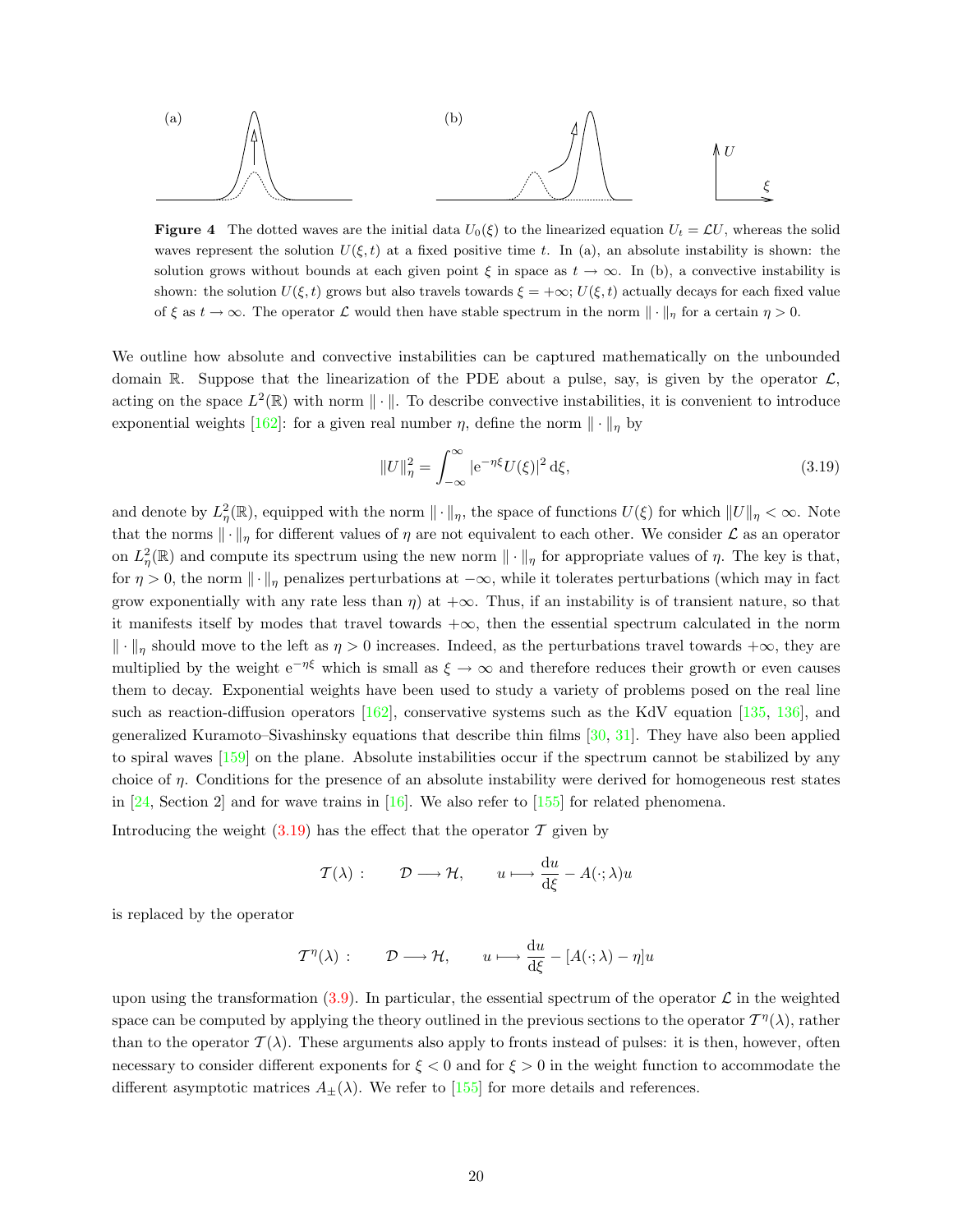# <span id="page-20-0"></span>4 The Evans function

We have seen that the spectrum of T is the union of the essential spectrum  $\Sigma_{\rm ess}$  and the point spectrum  $\Sigma_{\rm pt}$ . For pulses and fronts, the essential spectrum can be calculated by solving the linear dispersion relation of the asymptotic rest states (see Section [3.4](#page-14-0)). In this section, we review the Evans function which provides a tool for locating the point spectrum [\[2](#page-54-4), [134](#page-59-5)]. The Evans function can also be used to locate the essential spectrum of wave trains [\[68](#page-57-7)] (see Section [3.4.2\)](#page-15-0).

### <span id="page-20-1"></span>4.1 Definition and properties

Consider the eigenvalue problem

<span id="page-20-2"></span>
$$
\frac{\mathrm{d}}{\mathrm{d}\xi}u = A(\xi; \lambda)u, \qquad u \in \mathbb{C}^n, \qquad \xi \in \mathbb{R}.\tag{4.1}
$$

Since we are interested in locating the point spectrum, we assume that  $\lambda$  is not in the essential spectrum  $\Sigma_{\rm ess}$  of T (see, however, Section [4.3](#page-24-0)). Owing to Theorem [3.2,](#page-12-0) equation [\(4.1](#page-20-2)) therefore has exponential dichotomies on  $\mathbb{R}^+$  and  $\mathbb{R}^-$  with projections  $P_+(\xi;\lambda)$  and  $P_-(\xi;\lambda)$ , respectively, and the Morse indices  $\dim N(P_+(0;\lambda)) = \dim N(P_-(0;\lambda))$  are the same.

Recall from Definition [3.1](#page-8-6) that  $R(P_+(0;\lambda))$  contains all initial conditions  $u(0)$  whose associated solutions  $u(\xi)$  of [\(4.1\)](#page-20-2) decay exponentially as  $\xi \to \infty$ . Analogously, N(P<sub>−</sub>(0;  $\lambda$ )) consists of all initial conditions  $u(0)$ whose associated solutions  $u(\xi)$  decay exponentially as  $\xi \to -\infty$ . In particular, owing to Theorem [3.2](#page-12-0), we have that  $\lambda \in \Sigma_{pt}$  if, and only if,

$$
N(\mathcal{T}(\lambda)) \cong N(P_{-}(0;\lambda)) \cap R(P_{+}(0;\lambda)) \neq \{0\}.
$$

Anyeigenfunction  $u(\xi)$  is a bounded solution to the eigenvalue problem ([4.1\)](#page-20-2):  $u(0)$  should therefore lie in  $R(P_+(0; \lambda))$ , so that  $u(\xi)$  is bounded for  $\xi > 0$ , and in  $N(P_-(0; \lambda))$ , so that  $u(\xi)$  is bounded for  $\xi < 0$ . The Evans function  $D(\lambda)$  is designed to locate non-trivial intersections of  $R(P_{+}(0;\lambda))$  and  $N(P_{-}(0;\lambda))$ .

Let  $\Omega$  be a simply-connected subset of  $\mathbb{C} \setminus \Sigma_{\text{ess}}$ . Note that, in most applications, the essential spectrum  $\Sigma_{\text{ess}}$ will be contained in the left half-plane; otherwise the wave is already unstable. The set  $\Omega$  of interest is then the connected component  $\Omega_{\infty}$  of  $\mathbb{C}\setminus\Sigma_{\text{ess}}$  that contains the right half-plane.

The Morse index dim  $N(P_-(0; \lambda)) = \dim N(P_+(0; \lambda))$  is constant for  $\lambda \in \Omega$ , see Remark [3.1,](#page-10-2) and we denote it by k. We choose ordered bases  $[u_1(\lambda), \ldots, u_k(\lambda)]$  and  $[u_{k+1}(\lambda), \ldots, u_n(\lambda)]$  of  $N(P_-(0;\lambda))$  and  $R(P_+(0;\lambda))$ , respectively. On account of[[100,](#page-58-6) Chapter II.4.2], we can choose these basis vectors in an analytic fashion, so that  $u_i(\lambda)$  depends analytically on  $\lambda \in \Omega$  for  $j = 1, \ldots, n$ . We can also choose these basis vectors to be real whenever  $\lambda$  is real (recall that we assumed that the matrices  $A(\xi)$  and  $B(\xi)$  are real).

#### Definition 4.1 (The Evans function) The Evans function is defined by

$$
D(\lambda) = \det[u_1(\lambda), \ldots, u_n(\lambda)].
$$

An immediate consequence of this definition is that  $D(\lambda) = 0$  if, and only if,  $\lambda$  is an eigenvalue of T.

Note that the Evans function depends on the choice of the basis vectors  $u_i(\lambda)$ . Any two Evans functions, however, differ only by a product with an analytic function that never vanishes; this factor is given by the determinants of the transformation matrices that describe the change of bases. Since this ambiguity in the construction is of no consequence, we sometimes use, with an abuse of notation, the shortcut

$$
D(\lambda) = \mathcal{N}(P_-(0;\lambda)) \wedge \mathcal{R}(P_+(0;\lambda))
$$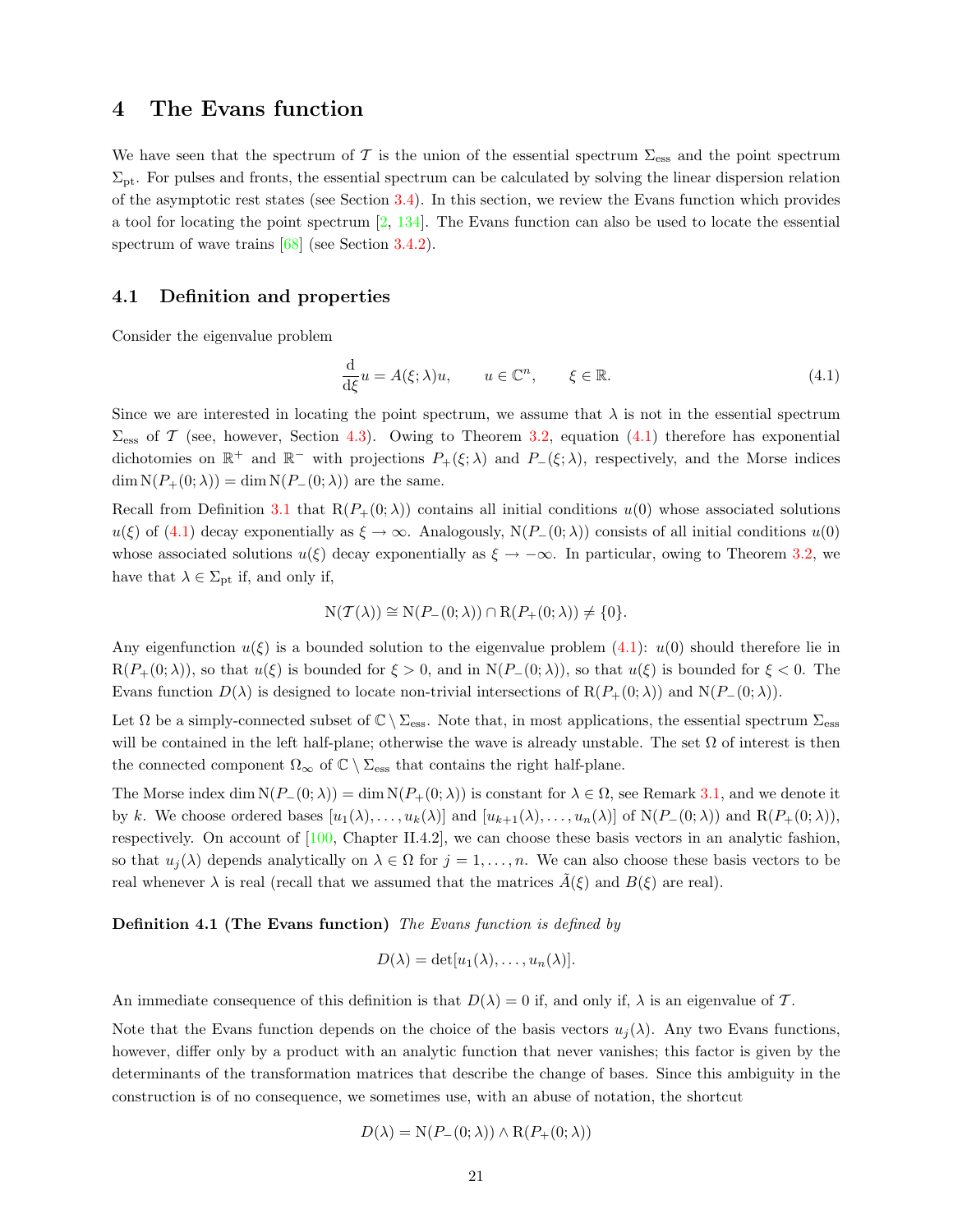to denote the Evans function associated with the subspaces  $N(P_-(0;\lambda))$  and  $R(P_+(0;\lambda))$ , even though the above construction is not unique. Note that we could make the Evans function unique by, for instance, fixing an orientation for both subspaces  $N(P_-(0; \lambda))$  and  $R(P_+(0; \lambda))$  and by choosing oriented, orthonormal bases.

**Theorem 4.1** ([[54](#page-56-4), [2,](#page-54-4) [70](#page-57-8), [134\]](#page-59-5)) The Evans function  $D(\lambda)$  is analytic in  $\lambda \in \Omega$  and has the following properties.

- $D(\lambda) \in \mathbb{R}$  whenever  $\lambda \in \mathbb{R} \cap \Omega$ .
- $D(\lambda) = 0$  if, and only if,  $\lambda$  is an eigenvalue of T.
- The order of  $\lambda_*$  as a zero of the Evans function  $D(\lambda)$  is equal to the algebraic multiplicity of  $\lambda_*$  as an eigenvalue of  $\mathcal T$  (see Section [3.3](#page-11-0)).

Here, the order of  $\lambda_*$  as a zero of  $D(\lambda)$  is the unique integer  $m \geq 0$  for which

$$
\frac{\mathrm{d}^j D}{\mathrm{d}\lambda^j}(\lambda_*)=0 \quad \text{(for } j=0,\ldots,m-1), \qquad \frac{\mathrm{d}^m D}{\mathrm{d}\lambda^m}(\lambda_*)\neq 0.
$$

The reason why the Evans function counts the algebraic multiplicity of eigenvalues is related to the fact that, if we denote by  $\Phi(\xi, \zeta; \lambda)$  the evolution of

$$
\frac{\mathrm{d}}{\mathrm{d}\xi}u = (\tilde{A}(\xi) + \lambda B(\xi))u,
$$

then, for each  $u_0 \in \mathbb{C}^n$ , the derivative  $\partial_{\lambda} \Phi(\xi, 0; \lambda) u_0$  is a particular solution to

$$
\frac{\mathrm{d}}{\mathrm{d}\xi}u = (\tilde{A}(\xi) + \lambda B(\xi))u + B(\xi)\Phi(\xi, 0; \lambda)u_0.
$$

This equation is precisely the equation that determines the algebraic multiplicity of  $\lambda$  (see Section [3.3\)](#page-11-0).

Thus, the Evans function locates eigenvalues of  $\mathcal T$  with their algebraic multiplicity. As we have seen in Example 1 and in Section [3.4,](#page-14-0) the Evans function typically vanishes at  $\lambda = 0$ , so that  $D(0) = 0$ : the derivative  $Q_{\xi}(\xi)$  of the travelling wave  $Q(\xi)$  generates the eigenvalue  $\lambda = 0$ .

Note that, because of analyticity, the Evans function  $D(\lambda)$  either vanishes identically in  $\Omega$  or else it has a discrete set of zeros with finite order corresponding to isolated eigenvalues of  $\mathcal T$  with finite multiplicity. This proves the statement in Remark [3.2](#page-12-1).

# <span id="page-21-0"></span>4.2 The computation of the Evans function, and applications

In general, it is difficult to calculate the Evans function explicitly for a given PDE.

One class of PDEs for which the Evans function can often be computed is integrable PDEs for which Inverse Scattering Theory is available. Examples for which Evans functions have been calculated include the Korteweg–de Vries and the modified Korteweg–de Vries equation [\[135](#page-59-6)], Boussinesq-type equations [\[6](#page-54-5), [136](#page-59-14)], thenonlinear Schrödinger equation [[97\]](#page-58-4), and the fourth-order PDE [[3\]](#page-54-1) from Example 2.

In singularly perturbed reaction-diffusion equations,

<span id="page-21-1"></span>
$$
\epsilon \tau u_t = \epsilon^2 u_{xx} + f(u, v) \n v_t = \delta^2 v_{xx} + g(u, v),
$$
\n(4.2)

with  $\epsilon > 0$  small, travelling waves are often constructed by piecing or gluing several singular waves together using, for instance, geometric singular perturbation theory (see  $[91]$  for a review) or matched asymptotic expansions(see e.g. [[176,](#page-61-6) [112\]](#page-58-7)). These singular waves are travelling waves of [\(4.2](#page-21-1)) in the limit  $\epsilon \to 0$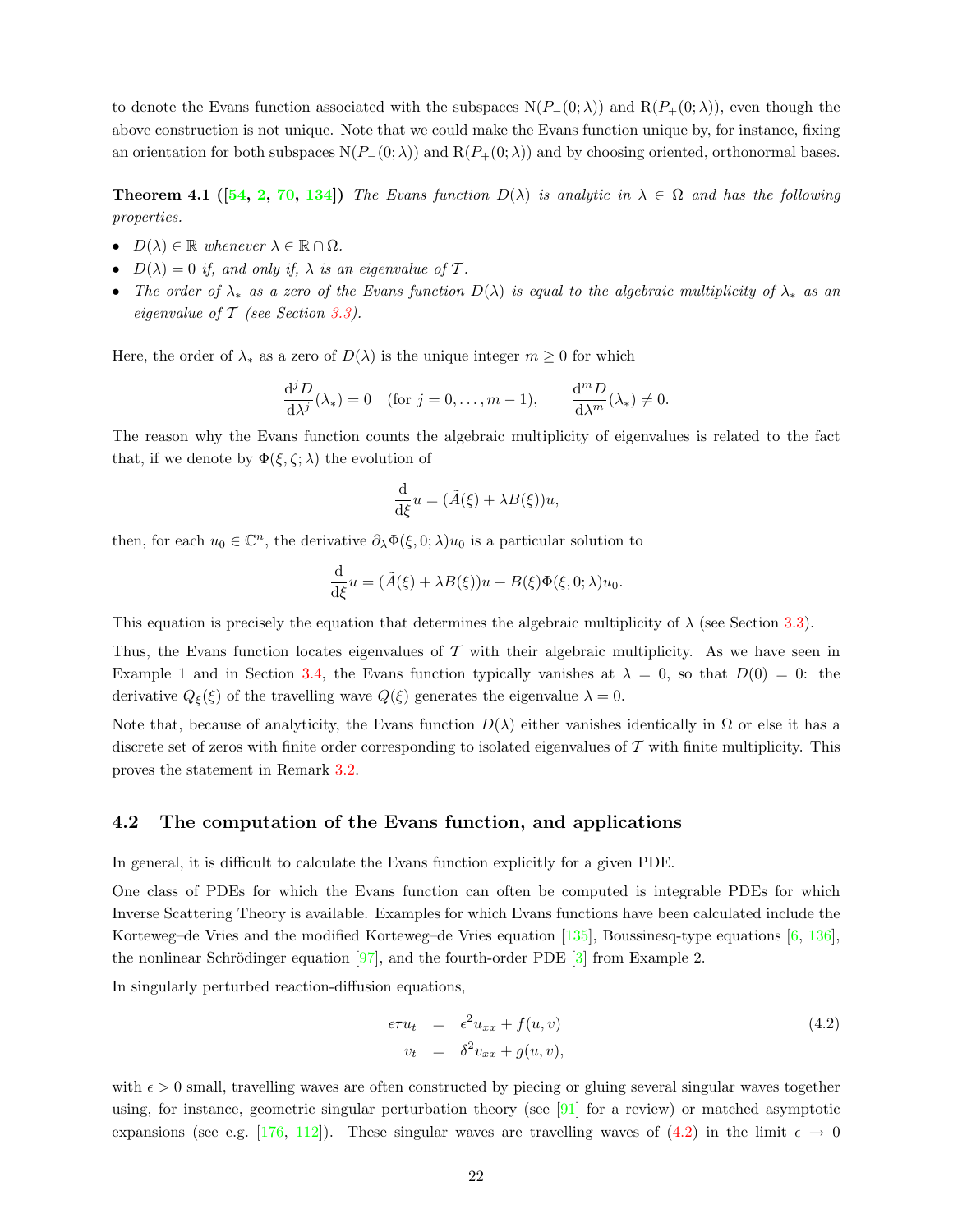in various different scalings of the spatial variable x or  $\xi$ . In particular, the singular waves are stationary solutions of certain scalar reaction-diffusion equations, and their stability properties follow immediately from Sturm–Liouville theory (see e.g.[[83,](#page-57-6) Chapter XI]). The issue is to determine the stability properties of the travelling wave to the full equation [\(4.2\)](#page-21-1) for  $\epsilon > 0$ . This can often be achieved using the Evans function: We refer to [\[90](#page-57-4), [185\]](#page-61-7) for results proving the stability of the fast pulses to the FitzHugh–Nagumo equation and to[[15,](#page-54-6) [47,](#page-56-2) [70,](#page-57-8) [88](#page-57-9), [127](#page-59-15), [128,](#page-59-16) [129,](#page-59-17) [142\]](#page-60-12) and the references therein for various other results related to the stability of waves to singularly perturbed equations of the form([4.2\)](#page-21-1). One particularly useful argument is provided by the so-called "elephant-trunk lemma" (see  $[71]$ ) that shows that the Evans function of the full equation([4.2\)](#page-21-1) is often close to the product of the Evans functions for each of the two equations appearing in $(4.2)$  $(4.2)$  $(4.2)$ , properly scaled and appropriately evaluated (see  $\left[2, 71\right]$  $\left[2, 71\right]$  $\left[2, 71\right]$  for details and applications).

The Evans function can be used to test for instability using a parity-type argument. Suppose that the essential spectrum  $\Sigma_{\rm ess}$  is contained in the open left half-plane; otherwise, the wave is unstable. The idea is that the Evans function  $D(\lambda)$  is defined and real for all real  $\lambda \geq 0$ . Suppose that the Evans function is positive,  $D(\lambda) \ge \delta > 0$ , for all sufficiently large real  $\lambda$ . Note also that  $D(0) = 0$  for any non-trivial travelling wave because of translation invariance. Hence, if  $D'(0) < 0$ , then at least one  $\lambda_* > 0$  exists with  $D(\lambda_*) = 0$ , and the wave is unstable, since  $\lambda_*$  is in the point spectrum  $\Sigma_{\rm pt}$ . The key is that there are computable expressions for the derivatives of the Evans function with respect to  $\lambda$  and also with respect to parameters that appear in the underlying PDE (see  $[134, 146, 95]$  $[134, 146, 95]$  $[134, 146, 95]$  $[134, 146, 95]$  and Section [4.2.1](#page-23-0)). Also, the limiting behaviour of the Evans function  $D(\lambda)$  as  $\lambda \to \infty$  can often be determined (see Section [4.2.2](#page-23-1)). The above parity argument has been used to derive instability criteria for solitary waves in Hamiltonian PDEs [\[134](#page-59-5), [21](#page-55-9), [22](#page-55-10)], for multi-bump pulses to reaction-diffusion equations [\[4](#page-54-7), [5](#page-54-8), [122](#page-59-18), [187\]](#page-61-12), and for viscous shocks in conservation laws [\[72](#page-57-11)].

Lastly, the Evans function is also useful when computing the stability of solitary waves under perturbations. Suppose, for instance, that  $\lambda = 0$  is a zero of  $D(\lambda)$  with order  $m > 1$ . This typically occurs when the underlying PDE has continuous symmetries such as a phase invariance or Galilean invariance. Examples are the nonlinear Schrödinger equation with  $m = 4$  [\[183](#page-61-8)] and the complex Ginzburg–Landau equation with  $m = 2$  [\[177](#page-61-9)]. If some of these symmetries are broken upon adding perturbations, then some of the eigenvalues at  $\lambda = 0$  may move away, and it is necessary to locate these additional discrete eigenvalues to determine stability. Using expressions for the derivatives of the Evans function with respect to  $\lambda$  and the perturbation parameters as provided by [\[134](#page-59-5), [146,](#page-60-13) [95\]](#page-58-8), the Evans function can be expanded in a Taylor series, and its zeros near  $\lambda = 0$  can, in principle, be computed. We refer to [\[94](#page-58-9)] where this approach has been carried out for the perturbation of the nonlinear Schrödinger equation to the complex Ginzburg–Landau equation. We emphasize that the perturbed eigenvalues can often be computed more efficiently using Liapunov–Schmidt reduction. The reason is that, near a given isolated eigenvalue  $\lambda_*$  in the point spectrum of T, the Evans function  $D(\lambda)$  is essentially equal to the determinant of the underlying PDE operator  $\mathcal L$  restricted to the generalized eigenspace of  $\lambda_*$ . Thus, upon adding a perturbation to the operator  $\mathcal{L}$ , the polynomial  $D(\lambda)$ is perturbed, and we need to compute its zeros: in general, this is a difficult task. It is often far easier to investigate directly the matrix that represents  $\mathcal L$  restricted to the eigenspace of  $\lambda_*$ . In other words, it is often easier to compute the eigenvalues of a matrix directly, using properties of the matrix, rather than finding zeros of the characteristic polynomial which may hide these properties. For instance, symmetries can often be exploited more efficiently. We refer to [\[106](#page-58-3), [151\]](#page-60-14) where Liapunov–Schmidt reduction rather than the Evans function has been utilized.

Below, we give an expression for the derivative  $D'(0)$  of the Evans function  $D(\lambda)$  at  $\lambda = 0$  and explore the asymptotic behaviour of  $D(\lambda)$  for  $\lambda \to \infty$  in more detail using Example 1.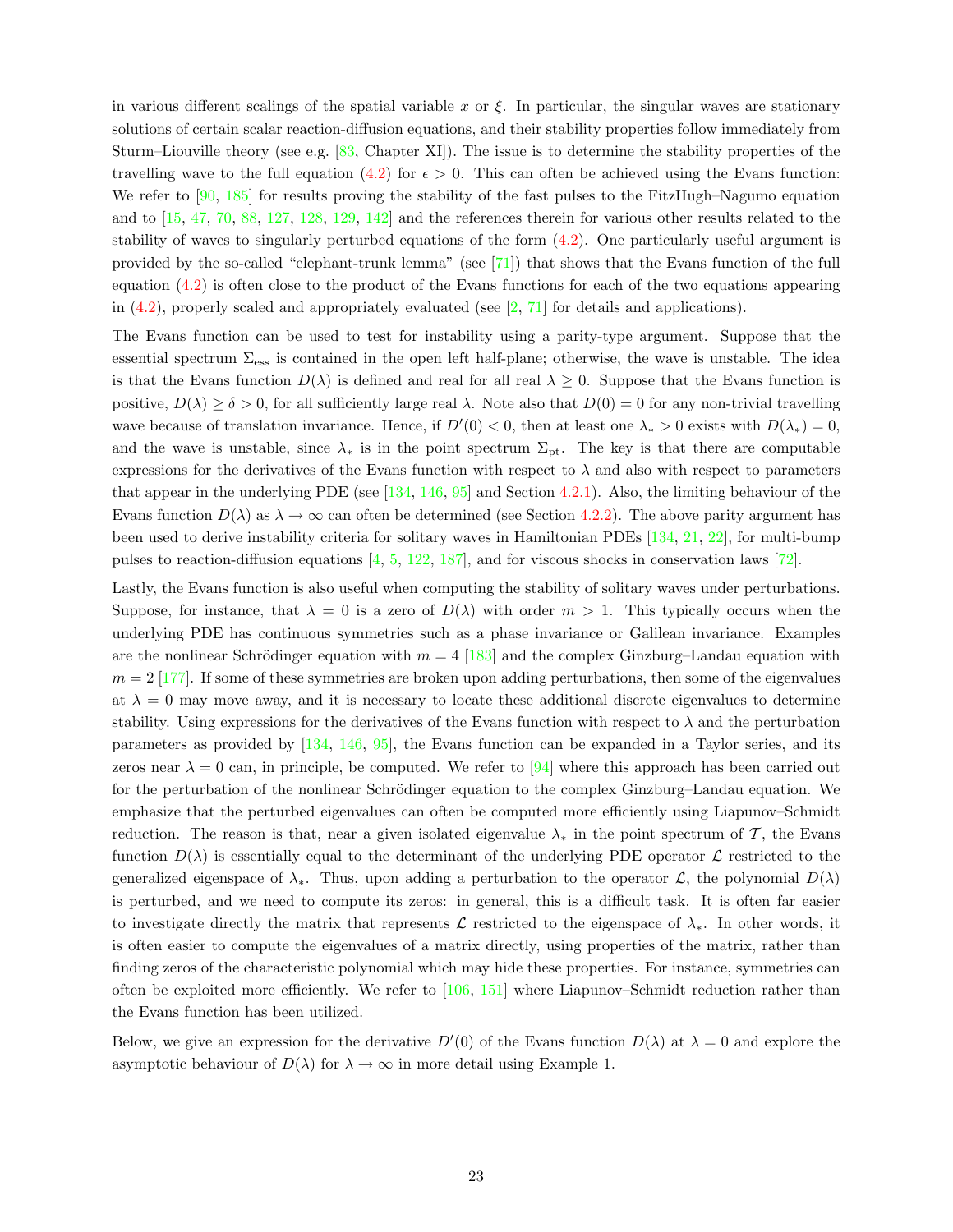# <span id="page-23-0"></span>4.2.1 The derivative  $D'(0)$

We assume that  $\lambda = 0$  is contained in the point spectrum of T, with geometric multiplicity one. In particular, we assume that  $\mathcal{T}(0)$  is Fredholm with index zero. We denote the non-zero eigenfunction of  $\lambda = 0$  by  $\varphi(\xi)$ .<sup>[3](#page-23-2)</sup> Hence,  $\varphi(\xi)$  is the unique bounded solution (unique up to constant multiples) of

$$
\frac{\mathrm{d}}{\mathrm{d}\xi}u = A(\xi; 0)u,
$$

and we have

$$
span{\varphi(0)} = N(P_-(0;0)) \cap R(P_+(0;0)).
$$

We choose the ordered bases  $[u_1(\lambda), \ldots, u_k(\lambda)]$  and  $[u_{k+1}(\lambda), \ldots, u_n(\lambda)]$  of N $(P_-(0;\lambda))$  and R $(P_+(0;\lambda))$ , respectively, in the definition of the Evans function in such a fashion that

$$
u_1(0) = \varphi(0), \qquad u_{k+1}(0) = \varphi(0).
$$

Owing to Remark [3.4](#page-13-3) and to the fact that  $\mathcal{T}(0)$  is Fredholm with index zero, the adjoint equation

$$
\frac{\mathrm{d}}{\mathrm{d}\xi}u = -A(\xi;0)^*u
$$

also has a unique bounded solution  $\psi(\xi)$ . The derivative of the Evans function  $D(\lambda)$  at  $\lambda = 0$  is then given by

<span id="page-23-3"></span>
$$
D'(0) = \frac{1}{|\psi(0)|^2} \det[\psi(0), u_2(0), \dots, u_k(0), \varphi(0), u_{k+2}(0), \dots, u_n(0)] \times \int_{-\infty}^{\infty} \langle \psi(\xi), B(\xi)\varphi(\xi) \rangle d\xi.
$$
 (4.3)

This expression can be evaluated once  $\psi(\xi)$  and  $\varphi(\xi)$  are known. Note that the right-hand side of [\(4.3\)](#page-23-3) is a product of two terms: The non-zero determinant measures only the orientation of the basis in the brackets; note that  $\psi(0)$  is perpendicular to the vectors  $u_i(0)$  at  $\lambda = 0$  as a consequence of Remark [3.5](#page-14-2). The integral decides whether  $\lambda = 0$  has higher algebraic multiplicity. Indeed, the integral is equal to zero if, and only if,  $B(\cdot)\varphi(\cdot)$  is contained in the range of  $\mathcal{T}(0)$ , see [\(3.12\)](#page-13-4), which is the case precisely when  $\lambda = 0$  has algebraic multiplicity larger than one. This observation illustrates one relation between the statements in Section [3.3](#page-11-0) and the Evans function.

If the underlying PDE is Hamiltonian, then the derivative  $D'(0)$  is typically zero, and an expression for the second-orderderivative  $D''(0)$  is needed. In [[134\]](#page-59-5), the quantity  $D''(0)$  has been related to the derivative of the momentum functional<sup>[4](#page-23-4)</sup>with respect to the wave speed c. We refer to [[134\]](#page-59-5) for the details and to [[21](#page-55-9), [22](#page-55-10)] for extensions that utilize a multi-symplectic formulation of the underlying Hamiltonian PDE.

### <span id="page-23-1"></span>4.2.2 The asymptotic behaviour of  $D(\lambda)$  as  $\lambda \to \infty$

We illustrate the typical behaviour of the Evans function  $D(\lambda)$  in the limit as  $\lambda \to \infty$  using Example 1.

**Example 1 (continued)** Consider the eigenvalue problem<sup>[5](#page-23-5)</sup>

<span id="page-23-6"></span>
$$
\begin{pmatrix} U_{\xi} \\ V_{\xi} \end{pmatrix} = \begin{pmatrix} V \\ D^{-1}(\lambda U - \partial_U F(Q(\xi))U - cV) \end{pmatrix} = \begin{pmatrix} 0 & \text{id} \\ D^{-1}(\lambda - \partial_U F(Q(\xi))) & -cD^{-1} \end{pmatrix} \begin{pmatrix} U \\ V \end{pmatrix}.
$$
 (4.4)

<span id="page-23-2"></span><sup>3</sup>If  $q(\xi)$  is the travelling-wave solution, then  $\varphi(\xi) = q'(\xi)$ 

<span id="page-23-5"></span><span id="page-23-4"></span><sup>4</sup>A conserved functional associated with the translation symmetry; see Section [8](#page-48-0)

 $5$ Our notation in this example is ambiguous since we denoted the diffusion matrix D of the reaction-diffusion system and the Evans function  $D(\lambda)$  by the same letter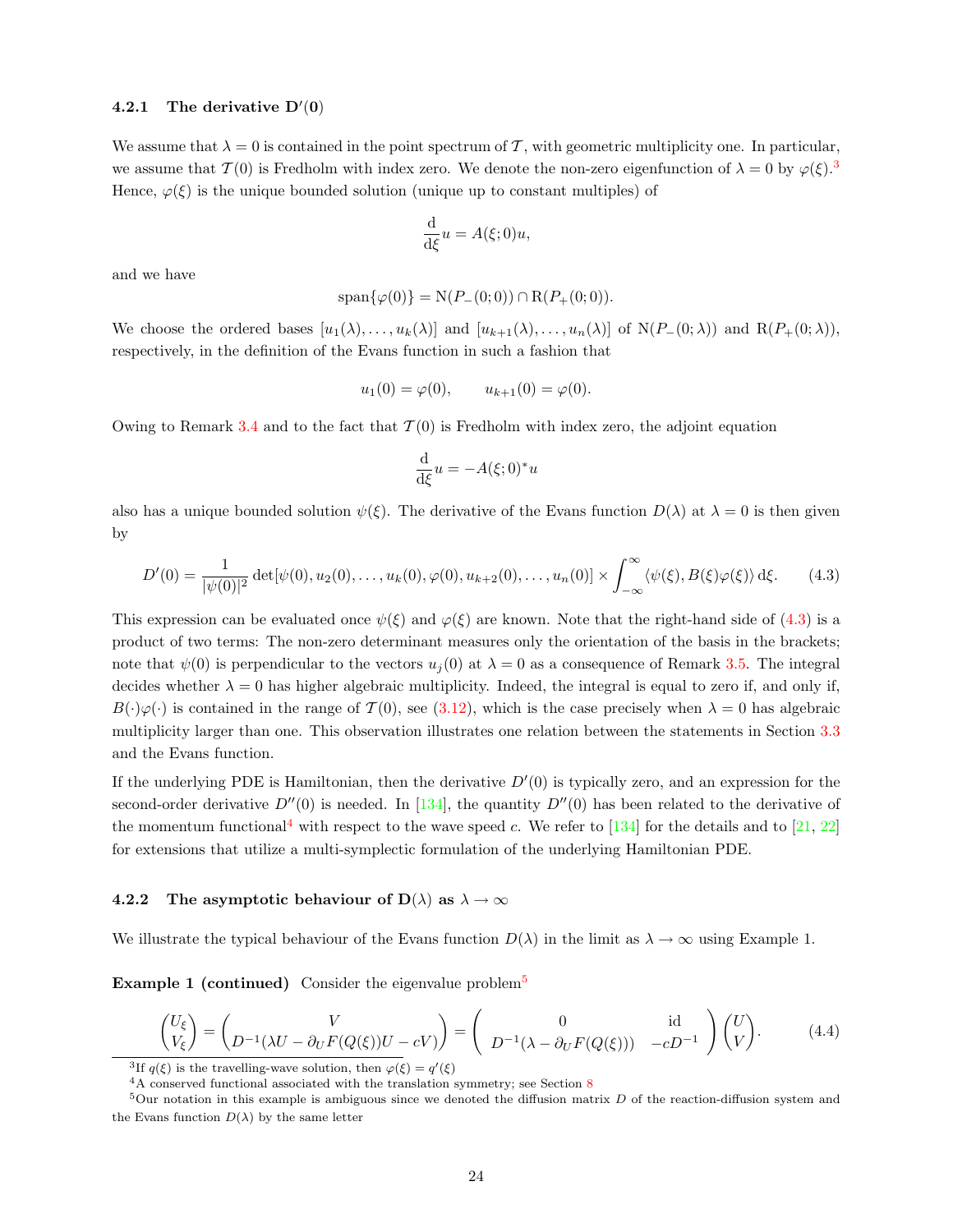Changing variables according to

$$
\zeta = \sqrt{|\lambda|} \xi, \qquad \tilde{U} = U, \qquad \sqrt{|\lambda|} \tilde{V} = V,
$$

equation([4.4](#page-23-6)) becomes

<span id="page-24-2"></span>
$$
\begin{pmatrix}\n\tilde{U}_{\zeta} \\
\tilde{V}_{\zeta}\n\end{pmatrix} = \begin{pmatrix}\n0 & \text{id} \\
D^{-1}(e^{i\arg\lambda} - |\lambda|^{-1}\partial_U F(Q(\zeta/\sqrt{|\lambda|}))) & -c\sqrt{|\lambda|}^{-1}D^{-1}\n\end{pmatrix} \begin{pmatrix}\n\tilde{U} \\
\tilde{V}\n\end{pmatrix}.
$$
\n(4.5)

In the limit as  $|\lambda| \to \infty$ , we obtain the constant-coefficient equation

<span id="page-24-1"></span>
$$
\begin{pmatrix} \tilde{U}_{\zeta} \\ \tilde{V}_{\zeta} \end{pmatrix} = \begin{pmatrix} 0 & \text{id} \\ e^{i \arg \lambda} D^{-1} & 0 \end{pmatrix} \begin{pmatrix} \tilde{U} \\ \tilde{V} \end{pmatrix} . \tag{4.6}
$$

TheEvans function  $\tilde{D}(\lambda)$  for the rescaled equation ([4.6](#page-24-1)) can be computed since there is no dependence on ξ. We focus on the case  $\lambda \in \mathbb{R}^+$ , so that  $\arg \lambda = 0$ : If the diffusion matrix is given by  $D = \text{diag}(d_j)$ , then the eigenvalues of the matrix

$$
\left(\begin{array}{cc}0&\operatorname{id}\\ D^{-1}&0\end{array}\right)
$$

are given by  $\nu_j = \sqrt{d_j}$  and  $\nu_{j+N} = -\sqrt{d_j}$  for  $j = 1, \ldots, N$ , and the associated eigenvectors are

$$
\tilde{u}_j = (e_j, \sqrt{d_j}^{-1} e_j), \qquad \tilde{u}_{j+N} = (-e_j, \sqrt{d_j}^{-1} e_j), \qquad j = 1, ..., N
$$

where  $e_j$  denote the canonical basis vectors in  $\mathbb{R}^N$ . In particular,

$$
\tilde{D}(\lambda) = \det[\tilde{u}_1, ..., \tilde{u}_{2N}] = \det \begin{pmatrix} \text{id} & -\text{id} \\ D^{-\frac{1}{2}} & D^{-\frac{1}{2}} \end{pmatrix} = \det[2D^{-\frac{1}{2}}] > 0
$$

for  $\lambda > 0$ . Since the coefficient matrices in equations [\(4.5\)](#page-24-2) and [\(4.6](#page-24-1)) are close to each other, uniformly in  $\zeta$ , for  $\lambda$  sufficiently large, their Evans functions are close uniformly in  $\lambda$  as a consequence of Theorem [3.1.](#page-9-2) In particular,the Evans function  $D(\lambda)$  of ([4.4\)](#page-23-6) never vanishes for all real, sufficiently large  $\lambda$ . П

For the parity argument mentioned above, we would need to compare the Evans function  $D_1(\lambda)$  as used in Section [4.2.1](#page-23-0) to the Evans function  $D_2(\lambda)$  used in Example 1 above. It is not difficult to see that

$$
signD_1(\lambda) = signD_2(\lambda)
$$

for all large real  $\lambda$  provided the ordered bases  $[u_1(0), \ldots, u_N(0)]$  and  $[\tilde{u}_1, \ldots, \tilde{u}_N]$  of  $N(P_-(0, 0))$  have the same orientation, as do the ordered bases  $[u_{N+1}(0), \ldots, u_{2N}(0)]$  and  $[\tilde{u}_{N+1}, \ldots, \tilde{u}_{2N}]$  of  $R(P_+(0, 0))$ . Note that, in set-up of Example 1, we have  $k = N$  since we assumed that the essential spectrum is contained in the left half-plane.

### <span id="page-24-0"></span>4.3 Extension across the essential spectrum

We defined the Evans function  $D(\lambda)$  for  $\lambda$  not in the essential spectrum  $\Sigma_{\rm ess}$  since we were interested in locating the point spectrum. If the essential spectrum is contained in the open left half-plane, then knowing the Evans function for  $\lambda$  to the right of the essential spectrum, i.e. in the closed right half-plane, is all we need to decide upon stability. For two important classes of PDEs, however, the essential spectrum will always touch the imaginary axis: these are conservation laws on the one hand and integrable PDEs such as the nonlinear Schrödinger equation

$$
iU_t + U_{xx} + |U|^2 U = 0, \qquad U \in \mathbb{C}
$$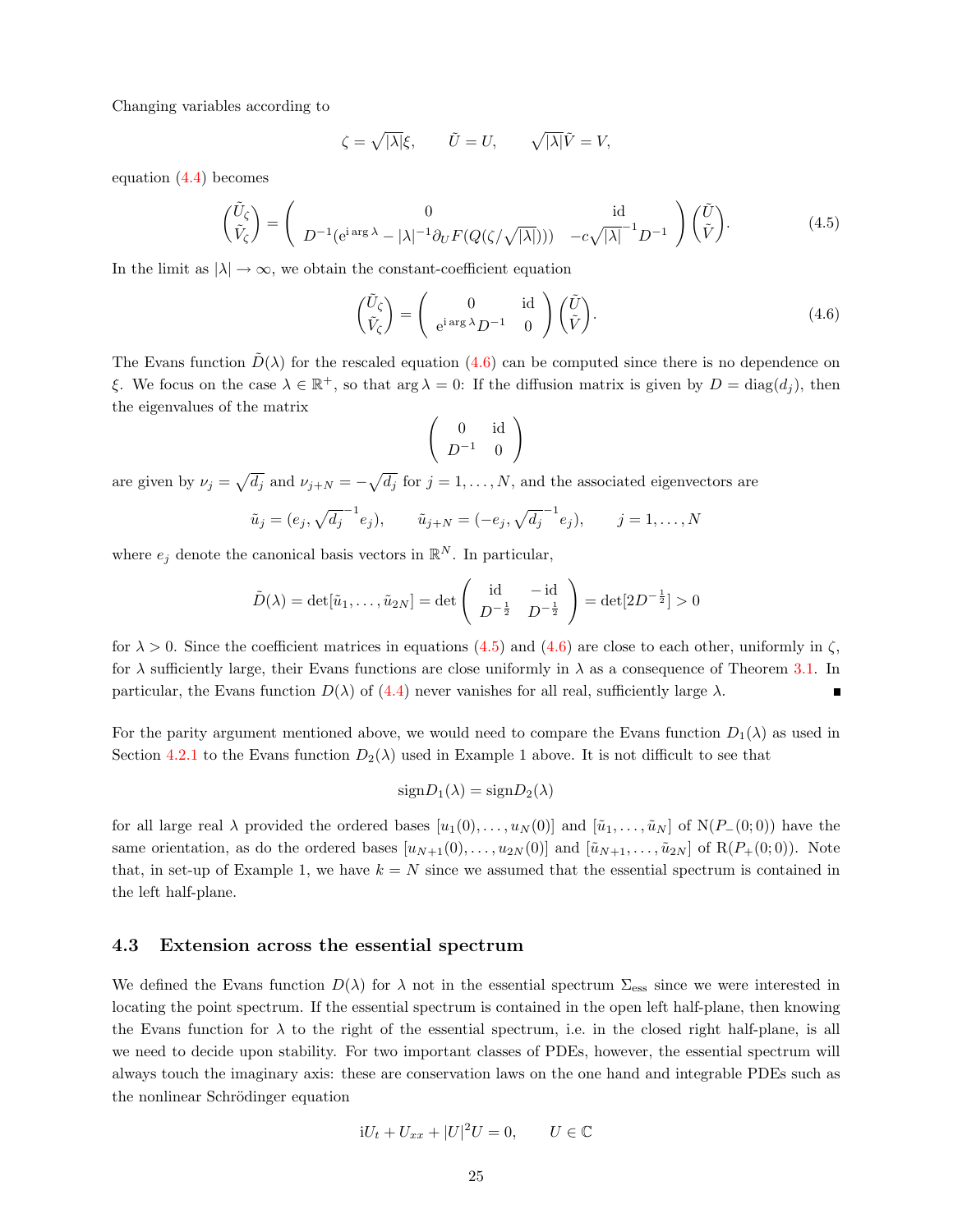and the Korteweg–de Vries equation

$$
U_t + U_{xxx} + UU_x = 0, \qquad U \in \mathbb{R}
$$

on the other hand.

Thus, suppose that we study the stability of a pulse whose essential spectrum lies on the imaginary axis as is the case for the NLS and the KdV equation. Suppose further that we obtained spectral stability of the pulse, so that the spectrum lies in the closed left half-plane. Assume then that the PDE is perturbed in such a fashion that the pulse under consideration persists as a pulse for the perturbed PDE<sup>[6](#page-25-0)</sup>. The issue is then the stability of the pulse to the perturbed PDE. The essential spectrum can again be calculated easily (see Section [3.4\)](#page-14-0), while perturbations of isolated eigenvalues of the unperturbed PDE can be investigated using Liapunov–Schmidt reduction or the Evans function (see Section [4.2\)](#page-21-0). There is, however, an additional mechanism that can create an instability: Recall that we assumed that the essential spectrum resides on the imaginary axis. Upon adding the perturbation, eigenvalues may bifurcate from the essential spectrum leading to additional point spectrum close to the essential spectrum (see Figure [5](#page-26-0)c). These eigenvalues are not regular perturbations of the point spectrum of the unperturbed pulse, but are created in the essential spectrum. Since the new eigenvalues bifurcate from the essential spectrum, it is not possible to use Liapunov–Schmidt reduction or standard perturbation theory as Fredholm properties fail. The Evans function, however, can be used to locate and track such eigenvalues as we shall see below.

Consider the equation

<span id="page-25-1"></span>
$$
\frac{\mathrm{d}}{\mathrm{d}\xi}u = A(\xi; \lambda)u\tag{4.7}
$$

and assume that the limit

$$
\lim_{|\xi|\to\infty} A(\xi;\lambda) = A_0(\lambda)
$$

exists. On account of the results stated in Section [3.4.4](#page-18-0), we have that  $\lambda$  is in the essential spectrum of T precisely when  $A_0(\lambda)$  has at least one spatial eigenvalue on the imaginary axis (see Figure [5\)](#page-26-0). If  $A_0(\lambda)$  is hyperbolic,then ([4.7\)](#page-25-1) has exponential dichotomies on  $\mathbb{R}^+$  and  $\mathbb{R}^-$  with projections  $P_+(\xi; \lambda)$  and  $P_-(\xi; \lambda)$ , respectively. An element  $\lambda \in \mathbb{C}$  is in the point spectrum precisely if

$$
N(P_{-}(0;\lambda)) \cap R(P_{+}(0;\lambda)) \neq \{0\}.
$$

The Evans function  $D(\lambda)$  measures intersections of the two subspaces  $N(P_-(0;\lambda))$  and  $R(P_+(0;\lambda))$ . It is defined for any  $\lambda$  for which  $A_0(\lambda)$  is hyperbolic. The key idea is to find an analytic extension of the Evans function  $D(\lambda)$  for  $\lambda \in \Sigma_{\text{ess}}$ . Zeros of the extended function  $D(\lambda)$  for  $\lambda \in \Sigma_{\text{ess}}$  correspond to possible bifurcation points of point spectrum: Upon adding perturbations, these zeros may move out of the essential spectrum (see Figure [5c](#page-26-0)).

We illustrate the analytic extension of the Evans function in Figure [5.](#page-26-0) Throughout this section, we assume that  $\lambda$  is close to the essential spectrum  $\Sigma_{\rm ess}$ . References for analytic extensions of the Evans function are [[134,](#page-59-5) [72,](#page-57-11) [97\]](#page-58-4).

First, consider the set-up shown in Figure [5a](#page-26-0). When  $\lambda$  crosses through  $\Sigma_{\rm ess}$  from right to left, a spatial eigenvalue  $\nu$  of  $A_0(\lambda)$  crosses through iR from right to left. For  $\lambda$  to the right of  $\Sigma_{\rm ess}$ , the spectral projection  $P_0^s(\lambda)$  of the matrix  $A_0(\lambda)$  that projects onto the stable eigenspace along the unstable eigenspace is well defined (see  $(3.4)-(3.5)$  $(3.4)-(3.5)$ ). Note that stable and unstable spatial eigenvalues for  $\lambda$  to the right of  $\Sigma_{\rm ess}$  correspond to the *bullets* and *crosses*, respectively, in Figure [5](#page-26-0)a. For  $\lambda$  on and to the left of  $\Sigma_{\rm ess}$ , we denote by  $P_0^s(\lambda)$  the spectral projection of the matrix  $A_0(\lambda)$  associated with the two spectral sets consisting of the bullets and

<span id="page-25-0"></span> $6$ We refer to Section [2.2](#page-5-0) for examples of such perturbations for the NLS and the KdV equation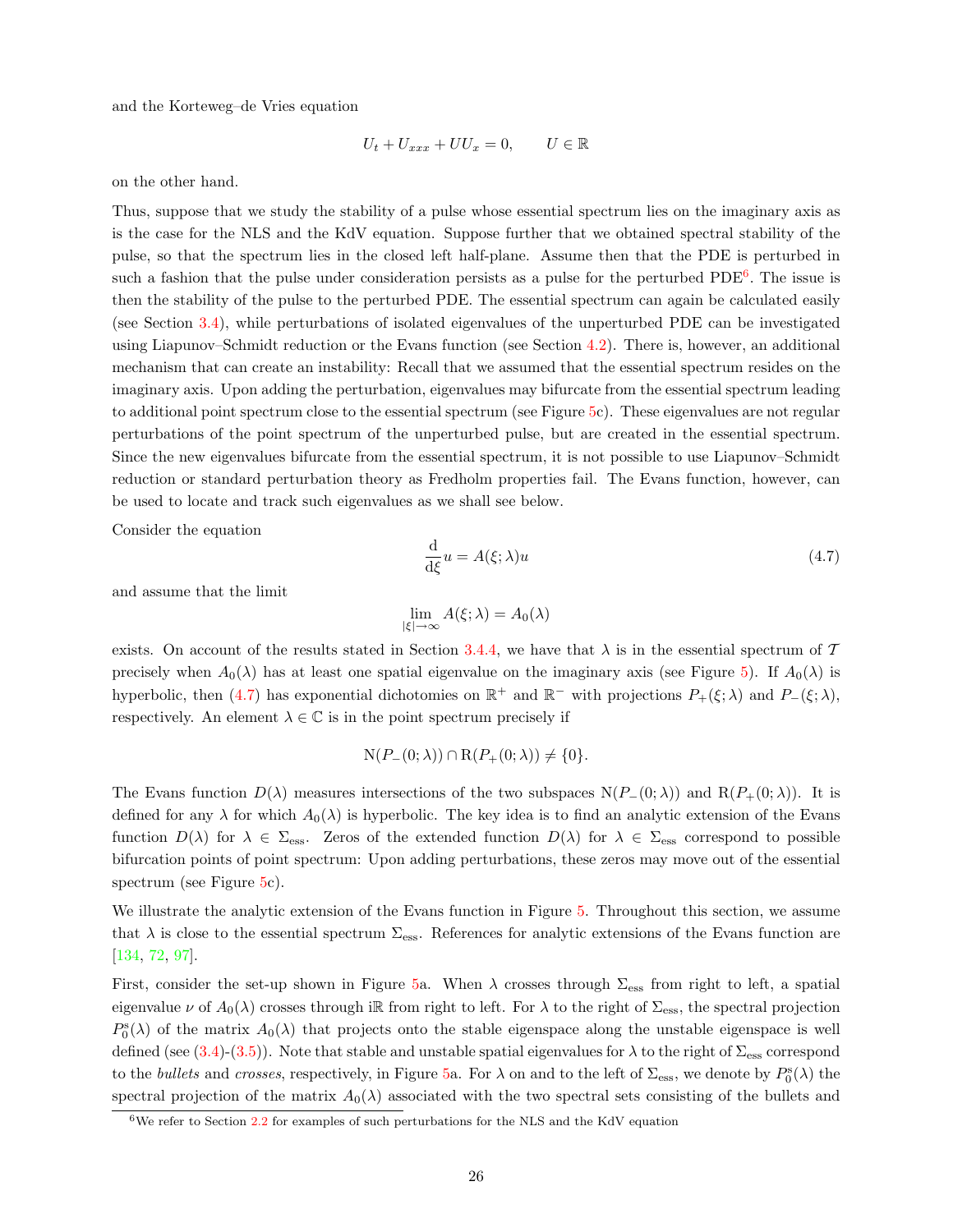(a) 
$$
\frac{\bullet}{|x|} \times \frac{\bullet}{|x|} \times \frac{\bullet}{|x|} \times \frac{\bullet}{|x|} \times \frac{\bullet}{|x|} \times \frac{\bullet}{|x|} \times \frac{\bullet}{|x|} \times \frac{\bullet}{|x|} \times \frac{\bullet}{|x|} \times \frac{\bullet}{|x|} \times \frac{\bullet}{|x|} \times \frac{\bullet}{|x|} \times \frac{\bullet}{|x|} \times \frac{\bullet}{|x|} \times \frac{\bullet}{|x|} \times \frac{\bullet}{|x|} \times \frac{\bullet}{|x|} \times \frac{\bullet}{|x|} \times \frac{\bullet}{|x|} \times \frac{\bullet}{|x|} \times \frac{\bullet}{|x|} \times \frac{\bullet}{|x|} \times \frac{\bullet}{|x|} \times \frac{\bullet}{|x|} \times \frac{\bullet}{|x|} \times \frac{\bullet}{|x|} \times \frac{\bullet}{|x|} \times \frac{\bullet}{|x|} \times \frac{\bullet}{|x|} \times \frac{\bullet}{|x|} \times \frac{\bullet}{|x|} \times \frac{\bullet}{|x|} \times \frac{\bullet}{|x|} \times \frac{\bullet}{|x|} \times \frac{\bullet}{|x|} \times \frac{\bullet}{|x|} \times \frac{\bullet}{|x|} \times \frac{\bullet}{|x|} \times \frac{\bullet}{|x|} \times \frac{\bullet}{|x|} \times \frac{\bullet}{|x|} \times \frac{\bullet}{|x|} \times \frac{\bullet}{|x|} \times \frac{\bullet}{|x|} \times \frac{\bullet}{|x|} \times \frac{\bullet}{|x|} \times \frac{\bullet}{|x|} \times \frac{\bullet}{|x|} \times \frac{\bullet}{|x|} \times \frac{\bullet}{|x|} \times \frac{\bullet}{|x|} \times \frac{\bullet}{|x|} \times \frac{\bullet}{|x|} \times \frac{\bullet}{|x|} \times \frac{\bullet}{|x|} \times \frac{\bullet}{|x|} \times \frac{\bullet}{|x|} \times \frac{\bullet}{|x|} \times \frac{\bullet}{|x|} \times \frac{\bullet}{|x|} \times \frac{\bullet}{|x|} \times \frac{\bullet}{|x|} \times \frac{\bullet}{|x|} \times \frac{\bullet}{|x|} \times \frac{\bullet}{|x|} \times \frac{\bullet}{|x|} \times \frac{\bullet}{|x|} \times \frac{\bullet}{|x|} \times \frac{\bullet}{|x|} \times \frac
$$

**Figure 5** Plotted is the complex  $\lambda$ -plane. The insets represent the spatial spectra of the matrix  $A_0(\lambda)$  in different regions of the  $\lambda$ -plane. Two different spatial eigenvalue configurations near the essential spectrum are plotted: In (a), a single spatial eigenvalue crosses the imaginary axis when  $\lambda$  crosses through  $\Sigma_{\rm ess}$ ; the dotted line in the inset is given by  $\text{Re}\nu = \eta$ . In (b) two spatial eigenvalues cross simultaneously but in opposite directions when  $\lambda$  crosses through  $\Sigma_{\rm ess}$ . In (c), we plotted the unperturbed essential spectrum (dashed line) as well as the perturbed essential spectrum (solid line) and an additional eigenvalue that moves out of the essential spectrum upon perturbing the operator.

the crosses, respectively, in Figure [5a](#page-26-0). The projection is well defined as long as  $\lambda$  is close to  $\Sigma_{\rm ess}$  and as long as spatial eigenvalues cross only from right to left through iR as  $\lambda$  crosses from right to left through  $\Sigma_{\rm ess}$ . In other words, rather than dividing  $spec(A_0(\lambda))$  into stable and unstable spatial eigenvalues, we distinguish between spatial eigenvalues  $\nu$  with Re  $\nu < \eta$  and Re  $\nu > \eta$  where  $\eta < 0$  is close to zero such that the line  $\text{Re } \nu = \eta$  separates the stable spatial eigenvalues from the formerly unstable spatial eigenvalues that crossed the imaginary axis (see Figure [5a](#page-26-0)). The discussion at the end of Section [3.2](#page-8-0) shows that there are projections  $P_+(\xi; \lambda)$  and  $P_-(\xi; \lambda)$ , defined for  $\xi \in \mathbb{R}^+$  and  $\xi \in \mathbb{R}^-$  respectively, that are defined and analytic in  $\lambda$  for all  $\lambda$  close to  $\Sigma_{\rm ess}$  such that

<span id="page-26-0"></span>
$$
P_{\pm}(\xi;\lambda) \longrightarrow P_0^{\rm s}(\lambda), \qquad \xi \to \pm \infty.
$$

Thesubspace  $R(P_+(0;\lambda))$  consists of precisely those initial conditions that lead to solutions  $u(\xi)$  of ([4.7](#page-25-1)) that satisfy  $|u(\xi)| \le e^{\eta \xi} |u(0)|$  for  $\xi \ge 0$ . The subspace  $N(P_-(0;\lambda))$  consists of precisely those initial conditions  $u(0)$  for which  $|u(\xi)| \le e^{\eta \xi} |u(0)|$  for  $\xi \le 0$ ; note that these solutions will in general grow exponentially as  $\xi \to -\infty$  whenever  $\lambda$  is to the left of  $\Sigma_{\rm ess}$ .

The Evans function  $D(\lambda)$  can now be defined as in Section [4.1](#page-20-1) via  $D(\lambda) = N(P_{-}(0;\lambda)) \wedge R(P_{+}(0;\lambda))$ , so that zeros of  $D(\lambda)$  correspond to non-trivial intersections of  $R(P_+(0;\lambda))$  and  $N(P_-(0;\lambda))$ . Note that zeros of  $D(\lambda)$  for  $\lambda$  to the right of  $\Sigma_{\rm ess}$  correspond to eigenvalues of T, but that zeros to the left or on  $\Sigma_{\rm ess}$  have no meaning for  $T$ . The latter zeros are commonly referred to as resonance poles.

We conclude that eigenvalues can bifurcate from the essential spectrum only at zeros  $\lambda_* \in \Sigma_{\text{ess}}$  of the extended Evans function  $D(\lambda)$ . Suppose that this extension is computed, and its zeros determined. Upon adding perturbations to [\(4.7\)](#page-25-1) that depend on the small perturbation parameter  $\epsilon$ , a perturbation analysis of the analytic function  $D(\lambda; \epsilon)$  near each zero then reveals whether the zeros move to the right or to the left of  $\Sigma_{\rm ess}$ . This program has been carried out for the generalized Korteweg–de Vries equation

$$
U_t + U_{\xi\xi\xi} - cU_{\xi} + U^p U_{\xi} = 0, \qquad U \in \mathbb{R}
$$

by Pego and Weinstein [\[134](#page-59-5), [135\]](#page-59-6): they showed that pulses destabilize at  $p = 4$  where an eigenvalue emerges from the essential spectrum, given by the imaginary axis i $\mathbb{R}$ , at  $\lambda = 0$ .

An alternative, but equivalent, way of extending the Evans function in the situation shown in Figure [5](#page-26-0)a consists of using the transformation [\(3.9\)](#page-10-1)

<span id="page-26-1"></span>
$$
v(\xi) = u(\xi)e^{-\eta\xi}
$$
  

$$
\frac{d}{d\xi}v = (A(\xi;\lambda) - \eta)v.
$$
 (4.8)

which replaces  $(4.7)$  by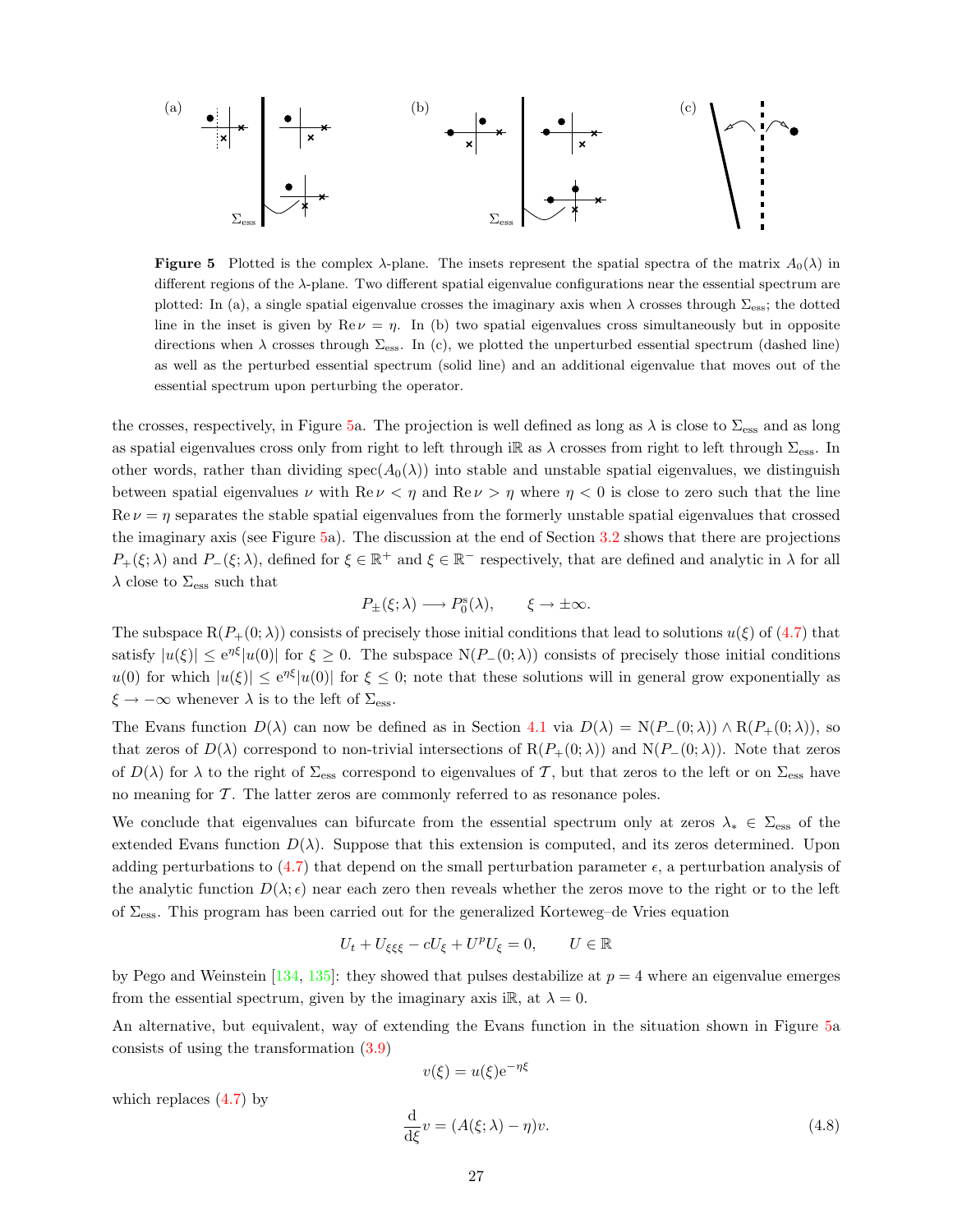For  $\eta$  < 0 close to zero, the asymptotic matrix  $A(\lambda) - \eta$  has imaginary eigenvalues for values of  $\lambda$  on a curve  $\Sigma_{\text{ess}}^{\eta}$  that is strictly to the left of  $\Sigma_{\text{ess}}$  (see Figure [5](#page-26-0)a). Thus, the Evans function for [\(4.8\)](#page-26-1) is defined for all  $\lambda$ near $\Sigma_{\rm ess}$  and coincides with the Evans function of ([4.7\)](#page-25-1) for  $\lambda$  to the right of  $\Sigma_{\rm ess}$ .

Next, we consider the case illustrated in Figure [5](#page-26-0)b. In this situation, two spatial eigenvalues cross the imaginary axis simultaneously in opposite directions as  $\lambda$  crosses through  $\Sigma_{\rm ess}$ . We are interested in extending the Evans function, defined in the region to the right of  $\Sigma_{\rm ess}$ , in an analytic fashion to the left of  $\Sigma_{\rm ess}$ . The procedure outlined above for case (a) seems to fail since there is no spectral gap anymore. Recall that the Evans function  $D(\lambda)$  for  $\lambda$  to the right of  $\Sigma_{\text{ess}}$  is defined by

$$
D(\lambda) = \det[u_1(\lambda), \ldots, u_n(\lambda)],
$$

where  $[u_1(\lambda), \ldots, u_k(\lambda)]$  and  $[u_{k+1}(\lambda), \ldots, u_n(\lambda)]$  are ordered bases of  $N(P_-(0;\lambda))$  and  $R(P_+(0;\lambda))$ . One way of obtaining an analytic extension of the Evans function in this set-up is to analytically extend the exponential dichotomies  $\Phi_{+}^{s}(\xi,0)$  for  $\xi \geq 0$  and  $\Phi_{-}^{u}(\xi,0)$  for  $\xi \leq 0$ ; recall that  $\Phi_{+}^{s}(0,0) = P_{+}(0;\lambda)$  and  $\Phi_{-}^{\mathrm{u}}(0,0) = \mathrm{id} - P_{-}(0;\lambda)$ . For simplicity, we concentrate on  $\xi \geq 0$ .

We begin by extending the projections of the asymptotic constant-coefficient equation

<span id="page-27-1"></span>
$$
\frac{\mathrm{d}}{\mathrm{d}\xi}u = A_0(\lambda)u.\tag{4.9}
$$

The stable and unstable spatial eigenvalues of  $A_0(\lambda)$  for  $\lambda$  to the right of  $\Sigma_{\rm ess}$  correspond to the *bullets* and crosses, respectively, in Figure [5b](#page-26-0). For  $\lambda$  on and to the left of  $\Sigma_{\rm ess}$ , we denote by  $P_0^s(\lambda)$  the spectral projection of the matrix  $A_0(\lambda)$  onto the generalized eigenspace associated with the bullets along the eigenspace associated with the crosses. In other words, we assume that we can divide the spatial spectrum of  $A_0(\lambda)$  into two disjoint spectral sets according to whether the spatial eigenvalues are in the left or right half-plane for  $\lambda$ to the right of  $\Sigma_{\rm ess}$ ; thus, we do not allow that formerly stable and unstable spatial eigenvalues cross through iR at the same point ik.<sup>[7](#page-27-0)</sup>Using Dunford's integral  $[100,$  $[100,$  Chapter I.5.6, we obtain spectral projections, which we still denote by  $P_0^s(\lambda)$ , that depend analytically on  $\lambda$  for  $\lambda$  to the left of the essential spectrum  $\Sigma_{\rm ess}$ . The evolution operators of [\(4.9](#page-27-1)) are

<span id="page-27-2"></span>
$$
e^{A_0(\lambda)(\xi-\zeta)}P_0^s(\lambda) \quad \text{and} \quad e^{A_0(\lambda)(\xi-\zeta)}P_0^u(\lambda) \tag{4.10}
$$

for  $\lambda$  in a, possibly small, neighbourhood of  $\Sigma_{\rm ess}$ , where  $P_0^{\rm u}(\lambda) = \text{id} - P_0^{\rm s}(\lambda)$ . In the next step, we construct the evolution operator  $\Phi^s(\xi,0)$  for the full equation [\(4.7](#page-25-1)). Thus, assume that  $\Phi^s(\xi,\zeta)$  is associated with  $(4.7)$  $(4.7)$  on  $\mathbb{R}^+$  for  $\lambda$  to the right of the essential spectrum. Roughly speaking, analyticity of these operators with respect to  $\lambda$  is equivalent to uniqueness. Thus, we shall find a way to extend these operators uniquely to the region to the left of  $\Sigma_{\rm ess}$ . The idea is to seek an extension of these dichotomies by requiring that theextended evolution operators approximate the dichotomies  $(4.10)$  $(4.10)$  of the asymptotic constant-coefficient equation([4.9\)](#page-27-1) as best as possible. Intuitively, such a choice should be possible provided the coefficient matrix  $A(\xi;\lambda)$  converges rapidly enough to the asymptotic coefficient matrix  $A_0(\lambda)$ . In other words, the solutions of [\(4.7\)](#page-25-1)should converge rapidly towards solutions of ([4.9\)](#page-27-1) provided the coefficient matrix  $A(\xi; \lambda)$  converges rapidly to  $A_0(\lambda)$ . This is indeed the case as long as the distance, in the real part, between the rightmost formerly stable spatial eigenvalue and the leftmost formerly unstable eigenvalue, i.e. the amount of overlap of the two spectral sets, is smaller than  $\rho$ , where  $\rho$  is the exponential rate with which the coefficient matrices approacheach other (see  $(4.11)$  $(4.11)$  below). This result is referred to as the Gap Lemma [[72,](#page-57-11) [97\]](#page-58-4). To illustrate this result, we therefore assume that

<span id="page-27-3"></span>
$$
|A(\xi; \lambda) - A_0(\lambda)| \le C e^{-\rho |\xi|} \tag{4.11}
$$

<span id="page-27-0"></span><sup>&</sup>lt;sup>7</sup>This assumption is actually not necessary, and we refer to  $[97]$  for the details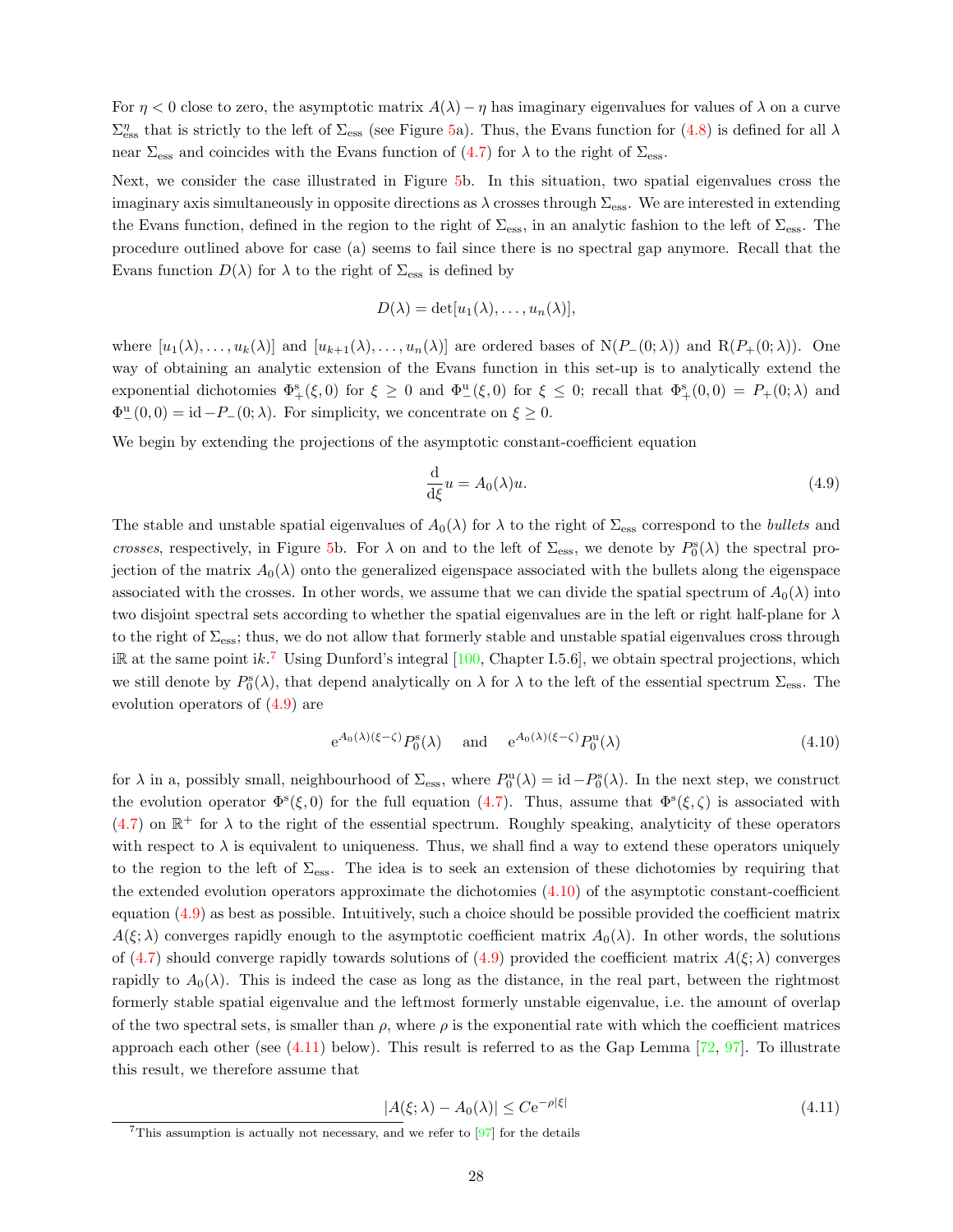as  $|\xi| \to \infty$  for some  $\rho > 0$  independently of  $\lambda$ . To construct the extension of  $\Phi^{s}(\xi,0)$ , we define the correction  $\Psi^{\rm s}(\xi,0)$  by

$$
\Phi^{\rm s}(\xi,0) = e^{A_0(\lambda)\xi} P_0^{\rm s}(\lambda) + \Psi^{\rm s}(\xi,0)
$$

and seek the correction  $\Psi^s(\xi,0)$  as a solution to the integral equation

<span id="page-28-1"></span>
$$
\Psi^{s}(\xi,0) = \int_{\infty}^{\xi} e^{A_0(\lambda)(\xi-\tau)} P_0^{\mathbf{u}}(\lambda) \Delta(\tau;\lambda) [e^{A_0(\lambda)\tau} P_0^{\mathbf{s}}(\lambda) + \Psi^{\mathbf{s}}(\tau,0)] d\tau
$$
\n
$$
+ \int_0^{\xi} e^{A_0(\lambda)(\xi-\tau)} P_0^{\mathbf{s}}(\lambda) \Delta(\tau;\lambda) [e^{A_0(\lambda)\tau} P_0^{\mathbf{s}}(\lambda) + \Psi^{\mathbf{s}}(\tau,0)] d\tau, \qquad \xi \ge 0
$$
\n(4.12)

where

$$
\Delta(\xi; \lambda) = A(\xi; \lambda) - A_0(\lambda) = O(e^{-\rho |\xi|}).
$$

The above integral equation coincides with the integral equation([3.8](#page-10-3)), which we encountered in Section [3.2](#page-8-0) when we constructed regular exponential dichotomies, upon substituting the above expression for  $\Phi^s$  and setting $\zeta = 0$  in ([3.8](#page-10-3)). Equation [\(4.12](#page-28-1)) is also reminiscent of the integral equation that describes strong stable manifolds; it has a unique solution (possibly after replacing  $\xi = 0$  by  $\xi = L$  in the second integral for some  $L \gg 1$  $L \gg 1$  $L \gg 1$  to make the right-hand side of ([4.12](#page-28-1)) a contraction) that gives the correction  $\Psi^s$ . The exponential decay in [\(4.11\)](#page-27-3) is necessary to compensate for the exponential growth of the solution operators in([4.10](#page-27-2)).

Hence,we can construct analytic extension of the dichotomies for ([4.7\)](#page-25-1), and thus of the Evans function  $D(\lambda)$ , for  $\lambda$  to the left of the essential spectrum. Slightly different constructions have been carried out in [\[72](#page-57-11), [97](#page-58-4)]. In[[72\]](#page-57-11), the analytically extended Evans function has been used to establish instability criteria of shock waves to conservation laws. In [\[97](#page-58-4), [98,](#page-58-5) [96](#page-58-10), [110](#page-58-11)], this approach was used to prove stability and instability of solitary wavesto perturbations of the nonlinear Schrödinger equation. We also refer to  $[45, 46, 47]$  $[45, 46, 47]$  $[45, 46, 47]$  $[45, 46, 47]$  $[45, 46, 47]$  $[45, 46, 47]$  for applications, and extensions, of the analytic extension of the Evans function across the essential spectrum to the stability of pulses in singularly perturbed reaction-diffusion equations with a strong coupling between the fast and slow subsystems.

# <span id="page-28-0"></span>5 Spectral stability of multi-bump pulses

In this section, we consider the stability of multi-bump pulses. Suppose that we know that a given PDE supports a stable pulse  $Q(x - c_0t)$  that travels with speed  $c_0$ . We refer to this pulse as the primary pulse. Typically, such a pulse is then accompanied by spatially-periodic wave trains  $P_L(x - c_Lt)$  that resemble infinitely-many equidistant copies of the pulse (see Figure [6a](#page-29-0)-b). These wave trains have spatial period 2L and wave speed  $c_L$ ; they exist for any sufficiently large spatial period L, and the wave speeds satisfy  $c_L \to c_0$  as  $L \to \infty$ . Besides these long-wavelength pulse trains, multi-bump pulses may exist which are travelling waves that consist of several well-separated copies of the primary pulse. Associated with an  $\ell$ -pulse, consisting of  $\ell$  copies of the primary pulse, are the distances  $2L_1, \ldots, 2L_{\ell-1}$  between consecutive copies and the locations  $\xi_1, \ldots, \xi_\ell$  of the individual pulses (see Figure [6](#page-29-0)c for a plot of a 3-pulse). Throughout the entire section, we assume that consecutive pulses in a wave train or an  $\ell$ -pulse are well separated, so that L and  $L_j$  are sufficiently large, say larger than some number  $L_* \gg 1$ .

We are interested in the spectra of the wave trains and the  $\ell$ -pulses (if they exist) that accompany the primary pulse. We assume that the primary pulse is spectrally stable, so that its spectrum is contained in the open left half-plane with the exception of a simple eigenvalue at  $\lambda = 0$ , caused by the translation symmetry (see Figure [7a](#page-29-1)). We shall locate the spectrum of an  $\ell$ -pulse that accompanies the primary pulse: The essential spectrum of an  $\ell$ -pulse is close to the essential spectrum of the primary pulse as it is determined by the asymptotic rest state (see Section  $3.4.4$ ). It remains to find the point spectrum. We claim that there are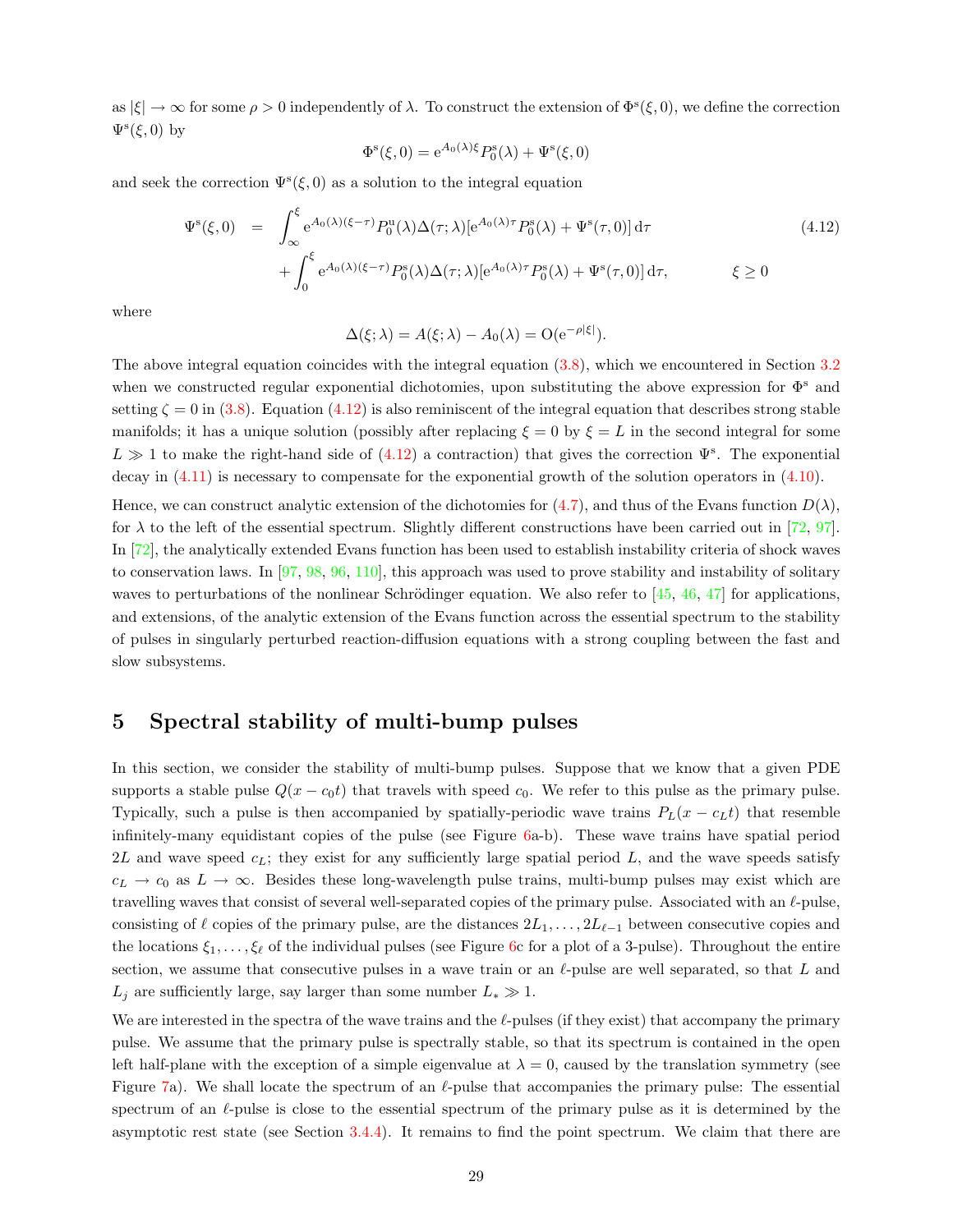(a) 
$$
\sqrt{\frac{2L}{\frac{2L_1}{\zeta_1}}}
$$

<span id="page-29-0"></span>**Figure 6** Plots of the primary pulse  $Q(\xi)$  in (a), a spatially-periodic wave train with period 2L in (b), and a 3-pulse with distances  $2L_1$  and  $2L_2$  in (c).



<span id="page-29-1"></span>Figure 7 Plots of the spectra of the primary pulse in (a), a spatially-periodic wave train in (b), and a 3-pulse in (c).

precisely  $\ell$  eigenvalues in the spectrum of an  $\ell$ -pulse near each eigenvalue of the primary pulse (see Figure [7c](#page-29-1)). Recall that, as usual, all eigenvalues are counted with their multiplicity. To make our claim plausible, we argue heuristically and focus on the eigenvalues near  $\lambda = 0$ . Consider the 3-pulse plotted in Figure [6](#page-29-0)c. Each individual pulse in the 3-pulse resembles the primary pulse, and the individual pulses are well separated. Thus, if we change the position of one of the pulses, the other pulses are not affected. Translating the jth pulse corresponds to adding  $\epsilon Q'(\cdot - \xi_j)$  to the 3-pulse for  $\epsilon$  small. Hence, there should be three eigenvalues near  $\lambda = 0$ , and the associated eigenfunctions should be linear combinations of  $Q'(-\xi_j)$  for  $j = 1, 2, 3$ , since adding small multiples of these eigenfunctions to the 3-pulse does not affect the 3-pulse much. The key to this argument is that the pulses are exponentially localized and well separated. Thus, an  $\ell$ -pulse should have  $\ell$  eigenvalues near  $\lambda = 0$  with eigenfunctions of the form  $\sum_{j=1}^{\ell} d_j Q'(\cdot - \xi_j)$ . The larger the distances between consecutive pulses in the  $\ell$ -pulse, the closer should these  $\ell$  critical eigenvalues be to  $\lambda = 0$ . If the primary pulse is stable, then an  $\ell$ -pulse is stable provided its  $\ell - 1$  non-trivial critical eigenvalues near  $\lambda = 0$ move into the left half-plane.

Similar arguments apply to the wave trains. Since a wave train consists of infinitely many pulses, there should be many eigenvalues near  $\lambda = 0$ . In fact, for each eigenvalue of the pulse, the wave train has a circle ofeigenvalues that is parametrized by the spatial Floquet exponent  $\gamma$  (see Section [3.4.2](#page-15-0), in particular ([3.16](#page-15-2)), and Figure [7b](#page-29-1)).

To set-up the problem, consider the travelling-wave ODE

<span id="page-29-2"></span>
$$
\frac{\mathrm{d}}{\mathrm{d}\xi}u = f(u, c) \tag{5.1}
$$

where c denotes the wave speed. We assume that the rest state is  $u = 0$ , so that  $f(0, c) = 0$  for all c. Suppose that  $q(\xi)$  is a pulse to  $u = 0$  for  $c = c_0$ . We assume that  $\partial_u f(0, c_0)$  is hyperbolic, so that  $\rho < \min\{|Re \nu|: \nu \in spec(\partial_u f(0, c_0))\} < 3\rho/2$  for an appropriate  $\rho > 0$ ; it is advantageous to choose  $\rho$  as large as possible as it appears in the estimates for certain remainder terms (see below).

We remark that, if the travelling waves are, in fact, standing waves so that  $c = 0$ , then the underlying PDE sometimes features the reflection symmetry  $x \mapsto -x$  that manifest itself as a so-called reversibility of the travelling-wave ODE([5.1](#page-29-2)). We would then be interested in symmetric waves that are invariant under the reflection  $x \mapsto -x$ . We refer to [\[174](#page-61-4), [181](#page-61-13)] for more background on reversible ODEs.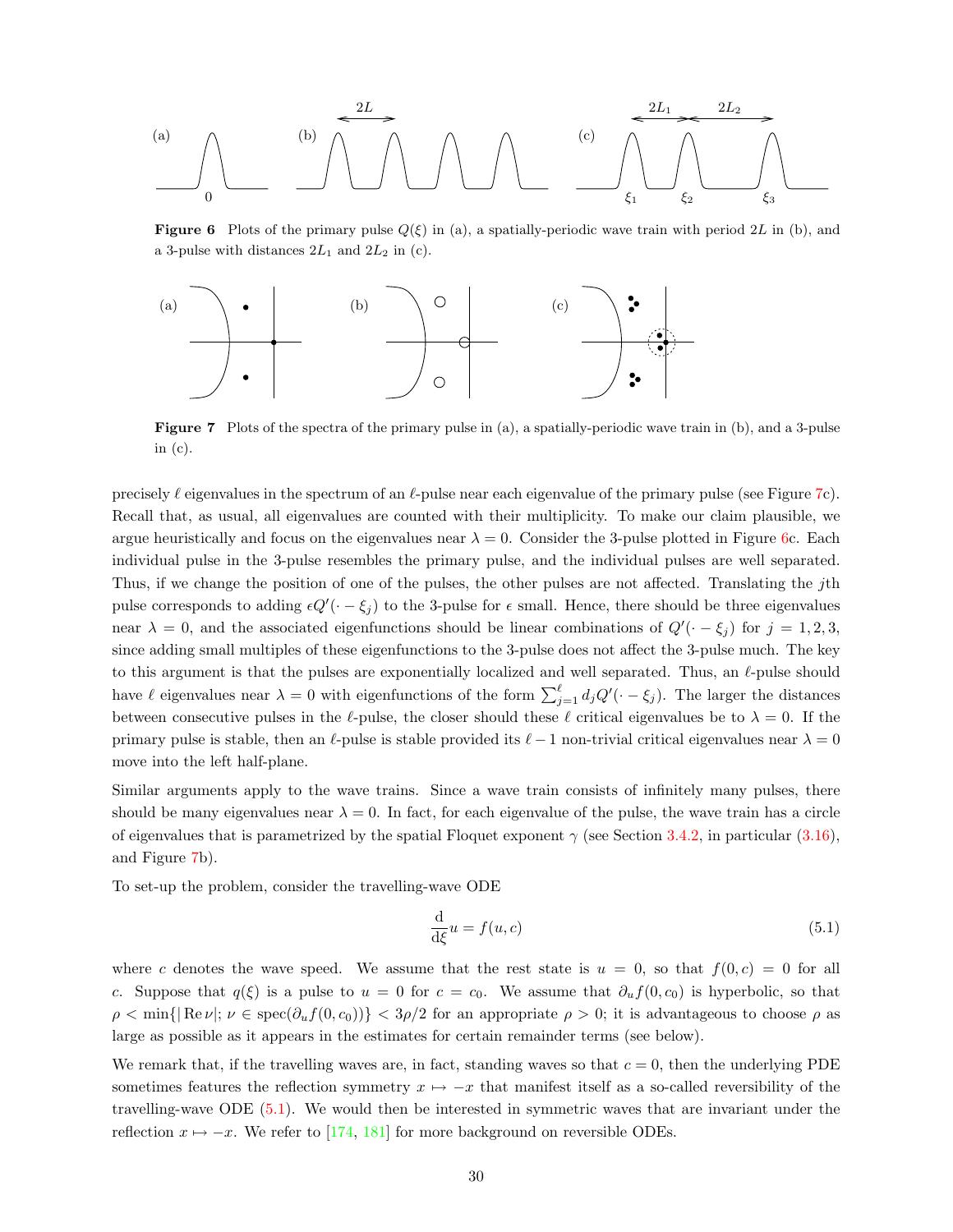

**Figure 8** The geometry of the pulse  $q(\xi)$  and the solution  $\psi(\xi)$  to the adjoint variational equation. Note that  $\psi(\xi) \perp (T_{q(\xi)}W^s(0) + T_{q(\xi)}W^u(0))$  for all  $\xi$  (see Remark [3.5\)](#page-14-2), i.e.  $\psi(\xi)$  is perpendicular to the tangent spaces of both the stable and the unstable manifold<sup>[8](#page-30-0)</sup> of the equilibrium that is approached by the pulse.

The PDE eigenvalue problem associated with the pulse  $q(\xi)$  is of the form

<span id="page-30-1"></span>
$$
\frac{\mathrm{d}}{\mathrm{d}\xi}u = [\partial_u f(q(\xi), c_0) + \lambda B(\xi)]u.
$$

<span id="page-30-3"></span>We make the following assumptions.

Hypothesis 5.1 The only bounded solution to the variational equation

<span id="page-30-6"></span>
$$
\frac{\mathrm{d}}{\mathrm{d}\xi}u = \partial_u f(q(\xi), c_0)u\tag{5.2}
$$

is given by  $q'(\xi)$ , up to constant scalar multiples.

As a consequence, the adjoint variational equation

<span id="page-30-5"></span>
$$
\frac{\mathrm{d}}{\mathrm{d}\xi}u = -\partial_u f(q(\xi), c_0)^* u \tag{5.3}
$$

has a unique, up to constant multiples, bounded non-zero solution which we denote by  $\psi(\xi)$  (see Section [3.3](#page-11-0)). We refer to Figure [8](#page-30-1) for the geometry of the pulse  $q(\xi)$  and the solution  $\psi(\xi)$ .

<span id="page-30-4"></span>Hypothesis 5.2 We assume that

$$
M = \int_{-\infty}^{\infty} \langle \psi(\xi), Bq'(\xi) \rangle d\xi = -\int_{-\infty}^{\infty} \langle \psi(\xi), \partial_c f(q(\xi), c_0) \rangle d\xi \neq 0
$$

isnot zero (recall  $(2.8)$  $(2.8)$ ).

In the notation used earlier, the above hypotheses say that  $0 \in \Sigma_{pt}$ ,  $N(\mathcal{T}(0)) = \text{span}\{q'\}$  and  $D'(0) \neq 0$ , i.e. that  $\lambda = 0$  is a simple eigenvalue of T (see Sections [3](#page-7-0) and [4](#page-20-0)). In other words, we assume that  $\lambda = 0$  is an isolated simple eigenvalue of the pulse  $q(\xi)$ . The next hypothesis is not always needed.

<span id="page-30-2"></span>**Hypothesis 5.3** We assume that the point spectrum  $\Sigma_{\text{pt}}$  of the primary pulse is a discrete subset of  $\mathbb{C}$ .

<span id="page-30-0"></span><sup>&</sup>lt;sup>8</sup>The stable manifold  $W^s(p_0)$  of an equilibrium  $u = p_0$  consists of all solutions that converge to that equilibrium as  $\xi \to \infty$ ; analogously, its unstable manifold  $W^{\mathrm{u}}(p_0)$  consists of all solutions that converge to  $p_0$  as  $\xi \to -\infty$  (see [\[13,](#page-54-9) [33](#page-55-2), [80,](#page-57-2) [107\]](#page-58-1))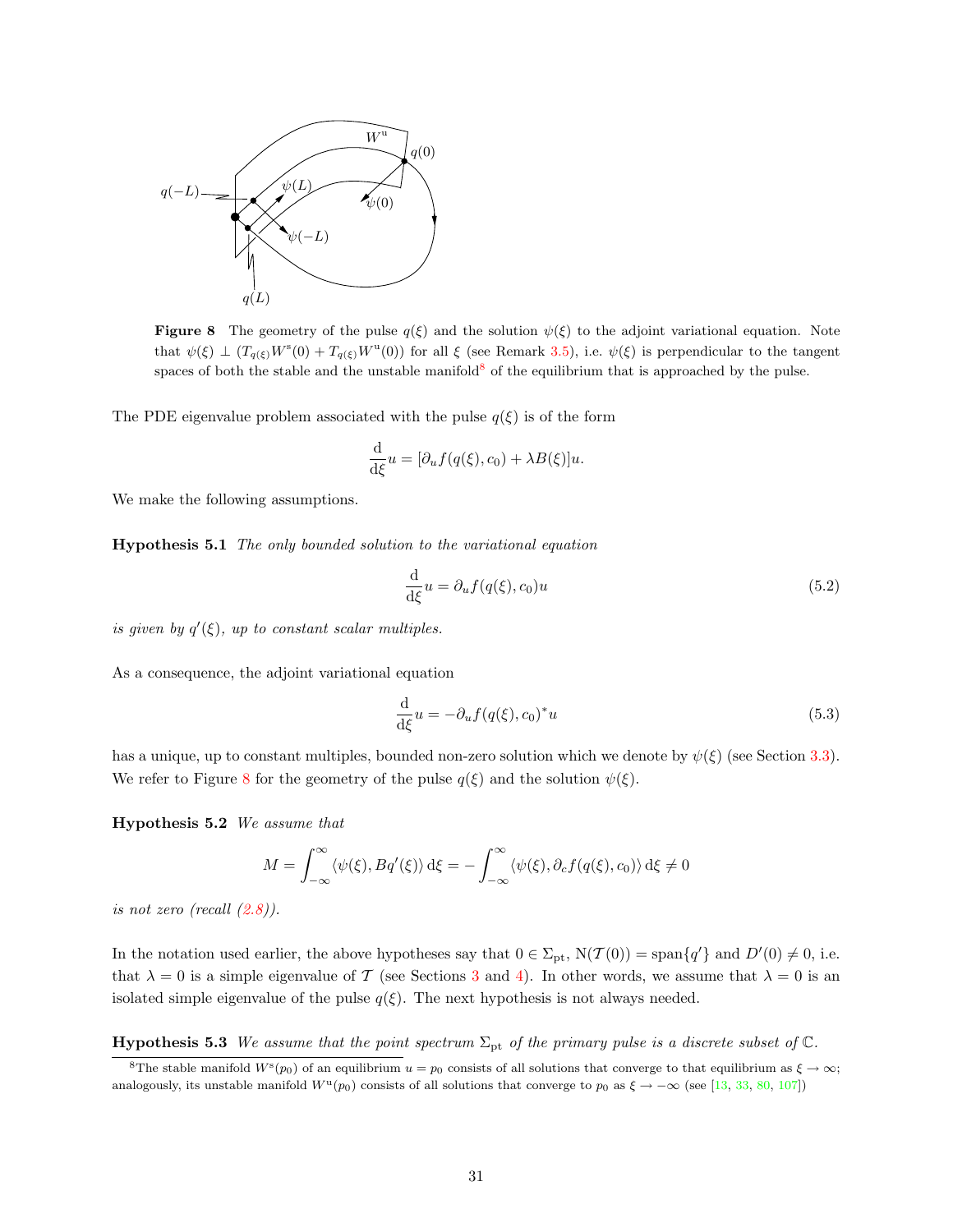We are interested in the stability of 2L-periodic wave trains  $p_L(\xi)$  and  $\ell$ -pulses  $q_\ell(\xi)$  that accompany the primary pulse  $q(\xi)$ .

Throughout this section, we assume that, for a sufficiently small constant  $\delta > 0$ , we have

<span id="page-31-1"></span>
$$
|c - c_0| < \delta, \qquad u(\xi) \in \mathcal{U}_{\delta} \left( \overline{\{q(\zeta); \ \zeta \in \mathbb{R}\}} \right) \qquad \text{for all } \xi \in \mathbb{R} \tag{5.4}
$$

for any wave  $u(\xi)$  with wave speed c that we consider below. In particular, we assume that the period 2L of any wave train we may consider is sufficiently large. Furthermore, we denote by  $\Sigma(u) = \Sigma_{\text{pt}}(u) \cup \Sigma_{\text{ess}}(u)$ the various spectra of a wave  $u(\xi)$  with speed c, computed with respect to the operator

$$
\mathcal{T}_u(\lambda) = \frac{\mathrm{d}}{\mathrm{d}\xi} - \partial_u f(u(\cdot), c) - \lambda B(\cdot).
$$

# <span id="page-31-0"></span>5.1 Spatially-periodic wave trains with long wavelength

Supposethat  $p_L(\xi)$  is a 2L-periodic wave-train solution of ([5.1\)](#page-29-2) with wave speed  $c_L$ , so that  $p_L(-L) = p_L(L)$ . We comment later on the existence of such wave trains (see [\[11](#page-54-10), [111,](#page-58-12) [181](#page-61-13)]). We recall from Section [3.4.2](#page-15-0) that  $\lambda$  is in the spectrum of  $p_L(\xi)$  if, and only if, the boundary-value problem

<span id="page-31-2"></span>
$$
\frac{\mathrm{d}}{\mathrm{d}\xi}u = [\partial_u f(p_L(\xi), c_L) + \lambda B(\xi)]u, \qquad |\xi| < L \tag{5.5}
$$
\n
$$
u(L) = e^{i\gamma}u(-L)
$$

<span id="page-31-5"></span>has a solution  $u(\xi)$  for some  $\gamma \in \mathbb{R}$ .

**Theorem 5.1** ([[69](#page-57-12)]) Assume that Hypothesis [5.3](#page-30-2) is met. For every sufficiently small  $\epsilon > 0$ , a  $\delta > 0$  exists withthe following properties. If  $p_L(\xi)$  is a 2L-periodic wave-train solution of [\(5.1\)](#page-29-2) such that ([5.4\)](#page-31-1) is met, then the following statements are true.

- $\Sigma(p_L) = \Sigma_{\rm ess}(p_L) \subset \mathcal{U}_{\epsilon}(\Sigma(q)).$
- For any  $\lambda_* \in \Sigma_{\rm pt}(q)$  with multiplicity m, and for any fixed spatial Floquet exponent  $\gamma \in [0, 2\pi)$ , [\(5.5](#page-31-2)) has precisely m solutions, counted with multiplicity, in the  $\epsilon$ -neighbourhood of  $\lambda_*$ .

Besides the topological proof given in [\[69\]](#page-57-12), Theorem [5.5](#page-31-2) can also be proved using the roughness theorem of exponential dichotomies; we refer to [\[155](#page-60-10), Section 4].

**Remark 5.1** It follows from the results in [\[155,](#page-60-10) Section 5.2] that the essential spectrum  $\Sigma_{\rm ess}(q)$  is also approximated by the spectrum  $\Sigma(p_L)$  of the wave trains.

Thus, if the spectrum  $\Sigma(q)$  of the primary pulse is contained in the open left half-plane with the exception of a simple eigenvalue at  $\lambda = 0$ , then the spectrum  $\Sigma(p_L)$  of the wave train is contained in the open left half-plane with the exception of a circle  $\lambda(\gamma)$  of simple eigenvalues that is parametrized by  $\gamma \in [0, 2\pi]$  with  $\lambda(0) = 0$ . To conclude (in)stability of the wave train, it is necessary to locate this circle of critical eigenvalues.

<span id="page-31-4"></span>**Theorem [5.2](#page-30-4)** ([[156\]](#page-60-0)) Assume that Hypotheses [5.1](#page-30-3) and 5.2 are met. There is a  $\delta > 0$  with the following properties.Assume that  $p_L(\xi)$  is a 2L-periodic wave-train solution of ([5.1](#page-29-2)) such that [\(5.4\)](#page-31-1) is met. Equation [\(5.5](#page-31-2)) has a solution for  $\gamma \in \mathbb{R}$  and  $\lambda$  close to zero if, and only if,

<span id="page-31-3"></span>
$$
\lambda = \frac{1}{M} \left( (e^{i\gamma} - 1) \langle \psi(L), q'(-L) \rangle + (1 - e^{-i\gamma}) \langle \psi(-L), q'(L) \rangle \right) + R(\gamma, L),\tag{5.6}
$$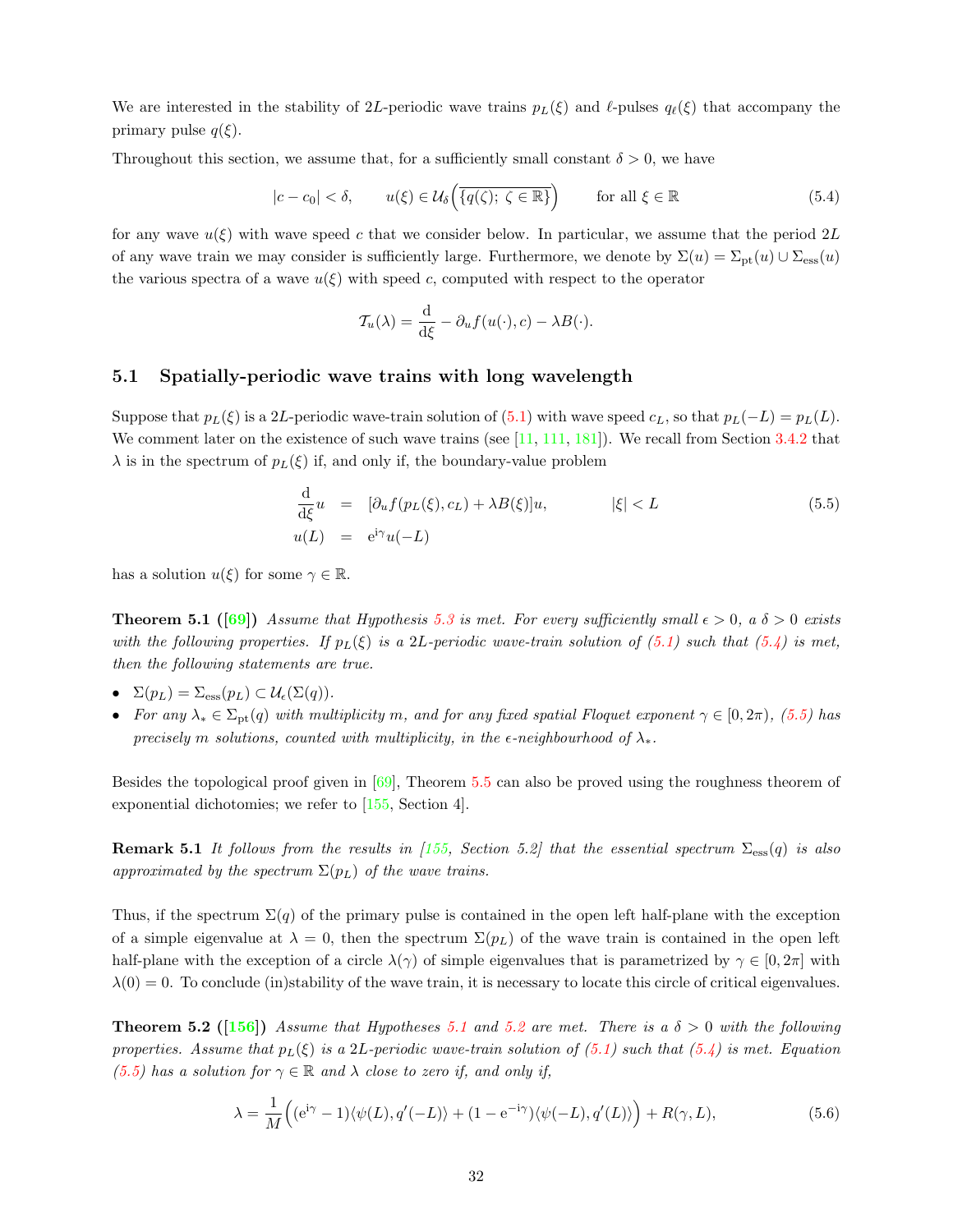where  $R(\gamma, L)$  is of the form

$$
R(\gamma, L) = (e^{i\gamma} - 1)O(e^{-3\rho L}) + (1 - e^{-i\gamma})O(e^{-3\rho L}).
$$

The associated solution  $u(\xi)$  of  $(5.5)$  is given by

$$
u(\xi) = e^{ik\gamma} q'(\xi) + O(e^{-\rho L}), \qquad \xi \in [(2k-1)L, (2k+1)L], \quad k \in \mathbb{Z}.
$$

Note that the sign of

$$
\frac{\mathrm{d}^2}{\mathrm{d}\gamma^2} \operatorname{Re} \lambda \Big|_{\gamma=0} = \frac{1}{M} \Big( -\langle \psi(L), q'(-L) \rangle + \langle \psi(-L), q'(L) \rangle \Big)
$$

decides, to leading order, upon stability.

Reference [\[156](#page-60-0)] contains more general results, with better estimates for  $R(\gamma, L)$ , that are applicable even if  $\lambda$  has larger geometric multiplicity due to the presence of additional continuous symmetries.

Before we illustrate the theorem by examples, we outline its proof as it provides some insight as to the role of the scalar products appearing in([5.6\)](#page-31-3) (see also Figure [8](#page-30-1)).

#### <span id="page-32-0"></span>5.1.1 Outline of the proof of Theorem 5.2

Since the ideas for the proof of the stability theorem [5.2](#page-31-4) are the same as those that give existence of wave trains, we begin by introducing Lin's method [\[111](#page-58-12), [143\]](#page-60-4) that can be used to prove existence. Thus, to set the scene, suppose we want to prove the existence of the periodic orbits  $p_L(\xi)$  of period 2L near a given homoclinic orbit  $q(\xi)$  to the equation

$$
\frac{\mathrm{d}}{\mathrm{d}\xi}u = f(u, c), \qquad u \in \mathbb{R}^2
$$

in the plane, where c denotes the wave speed. Hence, we shall find functions  $p_L(\xi)$  and wave speeds  $c_L$  such that

<span id="page-32-1"></span>
$$
\frac{\mathrm{d}}{\mathrm{d}\xi}p_L(\xi) = f(p_L(\xi), c_L), \qquad |\xi| < L
$$
\n
$$
p_L(0) \in q(0) + \mathrm{span}\{\psi(0)\} = \Delta
$$
\n
$$
p_L(-L) = p_L(L)
$$

and such that  $c_L$  is close to  $c_0$  and  $p_L(\xi)$  is close to  $q(\xi)$  for  $|\xi| < L$ . Note that  $\Delta$  is a line attached to  $q(0)$  and perpendicular to the vector field (see Figure [9](#page-32-1)a). To solve this problem, we shall seek functions



**Figure 9** The homoclinic orbit  $q(\xi)$  and the transverse section  $\Delta = q(0) + \text{span}{\psi(0)}$  that is attached to  $q(0)$  are plotted in (a). In (b), the solution  $u(\xi, c, L)$  to [\(5.7\)](#page-33-0) is plotted for  $c \neq c_0$ . In (c), the perturbed stable and unstable manifolds, denoted by  $u(\xi; c, \infty)$  are plotted for  $c \neq c_0$ ; the distance between the unstable and the stable manifold is, to leading order, given by  $u(0-; c, \infty) - u(0+; c, \infty) = -M(c - c_0)$ . Lastly, in (d), we plotted the unique solution  $u(\xi; c_0, L)$  to [\(5.7\)](#page-33-0) for  $c = c_0$ .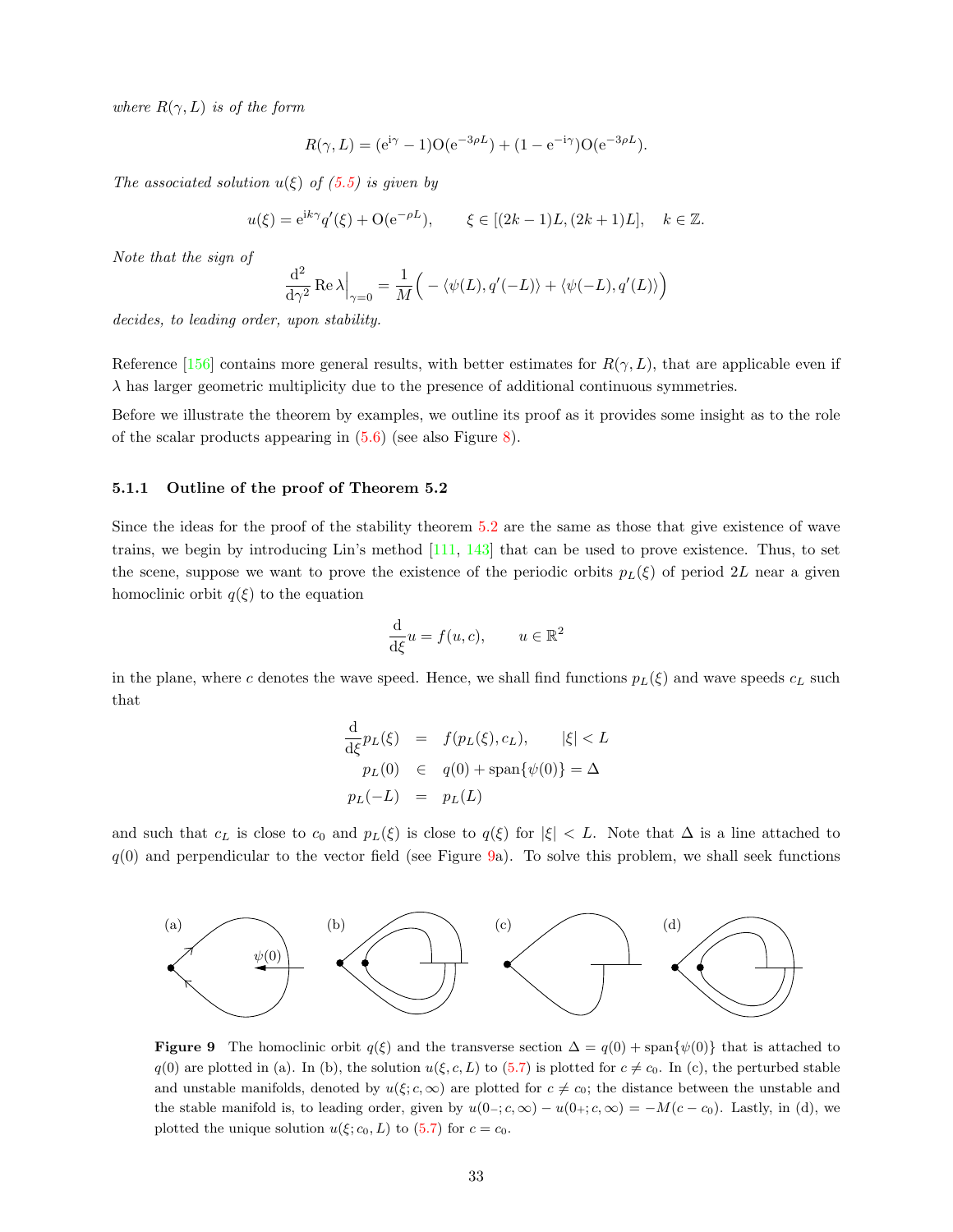$u(\xi; c, L)$ , defined for all c close to  $c_0$  and all L large, that may have a discontinuity<sup>[9](#page-33-1)</sup> at  $\xi = 0$  such that

<span id="page-33-0"></span>
$$
\frac{\mathrm{d}}{\mathrm{d}\xi}u(\xi;c,L) = f(u(\xi;c,L),c), \qquad |\xi| < L
$$
  
\n
$$
u(0\pm;c,L) \in q(0) + \mathrm{span}\{\psi(0)\} = \Delta
$$
  
\n
$$
u(-L;c,L) = u(L;c,L) \tag{5.7}
$$

(see Figure [9](#page-32-1)b). Such a solution is the desired periodic wave train if, and only if,

$$
\Xi(c, L) := u(0 - c, L) - u(0 + c, L) = 0
$$

so that  $u(\xi; c, L)$  is continuous at  $\xi = 0$ . Hence, we focus on solving [\(5.7](#page-33-0)). First, we pretend that we can expand the solution  $u(\xi; c, L)$  as a Taylor series in  $(c, L)$  centered at  $(c, L) = (c_0, \infty)$ . In other words, we write

<span id="page-33-3"></span>
$$
u(\xi; c, L) = u(\xi; c, \infty) + u(\xi; c_0, L)
$$
\n(5.8)

where $u(\xi; c, \infty)$  satisfies ([5.7\)](#page-33-0) for  $L = \infty$  (see Figure [9c](#page-32-1)), while  $u(\xi; c_0, L)$  satisfies ([5.7](#page-33-0)) for  $c = c_0$  (see Figure [9](#page-32-1)d). Note that the solution  $u(\xi; c, \infty)$  of [\(5.7](#page-33-0)) with  $L = \infty$  are precisely the stable and unstable manifolds: in other words,  $u(\xi; c, \infty)$  parametrizes the stable manifold for  $\xi \geq 0$  and the unstable manifold for  $\xi \leq 0$  with a discontinuity at  $\xi = 0$  (see Figure [9](#page-32-1)c). Owing to Melnikov theory [\[111](#page-58-12)], the jump at  $\xi = 0$ is given

<span id="page-33-4"></span>
$$
\langle \psi(0), u(0 - ; c, \infty) - u(0 + ; c, \infty) \rangle = (c - c_0) \int_{-\infty}^{\infty} \langle \psi(\xi), \partial_c f(q(\xi), c_0) \rangle d\xi + O(|c - c_0|^2)
$$
(5.9)  
= 
$$
-M(c - c_0) + O(|c - c_0|^2).
$$

It remains to find  $u(\xi; c_0, L)$ . Hence, set  $c = c_0$  and write

<span id="page-33-5"></span>
$$
u(\xi; c_0, L) = q(\xi) + v(\xi),
$$
\n(5.10)

then $u(\xi; c_0, L)$  satisfies the ODE in ([5.7](#page-33-0)) if, and only if,  $v(\xi)$  satisfies

<span id="page-33-2"></span>
$$
\frac{\mathrm{d}}{\mathrm{d}\xi}v = f(q(\xi) + v, c_0) - f(q(\xi), c_0) = \partial_u f(q(\xi), c_0)v + \mathcal{O}(|v|^2), \qquad |\xi| < L. \tag{5.11}
$$

Omitting the higher-order term  $O(|v|^2)$ , the solution to this equation can be written, for instance, as

$$
v(\xi) = \Phi(\xi, -L)v(-L) \quad \xi \ge 0
$$
  

$$
v(\xi) = \Phi(\xi, L)v(L) \quad \xi \le 0
$$

where $\Phi(\xi, \zeta)$  is the evolution of the linear part of ([5.11\)](#page-33-2). At  $\xi = \pm L$ , we shall satisfy

$$
q(L) + v(L) = q(-L) + v(-L).
$$

Thus,we set  $v(L) = q(-L)$  and  $v(-L) = q(L)$ , and the solution  $v(\xi)$  to ([5.11](#page-33-2)) is therefore given by

$$
v(\xi) = \begin{cases} \Phi(\xi, -L)v(-L) &= \Phi(\xi, -L)q(L) & \xi \in [-L, 0] \\ \Phi(\xi, L)v(L) &= \Phi(\xi, L)q(-L) & \xi \in [0, L] \end{cases}
$$

upon omitting the terms of higher order in([5.11\)](#page-33-2). In particular,

 $v(0-) = \Phi(0, -L)q(L), \qquad v(0+) = \Phi(0, L)q(-L).$ 

<span id="page-33-1"></span><sup>&</sup>lt;sup>9</sup>If  $u(\xi)$  has a discontinuity at  $\xi = 0$ , we define  $u(0-) = \lim_{\xi \to 0} u(\xi)$  and  $u(0+) = \lim_{\xi \to 0} u(\xi)$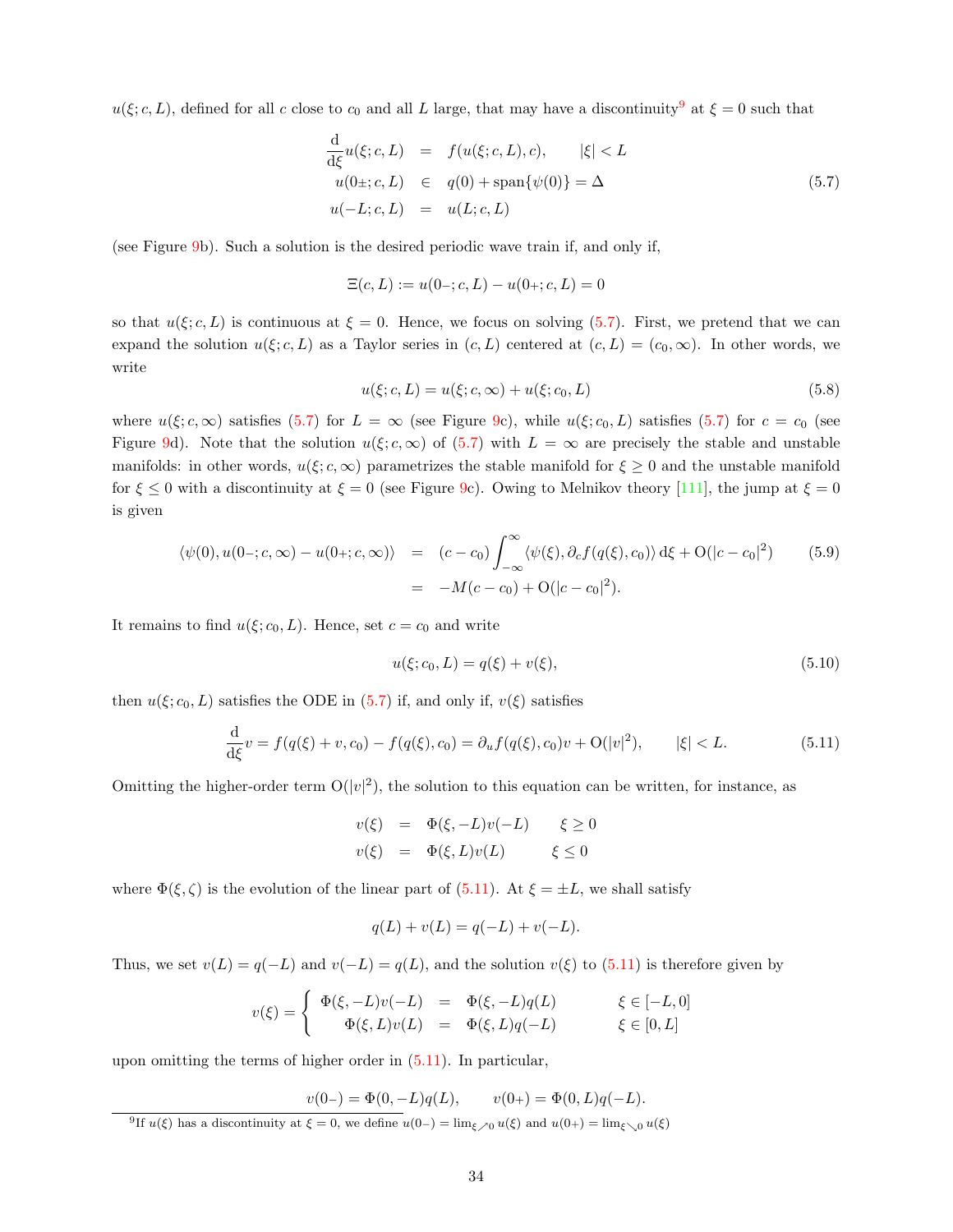Insummary, using ([5.8](#page-33-3)) and ([5.9\)](#page-33-4), we obtain that the discontinuity  $\Xi(c, L)$  of  $u(\xi; c, L)$  at  $\xi = 0$  is given by

$$
\begin{aligned} \Xi(c,L) &= \langle \psi(0), u(0-;c,L) - u(0+;c,L) \rangle \\ &= \langle \psi(0), v(0-) \rangle - \langle \psi(0), v(0+) \rangle + \langle \psi(0), u(0-;c,\infty) - u(0+;c,\infty) \rangle \\ &= \langle \psi(-L), q(L) \rangle - \langle \psi(L), q(-L) \rangle - M(c-c_0) \end{aligned}
$$

upon using that

$$
\psi(\xi) = \Phi(0,\xi)^* \psi(0)
$$

(see Remark [3.4](#page-13-3)). Thus, a 2L-periodic wave train with wave speed c exists if, and only if,

$$
M(c - c_0) = \langle \psi(-L), q(L) \rangle - \langle \psi(L), q(-L) \rangle.
$$

In particular, 2L-periodic wave trains exist under our assumptions for any L sufficiently large, and the nonlinear dispersion relation that relates wave speed and period is given by

$$
c_L = c_0 + \frac{1}{M} \Big( \langle \psi(-L), q(L) \rangle - \langle \psi(L), q(-L) \rangle \Big).
$$

We refer to  $\left[11, 111, 143, 181, 144, 156\right]$  $\left[11, 111, 143, 181, 144, 156\right]$  $\left[11, 111, 143, 181, 144, 156\right]$  $\left[11, 111, 143, 181, 144, 156\right]$  $\left[11, 111, 143, 181, 144, 156\right]$  $\left[11, 111, 143, 181, 144, 156\right]$  $\left[11, 111, 143, 181, 144, 156\right]$  $\left[11, 111, 143, 181, 144, 156\right]$  $\left[11, 111, 143, 181, 144, 156\right]$  $\left[11, 111, 143, 181, 144, 156\right]$  $\left[11, 111, 143, 181, 144, 156\right]$  for more details that justify the above heuristic argument.

The stability theorem [5.6](#page-31-3) can be proved in a very similar fashion by applying the approach outlined above to the linear equation [\(5.5\)](#page-31-2) with the wave-speed parameter c replaced by the eigenvalue parameter  $\lambda$ . Regarding theparametrization  $(5.10)$  $(5.10)$  $(5.10)$ , it is also advantageous to use

$$
u(\xi; c_L, L) = p'_L(\xi) + v(\xi)
$$

insteadof  $u(\xi; c_0, L) = q'(\xi) + v(\xi)$ : this allows us to exploit that  $p'_L(\xi)$  is an exact solution to ([5.5](#page-31-2)) for  $\lambda = 0$ and $\gamma = 0$ . We refer to [[156\]](#page-60-0) for the details.

#### <span id="page-34-0"></span>5.1.2 Discussion of Theorem 5.2

Theorem [5.2](#page-31-4) gives the location of the circle of critical eigenvalues near  $\lambda = 0$ :

<span id="page-34-2"></span>
$$
\lambda = \frac{1}{M} \left( (e^{i\gamma} - 1) \langle \psi(L), q'(-L) \rangle + (1 - e^{-i\gamma}) \langle \psi(-L), q'(L) \rangle \right) \tag{5.12}
$$

where we neglected the remainder term  $R(\gamma, L)$ . To apply this result, we need to find expressions for the scalarproducts that involve the solutions  $\psi(\xi)$  to the adjoint equation ([5.3](#page-30-5)) and  $q'(\xi)$  to the variational equation [\(5.2](#page-30-6)). Note, however, that these solutions are needed only for  $|\xi|$  large. The tails of these solutions are determined by the eigenvalue structure of the matrix  $\partial_u f(0, c_0)$  (see, for instance, [\[34](#page-55-11), Chapter 3.8] or [[83,](#page-57-6) Chapter X.13]). We briefly outline the two situations that occur generically.

First, we assume that the leading eigenvalue<sup>[10](#page-34-1)</sup> of  $\partial_u f(0, c_0)$  is real and simple. For simplicity, we also assume that its real part is negative (the analysis for a positive real part is completely analogous and can, in fact, be foundin [[156](#page-60-0)]). Thus, there is a simple spatial eigenvalue  $\nu^s \in \text{spec}(\partial_u f(0, c_0))$  such that  $|\text{Re }\nu| > -\nu^s > 0$ forevery  $\nu \in \text{spec}(\partial_u f(0, c_0))$  with  $\nu \neq \nu^s$  (see Figure [10](#page-35-1)a). It follows from [[34,](#page-55-11) Chapter 3.8] or [\[83](#page-57-6), Chapter X.13] that there is a  $\delta > 0$  and eigenvectors  $v_0$  and  $w_0$  of  $\partial_u f(0, c_0)$  and  $\partial_u f(0, c_0)^*$ , respectively, belonging to the eigenvalue  $\nu^s$  such that

$$
q'(\xi) = e^{\nu^s \xi} v_0 + O(e^{-(|\nu^s| + \delta)\xi}), \qquad \psi(-\xi) = e^{\nu^s \xi} w_0 + O(e^{-(|\nu^s| + \delta)\xi})
$$

as  $\xi \to \infty$ . Typically, the vectors  $v_0$  and  $w_0$  are non-zero. Furthermore, we have

$$
|q'(-\xi)| + |\psi(\xi)| = O(e^{(|\nu^s| + \delta)\xi})
$$

<span id="page-34-1"></span> $10$ The leading, or principal, eigenvalues of a hyperbolic matrix are those closest to the imaginary axis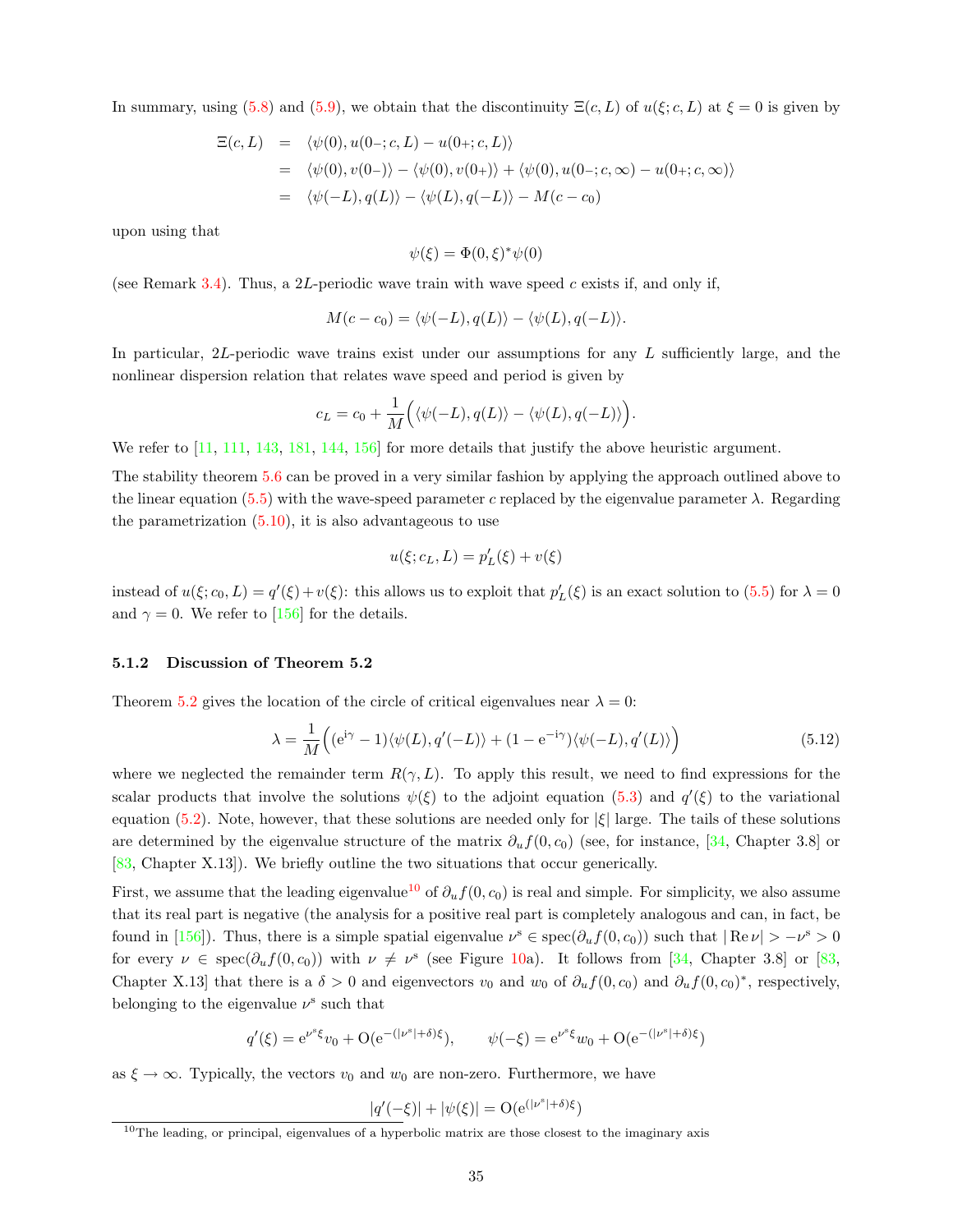

Figure 10 The spectrum of  $\partial_u f(0, c_0)$  and the shape of the tails of the pulse  $q(\xi)$  are plotted for two different cases: in (a), the leading eigenvalue  $\nu^s$  is simple and real with negative real part, whereas the leading eigenvalues in (b) are a pair of simple, complex-conjugate eigenvalues with negative real part.

as $\xi \to \infty$ . Upon substituting these expressions and estimates for q' and  $\psi$  into ([5.12](#page-34-2)), we obtain

$$
\lambda = \frac{\langle v_0, w_0 \rangle}{M} (1 - e^{-i\gamma}) e^{2\nu^s L}
$$

for  $\gamma \in [0, 2\pi]$ , upon omitting terms of higher order. In particular, the wave trains are spectrally stable for all large L if  $\langle v_0, w_0 \rangle M < 0$  and spectrally unstable for all large L if  $\langle v_0, w_0 \rangle M > 0$ .

The second generic case is that the leading eigenvalues of  $\partial_u f(0, c_0)$  are complex conjugate and simple. We again assume that their real part is negative (see Figure [10b](#page-35-1)). Hence, a pair of simple complex-conjugate eigenvalues  $\nu^s, \overline{\nu^s} \in \text{spec}(\partial_u f(0, c_0))$  exists such that  $|\text{Re }\nu| > -\text{Re }\nu^s > 0$  for every  $\nu \in \text{spec}(\partial_u f(0, c_0))$ with  $\nu \neq \nu^s$ ,  $\overline{\nu^s}$ . We assume that Im  $\nu^s \neq 0$ . Exploiting the expansion

<span id="page-35-3"></span>
$$
q'(\xi) = \text{Re}[e^{\nu^s \xi} v_0] + \mathcal{O}(e^{-(|\text{Re }\nu^s| + \delta)\xi}), \qquad \psi(-\xi) = \text{Re}[e^{\nu^s \xi} w_0] + \mathcal{O}(e^{-(|\text{Re }\nu^s| + \delta)\xi})
$$
(5.13)

<span id="page-35-1"></span>s

for $\xi \to \infty$  (see [[34,](#page-55-11) Chapter 3.8] or [\[83](#page-57-6), Chapter X.13]), we end up with the expression

$$
\lambda = \frac{a}{M} \sin(2L \operatorname{Im} \nu^s + b)(1 - e^{-i\gamma})e^{2L \operatorname{Re} \nu}
$$

for the circle of critical eigenvalues near  $\lambda = 0$ . Here, a and b are certain real constants. Hence, if  $a \neq 0$ , which is equivalent to  $v_0 \neq 0$  and  $w_0 \neq 0$ , then the periodic wave trains change their PDE stability periodically in L regardless of the signs of  $a$  and  $M$ . This is not too surprising as it is known that, in the case shown in Figure [10b](#page-35-1),the periodic orbits to  $(5.1)$  $(5.1)$  undergo many saddle-node and period-doubling bifurcations as L is varied[[170,](#page-61-14) [41\]](#page-55-12). At each such bifurcation, the circle of critical eigenvalues crosses through the imaginary axis, and the wave trains either stabilize or destabilize: in the case of a period-doubling, for instance, [\(5.5](#page-31-2)) exhibits solutions at  $\lambda = 0$  for both  $\gamma = 0$  and  $\gamma = \pi$ . Whereas the solution with  $\gamma = 0$  is enforced by the translation symmetry, the eigenvalue with  $\gamma = \pi$  should cross the imaginary axis upon unfolding the period-doubling bifurcation.

Analogous results are true for wave trains near symmetric pulses provided([5.1](#page-29-2)) is reversible (see[[156\]](#page-60-0) for details and applications).

The above results have been applied in [\[156](#page-60-0)] to the wave trains that accompany the fast pulse in the FitzHugh– Nagumo equation as well as to wave trains that arise in the fourth-order equation from Example 2.

#### <span id="page-35-0"></span>5.2 Multi-bump pulses

<span id="page-35-2"></span>In this section, we discuss the stability of  $\ell$ -pulses that consist of  $\ell$  well separated copies of the primary pulse. Recall that, if the primary pulse is spectrally stable with only one simple eigenvalue at  $\lambda = 0$  and with the rest of the spectrum in the open left half-plane, then the spectrum of an  $\ell$ -pulse contains  $\ell$  critical eigenvalues near  $\lambda = 0$ , and the rest of the spectrum is again contained in the open left half-plane, bounded away from the imaginary axis. The next theorem provides a method of computing the location of the  $\ell$ critical eigenvalues.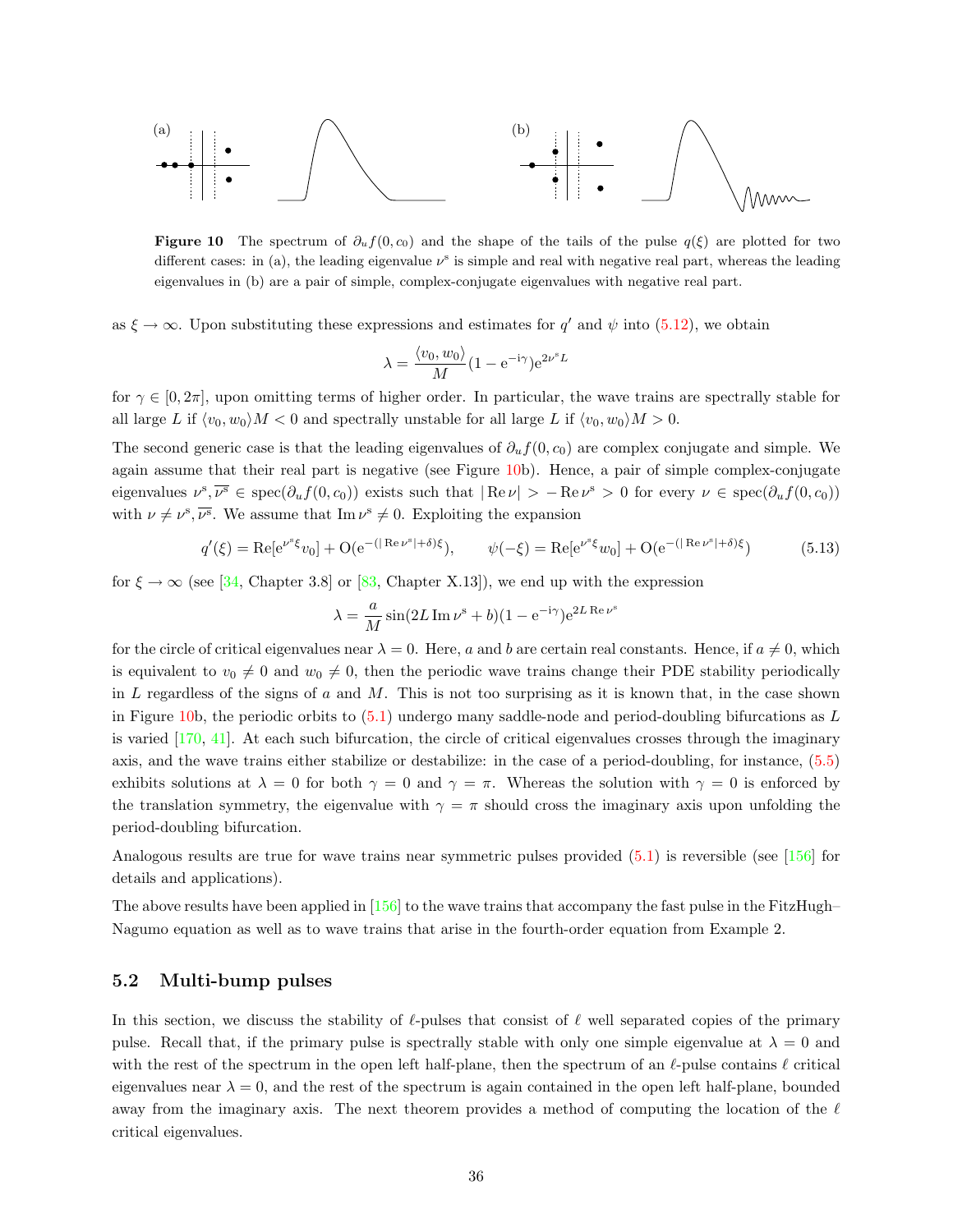**Theorem 5.3** ([[146\]](#page-60-13)) Assume that Hypotheses [5.1](#page-30-3) and [5.2](#page-30-4) are met, then a  $\delta > 0$  with the following propertiesexists. Assume that  $q_{\ell}(\xi)$  is an  $\ell$ -pulse with wave speed  $c_{\ell}$  and distances  $2L_1, \ldots, 2L_{\ell-1}$  such that  $(5.4)$  $(5.4)$ is met. The equation

$$
\frac{\mathrm{d}}{\mathrm{d}\xi}u = [\partial_u f(q_\ell(\xi), c_\ell) + \lambda B(\xi)]u
$$

has a bounded non-zero solution  $u(\xi)$  for  $|\lambda| < \delta$  if, and only if,

$$
D(\lambda) = \det[A - M\lambda + R(\lambda)] = 0.
$$

The  $\ell \times \ell$  matrix A is tridiagonal and given by

$$
A = \begin{pmatrix} -a_1 & a_1 & & & \\ -b_1 & b_1 - a_2 & a_2 & & \\ & -b_2 & b_2 - a_3 & a_3 & \\ & & \ddots & \ddots & \\ & & & -b_{\ell-1} & b_{\ell-1} \end{pmatrix}
$$

with

$$
a_j = \langle \psi(L_j), q'(-L_j) \rangle, \qquad b_j = \langle \psi(-L_j), q'(L_j) \rangle
$$

for  $j = 1, \ldots, \ell - 1$ . The remainder term  $R(\lambda)$  is analytic in  $\lambda$  and satisfies

$$
R(\lambda) = O(|\lambda|e^{-\rho L} + e^{-3\rho L})
$$

where  $L = \min_{i=1,...,\ell-1} \{L_i\}.$ 

Weremark that  $[146]$  $[146]$  contains a stronger result with better estimates for the remainder term  $R(\lambda)$ . The proof of Theorem [5.3](#page-35-2)can be found in  $[146]$  $[146]$  (see also  $[147]$  $[147]$  for a less technical proof in  $\mathbb{R}^2$ ). The idea of the proof is as outlined in Section [5.1.1](#page-32-0) except that we get matching conditions for each individual pulse. The theorem can be generalized to the situation where the eigenvalue  $\lambda = 0$  of the primary pulse has higher geometric multiplicity due to additional continuous symmetries (see[[148\]](#page-60-16)).

Theorem [5.3](#page-35-2) states that the critical eigenvalues of the PDE linearization about an  $\ell$ -pulse are given as the eigenvalues of the tridiagonal matrix A, up to the factor  $M^{-1}$ , provided we ignore the remainder term  $R(\lambda)$ . The matrix A can be thought of as the restriction of the PDE operator to the generalized eigenspace belonging to the critical eigenvalues. Note that

<span id="page-36-1"></span>
$$
Av = 0, \qquad v = (1, \dots, 1)^* \tag{5.14}
$$

so that the vector  $(1,\ldots,1)^*$  corresponds to the translation eigenvalue  $\lambda = 0$  of the  $\ell$ -pulse. The entries of the matrix A are again scalar products similar to those encountered for the wave trains in Section [5.1.](#page-31-0) The only information needed to compute the entries of A are the distances  $2L_j$  between consecutive pulses in the  $\ell$ -pulse.

#### <span id="page-36-0"></span>5.2.1 Strategies for using Theorem 5.3

Hence, we first comment on a general approach, namely Lin's method [\[111](#page-58-12), [143](#page-60-4)], towards existence of multibump pulses that provides us in particular with the distances of bifurcating multi-bump pulses. Afterwards, we illustrate how the eigenvalues of A can be computed using the information gathered from the existence results.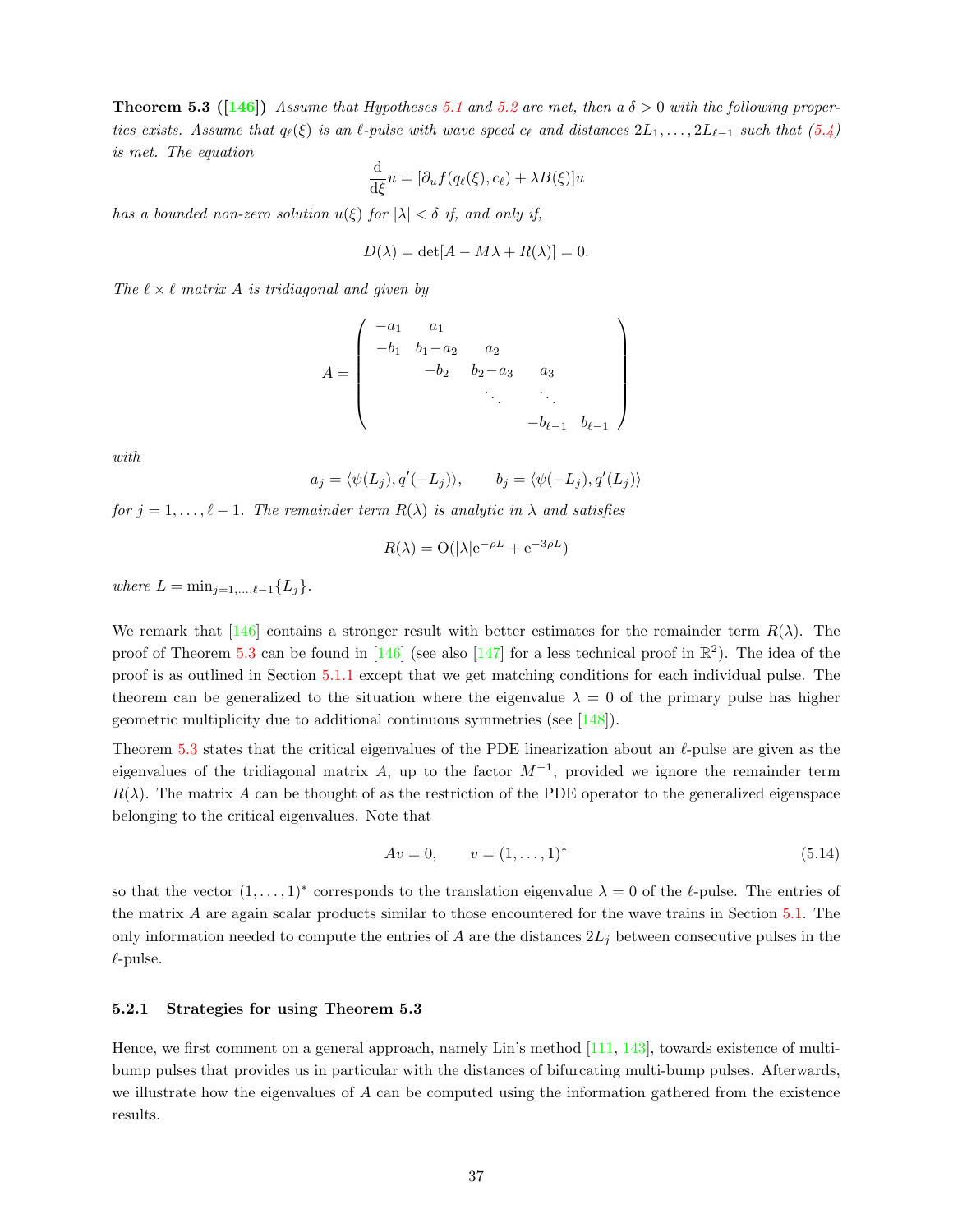Ithas been proved in [[111,](#page-58-12) [143\]](#page-60-4) that an  $\ell$ -pulse with wave speed c and distances  $\{2L_j\}_{j=1,\ldots,\ell-1}$  bifurcates from the primary pulse if, and only if, the equation

<span id="page-37-0"></span>
$$
M(c-c_0) = \langle \psi(-L_{j-1}), q(L_{j-1}) \rangle - \langle \psi(L_j), q(-L_j) \rangle + \mathcal{O}(e^{-3\rho L})
$$
\n(5.15)

issatisfied for  $j = 1, \ldots, \ell$ , where we set  $L_0 = L_\ell = \infty$  and  $L = \min\{L_j\}$ . We remark that [[143,](#page-60-4) [150](#page-60-3)] contain more general results with better estimates for the remainder term. We refer to Section [5.1.1](#page-32-0) for the idea thatleads to  $(5.15)$  $(5.15)$  $(5.15)$ .

Thus,once the tails of the pulse  $q(\xi)$  and the adjoint solution  $\psi(\xi)$  are known, equation ([5.15](#page-37-0)) can be used to investigate the existence of multi-bump pulses. If such pulses exist, their half-distances  $L_j$  can be fed into the matrix

<span id="page-37-1"></span>
$$
A = \begin{pmatrix} -a_1 & a_1 \\ -b_1 & b_1 - a_2 & a_2 \\ & -b_2 & b_2 - a_3 & a_3 \\ & & \ddots & \ddots & \\ & & & -b_{\ell-1} & b_{\ell-1} \end{pmatrix}
$$
(5.16)

with

 $a_j = \langle \psi(L_j), q'(-L_j) \rangle, \qquad b_j = \langle \psi(-L_j), q'(L_j) \rangle$ 

that determines the critical PDE eigenvalues and thus stability of the multi-bump pulses.

Before we explore examples, we comment on general strategies for solving [\(5.15\)](#page-37-0) and for computing the eigenvalues of the tridiagonal matrix A in  $(5.16)$ . Let  $\nu^s < 0$  and  $\nu^u > 0$  denote the real parts of the leading stable and unstable eigenvalues of the matrix  $\partial_u f(0, c_0)$ . Assuming that the leading eigenvalues are semi-simple, we have

<span id="page-37-2"></span>
$$
\langle \psi(L), q(-L) \rangle = \mathcal{O}(e^{-2\nu^u L}), \qquad \langle \psi(-L), q'(L) \rangle = \mathcal{O}(e^{2\nu^s L})
$$
\n(5.17)

(see Section [5.1.2\)](#page-34-0). Typically, we have either  $|\nu^s| > \nu^u$  or  $|\nu^s| < \nu^u$  so that one of the two scalar products in [\(5.17\)](#page-37-2) is of higher order. Using appropriate scalings and utilizing the implicit-function theorem, it can be verified that the higher-order scalar product can be dropped from the existence equation [\(5.15\)](#page-37-0) and from the matrix A in  $(5.16)$  (see [\[145](#page-60-17), [146,](#page-60-13) [150](#page-60-3)]). The remaining equation is then much easier to analyse. Note that dropping either the entries  $a_j$  for  $|v^s| < v^u$  or else the entries  $b_j$  for  $|v^s| > v^u$  makes the matrix A either superdiagonal or subdiagonal: in either case, its eigenvalues are given by the entries on the diagonal, and stability of the multi-bump pulses can be determined by inspecting the signs of the scalar products  $b_i$  or  $a_j$ (see again [\[145](#page-60-17), [146](#page-60-13), [150](#page-60-3)]).

We emphasize that the stability matrix A is sometimes truly tridiagonal: for instance, if the underlying PDE features the reflection symmetry  $x \mapsto -x$ , so that the travelling-wave ODE is reversible, and the pulse is symmetric,then the stability matrix A is symmetric with  $a_j = -b_j$  [[146](#page-60-13)]. Owing to the property ([5.14](#page-36-1)), the signs of the eigenvalues of A can still be determined from the signs of the elements  $a_j = -b_j$  (see [\[146](#page-60-13), Section 5]). Note that reversibility implies in particular that  $|\nu^s| = \nu^u$ .

We illustrate this approach by an example, namely multi-bump pulses for primary pulses  $q(\xi)$  that approach saddle-focus or bifocus equilibria as  $|\xi| \to \infty$ . Hence, we assume that the leading spatial eigenvalues of the matrix  $\partial_u f(0, c_0)$  are a pair of simple, complex-conjugate eigenvalues  $\nu_*, \overline{\nu_*}.$  Under this condition, infinitely many  $\ell$ -pulses bifurcate for each fixed  $\ell > 1$ . More precisely, there is a number  $L_* \gg 1$  with the following property. For each choice of integers  $k_1, \ldots, k_{\ell-1} \in \mathbb{N}$ , there is an integer  $k_* \in \mathbb{N}$  such that a unique  $\ell$ -pulse with half-distances  $L_j = L_* + (2k + k_j)\pi/|\operatorname{Im}\nu_*|$  exists, for a unique wave speed close to  $c_0$ , for every integer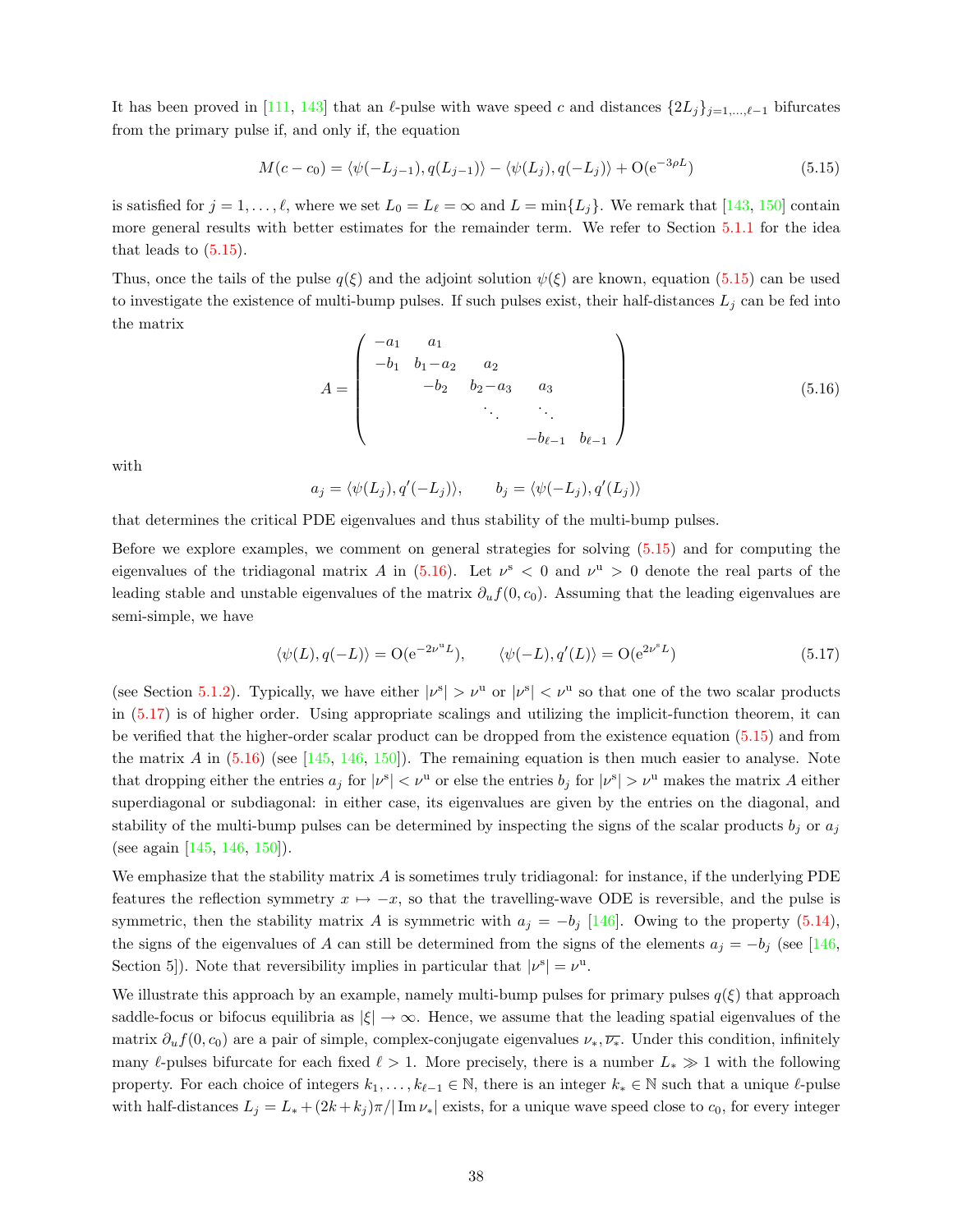

Figure 11 This plot illustrates the existence equation [\(5.15\)](#page-37-0) and the stability result for 2-pulses that bifurcate from a primary pulse to a saddle-focus equilibrium in  $\mathbb{R}^3$  (see the main text).

 $k > k<sub>*</sub>$ . The stability properties of the  $\ell$ -pulse described above are determined by the integers  $k<sub>j</sub>$  chosen above: define

<span id="page-38-0"></span>
$$
k_- = #\{j; k_j \text{ is even}\}, \qquad k_+ = #\{j; k_j \text{ is odd}\},
$$

so that  $k_- + k_+ + 1 = \ell$ , then the  $\ell$ -pulse has a simple critical eigenvalue at  $\lambda = 0$ ,  $k_-$  stable and  $k_+$  unstable critical eigenvalues, or vice versa (whether  $k_{+}$  equals the number of stable or unstable eigenvalues depends on the definition of  $L_*$ ; see [\[146](#page-60-13)] for more details). These statements can be proved upon substituting the expansions  $(5.13)$  into  $(5.15)$  to get

$$
M(c - c_0) = a \sin(2L_j |\operatorname{Im} \nu_*| + b) e^{-2L_j |\operatorname{Re} \nu_*|}
$$

(with either  $j = 0, \ldots, \ell - 1$  or  $j = 1, \ldots, \ell$ ), upon neglecting terms of higher order. The eigenvalues of thestability matrix A can then be computed as outlined above, and we refer to  $[146,$  $[146,$  Section 6 for the details of the proof. Instead of giving these details, we focus on a fictitious travelling-wave ODE in  $\mathbb{R}^3$  and explore the geometric meaning of the existence equation([5.15\)](#page-37-0) and the stability results mentioned above for 2-pulses (see Figure [11\)](#page-38-0). Thus, suppose that we have two stable spatial eigenvalues  $\nu^s \neq \overline{\nu^s}$  and one unstable spatial eigenvalue  $\nu^{\rm u}$  with  $0 < -\text{Re}\,\nu^{\rm s} < \nu^{\rm u}$ . To see why 2-pulses exist for nearby wave speeds, we consider Figure [11](#page-38-0)a. First, we follow the two-dimensional local stable manifold  $W_{\text{loc}}^s(0)$  backward in  $\xi$  to get the manifold  $W_{\text{far}}^{\text{s}}(0)$ , which is again close to the equilibrium at  $u = 0$ . Suppose we seek a 2-pulse with distance 2L between the two pulses: We shall follow the primary pulse, starting at  $\xi = -\infty$ , until we reach  $q(L)$ . We then vary the wave speed slightly such that the solution takes off and leaves  $W_{\text{loc}}^s(0)$  to get caught by the manifold  $W_{\text{far}}^s(0)$  near  $q(-L)$  (see Figure [11b](#page-38-0)). To examine for which values of L this approach works, we observe that the distance between  $W_{\text{loc}}^{s}(0)$  and the lower boundary of  $W_{\text{far}}^{s}(0)$  at  $q(-L)$  is much smaller than the distance between  $q(L)$  and  $u = 0$  because of our assumption that  $|Re \nu^s| < \nu^u$ . Thus, one should think of the lower boundary of  $W_{\text{far}}^s(0)$  at  $q(-L)$  as being extremely close to  $W_{\text{loc}}^s(0)$  (this is not shown well in Figure [11](#page-38-0)a). For fixed L, we can catch the solution that leaves  $W_{\text{loc}}^s(0)$  at  $q(L)$  using  $W_{\text{far}}^s(0)$  provided  $q(L)$ is directly underneath  $W_{\text{far}}^{s}(0)$ , i.e. provided  $q(L)$  lies on the dotted line in Figure [11a](#page-38-0). This means precisely that  $\langle \psi(-L), q(L) \rangle = 0$  since  $\psi(-L)$  is perpendicular to  $W_{\text{far}}^{s}(0)$  at  $q(-L)$ . Thus, if we have  $q(L) = q_1$  or  $q(L) = q_2$  (or if  $q(L)$  is any other intersection point of the pulse with the dotted line), then we expect that there is a 2-pulse with distance  $2L$  for a slightly perturbed wave speed (see Figure [11b](#page-38-0)). Next, we discuss the sign of the critical non-zero eigenvalue of the 2-pulse. By Theorem [5.3,](#page-35-2) the non-zero eigenvalue of the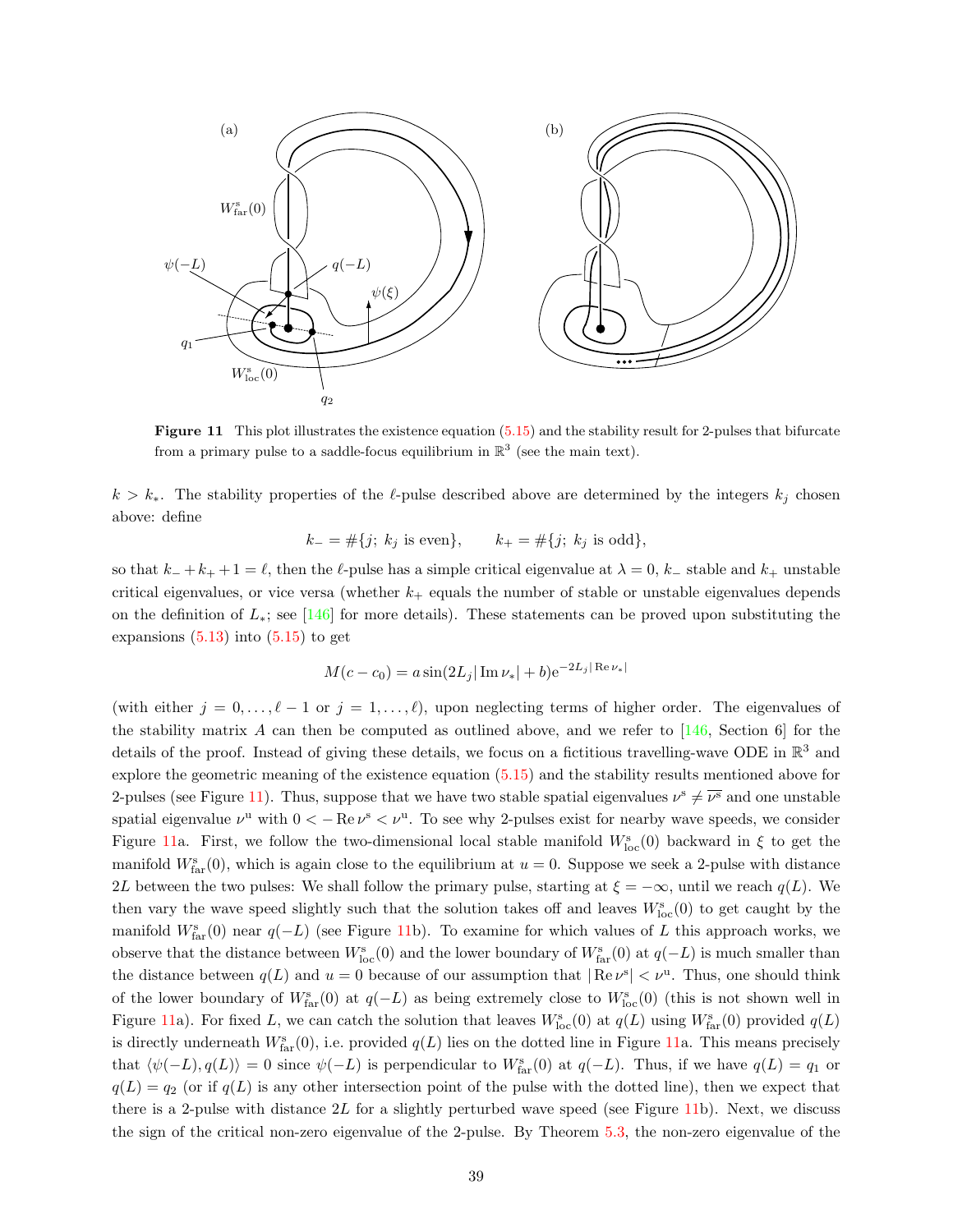stability matrix A is given by  $b_1 = \langle \psi(-L), q'(L) \rangle$ . Hence, if  $q(L) = q_1$ , then  $b_1 < 0$ , whereas if  $q(L) = q_2$ , then  $b_1 > 0$ . This discussion provides some insight as to the geometric meaning of the entries of the stability matrix A.

We refer to Section [5.2.4](#page-40-0) for references where the approach outlined here has been used to analyse existence and stability of multi-bump pulses.

#### <span id="page-39-0"></span>5.2.2 An alternative approach using the Evans function

A different approach to determining the critical PDE eigenvalues of multi-bump pulses is to compute the Evans function  $D_{\ell}(\lambda)$  of an  $\ell$ -pulse and to calculate its  $\ell$  zeros near  $\lambda = 0$ .

For 2-pulses, the idea is to calculate the derivative  $D'_2(0)$ : since there is only one non-zero root of  $D_2(\lambda)$ near  $\lambda = 0$ , we can determine the sign of this root from the sign of the derivative  $D'_2(0)$  utilizing a parity argument as in Section [4.2](#page-21-0). We refer to  $\left[4, 5, 122, 123\right]$  $\left[4, 5, 122, 123\right]$  $\left[4, 5, 122, 123\right]$  $\left[4, 5, 122, 123\right]$  $\left[4, 5, 122, 123\right]$  $\left[4, 5, 122, 123\right]$  $\left[4, 5, 122, 123\right]$  for further details.

Nii [\[124](#page-59-2)] used topological indices on projective spaces to compute all roots of the Evans function  $D_{\ell}(\lambda)$  for  $\ell$ -pulses that bifurcate from doubly-twisted heteroclinic loops; these multi-bump pulses exist for any  $\ell > 1$ . (This stability result has also been obtained in [\[147](#page-60-1)] using Theorem [5.1](#page-31-5)). The approach using indices appears to be restricted to problems where the critical PDE eigenvalues are real. This makes a restriction to real  $\lambda$ possible and allows the use of indices.

We remark that the function  $D(\lambda)$  that appears in Theorem [5.1](#page-31-5) is the Evans function  $D_{\ell}(\lambda)$  of the  $\ell$ -pulse. In many cases, it is more convenient to compute the critical eigenvalues of the stability matrix A directly rather than computing the roots of the determinant det $[A - M\lambda]$ : the matrix A often exhibits a special structure (such as being superdiagonal or symmetric), which simplifies the computation of its eigenvalues, but this structure may not be visible in the determinant.

#### <span id="page-39-1"></span>5.2.3 Fronts and backs

Up to now, we had looked into the stability of multi-bump pulses that bifurcate from a primary pulse. Frequently, multi-bump pulses can also be constructed by gluing fronts and backs together. In other words, they may bifurcate from heteroclinic loops that consist of connections between two different equilibria  $p_1$ and  $p_2$  (see Figure [12\)](#page-39-2). We need to distinguish between two different scenarios.

If the equilibria  $p_1$  and  $p_2$  are such that

<span id="page-39-2"></span>
$$
\dim W^{\mathrm{u}}(p_1) = \dim W^{\mathrm{u}}(p_2),
$$



**Figure 12** Two heteroclinic loops comprised of a front  $q_f(\xi)$  and a back  $q_b(\xi)$ . The plotted manifolds are the stable and unstable manifolds of the respective equilibria.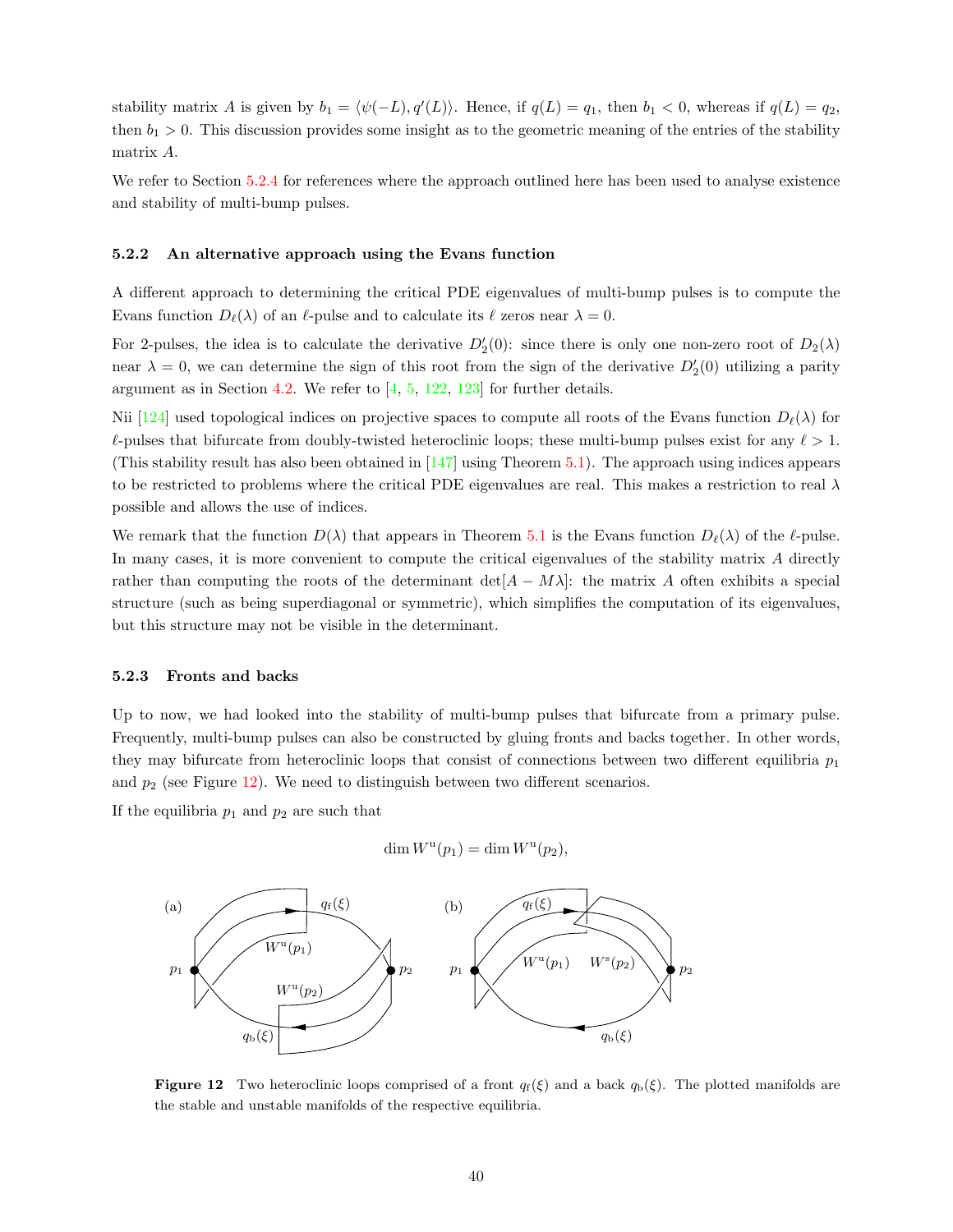which is the geometric configuration shown in Figure [12a](#page-39-2), then Theorem [5.1](#page-31-5) and the results reviewed in Sections [5.2.1](#page-36-0) and [5.2.2](#page-39-0) readily generalize to cover multi-bump pulses that consist of several alternating copies of the front and the back. We refer to [\[123,](#page-59-19) [124](#page-59-2), [147](#page-60-1)] for theory and applications.

If, on the other hand, the geometry is as shown in Figure [12b](#page-39-2), so that

$$
\dim W^{\mathrm{u}}(p_1) = \dim W^{\mathrm{u}}(p_2) + 1 \qquad \text{or} \qquad \dim W^{\mathrm{u}}(p_1) = \dim W^{\mathrm{u}}(p_2) - 1,
$$

then the situation is more complicated: since the Morse indices of the equilibria  $p_1$  and  $p_2$  differ, one of them, say  $p_2$ , has essential spectrum in the right half-plane. Thus, on account of the results in Section [3.4](#page-14-0), both the front and the back are unstable. The theory outlined above is then no longer applicable. Nevertheless, it has recently been proved that the multi-bump pulses that converge to the stable equilibrium  $p_1$  can be stable even though front and back are both unstable (see [\[125](#page-59-3), [154\]](#page-60-2)). The reason for this unexpected behaviour is that the essential spectrum behaves rather strangely under matching or gluing[[155\]](#page-60-10). We also refer to Section  $6.3.2$  for a related phenomenon.

#### <span id="page-40-0"></span>5.2.4 A review of existence and stability results of multi-bump pulses and applications

Over the past decades, bifurcations to multi-bump pulses, and wave trains, have been the subject of numerous articles. Summaries of relevant results can be found in[[28,](#page-55-13) [55\]](#page-56-7). Here, we focus on those bifurcations for which the stability of the bifurcating multi-bump pulses has been analyzed.

In Section [5.2.1,](#page-36-0) we have already mentioned Shilnikov's saddle-focus and bifocus bifurcation. The existence ofmulti-bump pulses has been studied in  $[170, 73]$  $[170, 73]$  $[170, 73]$  $[170, 73]$  $[170, 73]$  (see also  $[41, 111]$  $[41, 111]$  $[41, 111]$  $[41, 111]$  $[41, 111]$ ). The stability of the bifurcating 2pulses,and certain 3-pulses, has been investigated in  $[4, 5, 187]$  $[4, 5, 187]$  $[4, 5, 187]$  $[4, 5, 187]$  $[4, 5, 187]$  $[4, 5, 187]$  $[4, 5, 187]$ . Stability results for  $\ell$ -pulses with arbitrary  $\ell > 1$  $\ell > 1$  $\ell > 1$  can be found in [[146\]](#page-60-13).

Next, suppose that the travelling-wave ODE is reversible, which is the case when the underlying PDE exhibits the reflection symmetry  $x \mapsto -x$ , and that the primary pulse  $q(x)$  is reflection invariant. If the asymptotic equilibrium  $u = 0$  towards which the pulse converges is a bifocus, i.e. if it has non-real simple leadingeigenvalues, then again infinitely many  $\ell$ -pulses exist for each  $\ell > 1$  [[25,](#page-55-14) [27,](#page-55-15) [42,](#page-55-16) [82\]](#page-57-14). The stability of these multi-bump pulses has been analyzed in  $[145]$ . We refer to the theme issue  $[174]$  for applications.

There are a number of bifurcations that require two parameters (the wave speed c and an additional system parameter) to be encountered and properly unfolded. Among them are the resonant, the inclination-flip and the orbit-flip bifurcation. All of these bifurcations lead, under appropriate conditions, to multi-bump pulses [[186,](#page-61-15) [32,](#page-55-17) [86,](#page-57-15) [104,](#page-58-13) [143\]](#page-60-4). The stability of these pulses is studied in[[126\]](#page-59-20) utilizing Theorem [5.3](#page-35-2).

As mentioned in Section [5.2.3](#page-39-1), doubly-twisted heteroclinic loops also lead to multi-bump pulses[[39\]](#page-55-18): their stabilityhas been investigated in  $[124, 147]$  $[124, 147]$  $[124, 147]$  $[124, 147]$  $[124, 147]$ . This bifurcation occurs in the FitzHugh–Nagumo equation  $[40]$ , and the resulting multi-bump pulses where found to be stable in [\[124](#page-59-2), [147](#page-60-1)].

Lastly, we again consider reversible travelling-wave ODEs. Bifurcations of codimension one that lead to multi-bump pulses include the reversible orbit-flip [\[150](#page-60-3)] and the semi-simple bifurcation [\[188](#page-61-16)]. The stability of  $\ell$ -pulses that bifurcate at reversible orbit-flips has been analyzed in [\[150](#page-60-3)], and applications to fourthorder equations and parametrically-forced NLS equations that model optical fibers under phase-sensitive amplification can be found in [\[150](#page-60-3)]and [[97\]](#page-58-4), respectively. The instability of  $\ell$ -pulses to coupled NLS equations that admit a semi-simple bifurcation has been investigated in[[189,](#page-61-17) [190\]](#page-61-18).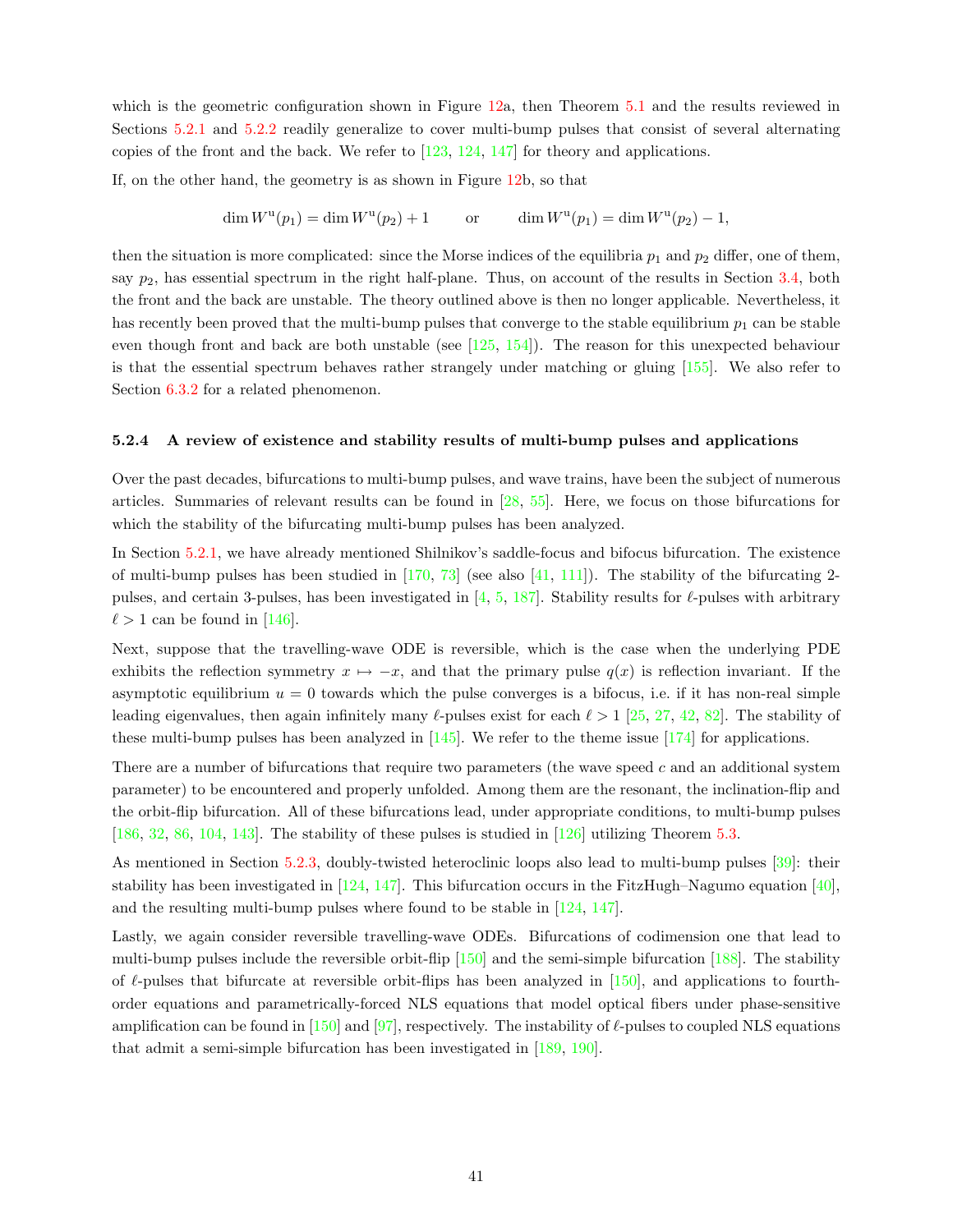#### <span id="page-41-0"></span>5.3 Weak interaction of pulses

One interesting feature of the stability matrix A that appears in Theorem [5.3](#page-35-2) is that this matrix is tridiagonal. Since the jth row of the matrix A is associated with the translation eigenfunction  $Q'(\cdot - \xi_j)$  of the jth pulse in the multi-bump pulse, located at position  $\xi_j \in \mathbb{R}$ , it appears as if the individual pulses interact only with their nearest neighbours. This is indeed the case: Suppose that we substitute the initial condition

$$
U_0(\xi) = \sum_{j=1}^{\ell} Q(\xi - \xi_j)
$$

into the PDE, where  $\xi_j \in \mathbb{R}$  denotes the position of the jth pulse (see Figure [13](#page-41-1)). We call such a function a pulse packet provided the distances between consecutive pulses are large, i.e. provided  $\xi_{j+1} - \xi_j \gg 1$  for  $j = 1, \ldots, \ell - 1$ . If we solve the PDE with initial condition  $U_0(\xi)$ , then it turns out that the shape of each individual pulse in the pulse packet is maintained; the time-dependence of the solution manifests itself only in the movement of the position of each pulse. In other words, the solution  $U(\xi, t)$  is, to leading order, given by

<span id="page-41-2"></span>
$$
U(\xi, t) = \sum_{j=1}^{\ell} Q(\xi - \xi_j(t))
$$
\n(5.18)

where the positions  $\xi_i(t)$  depend upon the time variable t. Using the above ansatz, it is also possible to derive ODEs that govern the evolution of the positions  $\xi_i(t)$  (see [\[52](#page-56-8), [117](#page-59-12), [130,](#page-59-21) [51](#page-56-9), [149\]](#page-60-18)). The ODE that describes the interaction of the pulses in the pulse packet can be written as[[149\]](#page-60-18)

<span id="page-41-3"></span>
$$
\frac{\mathrm{d}}{\mathrm{d}t}\xi_j = \frac{1}{M}\left(\langle \psi(-L_{j-1}), q(L_{j-1}) \rangle - \langle \psi(L_j), q(-L_j) \rangle \right) + \mathcal{O}(e^{-3\rho L})\tag{5.19}
$$

where

$$
L_0 = L_\ell = \infty,
$$
  $L_j = \frac{\xi_{j+1} - \xi_j}{2},$   $j = 1, ..., \ell - 1,$ 

and  $L = \min_{j=1,\ldots,\ell-1}{L_j}$ . The interested reader may wish to compare this equation to the existence equation [\(5.15](#page-37-0))for multi-bump pulses that was derived in [[111,](#page-58-12) [143\]](#page-60-4): the term  $c - c_0$  in [\(5.15\)](#page-37-0), which is the wave speed of the jth pulse in an  $\ell$ -pulse (measured relative to the primary pulse), is replaced by the wave speed  $\partial_t \xi_i(t)$  of the jth pulse in a wave packet (again relative to the speed of the primary pulse). Hence, once we know that the time evolution of pulse packets is, to leading order, given by([5.18\)](#page-41-2), then the interaction equation([5.19\)](#page-41-3) can be derived by using Lin's method as outlined in Section [5.1.1.](#page-32-0) Equation([5.18\)](#page-41-2) can be confirmed by proving the existence of a center manifold for the underlying PDE that is formed by pulse packets. This requires to establish normal hyperbolicity (which is a consequence of the stability results in [[146\]](#page-60-13)) and to utilize a cut-off function that acts only within a finite-dimensional approximation of the center manifold. We refer to [\[149](#page-60-18)] for details.

Equation([5.19\)](#page-41-3) has been derived rigorously in [\[51\]](#page-56-9) using Liapunov–Schmidt reduction for the PDE and, simultaneously and independently, in[[149\]](#page-60-18) using a center-manifold reduction and subsequent Liapunov– Schmidtreduction for the flow on the center manifold. In fact,  $\left[149\right]$  contains an improved version of  $(5.19)$ 



<span id="page-41-1"></span>Figure 13 A pulse packet consisting of three identical, well separated pulses. The positions of the pulses are denoted by the time-dependent coordinates  $\xi_1, \xi_2, \xi_3$ .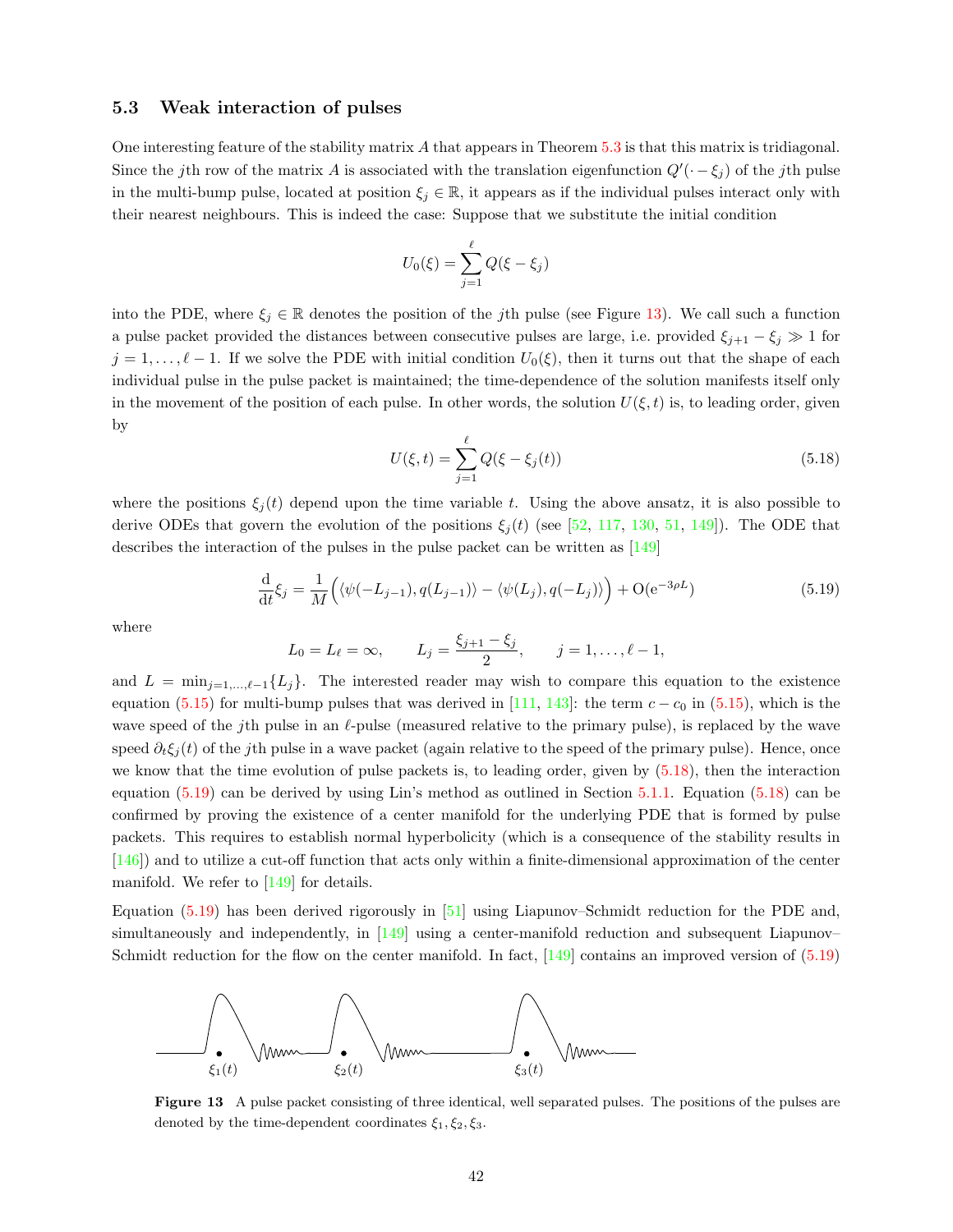that is applicable near homoclinic bifurcations of codimension two. We also refer to [\[26](#page-55-20), [62\]](#page-56-10) for earlier results on the interaction of meta-stable patterns in scalar reaction-diffusion equations. Lastly, we mention that there are interesting relations between the interaction equation [\(5.19](#page-41-3)) and the nonlinear dispersion relation  $c(L)$  that relates the wave speed c and the wavelength L of the wave trains that accompany the pulse (see e.g. [\[117,](#page-59-12) [130](#page-59-21)]).

# <span id="page-42-0"></span>6 Numerical computation of spectra

In many applications, it appears to be impossible, or at least very difficult, to investigate the existence and stability of travelling waves by analytical means. In such a situation, numerical computations are often the only way to obtain information about travelling waves. In this section, we summarize some theoretical results in this direction and provide pointers to algorithms and numerical software for the numerical computation of waves and their PDE spectra.

# <span id="page-42-1"></span>6.1 Continuation of travelling waves

Pulses, fronts, and wave trains can be continued numerically as certain system parameters are varied, once a good starting solution is available for one set of parameter values (see the survey [\[13](#page-54-9)]).

For pulses, the idea is to approximate the condition for having a pulse, namely that the pulse is contained inthe unstable and stable manifolds of the equilibrium at  $u = 0$  (see [[13,](#page-54-9) [33,](#page-55-2) [80,](#page-57-2) [107\]](#page-58-1)), i.e.

$$
u(-L) \in W^{u}_{loc}(0), \qquad u(L) \in W^{s}_{loc}(0),
$$

by a condition that is posed on a finite interval  $[-L, L]$  to make it computable. For instance, if  $q(\xi)$  denotes the exact pulse, then a numerical approximation can be sought as a solution to the travelling-wave ODE

<span id="page-42-3"></span>
$$
u' = f(u, c) \tag{6.1}
$$

on the interval  $(-L, L)$  that satisfies the boundary conditions

<span id="page-42-4"></span>
$$
u(-L) \in T_0 W^{\mathrm{u}}_{\mathrm{loc}}(0) = E_0^{\mathrm{u}}, \qquad u(L) \in T_0 W^{\mathrm{s}}_{\mathrm{loc}}(0) = E_0^{\mathrm{s}} \tag{6.2}
$$

together with the phase condition

<span id="page-42-2"></span>
$$
\int_{-L}^{L} \langle q'(\xi), u(\xi) - q(\xi) \rangle \,d\xi = 0,\tag{6.3}
$$

which breaks the translation invariance and singles out a specific translate. Here,  $E_0^s$  and  $E_0^u$  denote the generalized stable and unstable eigenspaces of  $\partial_u f(0, c_0)$ . We remark that the exact pulse  $q(\xi)$  that appears in the phase condition [\(6.3\)](#page-42-2) can be replaced by any reasonable guess for  $q(\xi)$ . We refer to [\[12](#page-54-11), [61\]](#page-56-11) for algorithms related to the continuation of pulses and fronts.

Analogously,periodic waves of period  $2L$  can be sought as solutions to  $(6.1)$  and  $(6.3)$  $(6.3)$  together with the boundary condition

$$
u(L) = u(-L).
$$

Thesealgorithms can be implemented in boundary-value solvers such as  $\text{AUTO97}$  (see [[44\]](#page-55-21)). In fact,  $\text{AUTO97}$ computes the boundary conditions  $(6.2)$  for pulses automatically and also detects various homoclinic bifurcationsthat lead to multi-bump pulses (see  $[29, 44]$  $[29, 44]$ ). We refer to the survey  $[13]$  $[13]$  for more details related to the computation, and continuation, of travelling waves and to  $\delta$  as a general reference for numerical methods for boundary-value problems.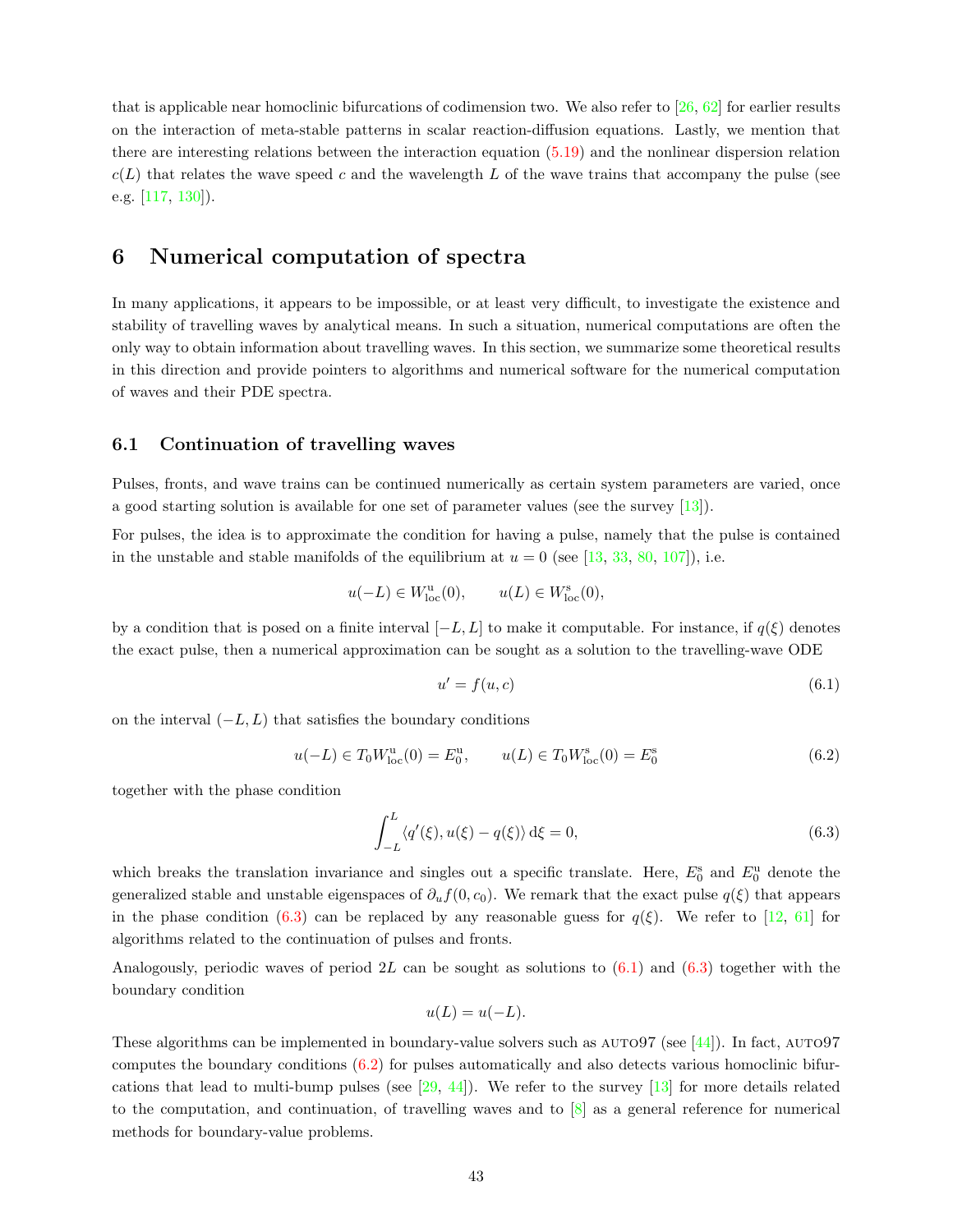# <span id="page-43-0"></span>6.2 Computation of spectra of spatially-periodic wave trains

Suppose that  $Q(\xi)$  is a wave train with period L so that  $Q(\xi + L) = Q(\xi)$  for all  $\xi$ . We had seen in Section [3.4.2](#page-15-0) that  $\lambda$  is in the spectrum  $\Sigma$  of the linearization about  $Q(\xi)$  if, and only if, the boundary-value problem

<span id="page-43-2"></span>
$$
\frac{\mathrm{d}}{\mathrm{d}\xi}u = A(\xi; \lambda)u, \qquad 0 < \xi < L
$$
\n
$$
u(L) = e^{\mathrm{i}\gamma}u(0)
$$
\n(6.4)

hasa solution  $u(\xi)$  for some  $\gamma \in \mathbb{R}$ . One possible numerical procedure to find all solutions to ([6.4](#page-43-2)) is as follows.

First,compute all solutions to ([6.4\)](#page-43-2) for  $\gamma = 0$ . This can be done by discretizing the operator  $\mathcal L$  (or T) with periodic boundary conditions using, for instance, finite differences or pseudo-spectral methods [\[8](#page-54-12)], and to compute the spectrum of the resulting large matrix using eigenvalue-solvers (see e.g. [\[7](#page-54-13)]). Note that, if we restrictto  $\gamma = 0$ , equation ([6.4](#page-43-2)) describes precisely the eigenvalues of the wave train under periodic boundary conditions  $u(0) = u(L)$ .

Second, once we have calculated all eigenvalues for  $\gamma = 0$ , we can utilize continuation codes (e.g. AUTO97 [[44\]](#page-55-21))to compute the solutions to ([6.4\)](#page-43-2) for  $\gamma \neq 0$  by using path-following of the solutions for  $\gamma = 0$  in  $\gamma$ . We refer to[[159\]](#page-60-11) for an example where this procedure has been carried out successfully.

The advantage of this approach is that the spectrum is computed with high accuracy. Also, since the most interesting eigenvalues are those close to the imaginary axis or in the right half-plane, one would need to continue only a few relevant eigenvalues in  $\gamma$ .

Weremark that the approach outlined above gives all eigenvalues only if, for each solution  $(\gamma_*, \lambda_*)$  of  $(6.4)$  $(6.4)$  $(6.4)$ , there is a continuous curve  $(\gamma, \lambda(\gamma))$  of solutions to [\(6.4\)](#page-43-2), parametrized by  $\gamma \in [0, \gamma_*]$ , such that  $\lambda_* = \lambda(\gamma_*)$ . If there is an island of solutions that is not connected to any eigenvalue at  $\gamma = 0$ , then this island could never be reached by continuation in  $\gamma$ . Fortunately, it is possible to prove that, for reaction-diffusion systems, such islands cannot exist: For bounded islands, this is a consequence of winding-number type arguments using theanalyticity of the Evans function  $D_{\text{per}}(\gamma, \lambda)$  in  $(\gamma, \lambda)$  (see ([3.17](#page-16-3))). Unbounded islands can be excluded upon using scaling arguments as in Section [4.2.2.](#page-23-1)

### <span id="page-43-1"></span>6.3 Computation of spectra of pulses and fronts

We consider the operators  $\mathcal{T}(\lambda) = \frac{d}{d\xi} - A(\xi; \lambda)$  and the associated eigenvalue problem

<span id="page-43-3"></span>
$$
\frac{\mathrm{d}}{\mathrm{d}\xi}u = A(\xi; \lambda)u\tag{6.5}
$$

(see Section [3\)](#page-7-0). Suppose that  $Q(\xi)$  is either a front or a pulse, so that there are  $n \times n$  matrices  $A_{\pm}(\lambda)$  with

$$
|A(\xi; \lambda) - A_{\pm}(\lambda)| \leq K e^{-\rho |\xi|}
$$

as  $\xi \to \pm \infty$  for certain positive constants K and  $\rho$  that are independent of  $\xi$  and  $\lambda$  (see Sections [3.4.3](#page-16-0) and [3.4.4\)](#page-18-0). As before, we denote by  $\Sigma = \Sigma_{\text{pt}} \cup \Sigma_{\text{ess}}$  the various spectra associated with T. We are interested in computing the spectrum using periodic boundary conditions (for pulses) or separated boundary conditions (for pulses or fronts).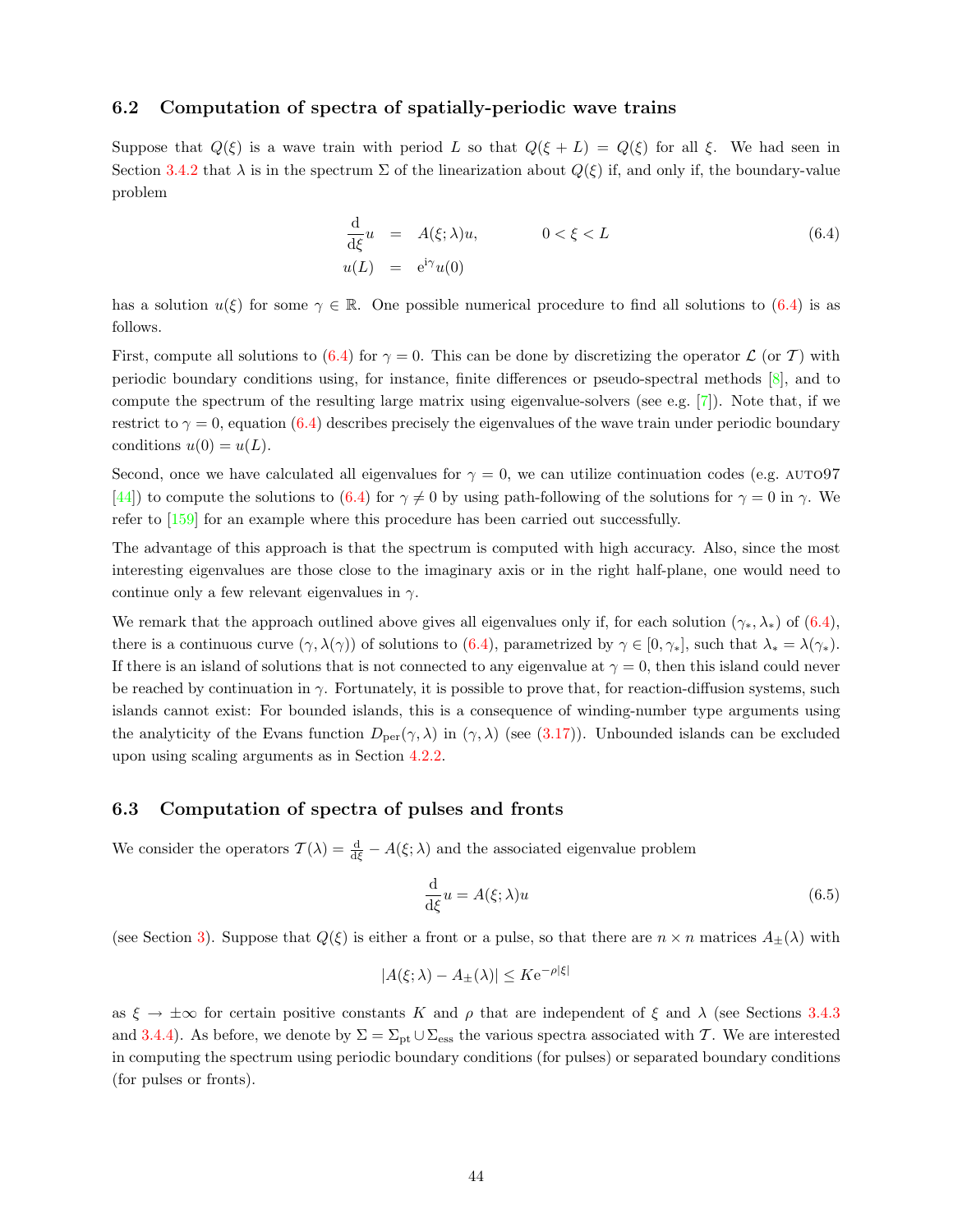#### <span id="page-44-0"></span>6.3.1 Periodic boundary conditions

Suppose that  $A_+(\lambda) = A_-(\lambda)$  for all  $\lambda$ . We consider the operator

$$
\mathcal{T}_L^{\text{per}}(\lambda) : H^1_{\text{per}}((-L, L), \mathbb{C}^n) \longrightarrow L^2((-L, L), \mathbb{C}^n), \qquad u \longmapsto \frac{\mathrm{d}u}{\mathrm{d}\xi} - A(\cdot; \lambda)u
$$

where the function space

$$
H_{\mathrm{per}}^1((-L,L),\mathbb{C}^n)=H^1((-L,L),\mathbb{C}^n)\cap \{u;\; u(-L)=u(L)\},
$$

encodes periodic boundary conditions. We denote by  $\Sigma_L^{\text{per}}$  the spectrum of  $\mathcal{T}_L^{\text{per}}$  and observe that  $\Sigma_L^{\text{per}}$ consistsentirely of point spectrum (see e.g. [[155\]](#page-60-10)). The next theorem states that  $\Sigma_L^{\text{per}}$  converges to  $\Sigma$  as  $L \to \infty$  uniformly in bounded subsets of  $\mathbb{C}$ .

#### Theorem 6.1 Assume that Hypothesis [5.3](#page-30-2) is met.

- Fix an eigenvalue  $\lambda_*$  with multiplicity  $\ell$  in  $\Sigma_{\rm pt}$ . As  $L \to \infty$ , there are precisely  $\ell$  elements in  $\Sigma_L^{\rm per}$ , counted with multiplicity, close to  $\lambda_*$ , and these elements converge to  $\lambda_*$  as  $L \to \infty$ . In other words, isolated eigenvaluesof the pulse are approximated by elements in  $\Sigma_L^{\text{per}}$ , counting multiplicity [[14,](#page-54-14) [155\]](#page-60-10).
- Fix  $\lambda_* \in \Sigma_{\text{ess}}$ , then, under an additional technical assumption ([[155,](#page-60-10) Hypothesis 6]),  $\lambda_*$  is approached by infinitely many eigenvalues in  $\Sigma_L^{\text{per}}$  as  $L \to \infty$  [\[155](#page-60-10)].
- Fix a bounded domain  $\Omega \subset \mathbb{C}$ . For any  $\delta > 0$ , an  $L_*$  exists such that  $(\Sigma_L^{\text{per}} \cap \Omega) \subset \mathcal{U}_{\delta}(\Sigma)$  for all  $L > L_*$  $[155]$  $[155]$ .

See, for instance, [\[191](#page-62-0)] for numerical computations that corroborate this statement.

#### <span id="page-44-1"></span>6.3.2 Separated boundary conditions

Recall that we consider a pulse or a front. Separated boundary conditions can be realized by choosing appropriate subspaces  $E_{+}^{\text{bc}}$  and  $E_{-}^{\text{bc}}$  of  $\mathbb{C}^{n}$ . We then consider the operator

$$
\mathcal{T}^{\rm sep}_L(\lambda) \ : \qquad H^1_{\rm sep}((-L,L),\mathbb{C}^n) \longrightarrow L^2((-L,L),\mathbb{C}^n), \qquad u \longmapsto \frac{{\rm d} u}{{\rm d}\xi} - A(\cdot;\lambda)u,
$$

where the function space

$$
H_{\rm sep}^{1}((-L,L),\mathbb{C}^{n})=H^{1}((-L,L),\mathbb{C}^{n})\cap\{u;\;u(-L)\in E_{-}^{\rm bc}\;{\rm and}\;u(L)\in E_{+}^{\rm bc}\},
$$

<span id="page-44-2"></span>encodes separated boundary conditions.

Hypothesis 6.1 We assume that the following conditions are met.

- A number  $\rho > 0$  and an integer  $i_{\infty} \in \mathbb{N}$  exist such that, for all  $\lambda$  with  $\text{Re }\lambda \geq \rho$ , the asymptotic matrices  $A_{\pm}(\lambda)$  are hyperbolic, and the dimension of their generalized unstable eigenspaces is equal to  $i_{\infty}$ .
- The subspaces  $E_{\pm}^{\text{bc}}$  satisfy dim  $E_{-}^{\text{bc}} = \text{codim } E_{+}^{\text{bc}} = i_{\infty}$ .

In other words, for separated boundary conditions, the integer  $i_{\infty}$  is singled out as the number of boundary conditions at the right endpoint of the interval  $(-L, L)$ ; observe that the number of boundary conditions at  $\xi = \pm L$  is equal to the codimension of  $E_{+}^{\text{bc}}$ . The integer  $i_{\infty}$  is also equal to the asymptotic Morse index of the matrices  $A_{\pm}(\lambda)$  as  $\text{Re }\lambda \to \infty$ .

We denote by  $\Sigma_L^{\text{sep}}$  the spectrum of  $\mathcal{T}_L^{\text{sep}}$  and remark that  $\Sigma_L^{\text{sep}}$  consists entirely of point spectrum (see e.g. [[155\]](#page-60-10)). It turns out that the spectrum  $\Sigma_L^{\text{sep}}$  does not resemble the spectrum  $\Sigma$  of  $\mathcal T$  but an, in general, entirely different set that we shall describe next.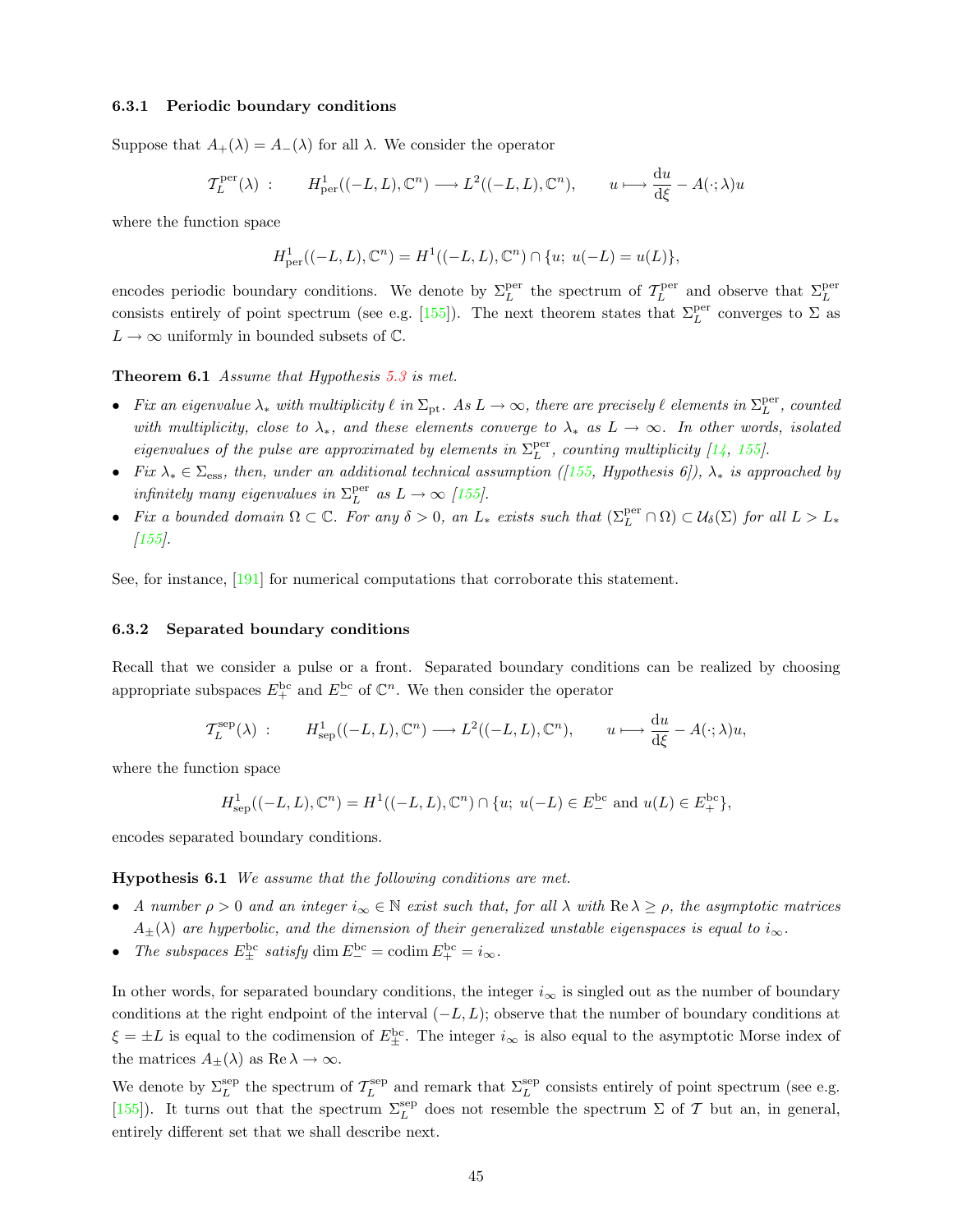We label eigenvalues of  $A_{\pm}(\lambda)$  according to their real part, and repeated with their multiplicity,

$$
\operatorname{Re}\nu_1^\pm(\lambda)\geq\ldots\geq\operatorname{Re}\nu_{i_\infty}^\pm(\lambda)\geq\operatorname{Re}\nu_{i_\infty+1}^\pm(\lambda)\geq\ldots\geq\operatorname{Re}\nu_n^\pm(\lambda).
$$

We can now define the so-called absolute spectrum of  $\mathcal{T}$  [[155\]](#page-60-10).

**Definition 6.1 (Absolute spectrum)** We define  $\Sigma_{\text{abs}}^+ = {\lambda \in \mathbb{C}}$ ; Re  $\nu_{i_{\infty}}^+(\lambda) = \text{Re } \nu_{i_{\infty}+1}^+(\lambda)}$  and, analogously,  $\Sigma_{\text{abs}}^{-} = \{ \lambda \in \mathbb{C}; \text{ Re } \nu_{i_{\infty}}^{-} \}$  $\bar{u}_{i_{\infty}}(\lambda) = \text{Re}\,\nu_{i_{\infty}+1}^{-}(\lambda)\}.$  The absolute spectrum  $\Sigma_{\text{abs}}$  of T is the union of  $\Sigma_{\text{abs}}^{+}$ and  $\Sigma_{\rm abs}^{-}$ .

Next, suppose that  $\lambda \notin \Sigma_{\text{abs}}$ , so that there is a gap, in the real part, between the spatial eigenvalues of  $A_{\pm}(\lambda)$  with indices  $i_{\infty}$  and  $i_{\infty} + 1$ , i.e. so that

$$
\operatorname{Re} \nu_1^{\pm}(\lambda) \geq \ldots \geq \operatorname{Re} \nu_{i_{\infty}}^{\pm}(\lambda) > \eta_{\pm} > \operatorname{Re} \nu_{i_{\infty}+1}^{\pm}(\lambda) \geq \ldots \geq \operatorname{Re} \nu_n^{\pm}(\lambda)
$$

for some  $\eta_{\pm} = \eta_{\pm}(\lambda)$  (see Figure [3\)](#page-11-1). We denote by  $\tilde{E}_{+}^{\text{u}}(\lambda)$  and  $\tilde{E}_{+}^{\text{s}}(\lambda)$  the generalized eigenspaces of  $A_{\pm}(\lambda)$ associated with the spectral sets  $\{\nu_1^{\pm}$  $\{\vec{v}_1^{\pm}, \ldots, \vec{v}_{i_{\infty}}^{\pm}\}\$  and  $\{\vec{v}_{i_{\infty}+1}^{\pm}, \ldots, \vec{v}_{n}^{\pm}\}\)$ , respectively. Owing to the presence of the spectral gap at  $\text{Re}\,\nu = \eta_{\pm}$ , equation [\(6.5](#page-43-3)) has exponential dichotomies on  $\mathbb{R}^{\pm}$  for every  $\lambda \notin \Sigma_{\text{abs}}$  with projections  $\tilde{P}_{\pm}(\xi;\lambda)$  such that  $N(\tilde{P}_{-}(\xi;\lambda)) \to \tilde{E}_{-}^{\mathrm{u}}(\lambda)$  as  $\xi \to -\infty$  and  $R(\tilde{P}_{+}(\xi;\lambda)) \to \tilde{E}_{+}^{\mathrm{s}}(\lambda)$  as  $\xi \to \infty$  (see Section [3.2\)](#page-8-0). We define the analytic functions

$$
D_{\mathrm{sep}}(\lambda):=\mathrm{N}(\tilde{P}_-(0;\lambda))\wedge \mathrm{R}(\tilde{P}_+(0;\lambda)),\qquad D_{\mathrm{bc}}^-(\lambda):=E_-^{\mathrm{bc}}\wedge \tilde{E}_-^{\mathrm{s}}(\lambda),\qquad D_{\mathrm{bc}}^+(\lambda):=E_+^{\mathrm{bc}}\wedge \tilde{E}_+^{\mathrm{u}}(\lambda)
$$

(see Section [4.1](#page-20-1) for this notation) that measure eigenvalues or resonance poles of the underlying wave as well as transversality of the boundary conditions with the pseudo-stable and pseudo-unstable eigenspaces that we introduced above.

Definition 6.2 (Pseudo-point spectrum) We define

$$
\tilde{\Sigma}_{\rm pt} = \{ \lambda \notin \Sigma_{\rm abs}; \ \ell_{\rm sep} + \ell_- + \ell_+ > 0 \}
$$

where  $\ell_{\text{sep}}$  and  $\ell_{\pm}$  denote the order of  $\lambda$  as a zero of the functions  $D_{\text{sep}}$  and  $D_{\pm}$  defined above. We call  $\ell = \ell_{\text{sep}} + \ell_{-} + \ell_{+}$  the multiplicity of  $\lambda$  for  $\lambda \in \tilde{\Sigma}_{\text{pt}}$ .

The next theorem states that the spectrum  $\Sigma_L^{\text{sep}}$  does not approximate the spectrum  $\Sigma = \Sigma_{\text{pt}} \cup \Sigma_{\text{ess}}$  of T but the set  $\tilde{\Sigma}_{\rm pt} \cup \Sigma_{\rm abs}$ .

**Theorem 6.2** ([[155\]](#page-60-10)) Assume that Hypotheses [5.3](#page-30-2) and [6.1](#page-44-2) are met.

- Fix an eigenvalue  $\lambda_*$  with multiplicity  $\ell$  in  $\tilde{\Sigma}_{\rm pt}$ . As  $L \to \infty$ , there are precisely  $\ell$  elements in  $\Sigma_L^{\rm sep}$ , counted with multiplicity, close to  $\lambda_*$ , and these elements converge to  $\lambda_*$  as  $L \to \infty$ .
- Fix  $\lambda_* \in \Sigma_{\text{abs}}$ , then, under additional technical assumptions ([\[155](#page-60-10), Hypotheses 7 and 8]),  $\lambda_*$  is approached by infinitely many eigenvalues in  $\Sigma_L^{\text{sep}}$  as  $L \to \infty$ .
- Fix a bounded domain  $\Omega \subset \mathbb{C}$ . For any  $\delta > 0$ , there is an  $L_*$  such that  $(\Sigma_L^{\text{sep}} \cap \Omega) \subset \mathcal{U}_{\delta}(\tilde{\Sigma}_{pt} \cup \Sigma_{\text{abs}})$  for all  $L > L_*$ .

Hence, eigenvalues on large bounded intervals under separated boundary conditions are created via two different mechanisms: First, eigenvalues are created whenever the spaces that encode the boundary conditions are not transverse to the pseudo-stable or pseudo-unstable eigenspaces which are related to the two spatial spectral sets associated with the number of boundary conditions. Second, eigenvalues arise as zeros of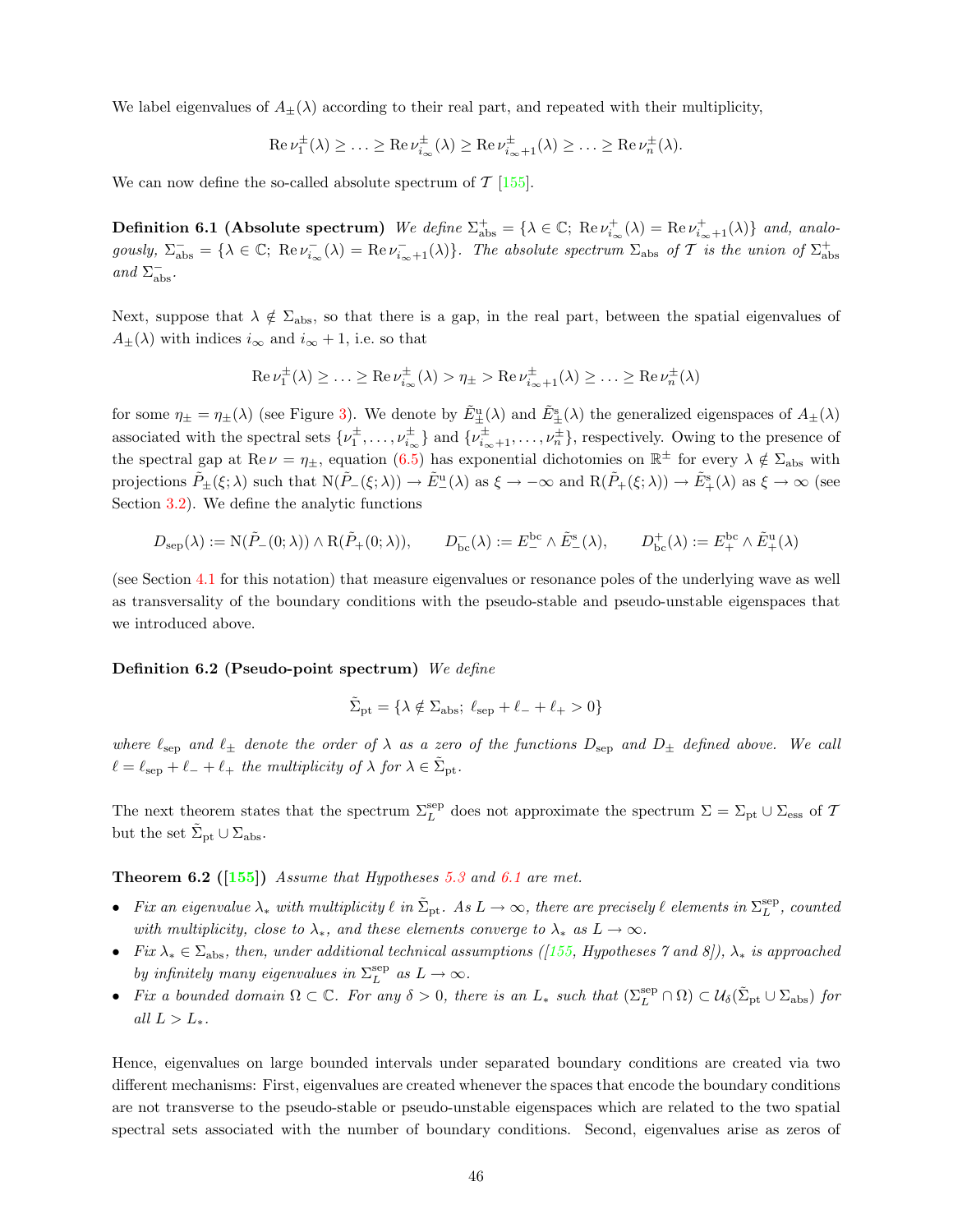the Evans function  $D_{\text{sep}}(\lambda)$  that is again related to the aforementioned pseudo-stable or pseudo-unstable eigenspaces.

We emphasize that the sets  $\tilde{\Sigma}_{pt}$  and  $\Sigma_{pt}$  coincide to the right of the essential spectrum  $\Sigma_{\rm ess}$  because of Hypothesis [6.1.](#page-44-2) The absolute spectrum is typically to the left of the essential spectrum. We remark that, if the underlying PDE is reflection invariant, then  $\tilde{\Sigma}_{pt}$  and  $\Sigma_{abs}$  are typically equal to  $\Sigma_{pt}$  and  $\Sigma_{ess}$ , respectively, except possibly for additional eigenvalues that are created on the bounded interval through non-transverse boundary conditions.

# <span id="page-46-0"></span>7 Nonlinear stability

In this section, we consider nonlinear stability of travelling waves. Suppose that  $Q(\cdot)$  denotes a travelling wave that is spectrally stable, so that the spectrum of the linearization  $\mathcal L$  of the PDE about the wave  $Q(\cdot)$ is contained in the left half-plane. We are then interested in the stability of the wave  $Q(\cdot)$  for the full PDE. Since there is an entire family of waves, namely  $Q(\cdot)$  together with its translates  $Q(\cdot + \tau)$ , we say that the wave is nonlinearly stable if, for any initial condition  $U_0(\cdot)$  sufficiently close to  $Q(\cdot)$ , the associated solution  $U(\cdot,t)$  stays near the family  ${Q(\cdot+\tau)}$ ;  $\tau \in \mathbb{R}$  for all  $t > 0$ . More precisely, we have the following definition.

<span id="page-46-1"></span>**Definition 7.1 (Nonlinear stability)** We say that a travelling wave  $Q$  is nonlinearly stable if, for every  $\epsilon > 0$ , there is a  $\delta > 0$  with the following property: if  $U_0$  is an initial condition in  $\mathcal{U}_{\delta}(Q)$ , then the associated solution  $U(\cdot,t)$  satisfies  $U(\cdot,t) \in \mathcal{U}_{\epsilon}(\{Q(\cdot+\tau); \tau \in \mathbb{R}\})$  for  $t > 0$ . We say that Q is nonlinearly stable with asymptotic phase if, for each  $U_0$  as above, a  $\tau_*$  exists such that  $U(\cdot,t) \to Q(\cdot + \tau_*)$  as  $t \to \infty$ .

Note that we have not yet mentioned any function spaces or norms. Often, one would have to measure the various neighbourhoods that appear in Definition [7.1](#page-46-1) in different, not necessarily equivalent, norms.

Nonlinear stability properties depend strongly on the nature of the PDE, in particular, on the properties of the linearization  $\mathcal L$  about the travelling wave  $Q$  (see Figure [14\)](#page-47-0). Throughout the remainder of this section, we consider a PDE of the form

<span id="page-46-2"></span>
$$
U_t = \mathcal{A}U + \mathcal{N}(U). \tag{7.1}
$$

We assume that  $\mathcal{A}: \mathcal{X} \to \mathcal{X}$  is a densely defined, closed operator, where X is an appropriate Banach space.

#### Sectorial operators

Suppose that the operator A is sectorial: its resolvent set contains the sector  $\{\lambda \in \mathbb{C}; \text{ Re }\lambda > a - b|\text{Im }\lambda\}$ for some  $a \in \mathbb{R}$  and some  $b > 0$ , and the resolvent of A satisfies an estimate of the form

$$
\|(\mathcal{A} - \lambda)^{-1}\| \le \frac{K}{|\lambda - a|}
$$

for  $\lambda$  in the above sector. We refer to [\[85](#page-57-1)] for more background on sectorial operators as well as for the results mentioned below. Associated with the sectorial operator A are its fractional power spaces  $\mathcal{X}^{\alpha}$ : we have  $\mathcal{X}^0 = \mathcal{X}$  and  $\mathcal{X}^1 = \mathcal{D}(\mathcal{A})$ , and  $\mathcal{X}^\alpha$  with  $\alpha \in (0,1)$  interpolates between these two spaces. If, for some  $\alpha \in [0,1)$ , the nonlinearity  $\mathcal{N}: \mathcal{X}^{\alpha} \to \mathcal{X}$  is differentiable, then we can solve  $(7.1)$  in  $\mathcal{X}^{\alpha}$  for any initial conditionin  $\mathcal{X}^{\alpha}$  (see [[85,](#page-57-1) Section 1]).

Suppose that  $Q(\cdot)$ , together with its translates  $Q(\cdot + \tau)$ , is a travelling-wave solution to a PDE that can be cast in the above fashion<sup>[11](#page-46-3)</sup>.We then have the following result  $[85, Section 5.1]$  $[85, Section 5.1]$  $[85, Section 5.1]$  that can be briefly stated as

<span id="page-46-3"></span><sup>&</sup>lt;sup>11</sup>Atthis point, there is always some restriction by going from the abstract framework  $(7.1)$  $(7.1)$  $(7.1)$  to concrete applications to travelling waves where A is differential operator posed on a function space X such as  $L^2(\mathbb{R}, \mathbb{R}^N)$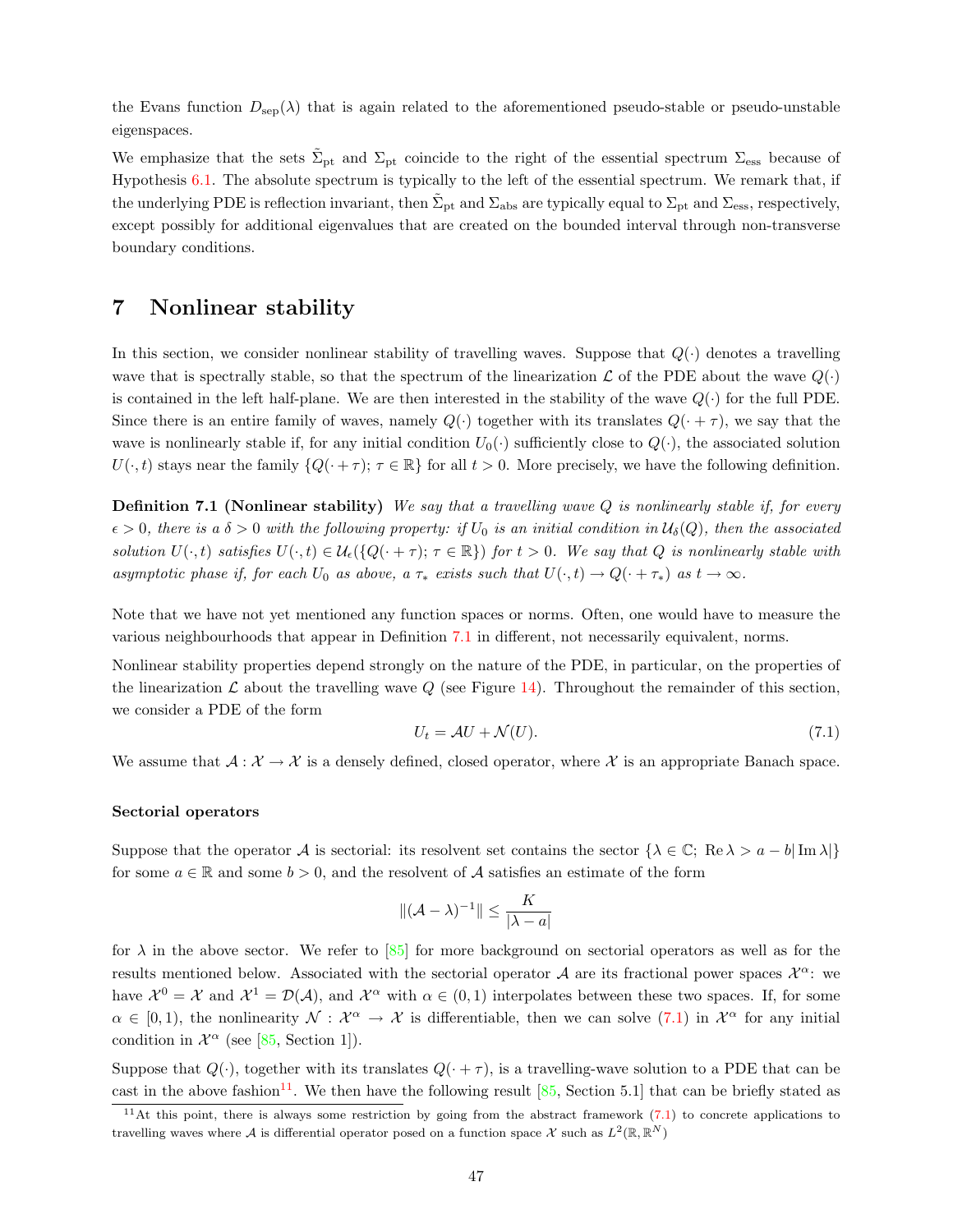

**Figure 14** The spectrum of the linearization  $\mathcal{L}$  about a spectrally stable wave is shown in (a) if  $\mathcal{L}$  is sectorial and in (b) if  $\mathcal L$  generates a  $C^0$ -semigroup. In (c), the spectrum of the sectorial linearization about a marginally stable wave is plotted, whereas (d) contains the spectrum if  $\mathcal{L} = \mathcal{JH}''(Q)$  comes from a Hamiltonian PDE (see Section [8\)](#page-48-0).

spectral stability implies nonlinear stability with asymptotic phase. More precisely, if the spectrum  $\Sigma$  of the operator  $\mathcal{L} = \mathcal{A} + \partial_U \mathcal{N}(Q)$ , posed on X, satisfies

<span id="page-47-0"></span>
$$
\Sigma \setminus \{0\} \subset \{\lambda; \text{ Re } \lambda < -\delta\}
$$

for some  $\delta > 0$ , and if  $\lambda = 0$  is a simple eigenvalue of L, then the travelling wave Q is nonlinearly stable with asymptotic phase (see Definition [7.1](#page-46-1)applied to  $\mathcal{X}^{\alpha}$ ). We refer to [[85,](#page-57-1) Section 5.1] for the proof that uses a center-manifold reduction (see also[[56,](#page-56-12) [160\]](#page-60-19)).

The above result is, for instance, applicable to the reaction-diffusion system([2.10\)](#page-5-5) provided the diffusion matrix is strictly positive [\[85](#page-57-1)].

# C<sup>0</sup>-Semigroups

Next, we consider the situation where the operator A generates only a  $C^0$ -semigroup on X (see e.g. [\[133](#page-59-1), Section 1] for sufficient and necessary conditions on  $\mathcal{A}$ ). Consequently, the PDE [\(7.1](#page-46-2)) has mild solutions in  $\mathcal X$  for each initial condition in  $\mathcal X$  provided  $\mathcal N : \mathcal X \to \mathcal X$  is differentiable [\[133,](#page-59-1) Section 6].

Supposeagain that  $Q(\cdot)$ , together with its translates  $Q(\cdot + \tau)$ , is a travelling-wave solution to the PDE ([7.1](#page-46-2)). Assume that the linear semigroup  $e^{\mathcal{L}t}$  that is associated with the linearization  $\mathcal{L} = \mathcal{A} + \partial_U \mathcal{N}(Q)$  and posed on X has a simple eigenvalue  $\lambda = 1$ , and the rest of its spectrum is contained inside the circle of radius  $e^{-\delta t}$  for  $t > 0$  for some fixed  $\delta > 0$ . Under this assumption, the travelling wave Q is nonlinearly stable with asymptotic phase. We refer to [\[9](#page-54-15)] for a proof that uses center-manifold reduction. This nonlinear-stability result is applicable to the reaction-diffusion system  $(2.10)$  if the diffusion matrix D is non-negative; we refer to[[54\]](#page-56-4) and [\[9](#page-54-15)] for this and other applications.

The main difficulty in applying the above nonlinear-stability result is that the spectrum of the linear semigroup  $e^{\mathcal{L}t}$  is not necessarily computable using the spectrum of its generator  $\mathcal{L}$ : the spectral theorem is not true for generators of  $C^0$ -semigroups (see e.g. [\[133](#page-59-1), Section 2.2] for counterexamples).

If, however, the generator  $\mathcal L$  of a  $C^0$ -semigroup satisfies a resolvent estimate of the form

$$
\|(\mathcal{L} - \lambda)^{-1}\| \leq K
$$

for all  $\lambda$  with  $\text{Re }\lambda \geq \eta$  for some fixed  $\eta \in \mathbb{R}$  and K, then the semigroup satisfies  $||e^{\mathcal{L}t}|| \leq Ce^{\eta t}$  owing to a resultby Prüss [[138,](#page-59-22) Corollary 4]. This criterion can be used to establish estimates for a semigroup using the spectral information for its generator. We refer to  $[97]$  for an application to a perturbed NLS equation; in fact, the result in[[97\]](#page-58-4) applies more generally to coupled NLS equation with arbitrary bounded potentials in several space dimensions.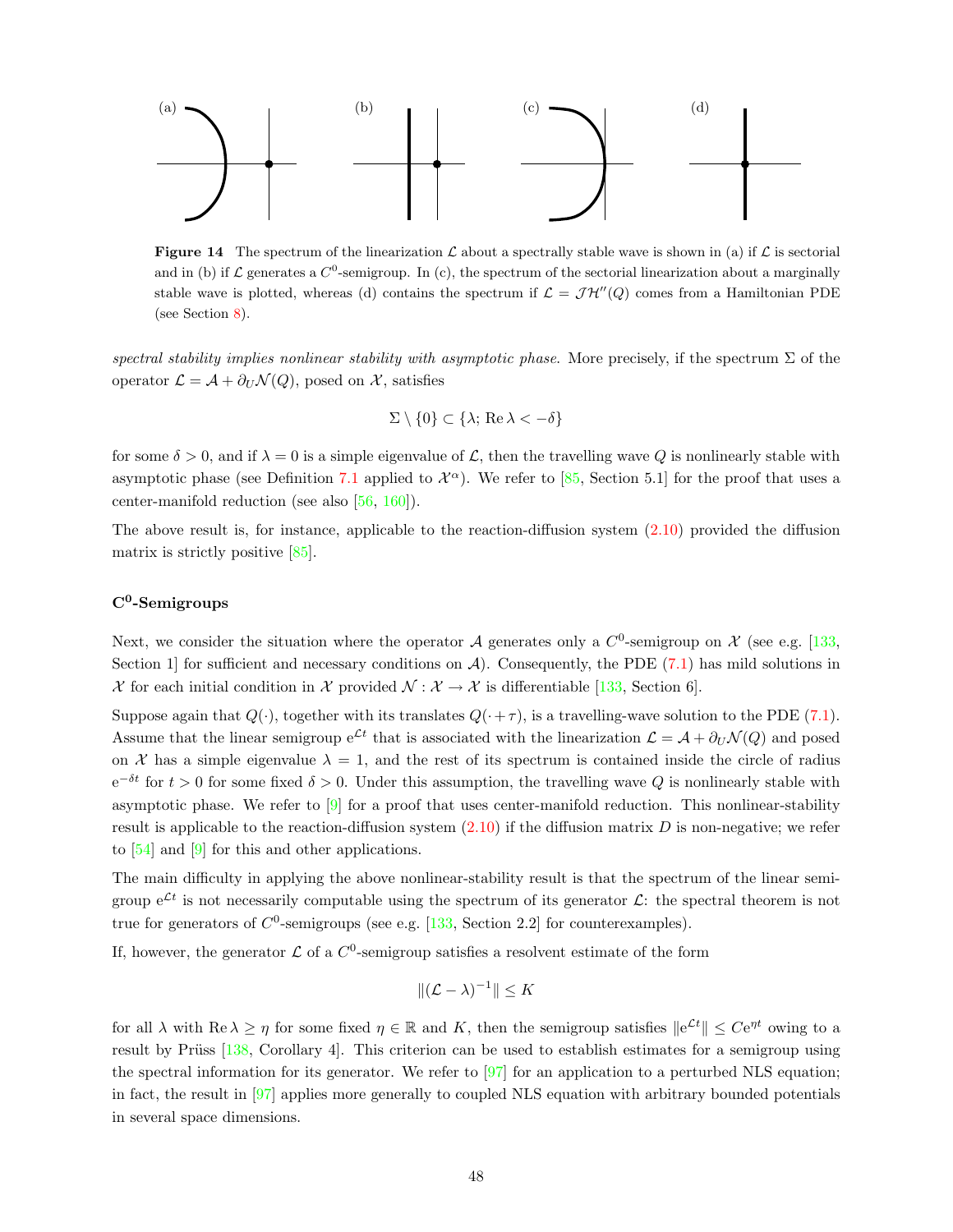#### Essential spectrum up to iR

We comment on various problems where the essential spectrum of the relevant operator  $\mathcal L$  touches the imaginary axis at  $\lambda = 0$  in a quadratic tangency. This situation occurs naturally when considering spatiallyperiodic travelling waves (see Section [3.4\)](#page-14-0), shock waves in conservation laws (see[[192](#page-62-1)] and references therein) or fronts that connect stable to unstable rest states (see[[162](#page-60-9)]). In all these cases, it becomes necessary to introduce polynomial or even exponential weights in the space or time variables.

The nonlinear stability of spatially-periodic waves has been investigated for the Ginzburg–Landau equation [[17,](#page-54-16) [35\]](#page-55-23), the Swift–Hohenberg equation [\[166](#page-60-20)] and reaction-diffusion systems [\[168](#page-61-19)]. In higher space dimensions, nonlinear stability has been demonstrated for Taylor vortices [\[167](#page-61-20)] and for roll solutions to the Swift– Hohenberg equation [\[178](#page-61-21)]. We also refer to [\[50](#page-56-13)] where the nonlinear stability of periodic patterns in the Swift–Hohenberg equation is studied using invariant manifolds that discriminate between different algebraic temporal decay rates.

Fronts that connect stable to unstable rest states occur in many equations. Consider, for instance, the scalar reaction-diffusion equation

$$
U_t = U_{xx} + F(U), \qquad x \in \mathbb{R}.
$$

The aforementioned fronts arise in the Kolmogorov–Petrovsky–Piskunov (KPP) equation, where  $F(U)$  =  $U(1-U)$ , and in the real Ginzburg–Landau (GL) equation, where  $F(U) = U(1-|U|^2)$ . In fact, there is typically a continuum of fronts parametrized by their wave speeds; the wave speed of the slowest wave is denoted by  $c_*$ . In the non-critical case  $(c \neq c_*)$ , it is possible to use exponential weights in the spatial direction to stabilize these fronts as demonstrated by Sattinger  $[162]$ . More refined estimates have been obtained in [\[93](#page-58-14)] using polynomial weights and resolvent estimates. In the critical case  $(c = c_*)$ , nonlinear stability has been proved in[[18\]](#page-54-17) for the GL equation using renormalization-group techniques, in[[102\]](#page-58-15) for the KPP equation, and in[[49\]](#page-56-14), using Liapunov functionals, for general nonlinearities. In[[63\]](#page-56-15), optimal temporal decay estimates were obtained for general nonlinearities using renormalization-group methods[[19\]](#page-55-24). We refer to[[103,](#page-58-16) [139,](#page-59-23) [184](#page-61-5)] for additional references. An interesting problem in this context is which of the fronts (or, alternatively, which wave speed) is selected by a given initial condition. We refer to[[48,](#page-56-16) [184\]](#page-61-5) for references regarding this issue.

The nonlinear stability of fronts that connect spatially-periodic states has been investigated in [\[18](#page-54-17), [64\]](#page-56-17) for the real Ginzburg–Landau equation using energy estimates. Energy estimates have also been used in[[65,](#page-56-18) [66](#page-56-19)] to establish the stability of fronts in damped hyperbolic equations.

Lastly, the nonlinear stability of certain viscous shocks has been demonstrated in  $[92, 93]$  $[92, 93]$  using polynomial weightsand resolvent estimates. More general results can be found in [[192](#page-62-1)] where pointwise estimates were utilized;[[192\]](#page-62-1) also contains many references to different approaches towards the stability of viscous shock profiles.

# <span id="page-48-0"></span>8 Equations with additional structure

In this section, we give pointers to the literature for methods that are applicable to PDEs with additional structure such as Hamiltonian, monotone, and singularly-perturbed equations.

#### Hamiltonian PDEs

Consider an abstract evolution equation of the form

<span id="page-48-1"></span>
$$
V_t = \mathcal{J}\mathcal{E}'(V),\tag{8.1}
$$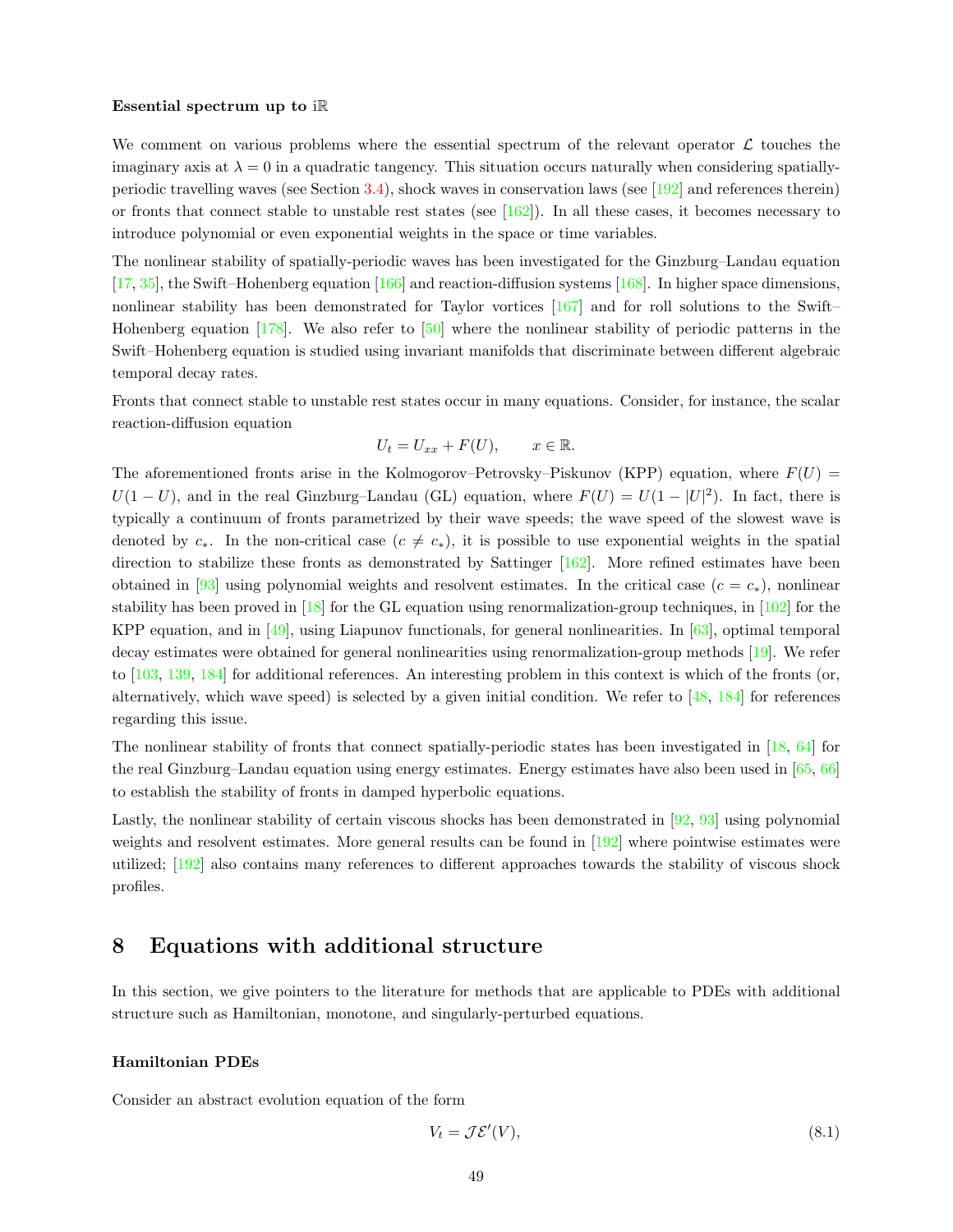posed on a Hilbert space X, where the differentiable functional  $\mathcal{E}: \mathcal{X} \to \mathbb{R}$  is thought of as the energy, and  $\mathcal J$  is a skew-symmetric invertible linear operator, i.e.  $\mathcal J^* = -\mathcal J$ .

Suppose that the functional  $\mathcal E$  is invariant under a group  $\mathcal S(\tau)$ , with  $\tau \in \mathbb R$ , of unitary operators, so that  $\mathcal{E}(\mathcal{S}(\tau)V) = \mathcal{E}(V)$  for all  $V \in \mathcal{X}$  and  $\tau \in \mathbb{R}$ . Such a group of symmetries generates another conserved functional that we denote by  $\mathcal K$ . The functional  $\mathcal K$  is given explicitly by

$$
\mathcal{K}(V) = \langle \mathcal{J}^{-1} \mathcal{S}'(0) V, V \rangle
$$

where $\mathcal{S}'(0)$  is the generator of the group  $\mathcal{S}(\tau)$ . Of interest are then solutions to  $(8.1)$  $(8.1)$  of the form  $V(t)$  $\mathcal{S}(\omega t)Q$  for some fixed  $Q \in \mathcal{X}$ . Transforming equation [\(8.1\)](#page-48-1) using  $V(t) = \mathcal{S}(\omega t)U(t)$ , we obtain

<span id="page-49-0"></span>
$$
U_t = \mathcal{J}[\mathcal{E}'(U) - \omega \mathcal{K}'(U)] = \mathcal{J} \mathcal{H}'_{\omega}(U)
$$
\n(8.2)

which is Hamiltonian with energy  $\mathcal{H}_{\omega}(U) = \mathcal{E}(U) - \omega \mathcal{K}(U)$ , where  $\omega \in \mathbb{R}$  is a parameter. We seek stationary solutions $Q_\omega$  of ([8.2\)](#page-49-0), i.e. critical points of  $\mathcal{H}_\omega$ . Thus, throughout this section, we assume that  $Q_\omega$  is a critical point of the energy  $\mathcal{H}_{\omega}$ , parametrized by  $\omega$  in a certain interval. Note that  $(8.2)$  is still equivariant under the group  $S(\tau)$  so that we expect group orbits  $\{S(\tau)Q_{\omega}; \tau \in \mathbb{R}\}\)$  of stationary solutions for every fixed  $\omega$ . We assume that  $S'(0)Q_{\omega}\neq 0$  so that the group orbit is non-trivial.

As an example, consider the Korteweg–de Vries equation in Example 3. The symmetry group  $\mathcal{S}(\tau)$  are the translations,  $U(\cdot) \mapsto U(\cdot + \tau)$ , and the parameter  $\omega$  is the wave speed c: solutions  $\mathcal{S}(\omega t)Q(\cdot)$  are travelling waves  $Q(x - \omega t)$ . In particular, they arise as families  $Q(\cdot + \tau)$ , parametrized by  $\tau \in \mathbb{R}$ , provided  $Q(\cdot)$  is not a constant function.

The linearization of [\(8.2\)](#page-49-0) about  $Q_{\omega}$  is given by  $\mathcal{L} = \mathcal{JH}''_{\omega}(Q_{\omega})$ . We expect that the essential spectrum of L resides on the imaginary axis since J is skew-symmetric. In particular, the waves  $Q_{\omega}$  will be at most marginally stable. Hence, to conclude nonlinear stability, we need to exploit the Hamiltonian nature of([8.2](#page-49-0)). If  $\mathcal{H}''_\omega(Q_\omega)$  is positive definite<sup>[12](#page-49-1)</sup> except for the simple eigenvalue  $\lambda = 0$ , then the wave  $Q_\omega$  is nonlinearly stable because of conservation of energy: the Hamiltonian  $\mathcal{H}_{\omega}$  serves as a Liapunov functional. In many important applications, however, the energy will not be definite. Instead, the Hessian  $\mathcal{H}''_{\omega}(Q_{\omega})$  has a unique simple eigenvalue with negative real part, so that the energy increases in all directions but one (not counting the neutral direction caused by symmetry). To compensate for this, we exploit that  $K$  is a conserved functional andrestrict ([8.2](#page-49-0)) to the invariant hyper-surface  $\mathcal{C} = \{U \in \mathcal{X}; \ \mathcal{K}(U) = \mathcal{K}(Q_{\omega})\}\,$ , with  $\omega$  fixed. If  $U = Q_{\omega}$ minimizes the energy  $\mathcal{H}_{\omega}$  locally, subject to the constraint  $U \in \mathcal{C}$ , then the family  $Q_{\omega}$  is nonlinearly stable.

It suffices therefore to find conditions that guarantee that  $Q_{\omega}$  is a constrained minimizer of  $\mathcal{H}_{\omega}$  for fixed ω. Alternatively, we need that the Hessian  $\mathcal{H}''_{\omega}(Q_{\omega})$  restricted to the tangent space  $\mathcal{K}'(Q_{\omega})^{\perp}$  of C at  $Q_{\omega}$ is positive definite except along the eigenfunction  $S'(0)Q_\omega$ . This issue has been analyzed in [\[78](#page-57-16), [79\]](#page-57-17): the criterion that guarantees that  $Q_{\omega}$  is a constrained minimizer is that

<span id="page-49-2"></span>
$$
\frac{\mathrm{d}}{\mathrm{d}\omega}[\mathcal{K}(Q_{\omega})] = \langle \mathcal{H}_{\omega}''(Q_{\omega})\partial_{\omega}Q_{\omega}, \partial_{\omega}Q_{\omega} \rangle < 0 \tag{8.3}
$$

which, in fact, is equivalent to  $d''(\omega) > 0$  where

$$
d(\omega) = \mathcal{H}_{\omega}(Q_{\omega}).
$$

In fact, a stronger result is true:  $Q_{\omega}$  is nonlinearly stable if, and only if, the function  $d(\omega)$  is convex (see [[78,](#page-57-16) [79](#page-57-17)]). We refer to [\[78](#page-57-16), Section 3] and[[115,](#page-58-18) Section 2] for short proofs of the sufficiency of([8.3](#page-49-2)), and to [[108,](#page-58-19) [114,](#page-58-20) [115](#page-58-18), [116](#page-58-21)] for constrained minimization techniques and their relation to stability issues. Condition ([8.3\)](#page-49-2) decides upon definiteness of the Hessian of  $\mathcal{H}_{\omega}$  restricted to the space  $\mathcal{K}'(Q_{\omega})^{\perp}$ . It turns out that, if

<span id="page-49-1"></span><sup>&</sup>lt;sup>12</sup>This statement is, of course, also true if  $\mathcal{H}''_{\omega}(Q_{\omega})$  is negative definite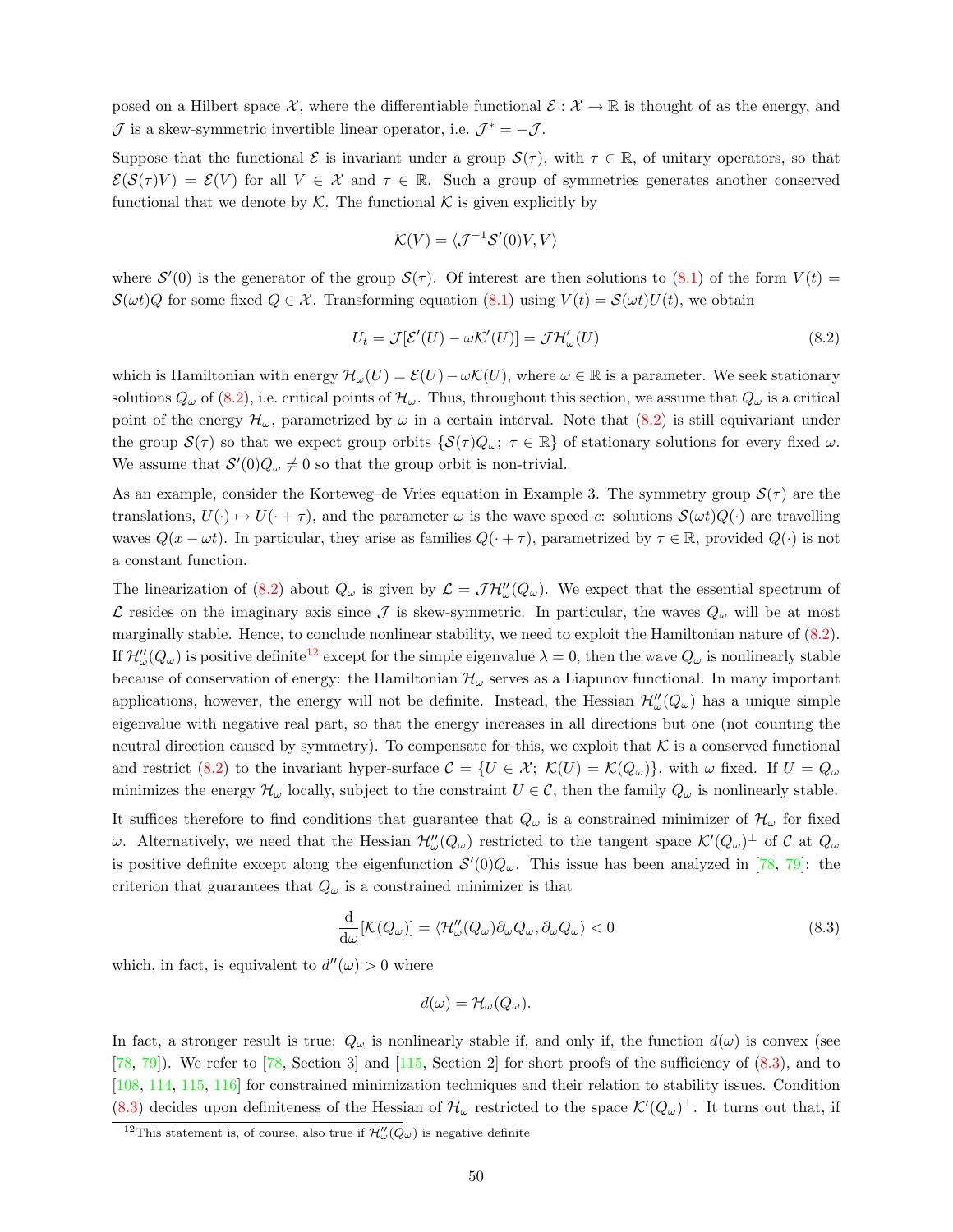

<span id="page-50-0"></span>**Figure15** Various subspaces of  $R(\mathcal{H}_{\omega}''(Q_{\omega}))$  are plotted in the left figure under the assumption that ([8.3](#page-49-2)) is satisfied (the subscript  $\omega$  is omitted in the plot). The subspaces  $\mathcal{X}_-$  and  $\mathcal{X}_+$  are the unstable and stable eigenspaces of  $\mathcal{H}''_{\omega}(Q_{\omega})$  on which this operator is negative and positive definite, respectively. The center plot illustrates that  $\partial_{\omega}Q_{\omega}$  is mapped to  $\mathcal{K}'(Q_{\omega}) = \mathcal{H}''_{\omega}(Q_{\omega})\partial_{\omega}Q_{\omega}$  under  $\mathcal{H}''_{\omega}(Q_{\omega})$ ; this is true since  $Q_{\omega}$  are critical points of  $\mathcal{H}_{\omega}$  (the arrows indicate how  $\mathcal{H}_{\omega}''(Q_{\omega})$  acts on vectors). As a consequence, it is easily seen that the image of the space  $\mathcal{K}'(Q_{\omega})^{\perp}$  is as shown in the right figure. Thus,  $\langle \mathcal{H}''_{\omega}(Q_{\omega})U, U \rangle > 0$  for any  $U \in \mathcal{K}'(Q_{\omega})^{\perp}$ .

 $(8.3)$  $(8.3)$  is met, then  $Q_{\omega}$  is also a constrained minimizer of the original Hamiltonian  $\mathcal{E}$ . The geometric meaning ofthe criterion  $(8.3)$  $(8.3)$  in the plane is illustrated in Figure [15](#page-50-0). If condition  $(8.3)$  is not met, then the wave is not a constrained minimizer; in fact, the linearization  $\mathcal L$  about the wave has unstable eigenvalues (this statement requires an additional analysis for which we refer to [\[78](#page-57-16), [79](#page-57-17)]).

In fact, analogous results are true for arbitrary finite-dimensional symmetry groups[[79\]](#page-57-17) and for general constrainedminimization problems [[115\]](#page-58-18); the parameter  $\omega$  is then a finite-dimensional vector. As mentioned in Section [4.2.1](#page-23-0),the criterion in  $(8.3)$  $(8.3)$  $(8.3)$  is related to the second-order derivative  $D''(0)$  of the Evans function  $D(\lambda)$ .This relationship has been explored first in [[134,](#page-59-5) [135](#page-59-6)] and has been put into an abstract framework in [\[21](#page-55-9), [22\]](#page-55-10) by exploiting a multi-symplectic formulation of the PDE, using symplectic operators for time and space. We refer also to [\[20](#page-55-25)] for a condition similar to [\(8.3\)](#page-49-2), with  $\omega \in \mathbb{R}^2$ , that detects transverse instabilities in Hamiltonian PDEs with two-dimensional spatial variables.

Often, the spectrum of  $\mathcal{H}^{\prime\prime}(Q)$  is relatively easy to compute. An interesting and important problem is then toinfer as much as possible about the spectrum of the operator  $\mathcal{L} = \mathcal{JH}''(Q)$ . We refer to [[76,](#page-57-18) [77\]](#page-57-19) for a very general approach to this problem and to[[3,](#page-54-1) [109,](#page-58-22) [189,](#page-61-17) [190\]](#page-61-18) for applications.

Note that the optimal stability result that one can hope for in the context of Hamiltonian systems is nonlinear orbital stability without asymptotic phase. In Hamiltonian PDEs on unbounded domains, it is sometimes possible to obtain asymptotic stability of travelling waves to Hamiltonian system by switching to a different norm that is not equivalent to the original one. This program has been carried out in [\[135](#page-59-6)] for the Korteweg– de Vries equation.

We remark that the stability of  $\ell$ -pulses in Hamiltonian PDEs is an interesting problem. Spectral stability can again be established using the results in Section [5](#page-28-0). Nonlinear stability, however, is often far more complicated and, in general, unsolved. The reason is that, if we switch from the primary pulse to an  $\ell$ pulse, there are  $\ell$ , rather than only one, negative eigenvalues of the operator  $\mathcal{H}''(Q_\ell)$ . To compensate for this, we would need to have  $\ell$  independent conserved functionals  $\mathcal{K}_j$  with associated parameters  $\omega_j$ , and the stability of an  $\ell$ -parameter family of solutions  $Q_\omega$  can be concluded provided the  $\ell \times \ell$  matrix with elements  $\langle \mathcal{H}_{\omega}''(Q_{\omega})\partial_{\omega_i}Q_{\omega}, \partial_{\omega_j}Q_{\omega}\rangle$  is negative definite. This program has been carried out in [\[115](#page-58-18)] for the multi-solitons of the Korteweg–de Vries equation: this is possible since the Korteweg–de Vries equation is integrable and admits infinitely-many independent conserved quantities. We also refer to [\[116](#page-58-21)] for a survey on constrained minimization and stability in Hamiltonian systems. If the equation has only finitely many independent conserved functionals (or if other conserved quantities are not known), then it is not clear how to proceed to establish nonlinear stability of multi-bump pulses.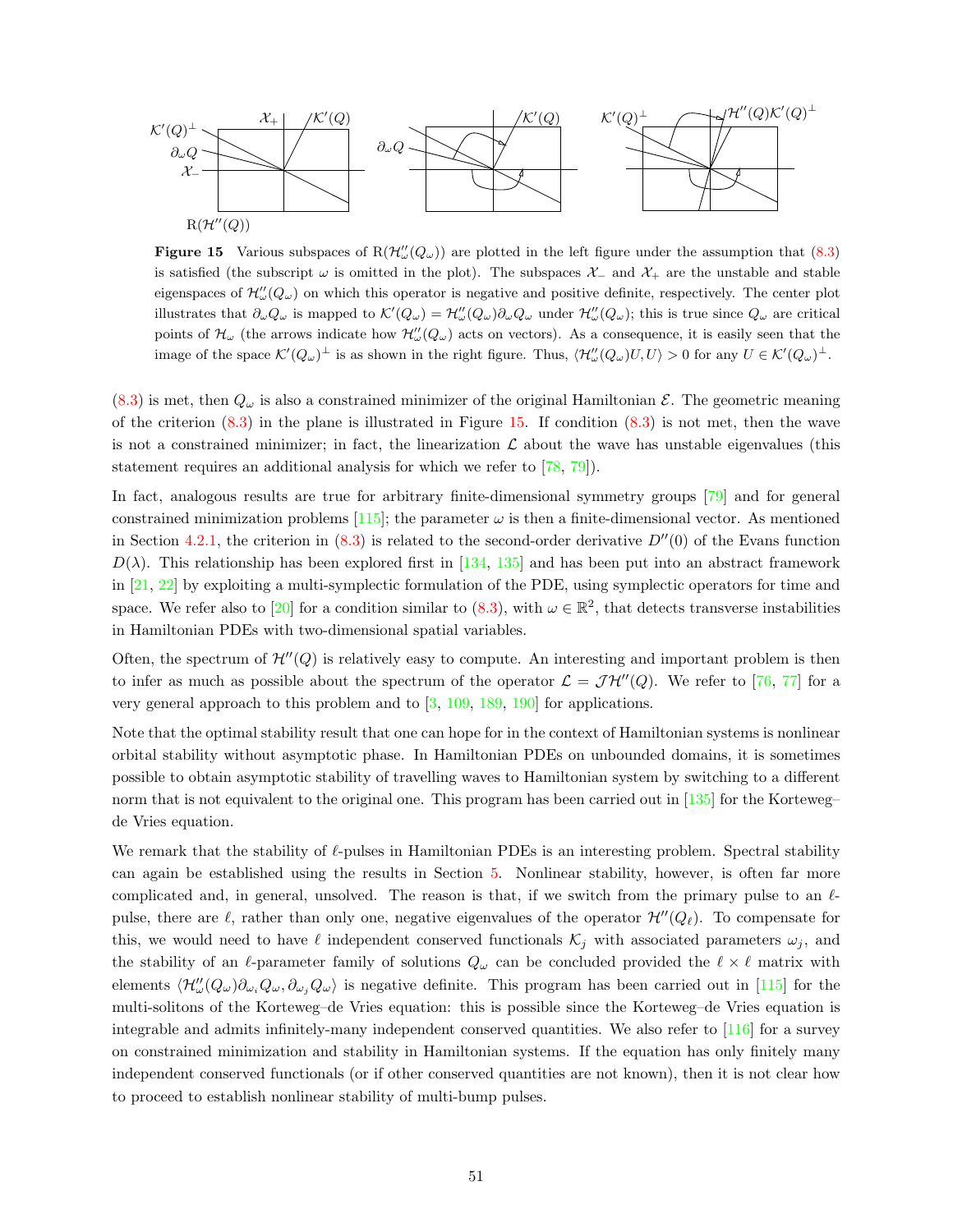#### Monotone (order-preserving) PDEs

Consider a reaction-diffusion system of the form

<span id="page-51-1"></span>
$$
U_t = DU_{\xi\xi} + cU_{\xi} + F(U), \qquad \xi \in \mathbb{R}, \qquad U \in \mathbb{R}^N. \tag{8.4}
$$

In many applications, e.g. to problems arising in combustion theory, the equation is monotone, i.e. the nonlinearity satisfies

$$
\frac{\partial F_i}{\partial U_j}(U) > 0, \qquad i \neq j.
$$

Under this assumption (in fact, under weaker conditions), the existence and stability of monotone fronts canoften be proved. We refer to the monograph  $[182]$  and to  $[37, 141]$  $[37, 141]$  $[37, 141]$  $[37, 141]$  for theory and applications. In fact, [[182\]](#page-61-0)is mainly concerned with results for equation ([8.4\)](#page-51-1) where the spatial variable  $\xi$  lives on an unbounded cylinder, i.e. where  $\xi \in \mathbb{R} \times \Omega$  for some bounded domain  $\Omega \subset \mathbb{R}^m$ .

#### Singularly perturbed reaction-diffusion systems

Singularly-perturbed reaction-diffusion systems of the form

<span id="page-51-2"></span>
$$
\epsilon \tau u_t = \epsilon^2 u_{xx} + f(u, v) \n v_t = \delta^2 v_{xx} + g(u, v)
$$
\n(8.5)

often allow for the construction, and the stability analysis, of travelling waves utilizing the equations in the singular limit as  $\epsilon \to 0$ .

Travelling waves can be constructed near the singular limit using geometric perturbation theory (see [\[91](#page-57-3)] for arecent survey) or using asymptotic matching (see  $[176, 112]$  $[176, 112]$  $[176, 112]$  $[176, 112]$ ). The stability of these travelling waves can be investigated using several different methods:

One possible approach is rigorous asymptotic matching (see again[[112\]](#page-58-7)). A second possibility is to use the Evans function[[2\]](#page-54-4). In many cases, the elephant-trunk lemma[[71\]](#page-57-10) allows to write the Evans function for the full problem [\(8.5](#page-51-2)) as the product of the Evans functions to the slow and fast subsystems of([8.5](#page-51-2)) in the  $\epsilon = 0$ -limit. We refer to [\[15](#page-54-6), [71,](#page-57-10) [142\]](#page-60-12) for applications. Sometimes, the slow and fast system interact strongly, so that the Evans function is no longer computable as a product. In this situation, new and interesting phenomenaoccur, and we refer to  $\left[47\right]$  and  $\left[87\right]$  and the literature therein for further details. Using the approach from [\[47](#page-56-2)], the stability of spatially-periodic travelling waves that continue singular periodic waves has recently been investigated in [\[53](#page-56-1)] for the FitzHugh–Nagumo equation. Lastly, a different approach is the SLEP method introduced in[[128,](#page-59-16) [129\]](#page-59-17). We refer to[[127\]](#page-59-15) for an extensive review of the SLEP method. The SLEP method and the approach via the Evans function are related[[88\]](#page-57-9).

# <span id="page-51-0"></span>9 Modulated, rotating, and travelling waves

We briefly report on extensions and generalizations of some of the theoretical results reviewed in the earlier sections.

#### Waves in heterogeneous media

Most of the results in this survey are concerned with homogeneous media, so that the underlying PDE has no explicit dependence on the spatial variables. Waves can also occur in heterogeneous media, and we refer to the recent survey [\[184](#page-61-5)].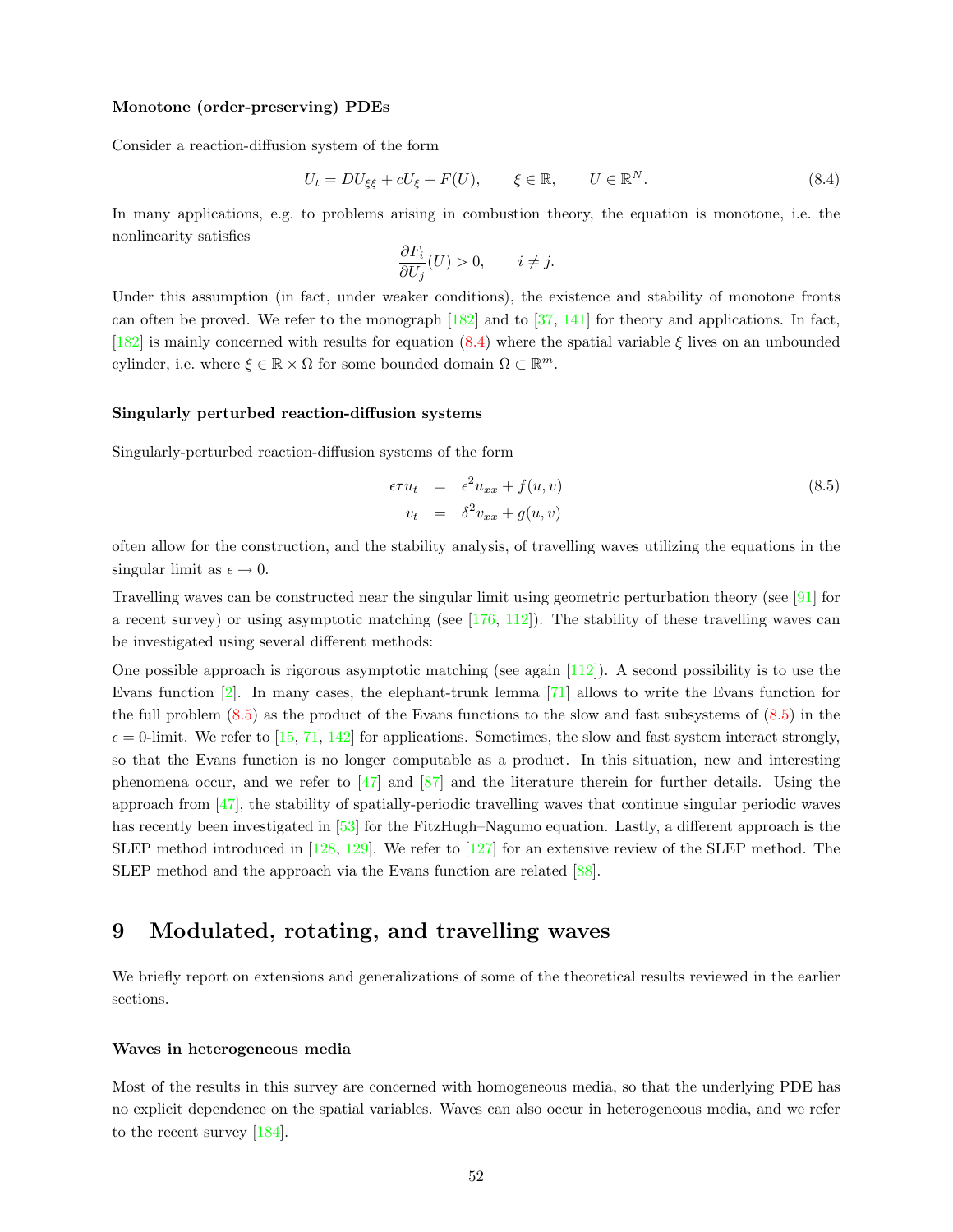#### Travelling waves in cylindrical domains

We focused on travelling waves for a one-dimensional spatial variable. Often, however, one would be interested in parabolic equations

$$
U_t = U_{xx} + \Delta U + F(U), \qquad (x, y) \in \mathbb{R} \times \Omega
$$

on unbounded cylindrical domains with bounded, or unbounded, cross-section  $\Omega \subset \mathbb{R}^m$ . Here,  $\Delta$  is the Laplace operator acting on the y-variable. In a moving frame  $\xi = x - ct$ , travelling waves become solutions  $Q(\xi, y)$  to the elliptic problem

$$
U_{\xi\xi} + \Delta U + cU_{\xi} + F(U) = 0, \qquad (\xi, y) \in \mathbb{R} \times \Omega.
$$

The associated linearized eigenvalue-problem is given by

$$
U_{\xi\xi} + \Delta U + cU_{\xi} + \partial_U F(Q(\xi, y))U = \lambda U.
$$

We refer to  $[67, 84, 57, 182]$  $[67, 84, 57, 182]$  $[67, 84, 57, 182]$  $[67, 84, 57, 182]$  $[67, 84, 57, 182]$  $[67, 84, 57, 182]$  $[67, 84, 57, 182]$  and the references therein for various existence results. Methods that have been used to establish existence include the Conley index and spatial discretizations, the Leray-Schauder degree, and comparison principles (i.e. the construction of upper and lower solutions). Stability results can be found in [\[182](#page-61-0)] and in the comprehensive list of references therein.

Note that, using the reformulation

$$
\begin{pmatrix} U_{\xi} \\ V_{\xi} \end{pmatrix} = \begin{pmatrix} 0 & \text{id} \\ -\Delta + \lambda - \partial_U F(Q(\xi, \cdot)) & -c \end{pmatrix} \begin{pmatrix} U \\ W \end{pmatrix}
$$

as a first-order system, most of the methods and techniques reviewed in this article are also applicable to PDEs on cylindrical domains. We refer to[[113,](#page-58-23) [137,](#page-59-7) [157](#page-60-6)] for details. This approach is based upon using the spatial variables in the unbounded directions as evolution variables. This concept, often referred to as spatial dynamics, has been introduced by Kirchgässner  $[101]$  to investigate small-amplitude solutions. We refer to [[118,](#page-59-10) [120\]](#page-59-24) and references therein for many subsequent articles where spatial dynamics has been utilized.

# Modulated waves

Modulated waves are solutions that are time-periodic in an appropriate moving coordinate frame, i.e. solutions  $Q(x, t)$  that, for some wave speed c and a certain temporal period T, satisfy

$$
Q(x, t+T) = Q(x - cT, t), \qquad t, x \in \mathbb{R}.
$$

Such waves may arise through Hopf bifurcations (when a pair of isolated complex-conjugate eigenvalues crosses the imaginary axis) or essential instabilities (when a part of the essential spectrum crosses the imaginary axis [\[152](#page-60-21), [153](#page-60-5), [158](#page-60-22)]). Another example are travelling waves in modulation equations such as the Ginzburg–Landau equation which often correspond to modulated waves of the PDE that has been reduced tothe modulation equation (see e.g.  $[169, 179]$  $[169, 179]$  $[169, 179]$  $[169, 179]$  for stability results in this context).

Most of the results presented in Sections [3](#page-7-0)-[6](#page-42-0) are also applicable to modulated waves, and we refer to [\[157](#page-60-6)] for details. The key is that exponential dichotomies, the main technical tool that we exploited, can also be constructed for linearizations about modulated waves.

As an example, consider again a reaction-diffusion system

$$
U_t = DU_{\xi\xi} + cU_{\xi} + F(U), \qquad \xi \in \mathbb{R}
$$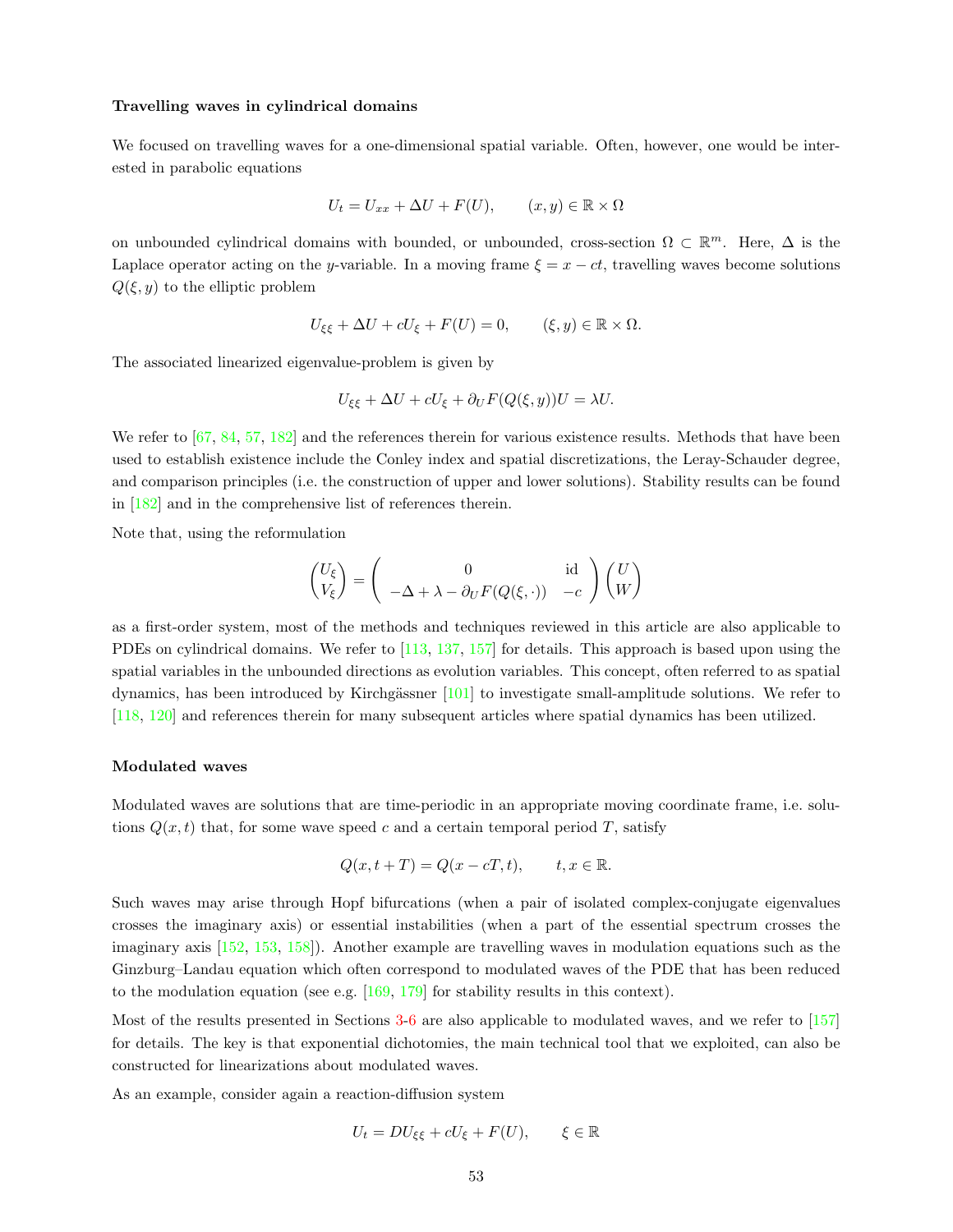in an appropriate moving frame. The linearization about a modulated wave  $Q(\xi, t)$  with  $Q(\xi, t+T) = Q(\xi, t)$ is given by

$$
U_t = DU_{\xi\xi} + cU_{\xi} + \partial_U F(Q(\xi, t))U.
$$

Note that the coefficients of this equation are T-periodic in t. It turns out that the eigenvalues  $\lambda$  of the T-map of the linearization can be characterized by exponential dichotomies to the first-order system

$$
\begin{pmatrix} U_{\xi} \\ V_{\xi} \end{pmatrix} = \begin{pmatrix} 0 & \text{id} \\ D^{-1}(\partial_t + \alpha - \partial_U F(Q(\xi, \cdot))) & -cD^{-1} \end{pmatrix} \begin{pmatrix} U \\ V \end{pmatrix},
$$

where  $\lambda = e^{\alpha T}$  and  $(U, V)$  is T-periodic in t for every  $\xi \in \mathbb{R}$ . The above system is of the same form as the equations that we studied in the earlier sections except that, for each fixed  $\xi$ ,  $(U, V)$  take values in a certain Hilbert space of T-periodic functions that depend on t instead of in  $\mathbb{C}^{2N}$ . We refer to [\[157](#page-60-6)] for details.

#### Rotating waves in the plane

Consider the reaction-diffusion system

<span id="page-53-0"></span>
$$
U_t = D\Delta U + F(U), \qquad U \in \mathbb{R}^N, \qquad x \in \mathbb{R}^2 \tag{9.1}
$$

on the plane. A rotating wave is a solution  $U(x, t)$  whose time-evolution is a rigid rotation with constant angular velocity c. Expressed in polar coordinates  $(r, \varphi)$ , a rotating wave is therefore of the form  $U(r, \varphi, t)$  =  $Q(r, \varphi - ct)$ . In a co-rotating coordinate frame, and using polar coordinates  $(r, \varphi)$ , equation [\(9.1](#page-53-0)) is given by

<span id="page-53-1"></span>
$$
U_t = D\Delta_{r,\varphi} U + cU_{\varphi} + F(U), \qquad x \in \mathbb{R}^2.
$$
\n(9.2)

Arotating wave with angular speed c is a stationary solution to  $(9.2)$  $(9.2)$ . Examples of rotating waves are Archimedeanspiral waves that are stationary solutions  $Q(r, \varphi)$  to ([9.2\)](#page-53-1) for an appropriate value of the angular velocity c such that  $Q(r, \varphi) \to Q_{\infty}(\kappa r + \varphi)$  as  $r \to \infty$  for some  $2\pi$ -periodic function  $Q_{\infty}(\psi)$ . The function  $Q_{\infty}(\psi)$  is a stationary wave-train solution to

<span id="page-53-3"></span>
$$
U_t = D\kappa^2 U_{\psi\psi} + cU_{\psi} + F(U), \qquad \psi \in \mathbb{R}.
$$
\n(9.3)

We refer to [\[121](#page-59-0), [176\]](#page-61-6) for background on spiral waves and various other waves in two and three space dimensions.

Wecast  $(9.2)$  $(9.2)$  $(9.2)$  as a dynamical system in the radius r:

$$
\begin{pmatrix} U_r \\ V_r \end{pmatrix} = \begin{pmatrix} V \\ -\left[\frac{V}{r} + \frac{U_{\varphi\varphi}}{r^2} + D^{-1}(cU_{\varphi} + F(U))\right] \end{pmatrix}.
$$

Spiral waves  $Q(r, \varphi)$  can then be thought of as fronts in the radial variable r that connect the core state  $Q(0, \varphi)$  $Q(0, \varphi)$  $Q(0, \varphi)$  at  $r = 0$  with the r-periodic wave train  $Q_{\infty}(\kappa r + \varphi)$  as  $r \to \infty$ . We refer to [[165\]](#page-60-23) where this approach has been introduced to investigate Hopf bifurcations from homogeneous rest states to spiral waves with small amplitude.

Toinvestigate the stability of spiral waves, consider the linearization of  $(9.2)$  $(9.2)$  $(9.2)$  about the spiral wave  $Q$ , written again as a first-order system in the radius  $r$ :

<span id="page-53-2"></span>
$$
\begin{pmatrix} U_r \\ V_r \end{pmatrix} = \begin{pmatrix} 0 & \text{id} \\ -\frac{\partial_{\varphi\varphi}}{r^2} - D^{-1}(c\partial_{\varphi} + \partial_U F(Q(r,\varphi)) - \lambda) & -\frac{1}{r} \end{pmatrix} \begin{pmatrix} U \\ V \end{pmatrix}.
$$
 (9.4)

This equation can again be investigated using exponential dichotomies (see [\[159](#page-60-11)]). Note that the limit of ([9.4\)](#page-53-2) as  $r \to \infty$  is related to the linearization of [\(9.3\)](#page-53-3) about the asymptotic wave train  $Q_{\infty}$ . In particular,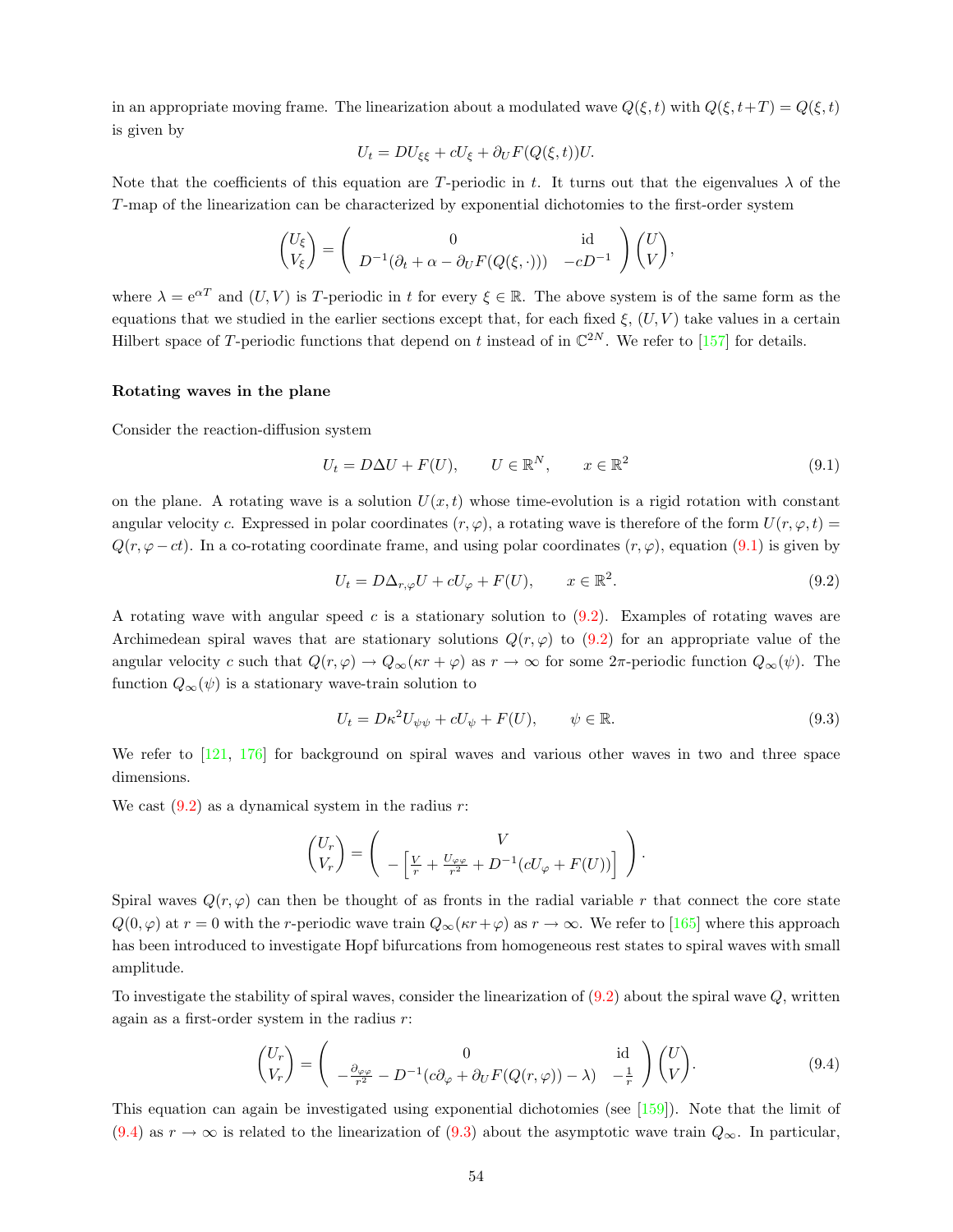the essential spectrum of the spiral can be computed using the essential spectrum of the asymptotic wave train  $Q_{\infty}$ .

Forearlier results on the stability of spiral waves, we refer to  $\lvert 81 \rvert$  and to the review  $\lvert 176 \rvert$ . Various bifurcations of spiral waves to more complicated waves have been investigated in the literature, and we refer to [\[56](#page-56-12), [58](#page-56-22), [74,](#page-57-23) [160,](#page-60-19) [161](#page-60-24)] and the references therein for further details.

# References

- <span id="page-54-0"></span>[1] N. Akhmediev and A. Ankiewicz. Solitons: Nonlinear pulses and beams. Chapman and Hall, London, 1997.
- <span id="page-54-4"></span>[2] J.C. Alexander, R.A. Gardner, and C.K.R.T. Jones. A topological invariant arising in the stability analysis of travelling waves. J. reine angew. Math. 410 (1990) 167–212.
- <span id="page-54-1"></span>[3] J.C. Alexander, M. Grillakis, C.K.R.T. Jones, and B. Sandstede. Stability of pulses on optical fibers with phase-sensitive amplifiers. Z. Angew. Math. Phys. 48 (1997) 175–192.
- <span id="page-54-7"></span>[4] J.C. Alexander and C.K.R.T. Jones. Existence and stability of asymptotically oscillatory triple pulses. Z. Angew. Math. Phys. 44 (1993) 189–200.
- <span id="page-54-8"></span>[5] J.C. Alexander and C.K.R.T. Jones. Existence and stability of asymptotically oscillatory double pulses. J. reine angew. Math. 446 (1994) 49–79.
- <span id="page-54-5"></span>[6] J.C. Alexander and R.L. Sachs. Linear instability of solitary waves of a Boussinesq-type equation: A computer assisted computation. Nonlinear World 2 (1995) 471–507.
- <span id="page-54-13"></span>[7] E. Anderson, Z. Bai, C. Bischof, J. Demmel, J. Dongarra, J. Du Croz, A. Greenbaum, S. Hammarling, A. McKenney, S. Ostrouchov, and D. Sorensen. lapack Users' guide. SIAM, Philadelphia, 1995.
- <span id="page-54-12"></span>[8] U.M. Ascher, R.M. Mattheij, and R.D. Russell. Numerical solutions of boundary value problems for ordinary differential equations. Prentice-Hall, Englewood Cliffs, 1988.
- <span id="page-54-15"></span>[9] P.W. Bates and C.K.R.T. Jones. Invariant manifolds for semilinear partial differential equations. Dynamics Reported 2 (1989) 1–38.
- <span id="page-54-10"></span><span id="page-54-2"></span>[10] T.B. Benjamin. The stability of solitary waves. Proc. R. Soc. London A 328 (1972) 153–183.
- [11] W.-J. Beyn. Global bifurcations and their numerical computation. In Continuation and bifurcations: Numerical techniques and applications, pp. 169–181, D. Roose, A. Spence, and B. De Dier (Eds.). Kluwer, Doordrecht, 1990.
- <span id="page-54-11"></span>[12] W.-J. Beyn. The numerical computation of connecting orbits in dynamical systems. *IMA J. Numer. Anal.* 10 (1990) 379–405.
- <span id="page-54-9"></span>[13] W.-J. Beyn, A.R. Champneys, E. Doedel, W. Govaerts, Y.A. Kuznetsov, and B. Sandstede. Numerical continuation, and computation of normal forms. In Handbook of dynamical systems III: Towards applications, B. Fiedler, G. Iooss, and N. Kopell (Eds.). Elsevier.
- <span id="page-54-14"></span>[14] W.-J. Beyn and J. Lorenz. Stability of traveling waves: Dichotomies and eigenvalue conditions on finite intervals. Numer. Funct. Anal. Opt. 20 (1999) 201–244.
- <span id="page-54-6"></span>[15] A. Bose and C.K.R.T. Jones. Stability of the in-phase travelling wave solution in a pair of coupled nerve fibers. Indiana Univ. Math. J. 44 (1995) 189–220.
- <span id="page-54-3"></span>[16] L. Brevdo and T.J. Bridges. Absolute and convective instabilities of spatially periodic flows. Phil. Trans. R. Soc. London A 354 (1996) 1027–1064.
- <span id="page-54-16"></span>[17] J. Bricmont and A. Kupiainen. Renormalization group and the Ginzburg-Landau equation. Comm. Math. Phys. 150 (1992) 193–208.
- <span id="page-54-17"></span>[18] J. Bricmont and A. Kupiainen. Stability of moving fronts in the Ginzburg-Landau equation. Comm. Math. Phys. 159 (1994) 287–318.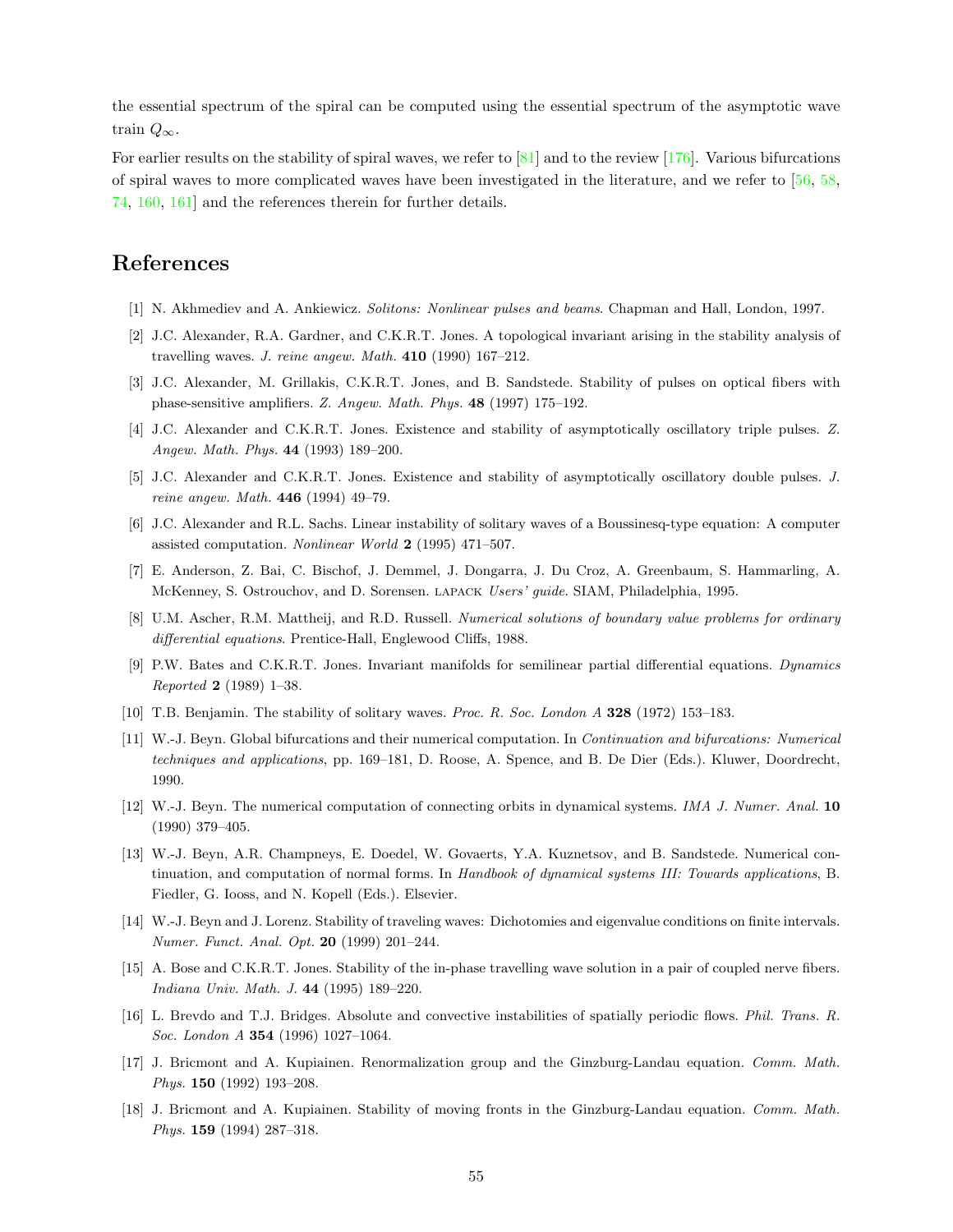- <span id="page-55-24"></span>[19] J. Bricmont, A. Kupiainen, and G. Lin. Renormalization group and asymptotics of solutions of nonlinear parabolic equations. Comm. Pure Appl. Math. 47 (1994) 893–922.
- <span id="page-55-25"></span>[20] T.J. Bridges. Universal geometric condition for the transverse instability of solitary waves. Phys. Rev. Lett. 84 (2000) 2614–2617.
- <span id="page-55-9"></span>[21] T.J. Bridges and G. Derks. Unstable eigenvalues and the linearization about solitary waves and fronts with symmetry. Proc. R. Soc. London A 455 (1999) 2427-2469.
- <span id="page-55-10"></span>[22] T.J. Bridges and G. Derks. The symplectic Evans matrix, and the instability of solitary waves and fronts with symmetry. Preprint.
- <span id="page-55-6"></span>[23] T.J. Bridges and A. Mielke. A proof of the Benjamin-Feir instability. Arch. Rat. Mech. Anal. 133 (1995) 145–198.
- <span id="page-55-5"></span>[24] R.J. Briggs. Electron-steam interaction with plasmas. MIT press, Cambridge, 1964.
- <span id="page-55-14"></span>[25] B. Buffoni, A.R. Champneys, and J.F. Toland. Bifurcation and coalescence of a plethora of homoclinic orbits for a Hamiltonian system. J. Dynam. Diff. Eqns. 8 (1996) 221–279.
- <span id="page-55-20"></span>[26] J. Carr and R. Pego. Metastable patterns in solutions of  $u_t = \epsilon^2 u_{xx} - f(u)$ . Comm. Pure Appl. Math. 42 (1989) 523–576.
- <span id="page-55-15"></span>[27] A.R. Champneys. Subsidiary homoclinic orbits to a saddle-focus for reversible systems. Int. J. Bifurcation Chaos 4 (1994) 1447–1482.
- <span id="page-55-13"></span>[28] A.R. Champneys and Y.A. Kuznetsov. Numerical detection and continuation of codimension-two homoclinic bifurcations. Int. J. Bifurcation Chaos 4 (1994) 795–822.
- <span id="page-55-22"></span>[29] A.R. Champneys, Y.A. Kuznetsov, and B. Sandstede. A numerical toolbox for homoclinic bifurcation analysis. Int. J. Bifurcation Chaos 6 (1996) 867–887.
- <span id="page-55-7"></span>[30] H.-C. Chang, E.A. Demekhin, and D.I. Kopelevich. Local stability theory of solitary pulses in an active medium. Physica D 97 (1996) 353–375.
- <span id="page-55-8"></span>[31] H.-C. Chang, E.A. Demekhin, and D.I. Kopelevich. Generation and suppression of radiation by solitary pulses. SIAM J. Appl. Math. 58 (1998) 1246–1277.
- <span id="page-55-17"></span>[32] S.-N. Chow, B. Deng, and B. Fiedler. Homoclinic bifurcation at resonant eigenvalues. J. Dynam. Diff. Eqns. 2 (1990) 177–244.
- <span id="page-55-11"></span><span id="page-55-2"></span>[33] S.-N. Chow and J.K. Hale. *Methods of bifurcation theory*. Springer, New York, 1982.
- [34] E.A. Coddington and N. Levinson. Theory of ordinary differential equations. MacGraw-Hill, New York, 1955.
- <span id="page-55-23"></span>[35] P. Collet, J.-P. Eckmann, and H. Epstein. Diffusive repair for the Ginzburg-Landau equation. Helv. Phys. Acta 65 (1992) 56–92.
- <span id="page-55-4"></span><span id="page-55-3"></span>[36] W.A. Coppel. *Dichotomies in stability theory*. Lecture Notes in Mathematics **629**, Springer, Berlin, 1978.
- <span id="page-55-0"></span>[37] E.C.M. Crooks. Stability of travelling-wave solutions for reaction-diffusion-convection systems. Preprint.
- <span id="page-55-18"></span>[38] L. Debnath. Nonlinear water waves. Academic Press, Boston, 1994.
- [39] B. Deng. The bifurcations of countable connections from a twisted heteroclinic loop. SIAM J. Math. Anal. 22 (1991) 653–679.
- <span id="page-55-19"></span>[40] B. Deng. The existence of infinitely many travelling front and back waves in the FitzHugh-Nagumo equations. SIAM J. Math. Anal. 22 (1991) 1631–1650.
- <span id="page-55-16"></span><span id="page-55-12"></span>[41] B. Deng. On Shilnikov's homoclinic-saddle-focus theorem. J. Diff. Eqns. 102 (1993) 305–329.
- [42] R.L. Devaney. Homoclinic orbits in Hamiltonian systems. J. Diff. Eqns. 21 (1976) 431-438.
- <span id="page-55-1"></span>[43] F. Dias and C. Kharif. Nonlinear gravity and capillary-gravity waves. Ann. Rev. Fluid. Mech. 31 (1999) 301– 346.
- <span id="page-55-21"></span>[44] E.J. Doedel, A.R. Champneys, T.F. Fairgrieve, Y.A. Kuznetsov, B. Sandstede, and X. Wang. auto97: Continuation and bifurcation software for ODEs (with HOMCONT). Concordia University, Technical Report, 1997.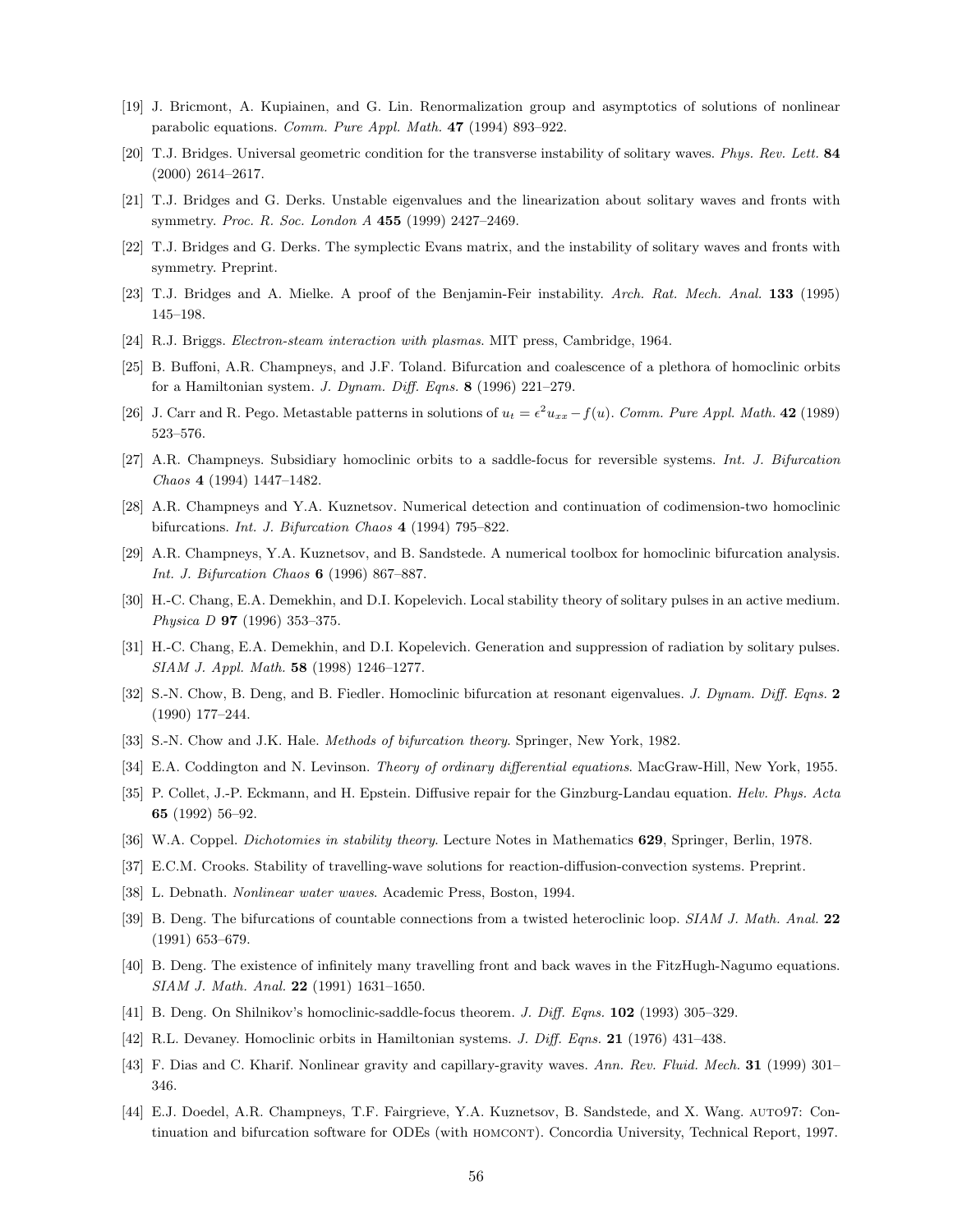- <span id="page-56-5"></span>[45] A. Doelman, R.A. Gardner, and T.J. Kaper. Stability analysis of singular patterns in the 1D Gray-Scott model: A matched asymptotics approach. Physica  $D$  122 (1998) 1–36.
- <span id="page-56-6"></span>[46] A. Doelman, R.A. Gardner, and T.J. Kaper. A stability index analysis of 1-D patterns of the 1D Gray-Scott model. Memoirs Amer. Math. Soc. (to be published).
- <span id="page-56-2"></span>[47] A. Doelman, R.A. Gardner, and T.J. Kaper. Large stable pulse solutions in reaction-diffusion equations. Indiana Univ. Math. J.  $49$  (2000) (in press).
- <span id="page-56-16"></span>[48] U. Ebert and W. van Saarloos. Front propagation into unstable states: Universal algebraic convergence towards uniformly translating pulled fronts. *Physica D* (to be published).
- <span id="page-56-14"></span>[49] J.-P. Eckmann and C.E. Wayne. The nonlinear stability of front solutions for parabolic partial differential equations. Comm. Math. Phys. 161 (1994) 323–334.
- <span id="page-56-13"></span>[50] J.-P. Eckmann, C.E. Wayne, and P. Wittwer. Geometric stability analysis for periodic solutions of the Swift-Hohenberg equation. Comm. Math. Phys. 190 (1997) 173–211.
- <span id="page-56-9"></span>[51] S.-I. Ei. The motion of weakly interacting pulses in reaction-diffusion systems. Preprint.
- <span id="page-56-8"></span>[52] C. Elphick, E. Meron, and E.A. Spiegel. Patterns of propagating pulses. SIAM J. Appl. Math. 50 (1990) 490–503.
- <span id="page-56-1"></span>[53] E.G. Eszter. An Evans function analysis of the stability of periodic travelling wave solutions of the FitzHugh-Nagumo system. Ph.D. thesis, University of Massachusetts, Amherst, 1999.
- <span id="page-56-4"></span>[54] J. Evans. Nerve axon equations (iii): Stability of the nerve impulses. *Indiana Univ. Math. J.* 22 (1972) 577–594.
- <span id="page-56-7"></span>[55] B. Fiedler. Global pathfollowing of homoclinic orbits in two-parameter flows. In Dynamics of nonlinear waves in dissipative systems: Reduction, bifurcation and stability, pp. 79–145, G. Dangelmayr, B. Fiedler, K. Kirchgässner, and A. Mielke. Pitman Research Notes in Mathematics Series 352, Longman, Harlow, 1996.
- <span id="page-56-12"></span>[56] B. Fiedler, B. Sandstede, A. Scheel, and C. Wulff. Bifurcations from relative equilibria of noncompact group actions: Skew products, meanders, and drifts. Doc. Math. 1 (1996) 479–505.
- <span id="page-56-21"></span>[57] B. Fiedler, A. Scheel, and M.I. Vishik. Large patterns of elliptic systems in infinite cylinders. J. Math. Pures Appl. 77 (1998) 879–907.
- <span id="page-56-22"></span>[58] B. Fiedler and D. Turaev. Normal forms, resonances, and meandering tip motions near relative equilibria of Euclidean group actions. Arch. Rat. Mech. Anal. 145 (1998) 129–159.
- <span id="page-56-0"></span>[59] P.C. Fife. Patterns formation in gradient systems. In Handbook of dynamical systems III: Towards applications, B. Fiedler, G. Iooss, and N. Kopell (Eds.). Elsevier.
- <span id="page-56-3"></span>[60] S. Focant and T. Gallay. Existence and stability of propagating fronts for an autocatalytic reaction-diffusion system. Physica D 120 (1998) 346–368.
- <span id="page-56-11"></span>[61] M.J. Friedman and E.J. Doedel. Numerical computation and continuation of invariant manifolds connecting fixed points. SIAM J. Numer. Anal. 28 (1991) 789-808.
- <span id="page-56-10"></span>[62] G. Fusco and J. Hale. Slow-motion manifolds, dormant instability, and singular perturbations. J. Dynam. Diff. Eqns. 1 (1989) 75–94.
- <span id="page-56-15"></span>[63] T. Gallay. Local stability of critical fronts in nonlinear parabolic partial differential equations. Nonlinearity 7 (1994) 741–764.
- <span id="page-56-17"></span>[64] T. Gallay and A. Mielke. Diffusive mixing of stable states in the Ginzburg-Landau equation. Comm. Math. Phys. 199 (1998) 71–97.
- <span id="page-56-18"></span>[65] T. Gallay and G. Raugel. Stability of travelling waves for a damped hyperbolic equation. Z. Angew. Math. Phys. 48 (1997) 451–479.
- <span id="page-56-19"></span>[66] T. Gallay and G. Raugel. Scaling variables and stability of hyperbolic fronts. SIAM J. Math. Anal. 32 (2000) 1–29.
- <span id="page-56-20"></span>[67] R.A. Gardner. Existence of multidimensional travelling wave solutions of an initial-boundary value problem. J. Diff. Eqns. 61 (1986) 335–379.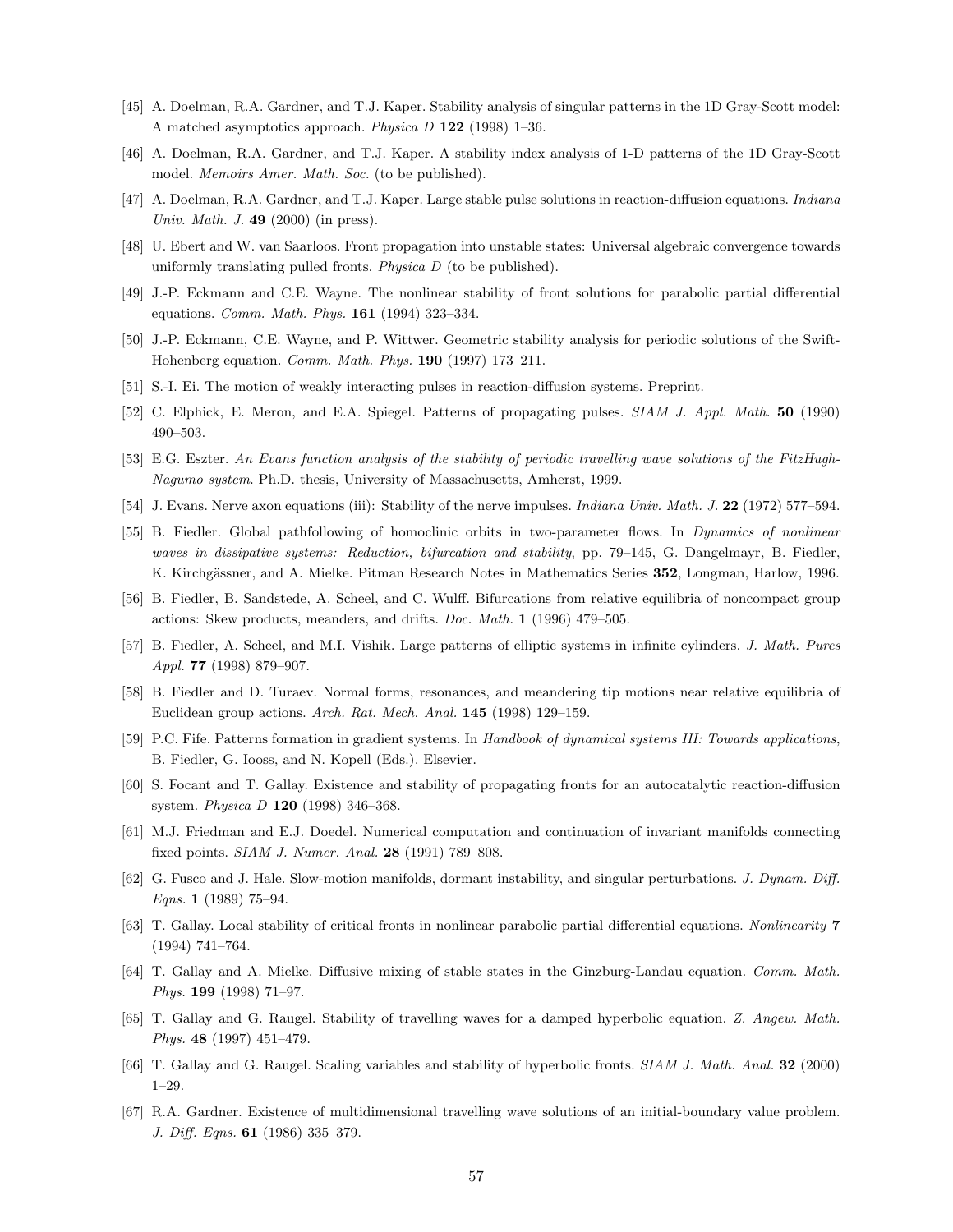- <span id="page-57-7"></span>[68] R.A. Gardner. On the structure of the spectra of periodic travelling waves. J. Math. Pures Appl. 72 (1993) 415–439.
- <span id="page-57-12"></span>[69] R.A. Gardner. Spectral analysis of long wavelength periodic waves and applications. J. reine angew. Math. 491 (1997) 149–181.
- <span id="page-57-8"></span>[70] R.A. Gardner and C.K.R.T. Jones. Traveling waves of a perturbed diffusion equation arising in a phase field model. Indiana Univ. Math. J. 39 (1990) 1197–1222.
- <span id="page-57-10"></span>[71] R.A. Gardner and C.K.R.T. Jones. Stability of travelling wave solutions of diffusive predator-prey systems. Trans. Amer. Math. Soc. 327 (1991) 465–524.
- <span id="page-57-11"></span>[72] R.A. Gardner and K. Zumbrun. The gap lemma and geometric criteria for instability of viscous shock profiles. Comm. Pure Appl. Math. 51 (1998) 797–855.
- <span id="page-57-13"></span>[73] P. Glendinning. Subsidiary bifurcations near bifocal homoclinic orbits. Math. Proc. Camb. Phil. Soc. 105 (1989) 597–605.
- <span id="page-57-23"></span>[74] M. Golubitsky, V. LeBlanc, and I. Melbourne. Meandering of the spiral tip – an alternative approach. J. Nonlinear Sci. 7 (1997) 557–586.
- <span id="page-57-5"></span>[75] M. Golubitsky and D. Schaeffer. Singularities and groups in bifurcation theory I. Springer, Berlin, 1988.
- <span id="page-57-18"></span>[76] M. Grillakis. Linearized instability for nonlinear Schrödinger and Klein-Gordon equations. Comm. Pure Appl. Math. 41 (1988) 747–774.
- <span id="page-57-19"></span>[77] M. Grillakis. Analysis of the linearization around a critical point of an infinite-dimensional Hamiltonian system. Comm. Pure Appl. Math. 43 (1990) 299–333.
- <span id="page-57-16"></span>[78] M. Grillakis, J. Shatah, and W. Strauss. Stability theory of solitary waves in the presence of symmetry I. J. Funct. Anal. 74 (1987) 160–197.
- <span id="page-57-17"></span>[79] M. Grillakis, J. Shatah, and W. Strauss. Stability theory of solitary waves in the presence of symmetry II. J. Funct. Anal. 94 (1990) 308–348.
- <span id="page-57-2"></span>[80] J. Guckenheimer and P. Holmes. Nonlinear oscillations, dynamical systems, and bifurcations of vector fields. Springer, New York, 1983.
- <span id="page-57-22"></span><span id="page-57-14"></span>[81] P.S. Hagan. Spiral waves in reaction-diffusion equations. SIAM J. Appl. Math. 42 (1982) 762–786.
- [82] J. Härterich. Cascades of homoclinic orbits in reversible dynamical systems. Physica D 112 (1998) 187–200.
- <span id="page-57-6"></span>[83] P. Hartman. Ordinary differential equations. Birkhäuser, Boston, 1982.
- <span id="page-57-21"></span>[84] S. Heinze. Traveling waves for semilinear parabolic partial differential equations in cylindrical domains. Ph.D. thesis, University of Heidelberg, 1989.
- <span id="page-57-1"></span>[85] D. Henry. Geometric theory of semilinear parabolic equations. Lecture Notes in Mathematics 804, Springer, New York, 1981.
- <span id="page-57-15"></span>[86] A.J. Homburg, H. Kokubu, and M. Krupa. The cusp horseshoe and its bifurcations in the unfolding of an inclination-flip homoclinic orbit. Erg. Th. Dynam. Syst. 14 (1994) 667–693.
- <span id="page-57-20"></span>[87] H. Ikeda and T. Ikeda. Bifurcation phenomena from standing pulse solutions in some reaction-diffusion systems. J. Dynam. Diff. Eqns. 12 (2000) 117–167
- <span id="page-57-9"></span>[88] H. Ikeda, Y. Nishiura, and Y. Suzuki. Stability of traveling waves and a relation between the Evans function and the SLEP equation. J. reine angew. Math. 475 (1996) 1–37.
- <span id="page-57-0"></span>[89] R.S. Johnson. A modern introduction to the mathematical theory of water waves. Cambridge University Press, Cambridge, 1997.
- <span id="page-57-4"></span>[90] C.K.R.T. Jones. Stability of the travelling wave solution of the FitzHugh-Nagumo system. Trans. Amer. Math. Soc. 286 (1984) 431-469.
- <span id="page-57-3"></span>[91] C.K.R.T. Jones. Geometric singular perturbation theory. C.I.M.E. Lectures, Montecatini Terme. Lecture Notes in Mathematics 1609, Springer, Heidelberg, 1995.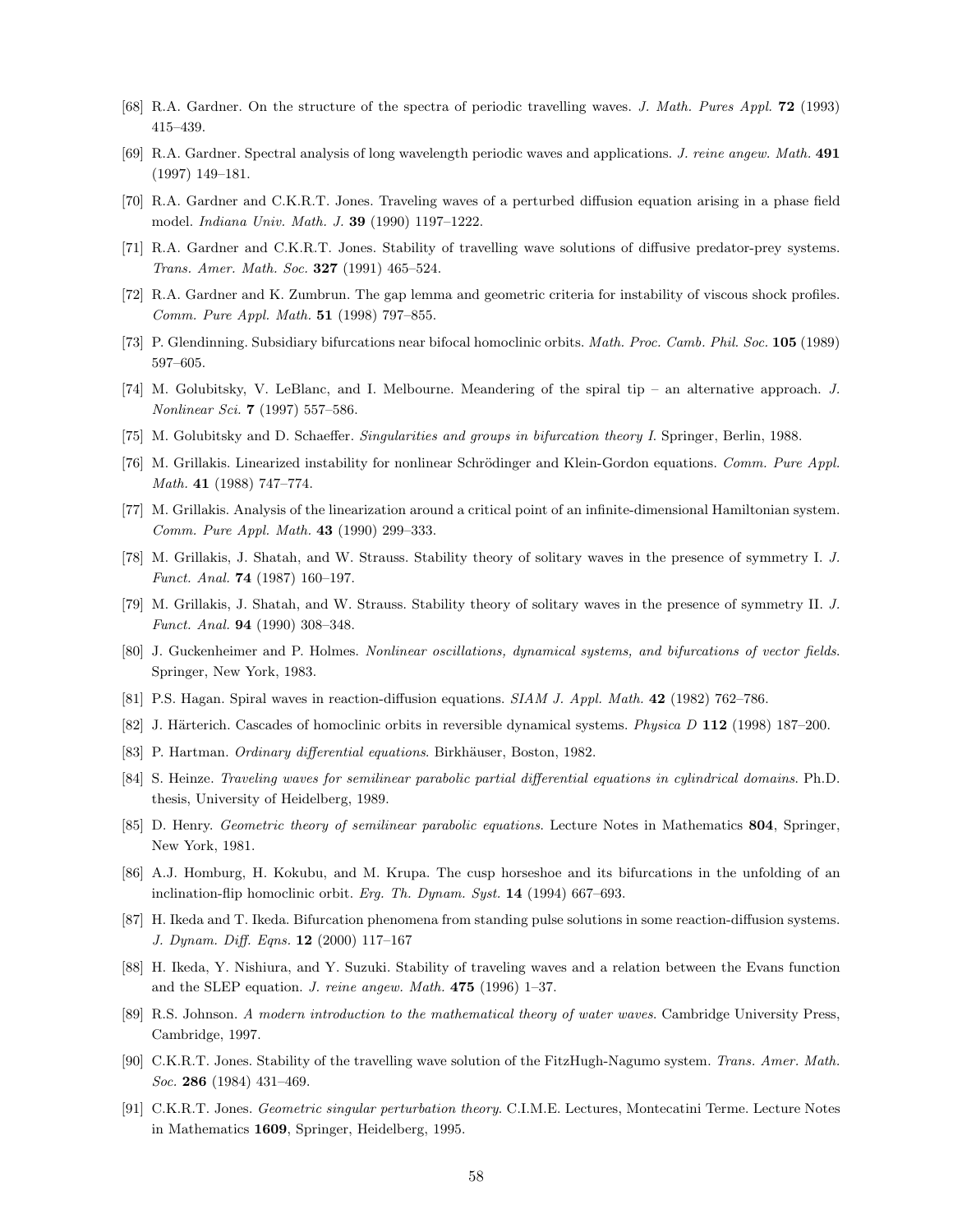- <span id="page-58-17"></span>[92] C.K.R.T. Jones, R.A. Gardner, and T. Kapitula. Stability of travelling waves for non-convex scalar viscous conservation laws. Comm. Pure Appl. Math. 46 (1993) 505–526.
- <span id="page-58-14"></span>[93] T. Kapitula. On the stability of travelling waves in weighted  $L^{\infty}$  spaces. J. Diff. Eqns. 112 (1994) 179–215.
- <span id="page-58-9"></span>[94] T. Kapitula. Stability criterion for bright solitary waves of the perturbed cubic-quintic Schrödinger equation. Physica D 116 (1998) 95–120.
- <span id="page-58-10"></span><span id="page-58-8"></span>[95] T. Kapitula. The Evans function and generalized Melnikov integrals. SIAM J. Math. Anal. 30 (1999) 273–297.
- [96] T. Kapitula and J. Rubin. Existence and stability of standing hole solutions to complex Ginzburg-Landau equations. Nonlinearity 13 (2000) 77-112.
- <span id="page-58-4"></span>[97] T. Kapitula and B. Sandstede. Stability of bright solitary wave solutions to perturbed nonlinear Schrödinger equations. *Physica D* **124** (1998) 58-103.
- <span id="page-58-5"></span>[98] T. Kapitula and B. Sandstede. A novel instability mechanism for bright solitary-wave solutions to the cubicquintic Ginzburg-Landau equation. J. Opt. Soc. Amer. B 15 (1998) 2757-2762.
- <span id="page-58-0"></span>[99] R. Kapral and K. Showalter (Eds.). Chemical waves and patterns. Kluwer, Doordrecht, 1995.
- <span id="page-58-24"></span><span id="page-58-6"></span>[100] T. Kato. Perturbation theory for linear operators. Springer, New York, 1966.
- [101] K. Kirchgässner. Wave-solutions of reversible systems and applications. J. Diff. Eqns. 45 (1982) 113–127.
- <span id="page-58-15"></span>[102] K. Kirchgässner. On the nonlinear dynamics of travelling fronts. J. Diff. Eqns. 96 (1992) 256–278.
- <span id="page-58-16"></span>[103] K. Kirchgässner and G. Raugel. Stability of fronts for a KPP-system: The non-critical case. In *Dynamics of* nonlinear waves in dissipative systems: Reduction, bifurcation and stability, pp. 147–208, G. Dangelmayr, B. Fiedler, K. Kirchgässner, and A. Mielke. Pitman Research Notes in Mathematics Series 352, Longman, Harlow, 1996.
- <span id="page-58-13"></span>[104] M. Kisaka, H. Kokubu, and H. Oka. Bifurcations to N-homoclinic orbits and N-periodic orbits in vector fields. J. Dynam. Diff. Eqns. 5 (1993) 305–357.
- <span id="page-58-2"></span>[105] M. Krupa, B. Sandstede, and P. Szmolyan. Fast and slow waves in the FitzHugh-Nagumo equation. J. Diff. Eqns. 133 (1997) 49–97.
- <span id="page-58-3"></span>[106] J. Kutz and W. Kath. Stability of pulses in nonlinear optical fibers using phase-sensitive amplifiers. SIAM J. Appl. Math. 56 (1996) 611–626.
- <span id="page-58-1"></span>[107] Y.A. Kuznetsov. Elements of applied bifurcation theory. Springer, New York, 1995.
- <span id="page-58-22"></span><span id="page-58-19"></span>[108] S.P. Levandosky. A stability analysis of fifth-order water wave models. Physica D 125 (1999) 222–240.
- [109] Y.A. Li and K. Promislow. Structural stability of non-ground state traveling waves of coupled nonlinear Schrödinger equations. Physica D  $124$  (1998) 137-165.
- <span id="page-58-11"></span>[110] Y.A. Li and K. Promislow. The mechanism of the polarizational mode instability in birefringent fiber optics. SIAM J. Math. Anal. 31 (2000) 1351–1373.
- <span id="page-58-12"></span>[111] X.-B. Lin. Using Melnikov's method to solve Shilnikov's problems. Proc. R. Soc. Edinburgh A 116 (1990) 295–325.
- <span id="page-58-7"></span>[112] X.-B. Lin. Construction and asymptotic stability of structurally stable internal layer solutions. Trans. Amer. Math. Soc. (to be published).
- <span id="page-58-23"></span>[113] G.J. Lord, D. Peterhof, B. Sandstede, and A. Scheel. Numerical computation of solitary waves in infinite cylindrical domains.  $SIAM$  J. Numer. Anal. 37 (2000) 1420-1454.
- <span id="page-58-20"></span>[114] J.H. Maddocks. Restricted quadratic forms and their application to bifurcation and stability in constrained variational principles. SIAM J. Math. Anal. 16 (1985) 47–68. Errata 19 (1988) 1256–1257.
- <span id="page-58-18"></span>[115] J.H. Maddocks and R.L. Sachs. On the stability of KdV multi-solitons. Comm. Pure Appl. Math. 46 (1993) 867–901.
- <span id="page-58-21"></span>[116] J.H. Maddocks and R.L. Sachs. Constrained variational principles and stability in Hamiltonian systems. In Hamiltonian dynamical systems, pp. 231–264. IMA Vol. Math. Anal. 63, Springer, New York, 1995.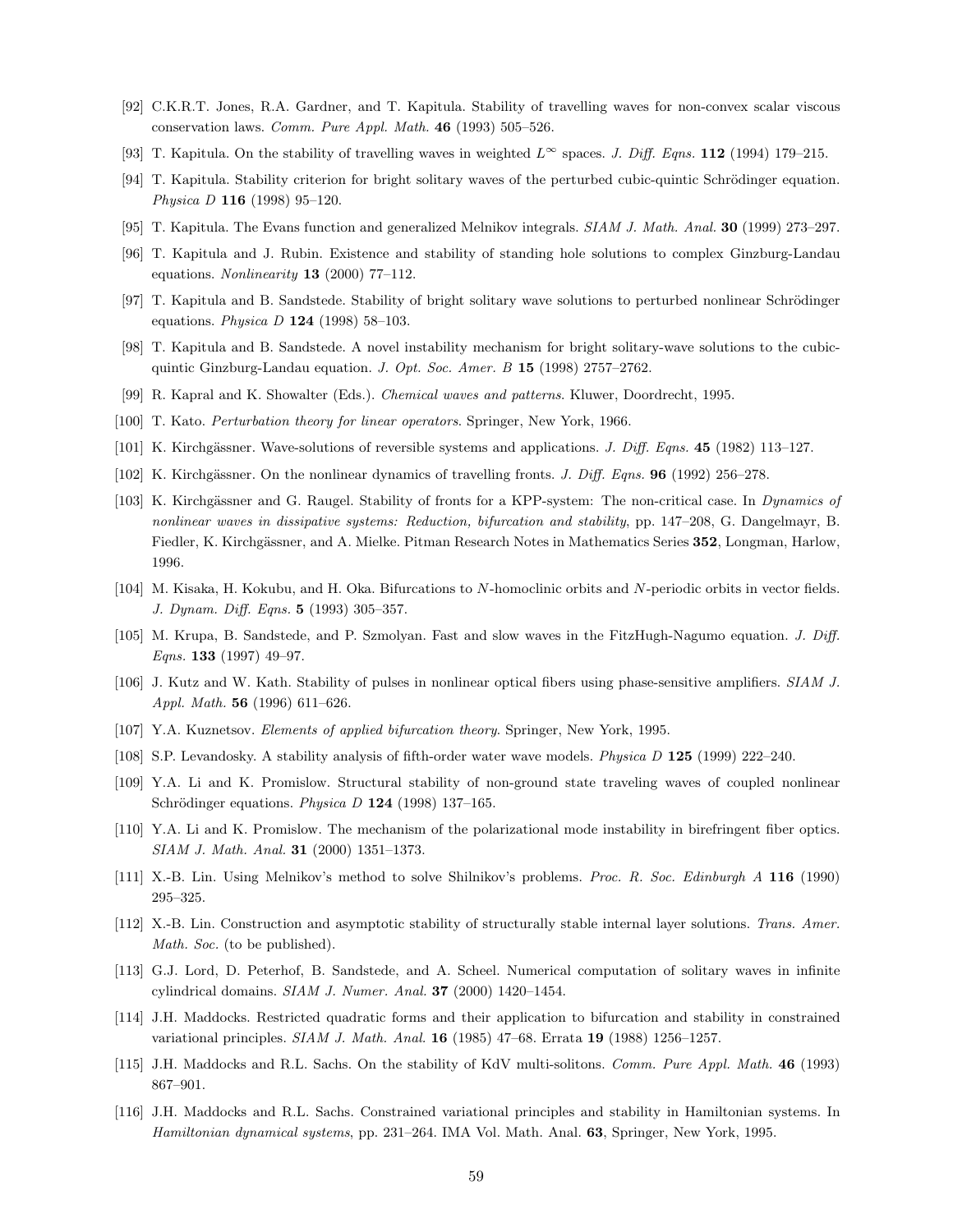- <span id="page-59-12"></span>[117] E. Meron. Pattern formation in excitable media. Physics Reports 218 (1992) 1–66.
- <span id="page-59-10"></span>[118] A. Mielke. A spatial center manifold approach to steady bifurcations from spatially periodic patterns. In Dynamics of nonlinear waves in dissipative systems: Reduction, bifurcation and stability, pp. 209–262, G. Dangelmayr, B. Fiedler, K. Kirchgässner, and A. Mielke. Pitman Research Notes in Mathematics Series 352, Longman, Harlow, 1996.
- <span id="page-59-11"></span>[119] A. Mielke. Instability and stability of rolls in the Swift-Hohenberg equation. Comm. Math. Phys. 189 (1997) 829–853.
- <span id="page-59-24"></span>[120] A. Mielke. The Ginzburg-Landau equation in its role as a modulation equation. In Handbook of dynamical systems III: Towards applications, B. Fiedler, G. Iooss, and N. Kopell (Eds.). Elsevier.
- <span id="page-59-0"></span>[121] J. Murray. Mathematical biology. Springer, Berlin, 1989.
- <span id="page-59-18"></span>[122] S. Nii. An extension of the stability index for travelling wave solutions and its application to bifurcations. SIAM J. Math. Anal. 28 (1997) 402–433.
- <span id="page-59-19"></span>[123] S. Nii. Stability of travelling multiple-front (multiple-back) wave solutions of the FitzHugh-Nagumo equations. SIAM J. Math. Anal. 28 (1997) 1094–1112.
- <span id="page-59-2"></span>[124] S. Nii. A topological proof of stability of N-front solutions of the FitzHugh-Nagumo equations. J. Dynam. Diff. Eqns. 11 (1999) 515-555.
- <span id="page-59-20"></span><span id="page-59-3"></span>[125] S. Nii. Accumulation of eigenvalues in a stability problem. Physica D 142 (2000) 70–86.
- [126] S. Nii and B. Sandstede. On the connection between the geometry and stability of multi-bump pulses arising in homoclinic flip bifurcations. In preparation.
- <span id="page-59-15"></span>[127] Y. Nishiura. Coexistence of infinitely many stable solutions to reaction-diffusion systems in the singular limit. Dynamics Reported 3 (1994) 25–103.
- <span id="page-59-16"></span>[128] Y. Nishiura and H. Fujii. Stability of singularly perturbed solutions to systems of reaction-diffusion equations. SIAM J. Math. Anal. 18 (1987) 1726–1770.
- <span id="page-59-17"></span>[129] Y. Nishiura, M. Mimura, H. Ikeda, and H. Fujii. Singular limit analysis of stability of traveling wave solutions in bistable reaction-diffusion equations. SIAM J. Appl. Math. 49 (1990) 85–122.
- <span id="page-59-21"></span>[130] M. Or-Guil, I.G. Kevrekidis, and M. Bär. Stable bound states of pulses in an excitable medium. *Physica D* 135 (2000) 154–174.
- <span id="page-59-8"></span>[131] K.J. Palmer. Exponential dichotomies and transversal homoclinic points. J. Diff. Eqns. 55 (1984) 225–256.
- <span id="page-59-9"></span>[132] K.J. Palmer. Exponential dichotomies and Fredholm operators. Proc. Amer. Math. Soc. 104 (1988) 149–156.
- <span id="page-59-1"></span>[133] A. Pazy. Semigroups of linear operators and applications to partial differential equations. Springer, Berlin, 1983.
- <span id="page-59-5"></span>[134] R. Pego and M. Weinstein. Eigenvalues, and instabilities of solitary waves. Phil. Trans. R. Soc. London A 340 (1992) 47–94.
- <span id="page-59-6"></span>[135] R. Pego and M. Weinstein. Asymptotic stability of solitary waves. Comm. Math. Phys. 164 (1994) 305–349.
- <span id="page-59-14"></span>[136] R. Pego and M. Weinstein. Convective linear stability of solitary waves for Boussinesq equations. Stud. Appl. Math. 99 (1997) 311–375.
- <span id="page-59-7"></span>[137] D. Peterhof, B. Sandstede, and A. Scheel. Exponential dichotomies for solitary-wave solutions of semilinear elliptic equations on infinite cylinders. J. Diff. Eqns. 140 (1997) 266-308.
- <span id="page-59-22"></span>[138] J. Prüss. On the spectrum of  $C^0$ -semigroups. Trans. Amer. Math. Soc. 284 (1984) 847–857.
- <span id="page-59-23"></span>[139] G. Raugel and K. Kirchgässner. Stability of fronts for a KPP-system II: The critical case. J. Diff. Eqns. 146 (1998) 399–456.
- <span id="page-59-13"></span>[140] S.C. Reddy and L.N. Trefethen. Pseudospectra of the convection-diffusion operator. SIAM J. Appl. Math. 54 (1994) 1634–1649.
- <span id="page-59-4"></span>[141] J.-M. Roquejoffre, D. Terman, and V.A. Volpert. Global stability of traveling fronts and convergence towards stacked families of waves in monotone parabolic systems. SIAM J. Math. Anal. 27 (1996) 1261–1269.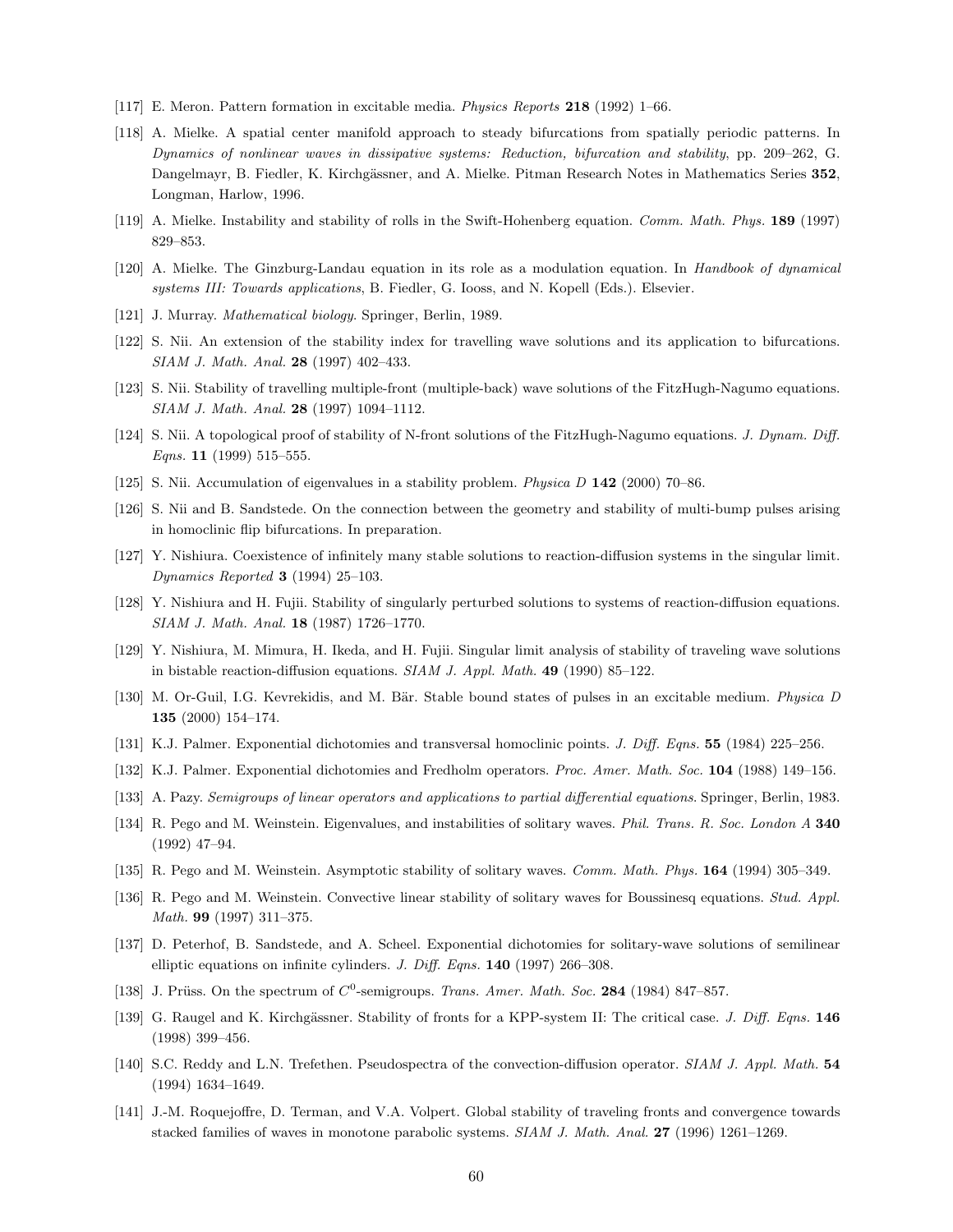- <span id="page-60-12"></span>[142] J.E. Rubin. Stability, bifurcations, and edge oscillations in standing pulse solutions to an inhomogeneous reaction-diffusion system. Proc. R. Soc. Edinburgh A 129 (1999) 1033–1079.
- <span id="page-60-4"></span>[143] B. Sandstede. Verzweigungstheorie homokliner Verdopplungen. Ph.D. thesis, University of Stuttgart, 1993.
- <span id="page-60-15"></span>[144] B. Sandstede. Convergence estimates for the numerical approximation of homoclinic solutions. IMA J. Numer. Anal. 17 (1997) 437–462.
- <span id="page-60-17"></span>[145] B. Sandstede. Instability of localized buckling modes in a one-dimensional strut model. Phil. Trans. R. Soc. London A 355 (1997) 2083–2097.
- <span id="page-60-13"></span><span id="page-60-1"></span>[146] B. Sandstede. Stability of multiple-pulse solutions. Trans. Amer. Math. Soc. 350 (1998) 429–472.
- [147] B. Sandstede. Stability of N-fronts bifurcating from a twisted heteroclinic loop and an application to the FitzHugh-Nagumo equation. SIAM J. Math. Anal. 29 (1998) 183–207.
- <span id="page-60-16"></span>[148] B. Sandstede. Stability of multi-bump pulses in the complex cubic-quintic Ginzburg-Landau equation. In preparation.
- <span id="page-60-18"></span>[149] B. Sandstede. Weak interaction of pulses. In preparation.
- <span id="page-60-3"></span>[150] B. Sandstede, J.C. Alexander, and C.K.R.T. Jones. Existence and stability of n-pulses on optical fibers with phase-sensitive amplifiers. Physica  $D$  106 (1997) 167–206.
- <span id="page-60-14"></span>[151] B. Sandstede, T. Kapitula and J. Kutz. Stability analysis of travelling waves in nonlocal equations and an application to modelocked pulses. Preprint.
- <span id="page-60-21"></span>[152] B. Sandstede and A. Scheel. Essential instability of pulses and bifurcations to modulated travelling waves. Proc. R. Soc. Edinburgh A 129 (1999) 1263–1290.
- <span id="page-60-5"></span>[153] B. Sandstede and A. Scheel. Spectral stability of modulated travelling waves bifurcating near essential instabilities. Proc. R. Soc. Edinburgh  $A$  130 (2000) 419-448.
- <span id="page-60-2"></span>[154] B. Sandstede and A. Scheel. Gluing unstable fronts and backs together can produce stable pulses. Nonlinearity 13 (2000) 1465–1482.
- <span id="page-60-10"></span>[155] B. Sandstede, and A. Scheel. Absolute and convective instabilities of waves on unbounded and large bounded domains. Physica D (in press).
- <span id="page-60-0"></span>[156] B. Sandstede and A. Scheel. On the stability of periodic travelling waves with large spatial period. J. Diff. Eqns. (to be published).
- <span id="page-60-6"></span>[157] B. Sandstede and A. Scheel. On the structure of spectra of modulated travelling waves. Math. Nachr. (to be published).
- <span id="page-60-22"></span>[158] B. Sandstede and A. Scheel. Essential instabilities of fronts: Bifurcation, and bifurcation failure. Dynam. Stabil. Syst. (to be published).
- <span id="page-60-11"></span>[159] B. Sandstede and A. Scheel. Absolute versus convective instability of spiral waves. Preprint.
- <span id="page-60-19"></span>[160] B. Sandstede, A. Scheel, and C. Wulff. Dynamics of spiral waves on unbounded domains using center-manifold reductions. J. Diff. Eqns. 141 (1997) 122–149.
- <span id="page-60-24"></span>[161] B. Sandstede, A. Scheel, and C. Wulff. Bifurcations and dynamics of spiral waves. J. Nonlinear Sci. 9 (1999) 439–478.
- <span id="page-60-9"></span>[162] D.H. Sattinger. On the stability of waves of nonlinear parabolic systems. Adv. Math. 22 (1976) 312–355.
- <span id="page-60-7"></span>[163] B. Scarpellini.  $L^2$ -perturbations of periodic equilibria of reaction-diffusion systems. Nonlinear Diff. Eqns. Appl. 1 (1994) 281–311.
- <span id="page-60-8"></span>[164] B. Scarpellini. The principle of linearized instability for space-periodic equilibria of Navier-Stokes on an infinite plate. Analysis 15 (1995) 359–391.
- <span id="page-60-23"></span>[165] A. Scheel. Bifurcation to spiral waves in reaction-diffusion systems. SIAM J. Math. Anal. 29 (1998) 1399–1418.
- <span id="page-60-20"></span>[166] G. Schneider. Diffusive stability of spatial periodic solutions of the Swift-Hohenberg equation. Comm. Math. Phys. 178 (1996) 679–702.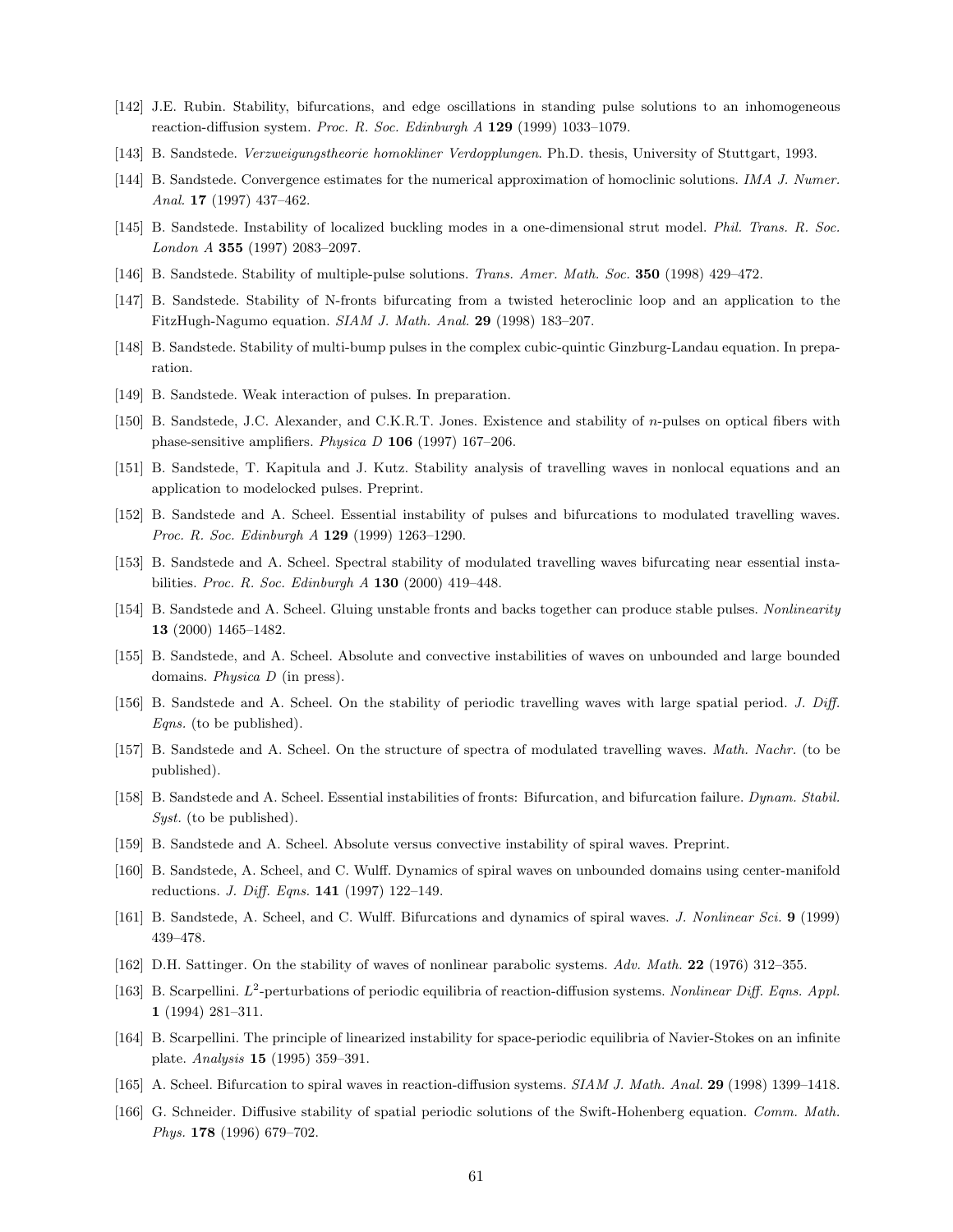- <span id="page-61-20"></span>[167] G. Schneider. Nonlinear stability of Taylor vortices in infinite cylinders. Arch. Rat. Mech. Anal. 144 (1998) 121–200.
- <span id="page-61-19"></span>[168] G. Schneider. Nonlinear diffusive stability of spatially periodic solutions— abstract theorem and higher space dimensions. In Proceedings of the International Conference on Asymptotics in Nonlinear Diffusive Systems (Sendai, 1997), pp. 159–167. Tohoku Math. Publ. 8, 1998.
- <span id="page-61-22"></span>[169] G. Schneider. Existence and stability of modulating pulse-solutions in a phenomenological model of nonlinear optics. Physica D 140 (2000) 283–293.
- <span id="page-61-14"></span>[170] L.P. Shilnikov. A case of the existence of a countable number of periodic motions. Soviet. Math. Dokl. 6 (1965) 163–166.
- <span id="page-61-1"></span>[171] J. Smoller. Shock waves and reaction-diffusion equations. Springer, New York, 1994.
- <span id="page-61-2"></span>[172] Theme issue on "Localisation and solitary waves in solid mechanics". Phil. Trans. R. Soc. London A 355 (issue 1732) (1997).
- <span id="page-61-4"></span><span id="page-61-3"></span>[173] Theme issue on "Statics and dynamics of localisation phenomena". Nonlinear Dynamics 21 (issue 1) (2000).
- [174] Theme issue on "Time-reversible symmetry in dynamical systems". Physica D 112 (issue 1-2) (1998).
- <span id="page-61-11"></span>[175] L.N. Trefethen. Pseudospectra of linear operators. SIAM Rev. 39 (1997) 383–406.
- <span id="page-61-6"></span>[176] J.J. Tyson and J.P. Keener. Singular perturbation theory for traveling waves in excitable media (a review). Physica D 32 (1988) 327–361.
- <span id="page-61-9"></span>[177] W. van Saarloos and P. Hohenberg. Fronts, pulses, sources, and sinks in the generalized complex Ginzburg-Landau equation. Physica  $D$  56 (1992) 303-367.
- <span id="page-61-21"></span>[178] H. Uecker. Diffusive stability of rolls in the two-dimensional real and complex Swift-Hohenberg equation. Comm. Partial Diff. Eqns. 24 (1999) 2109–2146.
- <span id="page-61-23"></span>[179] H. Uecker. Stable modulating multi-pulse solutions for dissipative systems with a resonant spatially periodic forcing. J. Nonlinear Sci. (to be published).
- <span id="page-61-10"></span>[180] A. Vanderbauwhede. Local bifurcation and symmetry. Pitman Research Notes in Mathematics Series 75, Pitman, Boston, 1982.
- <span id="page-61-13"></span>[181] A. Vanderbauwhede and B. Fiedler. Homoclinic period blow-up in reversible and conservative systems. Z. Angew. Math. Phys. **43** (1992) 292-318.
- <span id="page-61-0"></span>[182] A.I. Volpert, V.A. Volpert, and V.A. Volpert. Traveling waves solutions of parabolic systems. Transl. Math. Mono. 140, Amer. Math. Soc., Providence, 1994.
- <span id="page-61-8"></span>[183] M.I. Weinstein. Modulational stability of ground states of nonlinear Schrödinger equations. SIAM J. Math. Anal. 16 (1985) 472–491.
- <span id="page-61-5"></span>[184] J. Xin. Front propagation in heterogeneous media. SIAM Rev. 42 (2000) 161–230.
- <span id="page-61-7"></span>[185] E. Yanagida. Stability of fast travelling pulse solutions of the FitzHugh-Nagumo equations. J. Math. Biology 22 (1985) 81–104.
- <span id="page-61-15"></span>[186] E. Yanagida. Branching of double pulse solutions from single pulse solutions in nerve axon equations. J. Diff. Eqns. 66 (1987) 243–262.
- <span id="page-61-12"></span>[187] E. Yanagida and K. Maginu. Stability of double-pulse solutions in nerve axon equations. SIAM J. Appl. Math. 49 (1989) 1158–1173.
- <span id="page-61-16"></span>[188] A.C. Yew. Multipulses of nonlinearly-coupled Schrödinger equations. J. Diff. Eqns. (to be published).
- <span id="page-61-17"></span>[189] A.C. Yew. Stability analysis of multipulses in nonlinearly-coupled Schrödinger equations. Indiana Univ. Math. J. 49 (2000) (in press).
- <span id="page-61-18"></span>[190] A.C. Yew, B. Sandstede, and C.K.R.T. Jones. Instability of multiple pulses in coupled nonlinear Schrödinger equations. Phys. Rev. E  $61$  (2000) 5886-5892.